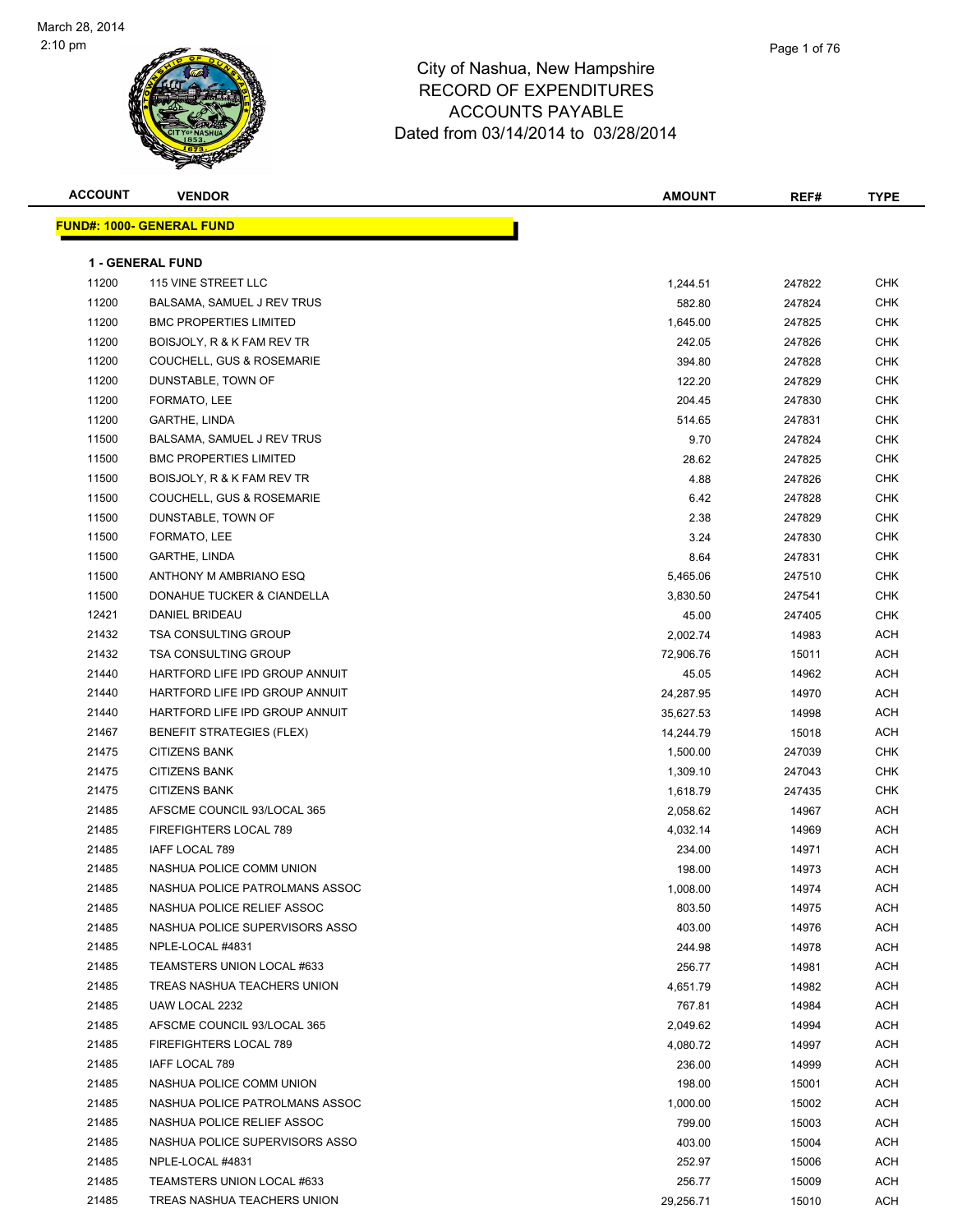

| <b>ACCOUNT</b> | <b>VENDOR</b>                    | <b>AMOUNT</b> | REF#   | <b>TYPE</b> |
|----------------|----------------------------------|---------------|--------|-------------|
|                | <b>FUND#: 1000- GENERAL FUND</b> |               |        |             |
|                |                                  |               |        |             |
|                | <b>1 - GENERAL FUND</b>          |               |        |             |
| 21485          | UAW LOCAL 2232                   | 767.43        | 15012  | <b>ACH</b>  |
| 21485          | AMERICAN FEDERATION OF TEACHER   | 14.25         | 247042 | <b>CHK</b>  |
| 21485          | AMERICAN FEDERATION OF TEACHER   | 198.25        | 247434 | CHK         |
| 21490          | UNITED WAY OF GREATER NASHUA     | 253.16        | 247053 | <b>CHK</b>  |
| 21490          | UNITED WAY OF GREATER NASHUA     | 789.97        | 247447 | <b>CHK</b>  |
| 21495          | <b>WAGE ASSIGNMENT</b>           | 318.00        | 14968  | <b>ACH</b>  |
| 21495          | <b>WAGE ASSIGNMENT</b>           | 219.23        | 14972  | <b>ACH</b>  |
| 21495          | <b>WAGE ASSIGNMENT</b>           | 175.00        | 14979  | <b>ACH</b>  |
| 21495          | <b>WAGE ASSIGNMENT</b>           | 259.00        | 14980  | <b>ACH</b>  |
| 21495          | <b>WAGE ASSIGNMENT</b>           | 318.00        | 14995  | <b>ACH</b>  |
| 21495          | <b>WAGE ASSIGNMENT</b>           | 594.00        | 14996  | <b>ACH</b>  |
| 21495          | <b>WAGE ASSIGNMENT</b>           | 219.23        | 15000  | <b>ACH</b>  |
| 21495          | <b>WAGE ASSIGNMENT</b>           | 175.00        | 15007  | <b>ACH</b>  |
| 21495          | <b>WAGE ASSIGNMENT</b>           | 259.00        | 15008  | <b>ACH</b>  |
| 21495          | <b>WAGE ASSIGNMENT</b>           | 1,424.07      | 247044 | CHK         |
| 21495          | <b>WAGE ASSIGNMENT</b>           | 1.15          | 247045 | CHK         |
| 21495          | <b>WAGE ASSIGNMENT</b>           | 136.63        | 247046 | CHK         |
| 21495          | <b>WAGE ASSIGNMENT</b>           | 104.00        | 247047 | <b>CHK</b>  |
| 21495          | <b>WAGE ASSIGNMENT</b>           | 1,398.03      | 247048 | <b>CHK</b>  |
| 21495          | <b>WAGE ASSIGNMENT</b>           | 25.00         | 247049 | CHK         |
| 21495          | <b>WAGE ASSIGNMENT</b>           | 11.54         | 247050 | <b>CHK</b>  |
| 21495          | <b>WAGE ASSIGNMENT</b>           | 103.50        | 247051 | <b>CHK</b>  |
| 21495          | <b>WAGE ASSIGNMENT</b>           | 237.00        | 247052 | <b>CHK</b>  |
| 21495          | <b>WAGE ASSIGNMENT</b>           | 123.67        | 247054 | <b>CHK</b>  |
| 21495          | <b>WAGE ASSIGNMENT</b>           | 1,424.07      | 247436 | CHK         |
| 21495          | <b>WAGE ASSIGNMENT</b>           | 1.15          | 247437 | CHK         |
| 21495          | <b>WAGE ASSIGNMENT</b>           | 298.84        | 247438 | <b>CHK</b>  |
| 21495          | <b>WAGE ASSIGNMENT</b>           | 104.00        | 247439 | <b>CHK</b>  |
| 21495          | <b>WAGE ASSIGNMENT</b>           | 1,420.96      | 247440 | <b>CHK</b>  |
| 21495          | <b>WAGE ASSIGNMENT</b>           | 50.00         | 247441 | <b>CHK</b>  |
| 21495          | <b>WAGE ASSIGNMENT</b>           | 11.54         | 247442 | <b>CHK</b>  |
| 21495          | <b>WAGE ASSIGNMENT</b>           | 103.50        | 247443 | CHK         |
| 21495          | <b>WAGE ASSIGNMENT</b>           | 373.99        | 247444 | <b>CHK</b>  |
| 21495          | WAGE ASSIGNMENT                  | 237.00        | 247445 | <b>CHK</b>  |
| 21495          | <b>WAGE ASSIGNMENT</b>           | 197.45        | 247446 | <b>CHK</b>  |
| 21495          | <b>WAGE ASSIGNMENT</b>           | 549.22        | 247448 | <b>CHK</b>  |
| 21495          | WAGE ASSIGNMENT                  | 148.23        | 247449 | <b>CHK</b>  |
| 21538          | NASHUA TEACHERS UNION            | 100.32        | 14977  | ACH         |
| 21538          | NASHUA TEACHERS UNION            | 4,378.33      | 15005  | ACH         |
| 21907          | LORRAINE LAPLANTE                | 600.00        | 247040 | CHK         |
| 21907          | DINKAR MEDATHANA ULLAS           | 12.00         | 247409 | CHK         |
| 21907          | <b>HELEN WILSON</b>              | 73.00         | 247832 | CHK         |
| 21907          | ROBERT A FONG TOM                | 20.00         | 247833 | CHK         |
| 21907          | <b>STEVEN MAYNARD</b>            | 55.00         | 247835 | <b>CHK</b>  |
| 21921          | STATE OF NH-MV                   | 10,626.63     | 14960  | ACH         |
| 21921          | STATE OF NH-MV                   | 16,870.78     | 14961  | ACH         |
| 21921          | STATE OF NH-MV                   | 16,031.48     | 14963  | ACH         |
| 21921          | STATE OF NH-MV                   | 16,496.68     | 14966  | <b>ACH</b>  |
|                |                                  |               |        |             |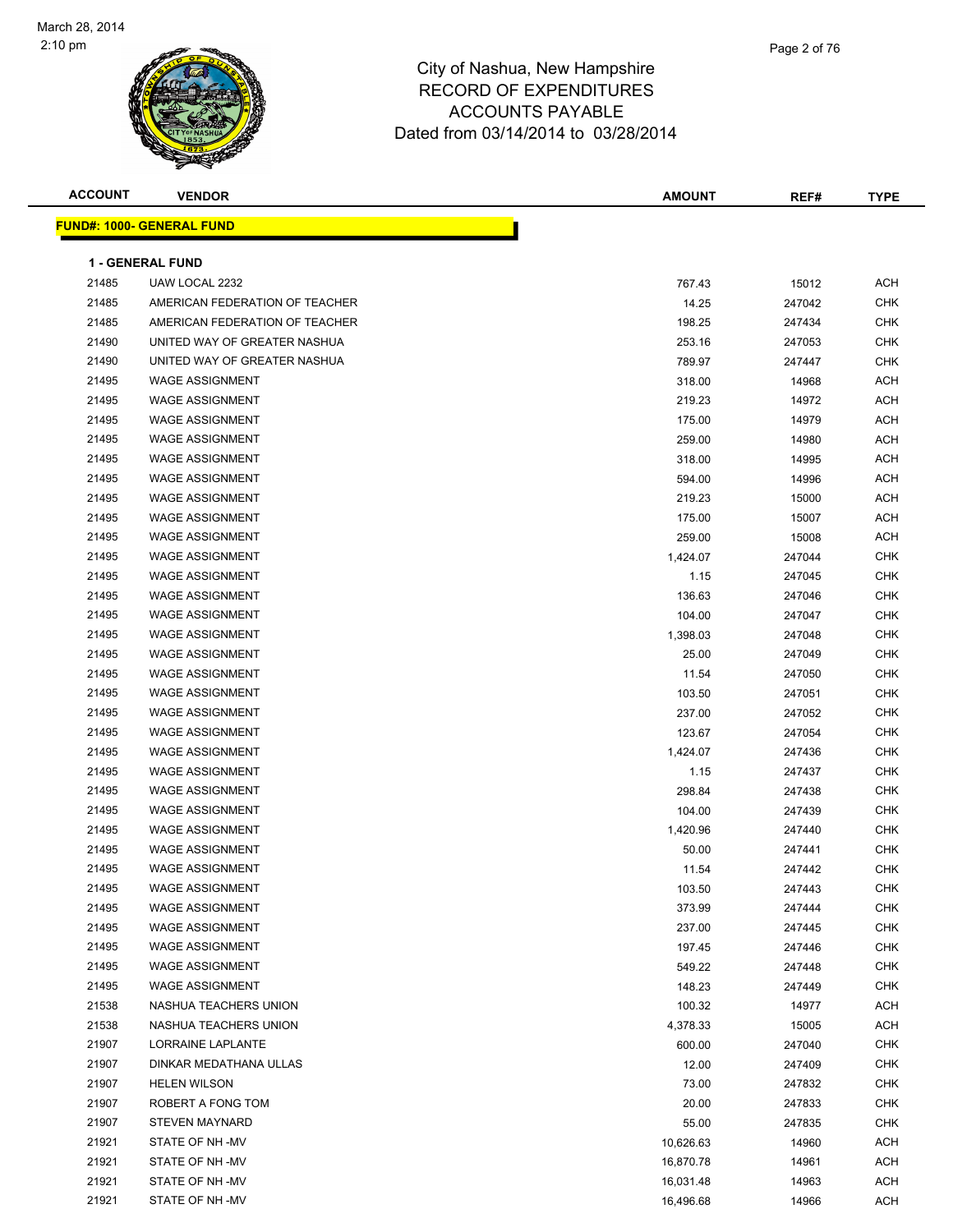

| <b>ACCOUNT</b>     | <b>VENDOR</b>                                 | <b>AMOUNT</b> | REF#   | <b>TYPE</b> |
|--------------------|-----------------------------------------------|---------------|--------|-------------|
|                    | <b>FUND#: 1000- GENERAL FUND</b>              |               |        |             |
|                    | 1 - GENERAL FUND                              |               |        |             |
| 21921              | STATE OF NH-MV                                | 14,399.93     | 14985  | <b>ACH</b>  |
| 21921              | STATE OF NH-MV                                | 21,078.83     | 14989  | <b>ACH</b>  |
| 21921              | STATE OF NH-MV                                | 20,909.88     | 14990  | <b>ACH</b>  |
| 21921              | STATE OF NH-MV                                | 19,627.75     | 14991  | <b>ACH</b>  |
| 21921              | STATE OF NH-MV                                | 21,104.52     | 14992  | <b>ACH</b>  |
| 21921              | STATE OF NH-MV                                | 17,852.70     | 15013  | <b>ACH</b>  |
| 21921              | STATE OF NH-MV                                | 17,482.88     | 15014  | <b>ACH</b>  |
|                    | <b>TOTAL 1 - GENERAL FUND</b>                 | \$431,853.78  |        |             |
| <b>101 - MAYOR</b> |                                               |               |        |             |
| 61910              | SAM'S CLUB DIRECT-0860                        | 17.53         | 247634 | <b>CHK</b>  |
| 68300              | <b>CANAL ART &amp; FRAMING</b>                | 151.00        | 247056 | <b>CHK</b>  |
| 68300              | <b>ADVERTEASERS</b>                           | 210.08        | 247500 | <b>CHK</b>  |
|                    | TOTAL 101 - MAYOR                             | \$378.61      |        |             |
|                    | 102 - BOARD OF ALDERMEN                       |               |        |             |
| 53428              | <b>DONNA GRAHAM</b>                           | 300.00        | 247158 | <b>CHK</b>  |
| 53428              | DONNA GRAHAM                                  | 662.50        | 247563 | <b>CHK</b>  |
| 54828              | US BANK EQUIPMENT FINANCE                     | 150.40        | 247106 | <b>CHK</b>  |
| 61100              | WB MASON CO INC                               | (84.86)       | 247659 | <b>CHK</b>  |
|                    | <b>TOTAL 102 - BOARD OF ALDERMEN</b>          | \$1,028.04    |        |             |
| <b>103 - LEGAL</b> |                                               |               |        |             |
| 55421              | <b>NHASEA</b>                                 | 250.00        | 247092 | <b>CHK</b>  |
| 61100              | WB MASON CO INC                               | 28.39         | 247258 | <b>CHK</b>  |
| 61807              | <b>WEST PAYMENT CENTER</b>                    | 94.00         | 247660 | <b>CHK</b>  |
|                    | <b>TOTAL 103 - LEGAL</b>                      | \$372.39      |        |             |
|                    | 107 - CITY CLERK                              |               |        |             |
| 55699              | OCCUPATIONAL DRUG TESTING LLC                 | 195.00        | 247094 | <b>CHK</b>  |
| 55699              | NASHUA SCHOOL DIST FOOD SERV                  | 2,812.57      | 247211 | <b>CHK</b>  |
|                    | <b>TOTAL 107 - CITY CLERK</b>                 | \$3,007.57    |        |             |
|                    | <b>109 - CIVIC &amp; COMMUNITY ACTIVITIES</b> |               |        |             |
| 56200              | <b>CANAL ART &amp; FRAMING</b>                | 163.00        | 247056 | <b>CHK</b>  |
| 56200              | NASHUA SCHOOL DISTRICT                        | 500.00        | 247433 | <b>CHK</b>  |
| 56250              | COMMUNITY MEDIA SERVICES GRP L                | 21,250.00     | 247452 | <b>CHK</b>  |
|                    | TOTAL 109 - CIVIC & COMMUNITY ACTIVITIES      | \$21,913.00   |        |             |
|                    |                                               |               |        |             |
|                    | <b>111 - HUMAN RESOURCES</b>                  |               |        |             |

| 55400 | <b>BARBARA HILL</b> | 43.47 | 247455 | <b>CHK</b> |
|-------|---------------------|-------|--------|------------|
| 55425 | <b>BRIAN ANNESE</b> | 40.00 | 247513 | <b>CHK</b> |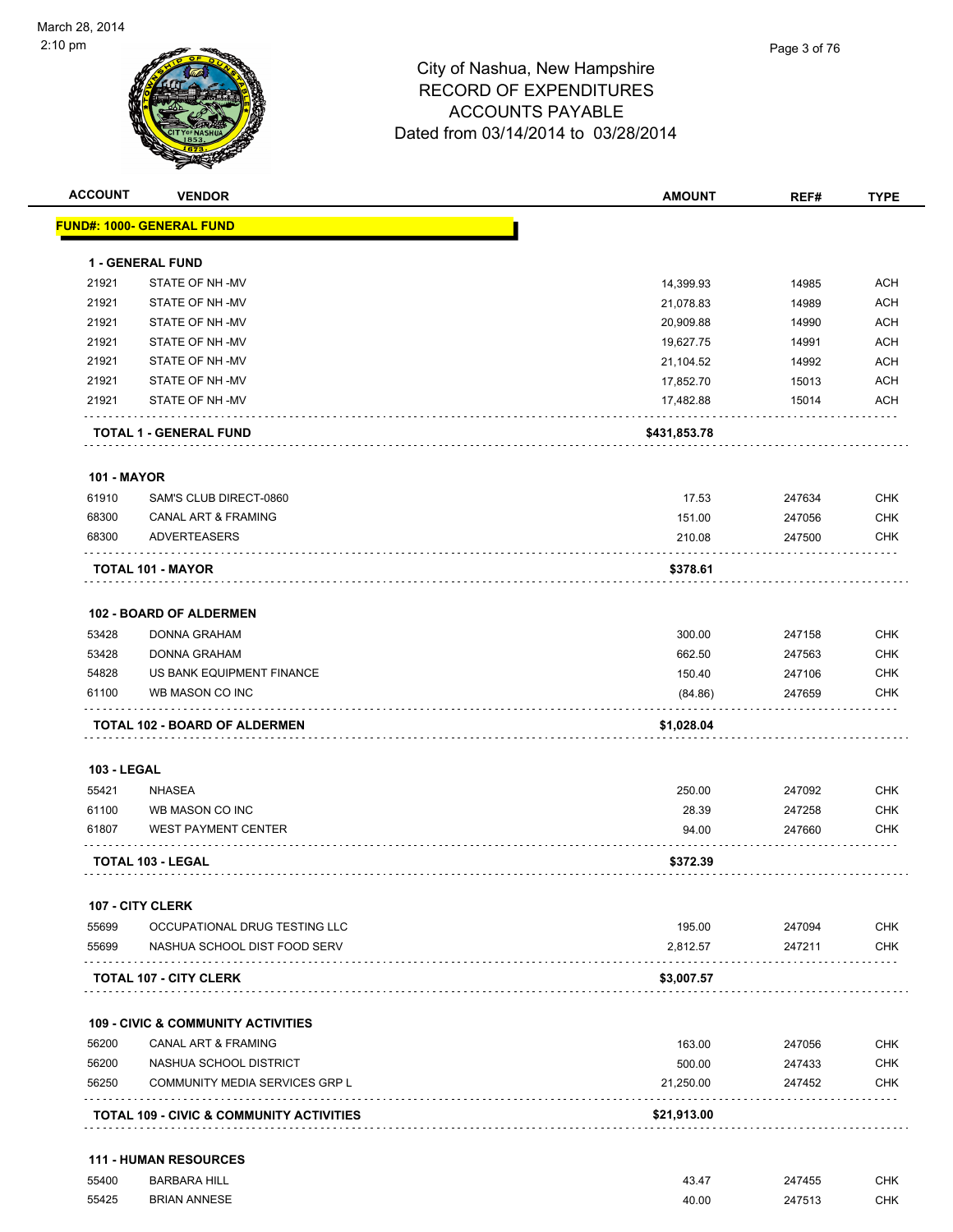| <b>FUND#: 1000- GENERAL FUND</b><br><b>111 - HUMAN RESOURCES</b><br>DAVID MILLER<br><b>TOTAL 111 - HUMAN RESOURCES</b> | 40.00                                                                                                                                         |                                                                   |                                                          |
|------------------------------------------------------------------------------------------------------------------------|-----------------------------------------------------------------------------------------------------------------------------------------------|-------------------------------------------------------------------|----------------------------------------------------------|
|                                                                                                                        |                                                                                                                                               |                                                                   |                                                          |
|                                                                                                                        |                                                                                                                                               |                                                                   |                                                          |
|                                                                                                                        |                                                                                                                                               | 247604                                                            | <b>CHK</b>                                               |
|                                                                                                                        | \$123.47                                                                                                                                      |                                                                   |                                                          |
|                                                                                                                        |                                                                                                                                               |                                                                   |                                                          |
| 113 - BENEFITS<br>STATE OF NH UC                                                                                       | 17,519.61                                                                                                                                     | 247241                                                            | <b>CHK</b>                                               |
|                                                                                                                        |                                                                                                                                               |                                                                   |                                                          |
| <b>TOTAL 113 - BENEFITS</b>                                                                                            | \$17,519.61                                                                                                                                   |                                                                   |                                                          |
| <b>120 - TELECOMMUNICATIONS</b>                                                                                        |                                                                                                                                               |                                                                   |                                                          |
| BAYRING COMMUNICATIONS                                                                                                 | 2,197.54                                                                                                                                      | 247083                                                            | <b>CHK</b>                                               |
| <b>FAIRPOINT COMMUNICATIONS</b>                                                                                        | 32.46                                                                                                                                         | 247089                                                            | <b>CHK</b>                                               |
| LANGUAGE LINE SERVICES                                                                                                 | 133.04                                                                                                                                        | 247181                                                            | <b>CHK</b>                                               |
| <b>FAIRPOINT COMMUNICATIONS</b>                                                                                        | 165.59                                                                                                                                        | 247466                                                            | <b>CHK</b>                                               |
| AT & T MOBILITY                                                                                                        | 64.99                                                                                                                                         | 247463                                                            | <b>CHK</b>                                               |
| <b>TOTAL 120 - TELECOMMUNICATIONS</b>                                                                                  | \$2,593.62                                                                                                                                    |                                                                   |                                                          |
|                                                                                                                        |                                                                                                                                               |                                                                   |                                                          |
| <b>122 - INFORMATION TECHNOLOGY</b>                                                                                    |                                                                                                                                               |                                                                   |                                                          |
| PITNEY BOWES GLOBAL FIN SVCS<br><b>INTELLIGOV SOFTWARE INC</b>                                                         | 323.58                                                                                                                                        | 247097                                                            | <b>CHK</b><br><b>CHK</b>                                 |
| <b>DLT SOLUTIONS</b>                                                                                                   | 12,000.00<br>2,365.09                                                                                                                         | 247171<br>247539                                                  | <b>CHK</b>                                               |
| <b>OPTIMAL IDM LLC</b>                                                                                                 | 3,000.00                                                                                                                                      | 247623                                                            | <b>CHK</b>                                               |
| AFFILIATED COMPUTER SERVICES                                                                                           | 18,218.00                                                                                                                                     | 247107                                                            | <b>CHK</b>                                               |
| AT & T MOBILITY                                                                                                        | 93.44                                                                                                                                         | 247462                                                            | <b>CHK</b>                                               |
| AT & T MOBILITY                                                                                                        | 14.99                                                                                                                                         | 247463                                                            | <b>CHK</b>                                               |
| AMAZON                                                                                                                 | 79.23                                                                                                                                         | 247461                                                            | <b>CHK</b>                                               |
| <b>AMAZON</b>                                                                                                          | 46.44                                                                                                                                         | 247461                                                            | <b>CHK</b>                                               |
| COMPUTER HUT dba IT INSIDERS                                                                                           | 6,749.85                                                                                                                                      | 247135                                                            | <b>CHK</b>                                               |
| FIBER OPTIC SPLICING & TESTING                                                                                         | 3,834.00                                                                                                                                      | 247148                                                            | <b>CHK</b>                                               |
| AMAZON                                                                                                                 | 934.61                                                                                                                                        | 247461                                                            | <b>CHK</b>                                               |
| COMPUTER HUT dba IT INSIDERS                                                                                           | 2,229.95                                                                                                                                      | 247532                                                            | <b>CHK</b>                                               |
| <b>TOTAL 122 - INFORMATION TECHNOLOGY</b>                                                                              | \$49,889.18                                                                                                                                   |                                                                   |                                                          |
|                                                                                                                        |                                                                                                                                               |                                                                   |                                                          |
| <b>126 - FINANCIAL SERVICES</b><br><b>MAILINGS UNLIMITED</b>                                                           | 799.39                                                                                                                                        | 247595                                                            | <b>CHK</b>                                               |
|                                                                                                                        |                                                                                                                                               |                                                                   | <b>CHK</b>                                               |
| <b>NHGFOA</b>                                                                                                          |                                                                                                                                               |                                                                   | <b>CHK</b>                                               |
|                                                                                                                        |                                                                                                                                               |                                                                   | <b>CHK</b>                                               |
|                                                                                                                        |                                                                                                                                               |                                                                   | <b>CHK</b>                                               |
| WB MASON CO INC                                                                                                        |                                                                                                                                               |                                                                   | <b>CHK</b>                                               |
|                                                                                                                        |                                                                                                                                               |                                                                   | <b>CHK</b>                                               |
| MHC SOFTWARE INC                                                                                                       | 54.00                                                                                                                                         | 247200                                                            | <b>CHK</b>                                               |
|                                                                                                                        |                                                                                                                                               |                                                                   |                                                          |
|                                                                                                                        | US BANK EQUIPMENT FINANCE<br><b>MAILINGS UNLIMITED</b><br>CONWAY OFFICE SOLUTIONS<br>WB MASON CO INC<br><b>TOTAL 126 - FINANCIAL SERVICES</b> | 184.29<br>25.00<br>(1.68)<br>9.84<br>60.51<br>86.50<br>\$1,217.85 | 247106<br>247484<br>247595<br>247136<br>247258<br>247659 |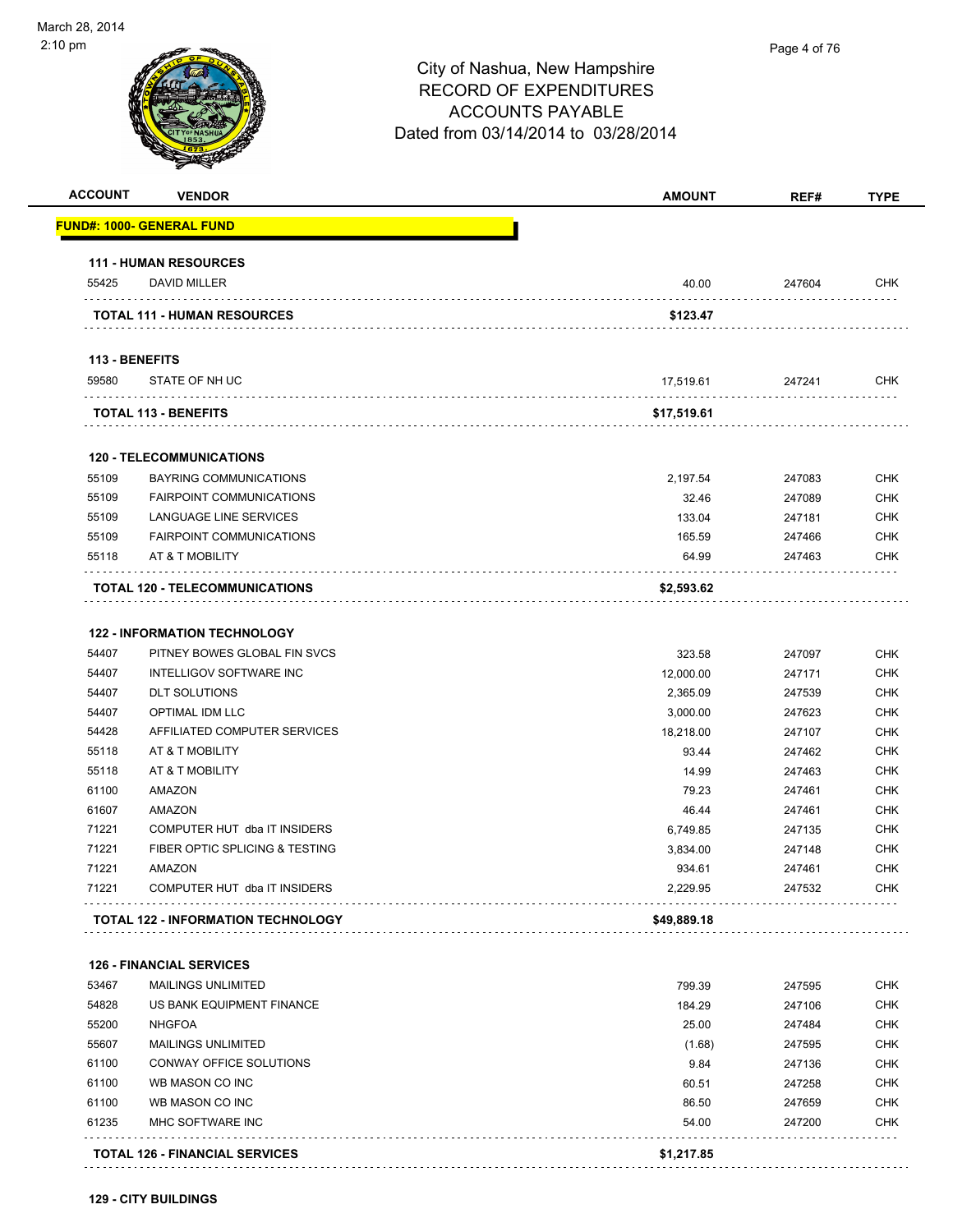

| <b>ACCOUNT</b> | <b>VENDOR</b>                      | <b>AMOUNT</b> | REF#   | <b>TYPE</b>              |
|----------------|------------------------------------|---------------|--------|--------------------------|
|                | <u> FUND#: 1000- GENERAL FUND</u>  |               |        |                          |
|                | <b>129 - CITY BUILDINGS</b>        |               |        |                          |
| 54100          | CONSTELLATION NEWENERGY INC        | 264.11        | 247086 | <b>CHK</b>               |
| 54100          | <b>PSNH-LARGE POWER</b>            | 6,286.04      | 247099 | <b>CHK</b>               |
| 54100          | CONSTELLATION NEWENERGY INC        | 10.93         | 247465 | <b>CHK</b>               |
| 54114          | <b>HESS CORPORATION</b>            | 1,954.60      | 247166 | <b>CHK</b>               |
| 54114          | LIBERTY UTILITIES - NH             | 810.42        | 247471 | <b>CHK</b>               |
| 54114          | <b>HESS CORPORATION</b>            | 1,510.97      | 247573 | <b>CHK</b>               |
| 54141          | PENNICHUCK WATER WORKS INC         | 208.78        | 247487 | <b>CHK</b>               |
| 54228          | BAIN PEST CONTROL SERVICE INC      | 75.00         | 247119 | <b>CHK</b>               |
| 54243          | HEATING SPECIALTIES OF NH INC      | 168.22        | 247572 | <b>CHK</b>               |
| 54280          | HUFF & GAUTHIER INC                | 248.85        | 247168 | <b>CHK</b>               |
| 54280          | NORTHERN PEABODY LLC               | 727.38        | 247618 | <b>CHK</b>               |
| 54280          | PEABODY SUPPLY CO                  | 74.41         | 247624 | <b>CHK</b>               |
| 54280          | STANLEY ELEVATOR CO INC            | 298.00        | 247645 | <b>CHK</b>               |
| 55118          | AT & T MOBILITY                    | 123.25        | 247462 | <b>CHK</b>               |
| 61428          | NEW ENGLAND PAPER & SUPPLY         | 1,255.84      | 247616 | <b>CHK</b>               |
|                | <b>TOTAL 129 - CITY BUILDINGS</b>  | \$14,016.80   |        |                          |
|                |                                    |               |        |                          |
|                | <b>130 - PURCHASING</b>            |               |        |                          |
| 54487          | <b>RICHARD NESMITH</b>             | 110.00        | 247224 | <b>CHK</b>               |
| 54828          | US BANK EQUIPMENT FINANCE          | 376.75        | 247106 | <b>CHK</b>               |
| 54842          | PITNEY BOWES GLOBAL FIN SVCS       | 1,020.00      | 247097 | <b>CHK</b>               |
| 55500<br>61100 | THE TELEGRAPH<br>WB MASON CO INC   | 874.41        | 247102 | <b>CHK</b><br><b>CHK</b> |
|                |                                    | 41.94         | 247659 |                          |
|                | <b>TOTAL 130 - PURCHASING</b>      | \$2,423.10    |        |                          |
|                | 132 - ASSESSING                    |               |        |                          |
| 54828          | US BANK EQUIPMENT FINANCE          | 109.70        | 247106 | <b>CHK</b>               |
| 55200          | <b>NNEREN</b>                      | 54.00         | 247215 | <b>CHK</b>               |
|                | TOTAL 132 - ASSESSING              | \$163.70      |        |                          |
|                | <b>142 - WOODLAWN CEMETERY</b>     |               |        |                          |
| 52800          | PETTY CASH                         | 70.00         | 247071 | <b>CHK</b>               |
| 55400          | <b>NHCA</b>                        | 50.00         | 247093 | <b>CHK</b>               |
| 61300          | DENNIS K BURKE INC                 | 820.91        | 247537 | <b>CHK</b>               |
| 61499          | HOME DEPOT CREDIT SERVICE 3065     | 28.03         | 247167 | <b>CHK</b>               |
| 61549          | SUNNY VALLEY FARMS LLC             | 383.50        | 247078 | <b>CHK</b>               |
| 61549          | HOME DEPOT CREDIT SERVICE 3065     | 14.84         | 247167 | <b>CHK</b>               |
| 61549          | <b>GRIFFIN GREENHOUSE SUPPLIES</b> | 166.86        | 247569 | <b>CHK</b>               |
|                |                                    |               |        |                          |
|                | TOTAL 142 - WOODLAWN CEMETERY      | \$1,534.14    |        |                          |

| 54141 | PENNICHUCK WATER WORKS INC         | 91.91  | 247096 | снк        |
|-------|------------------------------------|--------|--------|------------|
| 54280 | <b>GRIFFIN GREENHOUSE SUPPLIES</b> | 105.75 | 247164 | CHK.       |
| 54487 | <b>CARPARTS OF NASHUA</b>          | 80.00  | 247130 | <b>CHK</b> |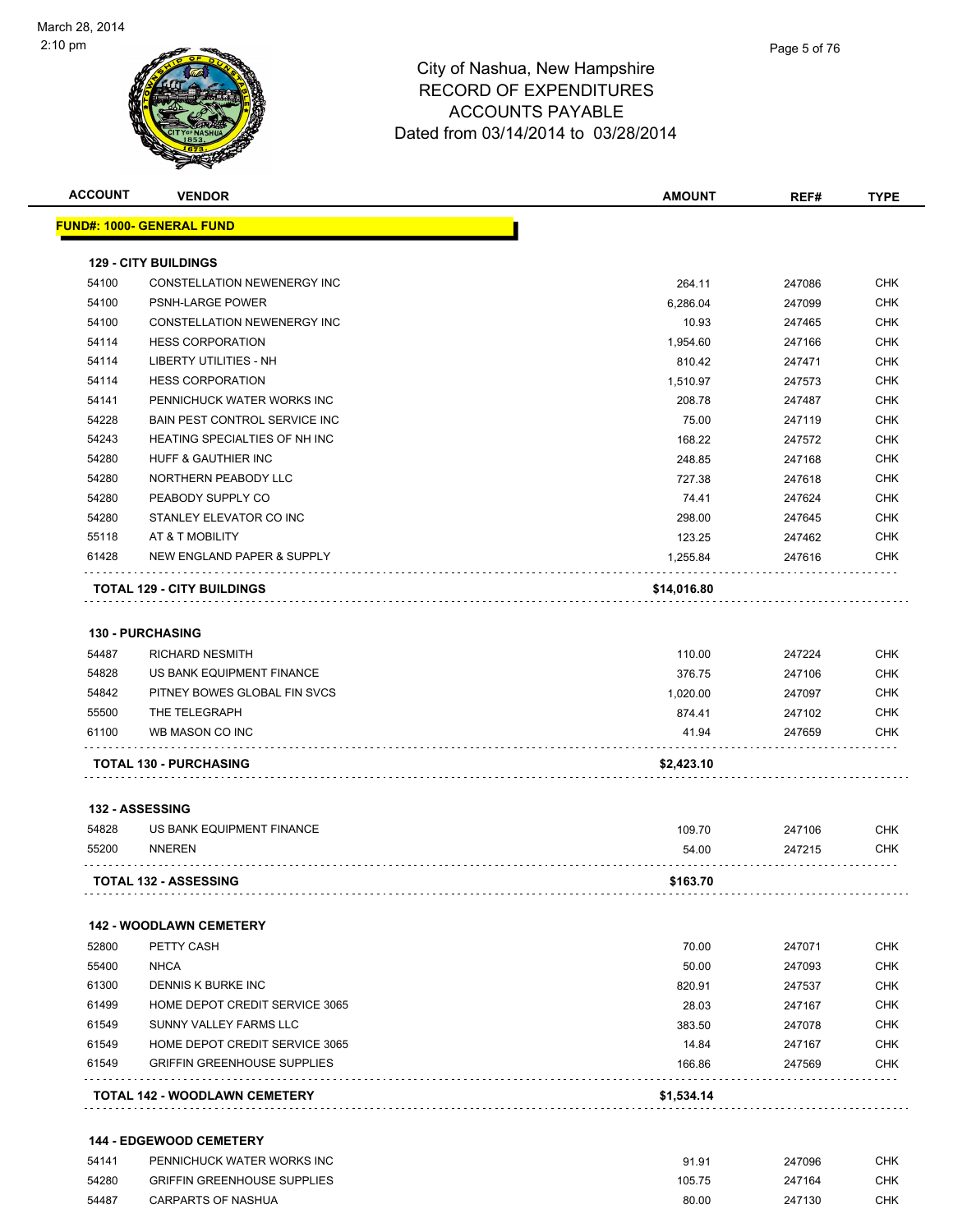| <b>ACCOUNT</b> | <b>VENDOR</b>                        | <b>AMOUNT</b> | REF#   | <b>TYPE</b> |
|----------------|--------------------------------------|---------------|--------|-------------|
|                | <u> FUND#: 1000- GENERAL FUND</u>    |               |        |             |
|                |                                      |               |        |             |
|                | <b>144 - EDGEWOOD CEMETERY</b>       |               |        |             |
| 54487          | NASHUA OUTDOOR POWER EQUIPMENT       | 42.62         | 247612 | <b>CHK</b>  |
| 54600          | MAFFEES GARAGE INC                   | 434.22        | 247594 | <b>CHK</b>  |
| 55400          | <b>NHCA</b>                          | 50.00         | 247483 | <b>CHK</b>  |
| 61300          | DENNIS K BURKE INC                   | 808.63        | 247537 | <b>CHK</b>  |
|                |                                      |               |        |             |
|                | <b>TOTAL 144 - EDGEWOOD CEMETERY</b> | \$1,613.13    |        |             |
|                |                                      |               |        |             |
| 150 - POLICE   |                                      |               |        |             |
| 52809          | <b>ANDREW LAVOIE</b>                 | 229.00        | 247061 | <b>CHK</b>  |
| 52809          | ROBERT PAGE                          | 199.00        | 247069 | <b>CHK</b>  |
| 53149          | ANIMAL HOSPITAL OF NASHUA INC        | 35.91         | 247114 | <b>CHK</b>  |
| 53149          | ANIMAL MEDICAL CENTER OF NE          | 401.44        | 247115 | <b>CHK</b>  |
| 54100          | <b>CONSTELLATION NEWENERGY INC</b>   | 458.37        | 247086 | <b>CHK</b>  |
| 54100          | <b>PSNH</b>                          | 158.91        | 247098 | <b>CHK</b>  |
| 54107          | SHATTUCK MALONE OIL CO               | 577.28        | 247100 | <b>CHK</b>  |
| 54107          | SHATTUCK MALONE OIL CO               | 888.73        | 247490 | CHK         |
| 54114          | <b>LIBERTY UTILITIES - NH</b>        | 1.951.90      | 247474 | <b>CHK</b>  |
| 54114          | LIBERTY UTILITIES - NH               | 60.67         | 247475 | <b>CHK</b>  |
| 54114          | <b>HESS CORPORATION</b>              | 4,553.52      | 247573 | <b>CHK</b>  |
| 54141          | PENNICHUCK WATER WORKS INC           | 20.34         | 247096 | <b>CHK</b>  |
| 54243          | AIREX FILTER CORPORATION             | 338.78        | 247502 | <b>CHK</b>  |
| 54280          | REXEL                                | 112.26        | 247223 | CHK         |
| 54280          | DEPENDABLE LOCK SERVICE INC          | 60.00         | 247538 | <b>CHK</b>  |
| 54280          | HOME DEPOT CREDIT SERVICE 3073       | 23.20         | 247575 | <b>CHK</b>  |
| 54280          | NASHUA WALLPAPER & PAINT CO          | 111.96        | 247614 | <b>CHK</b>  |
| 54600          | SULLIVAN TIRE COMPANY                | 42.00         | 247244 | <b>CHK</b>  |
| 54600          | AMERICAN AUTO SEAT COVER INC         | 345.00        | 247511 | <b>CHK</b>  |
| 54600          | <b>GRANITE STATE GLASS</b>           | 200.00        | 247565 | <b>CHK</b>  |
| 54600          | SULLIVAN TIRE COMPANY                | 42.00         | 247647 | CHK         |
| 54828          | US BANK EQUIPMENT FINANCE            | 1,385.98      | 247106 | <b>CHK</b>  |
| 54842          | PITNEY BOWES GLOBAL FIN SVCS         | 317.13        | 247097 | <b>CHK</b>  |
| 54849          | COMCAST CABLE COMMUNICATIONS I       | 124.85        | 247085 | <b>CHK</b>  |
| 54849          | DIRECTV INC                          | 11.00         | 247088 | <b>CHK</b>  |
| 54849          | FAIRPOINT COMMUNICATIONS             | 61.95         | 247089 | <b>CHK</b>  |
| 54849          | TREASURER STATE OF NH                | 1,125.00      | 247491 | <b>CHK</b>  |
| 55118          | VERIZON WIRELESS-581499451           | 419.88        | 247495 | <b>CHK</b>  |
| 55200          | FBI-LEEDA INC                        | 50.00         | 247090 | <b>CHK</b>  |
| 55200          | TREASURER STATE OF NH                | 75.00         | 247104 | <b>CHK</b>  |
| 55200          | FBI-LEEDA INC                        | 100.00        | 247467 | <b>CHK</b>  |
| 55300          | <b>BRIAN MOORES</b>                  | 265.00        | 247458 | <b>CHK</b>  |
| 55307          | DAVID ELLIOTT                        | 44.80         | 247059 | <b>CHK</b>  |
| 55307          | <b>RYAN MCDERMOTT</b>                | 44.80         | 247063 | <b>CHK</b>  |
| 55307          | <b>HANNAH MERULLO</b>                | 44.80         | 247064 | <b>CHK</b>  |
| 55307          | <b>CHRISTOPHER ROGERS</b>            | 44.80         | 247074 | <b>CHK</b>  |
| 55307          | DON WEISS                            | 44.80         | 247081 | <b>CHK</b>  |
| 55307          | DON WEISS                            | 44.80         | 247460 | <b>CHK</b>  |
| 55400          | <b>ERIC WALKER</b>                   | 35.00         | 247080 | <b>CHK</b>  |
| 55400          | JOHN E REID & ASSOC INC              | 1,260.00      | 247469 | <b>CHK</b>  |
|                |                                      |               |        |             |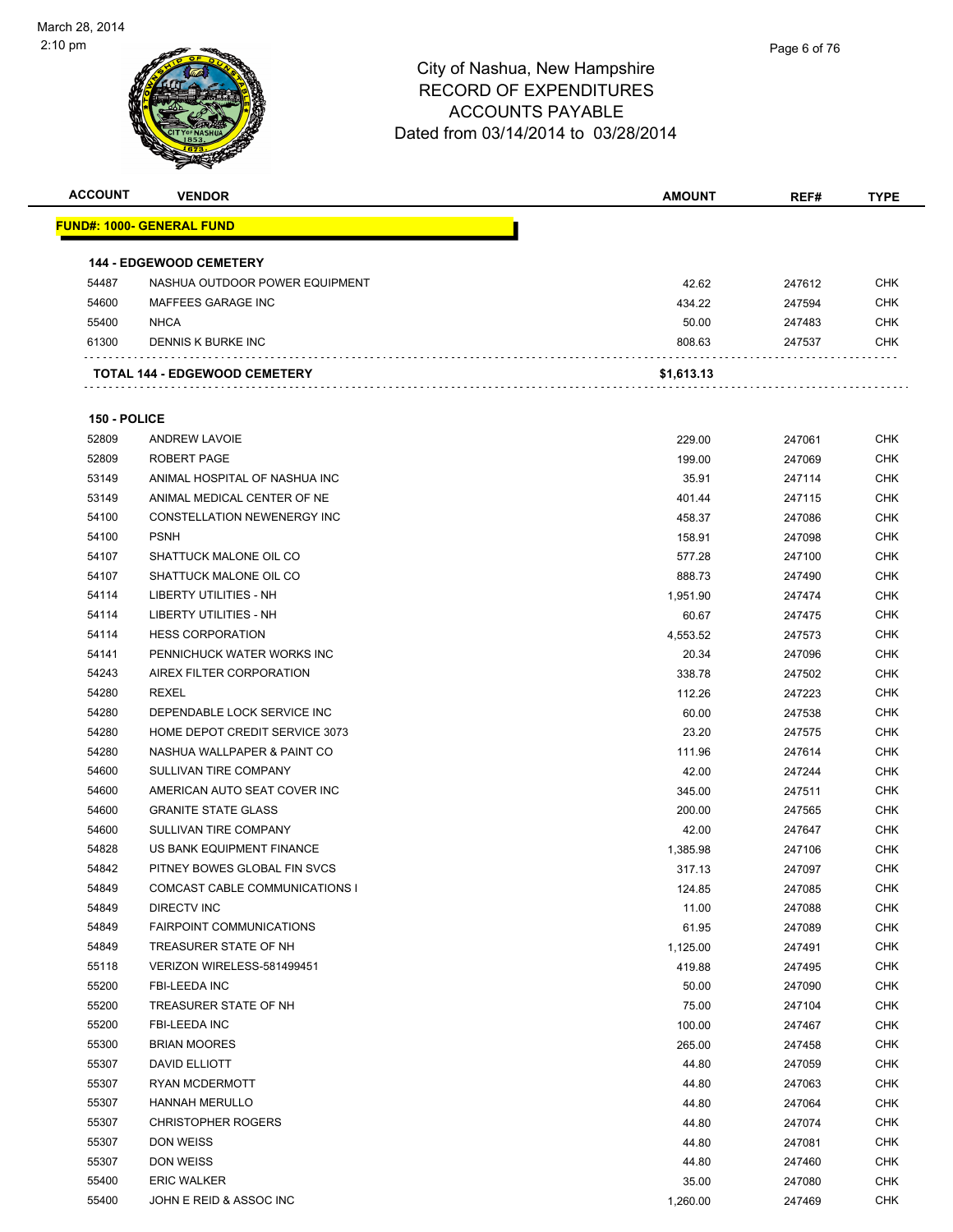

**ACCOUNT VENDOR AMOUNT REF# TYPE**

Page 7 of 76

. . . . . . . . . . . . . . 

. . . . . . . . .

|              | <b>FUND#: 1000- GENERAL FUND</b> |          |        |
|--------------|----------------------------------|----------|--------|
| 150 - POLICE |                                  |          |        |
| 55400        | <b>MJPOA</b>                     | 567.00   | 247479 |
| 55400        | LIFEGUARD SYSTEMS INC            | 180.00   | 247589 |
| 55421        | <b>TRITECH SOFTWARE SYSTEMS</b>  | 250.00   | 247247 |
| 55600        | SOURCE4                          | 374.78   | 247643 |
| 55699        | ALEXANDRA MESQUITA-BAER          | 212.50   | 247199 |
| 55699        | STANLEY ELEVATOR CO INC          | 536.00   | 247865 |
| 61100        | CONWAY OFFICE SOLUTIONS          | 11.83    | 247136 |
| 61100        | <b>GOVCONNECTION INC</b>         | 257.70   | 247157 |
| 61100        | <b>GRANITE STATE STAMPS INC</b>  | 47.91    | 247567 |
| 61107        | <b>GEORGE MCCARTHY</b>           | 109.01   | 247062 |
| 61107        | ALECS SHOE STORE INC             | 815.50   | 247110 |
| 61107        | <b>BEN'S UNIFORMS</b>            | 232.00   | 247124 |
| 61107        | ALECS SHOE STORE INC             | 97.45    | 247505 |
| 61107        | ALL SPORTS HEROES UNIFORMS       | 184.19   | 247506 |
| 61110        | ATLANTIC TACTICAL INC            | 1,491.16 | 247118 |
| 61110        | <b>BEN'S UNIFORMS</b>            | 173.97   | 247124 |
| 61142        | BOUND TREE MEDICAL, LLC          | 396.86   | 247524 |
| 61163        | AIRGAS USA LLC                   | 100.00   | 247503 |
| 61185        | LYNN PEAVEY CO                   | 170.45   | 247591 |
| 61299        | ELITE K-9 INC                    | 466.15   | 247145 |
| 61299        | <b>BATTERIES PLUS</b>            | 28.56    | 247519 |
| 61307        | SHATTUCK MALONE OIL CO           | 1,238.02 | 247490 |
| 61428        | THE DURKIN CO INC                | 320.54   | 247543 |
| 61607        | <b>ID TECHNOLOGY LLC</b>         | 507.14   | 247576 |
| 61799        | <b>BEST FORD</b>                 | 657.35   | 247125 |
| 61799        | <b>CARPARTS OF NASHUA</b>        | 210.24   | 247130 |
| 61799        | DONOVAN EQUIPMENT CO INC         | 117.86   | 247140 |
| 61799        | MACMULKIN CHEVROLET INC          | 326.82   | 247189 |
| 61799        | NORTHERN FOREIGN CAR PARTS INC   | 143.40   | 247216 |
| 61799        | ADAMSON INDUSTRIES CORP          | 89.85    | 247499 |
| 61799        | <b>BEST FORD</b>                 | 233.36   | 247521 |
| 61799        | <b>CARPARTS OF NASHUA</b>        | 197.23   | 247529 |
| 61799        | <b>FISHER AUTO PARTS INC</b>     | 24.00    | 247554 |
| 61799        | <b>G H BERLIN OIL CO</b>         | 164.03   | 247558 |
| 61799        | <b>GRAPPONE AUTOMOTIVE GROUP</b> | 7.00     | 247568 |
| 61799        | MACMULKIN CHEVROLET INC          | 53.91    | 247593 |
| 61799        | <b>MAYNARD &amp; LESIEUR INC</b> | 433.40   | 247597 |
| 61799        | NEW ENGLAND PARTS WAREHOUSE      | 85.78    | 247617 |
| 61799        | TOWERS MOTOR PARTS CORP          | 23.94    | 247650 |
| 61807        | NATIONAL PUBLIC SAFETY           | 288.00   | 247212 |

 SNAP ON TOOLS 949.01 247642 CHK The Same Contract of the Contract of the Contract of the Contract of the Contract of the Contract of the Contract of the Contract of the Contract of the Contract of the Contract of the Contract of the Contract of the Contr The SHI INTERNATIONAL CORP 128.00 247641 CHK KUSTOM SIGNALS INC 6,484.00 247180 CHK NASHUA OUTDOOR POWER EQUIPMENT 5,514.21 247210 CHK

**TOTAL 150 - POLICE \$41,370.35**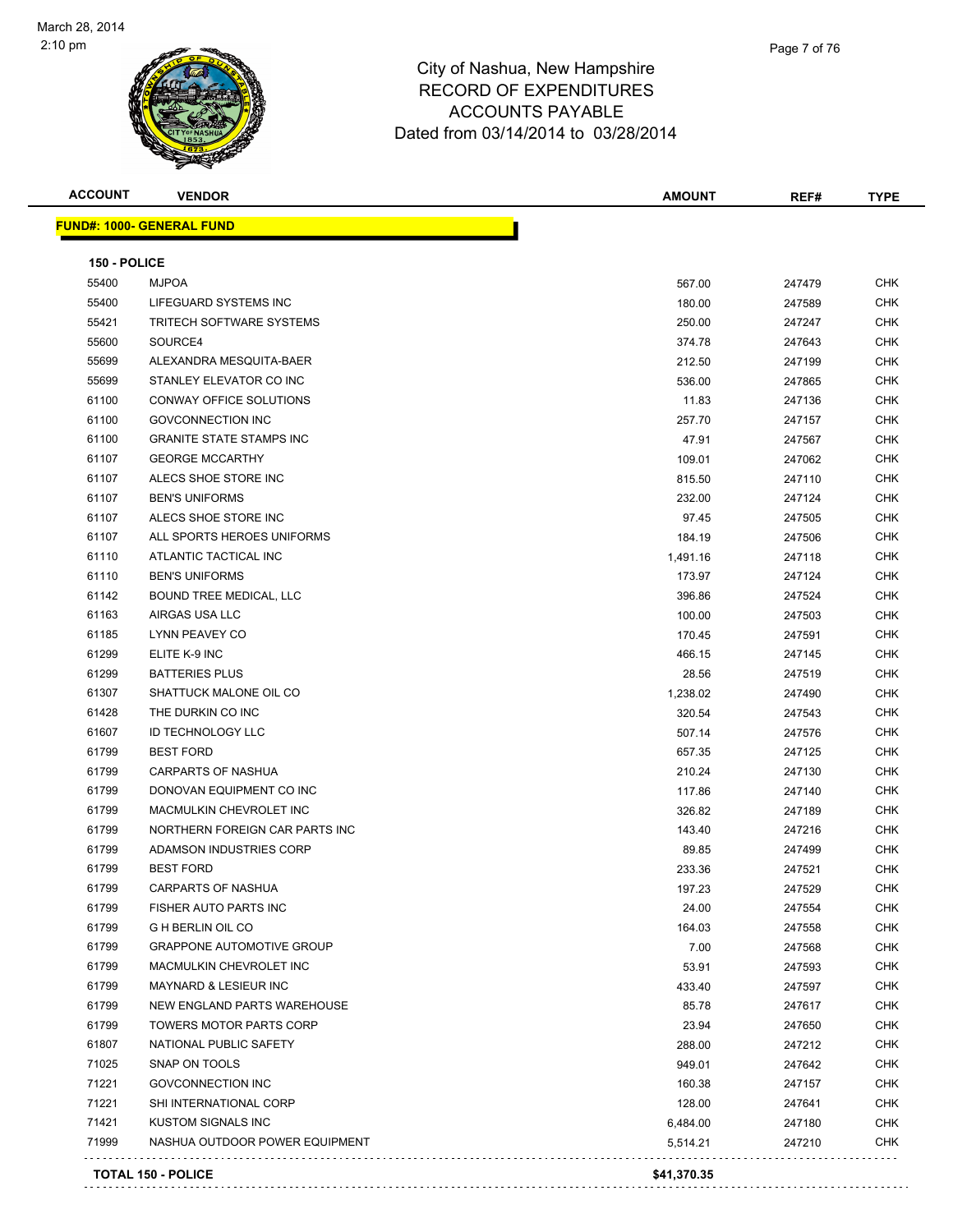

| Page 8 of 76 |
|--------------|
|              |

| <b>FUND#: 1000- GENERAL FUND</b><br><b>152 - FIRE</b><br>42532<br><b>CHK</b><br><b>CUSTOM ELECTRIC</b><br>50.00<br>247534<br><b>CHK</b><br>53135<br>ST JOSEPHS BUSINESS & HEALTH<br>497.80<br>247239<br>53455<br>FIRE SERVICE TESTING CO INC<br>247150<br><b>CHK</b><br>3,460.00<br>54100<br><b>CONSTELLATION NEWENERGY INC</b><br><b>CHK</b><br>199.68<br>247086<br><b>LIBERTY UTILITIES - NH</b><br>54114<br>304.25<br>247470<br><b>CHK</b><br><b>LIBERTY UTILITIES - NH</b><br>54114<br>737.10<br><b>CHK</b><br>247473<br><b>HESS CORPORATION</b><br>54114<br>1,323.67<br>247573<br><b>CHK</b><br>54141<br>PENNICHUCK WATER WORKS INC<br><b>CHK</b><br>521.55<br>247096<br>54141<br>PENNICHUCK WATER WORKS INC<br>321.53<br>247487<br><b>CHK</b><br>54243<br>AE MECHANICAL INC<br><b>CHK</b><br>1,812.90<br>247501<br>54280<br><b>FIMBEL PAUNET CORP</b><br><b>CHK</b><br>871.50<br>247149<br>54280<br><b>FIMBEL PAUNET CORP</b><br>633.50<br><b>CHK</b><br>247551<br>54487<br>TRI STATE FIRE PROTECTION LLC<br><b>CHK</b><br>334.00<br>247246<br>54600<br>JACK YOUNG CO INC<br>219.47<br><b>CHK</b><br>247173<br>54600<br>SANEL AUTO PARTS CO<br><b>CHK</b><br>27.94<br>247229<br>54600<br>YANKEE TRUCK LLC<br>247.17<br>247260<br><b>CHK</b><br>54600<br>JACK YOUNG CO INC<br><b>CHK</b><br>153.37<br>247581<br>55118<br>AT & T MOBILITY<br><b>CHK</b><br>168.12<br>247462<br>55118<br>VERIZON WIRELESS-842015493<br><b>CHK</b><br>80.02<br>247498<br>55699<br>TRUE BLUE CLEANERS<br>39.62<br>247248<br><b>CHK</b><br>55699<br>TRUE BLUE CLEANERS<br><b>CHK</b><br>32.66<br>247249<br>55699<br>TRUE BLUE CLEANERS<br>60.32<br>247250<br><b>CHK</b><br>55699<br>TRUE BLUE CLEANERS<br><b>CHK</b><br>51.66<br>247651<br>55699<br>TRUE BLUE CLEANERS<br>30.16<br><b>CHK</b><br>247652<br>55699<br>TRUE BLUE CLEANERS<br><b>CHK</b><br>68.74<br>247653<br>61100<br>WB MASON CO INC<br><b>CHK</b><br>198.01<br>247258<br>129.00<br>61100<br>WB MASON CO INC<br>247659<br><b>CHK</b><br>61110<br>FIRE TECH & SAFETY OF NEW ENGL<br><b>CHK</b><br>800.00<br>247552<br>61299<br>57.60<br><b>BATTERIES PLUS</b><br>247122<br><b>CHK</b><br>61307<br>YANKEE TRUCK LLC<br><b>CHK</b><br>71.58<br>247664<br><b>NEW ENGLAND PAPER &amp; SUPPLY</b><br>61428<br>354.26<br>247213<br><b>CHK</b><br>61428<br>NEW ENGLAND PAPER & SUPPLY<br><b>CHK</b><br>622.90<br>247616<br>61699<br><b>GRANITE CITY ELECTRIC SUPPLY</b><br>108.77<br>247160<br><b>CHK</b><br>61705<br><b>MAYNARD &amp; LESIEUR INC</b><br><b>CHK</b><br>18.50<br>247191<br>61709<br>ARCSOURCE INC<br>84.00<br>247116<br><b>CHK</b><br>61799<br>MINUTEMAN TRUCKS INC<br><b>CHK</b><br>142.87<br>247203<br>61799<br>JACK YOUNG CO INC<br>26.67<br><b>CHK</b><br>247581<br>61799<br><b>CHK</b><br>LIBERTY INTNL TRUCKS OF NH LLC<br>25.65<br>247588<br>61799<br>MINUTEMAN TRUCKS INC<br>73.68<br>247605<br><b>CHK</b><br>61799<br><b>CHK</b><br>SANEL AUTO PARTS CO<br>159.96<br>247636<br>61799<br>YANKEE TRUCK LLC<br><b>CHK</b><br>69.98<br>247664<br>30.00<br>61830<br><b>STEVEN GALIPEAU</b><br>247243<br>CHK<br>68335<br>W B HUNT CO INC<br><b>CHK</b><br>761.93<br>247256<br>68335<br>HOME DEPOT CREDIT SERVICE 3065<br>19.25<br>247574<br><b>CHK</b><br>68355<br><b>CHK</b><br><b>ZAX SIGNAGE</b><br>105.00<br>247082<br>71025<br>SNAP ON TOOLS<br>49.00<br><b>CHK</b><br>247235<br>71025<br>SANEL AUTO PARTS CO<br><b>CHK</b><br>98.51<br>247636<br>71400<br>FIRE TECH & SAFETY OF NEW ENGL<br><b>CHK</b><br>975.20<br>247151 | <b>ACCOUNT</b> | <b>VENDOR</b> | <b>AMOUNT</b> | REF# | <b>TYPE</b> |
|--------------------------------------------------------------------------------------------------------------------------------------------------------------------------------------------------------------------------------------------------------------------------------------------------------------------------------------------------------------------------------------------------------------------------------------------------------------------------------------------------------------------------------------------------------------------------------------------------------------------------------------------------------------------------------------------------------------------------------------------------------------------------------------------------------------------------------------------------------------------------------------------------------------------------------------------------------------------------------------------------------------------------------------------------------------------------------------------------------------------------------------------------------------------------------------------------------------------------------------------------------------------------------------------------------------------------------------------------------------------------------------------------------------------------------------------------------------------------------------------------------------------------------------------------------------------------------------------------------------------------------------------------------------------------------------------------------------------------------------------------------------------------------------------------------------------------------------------------------------------------------------------------------------------------------------------------------------------------------------------------------------------------------------------------------------------------------------------------------------------------------------------------------------------------------------------------------------------------------------------------------------------------------------------------------------------------------------------------------------------------------------------------------------------------------------------------------------------------------------------------------------------------------------------------------------------------------------------------------------------------------------------------------------------------------------------------------------------------------------------------------------------------------------------------------------------------------------------------------------------------------------------------------------------------------------------------------------------------------------------------------------------------------------------------------------------------------------------------------------------------------------------------------------------------------------------------------------------------------------------------------------------------------------------------------------------------------------------------------------------------------------------------------------------------------------------------------------------------------------------|----------------|---------------|---------------|------|-------------|
|                                                                                                                                                                                                                                                                                                                                                                                                                                                                                                                                                                                                                                                                                                                                                                                                                                                                                                                                                                                                                                                                                                                                                                                                                                                                                                                                                                                                                                                                                                                                                                                                                                                                                                                                                                                                                                                                                                                                                                                                                                                                                                                                                                                                                                                                                                                                                                                                                                                                                                                                                                                                                                                                                                                                                                                                                                                                                                                                                                                                                                                                                                                                                                                                                                                                                                                                                                                                                                                                                            |                |               |               |      |             |
|                                                                                                                                                                                                                                                                                                                                                                                                                                                                                                                                                                                                                                                                                                                                                                                                                                                                                                                                                                                                                                                                                                                                                                                                                                                                                                                                                                                                                                                                                                                                                                                                                                                                                                                                                                                                                                                                                                                                                                                                                                                                                                                                                                                                                                                                                                                                                                                                                                                                                                                                                                                                                                                                                                                                                                                                                                                                                                                                                                                                                                                                                                                                                                                                                                                                                                                                                                                                                                                                                            |                |               |               |      |             |
|                                                                                                                                                                                                                                                                                                                                                                                                                                                                                                                                                                                                                                                                                                                                                                                                                                                                                                                                                                                                                                                                                                                                                                                                                                                                                                                                                                                                                                                                                                                                                                                                                                                                                                                                                                                                                                                                                                                                                                                                                                                                                                                                                                                                                                                                                                                                                                                                                                                                                                                                                                                                                                                                                                                                                                                                                                                                                                                                                                                                                                                                                                                                                                                                                                                                                                                                                                                                                                                                                            |                |               |               |      |             |
|                                                                                                                                                                                                                                                                                                                                                                                                                                                                                                                                                                                                                                                                                                                                                                                                                                                                                                                                                                                                                                                                                                                                                                                                                                                                                                                                                                                                                                                                                                                                                                                                                                                                                                                                                                                                                                                                                                                                                                                                                                                                                                                                                                                                                                                                                                                                                                                                                                                                                                                                                                                                                                                                                                                                                                                                                                                                                                                                                                                                                                                                                                                                                                                                                                                                                                                                                                                                                                                                                            |                |               |               |      |             |
|                                                                                                                                                                                                                                                                                                                                                                                                                                                                                                                                                                                                                                                                                                                                                                                                                                                                                                                                                                                                                                                                                                                                                                                                                                                                                                                                                                                                                                                                                                                                                                                                                                                                                                                                                                                                                                                                                                                                                                                                                                                                                                                                                                                                                                                                                                                                                                                                                                                                                                                                                                                                                                                                                                                                                                                                                                                                                                                                                                                                                                                                                                                                                                                                                                                                                                                                                                                                                                                                                            |                |               |               |      |             |
|                                                                                                                                                                                                                                                                                                                                                                                                                                                                                                                                                                                                                                                                                                                                                                                                                                                                                                                                                                                                                                                                                                                                                                                                                                                                                                                                                                                                                                                                                                                                                                                                                                                                                                                                                                                                                                                                                                                                                                                                                                                                                                                                                                                                                                                                                                                                                                                                                                                                                                                                                                                                                                                                                                                                                                                                                                                                                                                                                                                                                                                                                                                                                                                                                                                                                                                                                                                                                                                                                            |                |               |               |      |             |
|                                                                                                                                                                                                                                                                                                                                                                                                                                                                                                                                                                                                                                                                                                                                                                                                                                                                                                                                                                                                                                                                                                                                                                                                                                                                                                                                                                                                                                                                                                                                                                                                                                                                                                                                                                                                                                                                                                                                                                                                                                                                                                                                                                                                                                                                                                                                                                                                                                                                                                                                                                                                                                                                                                                                                                                                                                                                                                                                                                                                                                                                                                                                                                                                                                                                                                                                                                                                                                                                                            |                |               |               |      |             |
|                                                                                                                                                                                                                                                                                                                                                                                                                                                                                                                                                                                                                                                                                                                                                                                                                                                                                                                                                                                                                                                                                                                                                                                                                                                                                                                                                                                                                                                                                                                                                                                                                                                                                                                                                                                                                                                                                                                                                                                                                                                                                                                                                                                                                                                                                                                                                                                                                                                                                                                                                                                                                                                                                                                                                                                                                                                                                                                                                                                                                                                                                                                                                                                                                                                                                                                                                                                                                                                                                            |                |               |               |      |             |
|                                                                                                                                                                                                                                                                                                                                                                                                                                                                                                                                                                                                                                                                                                                                                                                                                                                                                                                                                                                                                                                                                                                                                                                                                                                                                                                                                                                                                                                                                                                                                                                                                                                                                                                                                                                                                                                                                                                                                                                                                                                                                                                                                                                                                                                                                                                                                                                                                                                                                                                                                                                                                                                                                                                                                                                                                                                                                                                                                                                                                                                                                                                                                                                                                                                                                                                                                                                                                                                                                            |                |               |               |      |             |
|                                                                                                                                                                                                                                                                                                                                                                                                                                                                                                                                                                                                                                                                                                                                                                                                                                                                                                                                                                                                                                                                                                                                                                                                                                                                                                                                                                                                                                                                                                                                                                                                                                                                                                                                                                                                                                                                                                                                                                                                                                                                                                                                                                                                                                                                                                                                                                                                                                                                                                                                                                                                                                                                                                                                                                                                                                                                                                                                                                                                                                                                                                                                                                                                                                                                                                                                                                                                                                                                                            |                |               |               |      |             |
|                                                                                                                                                                                                                                                                                                                                                                                                                                                                                                                                                                                                                                                                                                                                                                                                                                                                                                                                                                                                                                                                                                                                                                                                                                                                                                                                                                                                                                                                                                                                                                                                                                                                                                                                                                                                                                                                                                                                                                                                                                                                                                                                                                                                                                                                                                                                                                                                                                                                                                                                                                                                                                                                                                                                                                                                                                                                                                                                                                                                                                                                                                                                                                                                                                                                                                                                                                                                                                                                                            |                |               |               |      |             |
|                                                                                                                                                                                                                                                                                                                                                                                                                                                                                                                                                                                                                                                                                                                                                                                                                                                                                                                                                                                                                                                                                                                                                                                                                                                                                                                                                                                                                                                                                                                                                                                                                                                                                                                                                                                                                                                                                                                                                                                                                                                                                                                                                                                                                                                                                                                                                                                                                                                                                                                                                                                                                                                                                                                                                                                                                                                                                                                                                                                                                                                                                                                                                                                                                                                                                                                                                                                                                                                                                            |                |               |               |      |             |
|                                                                                                                                                                                                                                                                                                                                                                                                                                                                                                                                                                                                                                                                                                                                                                                                                                                                                                                                                                                                                                                                                                                                                                                                                                                                                                                                                                                                                                                                                                                                                                                                                                                                                                                                                                                                                                                                                                                                                                                                                                                                                                                                                                                                                                                                                                                                                                                                                                                                                                                                                                                                                                                                                                                                                                                                                                                                                                                                                                                                                                                                                                                                                                                                                                                                                                                                                                                                                                                                                            |                |               |               |      |             |
|                                                                                                                                                                                                                                                                                                                                                                                                                                                                                                                                                                                                                                                                                                                                                                                                                                                                                                                                                                                                                                                                                                                                                                                                                                                                                                                                                                                                                                                                                                                                                                                                                                                                                                                                                                                                                                                                                                                                                                                                                                                                                                                                                                                                                                                                                                                                                                                                                                                                                                                                                                                                                                                                                                                                                                                                                                                                                                                                                                                                                                                                                                                                                                                                                                                                                                                                                                                                                                                                                            |                |               |               |      |             |
|                                                                                                                                                                                                                                                                                                                                                                                                                                                                                                                                                                                                                                                                                                                                                                                                                                                                                                                                                                                                                                                                                                                                                                                                                                                                                                                                                                                                                                                                                                                                                                                                                                                                                                                                                                                                                                                                                                                                                                                                                                                                                                                                                                                                                                                                                                                                                                                                                                                                                                                                                                                                                                                                                                                                                                                                                                                                                                                                                                                                                                                                                                                                                                                                                                                                                                                                                                                                                                                                                            |                |               |               |      |             |
|                                                                                                                                                                                                                                                                                                                                                                                                                                                                                                                                                                                                                                                                                                                                                                                                                                                                                                                                                                                                                                                                                                                                                                                                                                                                                                                                                                                                                                                                                                                                                                                                                                                                                                                                                                                                                                                                                                                                                                                                                                                                                                                                                                                                                                                                                                                                                                                                                                                                                                                                                                                                                                                                                                                                                                                                                                                                                                                                                                                                                                                                                                                                                                                                                                                                                                                                                                                                                                                                                            |                |               |               |      |             |
|                                                                                                                                                                                                                                                                                                                                                                                                                                                                                                                                                                                                                                                                                                                                                                                                                                                                                                                                                                                                                                                                                                                                                                                                                                                                                                                                                                                                                                                                                                                                                                                                                                                                                                                                                                                                                                                                                                                                                                                                                                                                                                                                                                                                                                                                                                                                                                                                                                                                                                                                                                                                                                                                                                                                                                                                                                                                                                                                                                                                                                                                                                                                                                                                                                                                                                                                                                                                                                                                                            |                |               |               |      |             |
|                                                                                                                                                                                                                                                                                                                                                                                                                                                                                                                                                                                                                                                                                                                                                                                                                                                                                                                                                                                                                                                                                                                                                                                                                                                                                                                                                                                                                                                                                                                                                                                                                                                                                                                                                                                                                                                                                                                                                                                                                                                                                                                                                                                                                                                                                                                                                                                                                                                                                                                                                                                                                                                                                                                                                                                                                                                                                                                                                                                                                                                                                                                                                                                                                                                                                                                                                                                                                                                                                            |                |               |               |      |             |
|                                                                                                                                                                                                                                                                                                                                                                                                                                                                                                                                                                                                                                                                                                                                                                                                                                                                                                                                                                                                                                                                                                                                                                                                                                                                                                                                                                                                                                                                                                                                                                                                                                                                                                                                                                                                                                                                                                                                                                                                                                                                                                                                                                                                                                                                                                                                                                                                                                                                                                                                                                                                                                                                                                                                                                                                                                                                                                                                                                                                                                                                                                                                                                                                                                                                                                                                                                                                                                                                                            |                |               |               |      |             |
|                                                                                                                                                                                                                                                                                                                                                                                                                                                                                                                                                                                                                                                                                                                                                                                                                                                                                                                                                                                                                                                                                                                                                                                                                                                                                                                                                                                                                                                                                                                                                                                                                                                                                                                                                                                                                                                                                                                                                                                                                                                                                                                                                                                                                                                                                                                                                                                                                                                                                                                                                                                                                                                                                                                                                                                                                                                                                                                                                                                                                                                                                                                                                                                                                                                                                                                                                                                                                                                                                            |                |               |               |      |             |
|                                                                                                                                                                                                                                                                                                                                                                                                                                                                                                                                                                                                                                                                                                                                                                                                                                                                                                                                                                                                                                                                                                                                                                                                                                                                                                                                                                                                                                                                                                                                                                                                                                                                                                                                                                                                                                                                                                                                                                                                                                                                                                                                                                                                                                                                                                                                                                                                                                                                                                                                                                                                                                                                                                                                                                                                                                                                                                                                                                                                                                                                                                                                                                                                                                                                                                                                                                                                                                                                                            |                |               |               |      |             |
|                                                                                                                                                                                                                                                                                                                                                                                                                                                                                                                                                                                                                                                                                                                                                                                                                                                                                                                                                                                                                                                                                                                                                                                                                                                                                                                                                                                                                                                                                                                                                                                                                                                                                                                                                                                                                                                                                                                                                                                                                                                                                                                                                                                                                                                                                                                                                                                                                                                                                                                                                                                                                                                                                                                                                                                                                                                                                                                                                                                                                                                                                                                                                                                                                                                                                                                                                                                                                                                                                            |                |               |               |      |             |
|                                                                                                                                                                                                                                                                                                                                                                                                                                                                                                                                                                                                                                                                                                                                                                                                                                                                                                                                                                                                                                                                                                                                                                                                                                                                                                                                                                                                                                                                                                                                                                                                                                                                                                                                                                                                                                                                                                                                                                                                                                                                                                                                                                                                                                                                                                                                                                                                                                                                                                                                                                                                                                                                                                                                                                                                                                                                                                                                                                                                                                                                                                                                                                                                                                                                                                                                                                                                                                                                                            |                |               |               |      |             |
|                                                                                                                                                                                                                                                                                                                                                                                                                                                                                                                                                                                                                                                                                                                                                                                                                                                                                                                                                                                                                                                                                                                                                                                                                                                                                                                                                                                                                                                                                                                                                                                                                                                                                                                                                                                                                                                                                                                                                                                                                                                                                                                                                                                                                                                                                                                                                                                                                                                                                                                                                                                                                                                                                                                                                                                                                                                                                                                                                                                                                                                                                                                                                                                                                                                                                                                                                                                                                                                                                            |                |               |               |      |             |
|                                                                                                                                                                                                                                                                                                                                                                                                                                                                                                                                                                                                                                                                                                                                                                                                                                                                                                                                                                                                                                                                                                                                                                                                                                                                                                                                                                                                                                                                                                                                                                                                                                                                                                                                                                                                                                                                                                                                                                                                                                                                                                                                                                                                                                                                                                                                                                                                                                                                                                                                                                                                                                                                                                                                                                                                                                                                                                                                                                                                                                                                                                                                                                                                                                                                                                                                                                                                                                                                                            |                |               |               |      |             |
|                                                                                                                                                                                                                                                                                                                                                                                                                                                                                                                                                                                                                                                                                                                                                                                                                                                                                                                                                                                                                                                                                                                                                                                                                                                                                                                                                                                                                                                                                                                                                                                                                                                                                                                                                                                                                                                                                                                                                                                                                                                                                                                                                                                                                                                                                                                                                                                                                                                                                                                                                                                                                                                                                                                                                                                                                                                                                                                                                                                                                                                                                                                                                                                                                                                                                                                                                                                                                                                                                            |                |               |               |      |             |
|                                                                                                                                                                                                                                                                                                                                                                                                                                                                                                                                                                                                                                                                                                                                                                                                                                                                                                                                                                                                                                                                                                                                                                                                                                                                                                                                                                                                                                                                                                                                                                                                                                                                                                                                                                                                                                                                                                                                                                                                                                                                                                                                                                                                                                                                                                                                                                                                                                                                                                                                                                                                                                                                                                                                                                                                                                                                                                                                                                                                                                                                                                                                                                                                                                                                                                                                                                                                                                                                                            |                |               |               |      |             |
|                                                                                                                                                                                                                                                                                                                                                                                                                                                                                                                                                                                                                                                                                                                                                                                                                                                                                                                                                                                                                                                                                                                                                                                                                                                                                                                                                                                                                                                                                                                                                                                                                                                                                                                                                                                                                                                                                                                                                                                                                                                                                                                                                                                                                                                                                                                                                                                                                                                                                                                                                                                                                                                                                                                                                                                                                                                                                                                                                                                                                                                                                                                                                                                                                                                                                                                                                                                                                                                                                            |                |               |               |      |             |
|                                                                                                                                                                                                                                                                                                                                                                                                                                                                                                                                                                                                                                                                                                                                                                                                                                                                                                                                                                                                                                                                                                                                                                                                                                                                                                                                                                                                                                                                                                                                                                                                                                                                                                                                                                                                                                                                                                                                                                                                                                                                                                                                                                                                                                                                                                                                                                                                                                                                                                                                                                                                                                                                                                                                                                                                                                                                                                                                                                                                                                                                                                                                                                                                                                                                                                                                                                                                                                                                                            |                |               |               |      |             |
|                                                                                                                                                                                                                                                                                                                                                                                                                                                                                                                                                                                                                                                                                                                                                                                                                                                                                                                                                                                                                                                                                                                                                                                                                                                                                                                                                                                                                                                                                                                                                                                                                                                                                                                                                                                                                                                                                                                                                                                                                                                                                                                                                                                                                                                                                                                                                                                                                                                                                                                                                                                                                                                                                                                                                                                                                                                                                                                                                                                                                                                                                                                                                                                                                                                                                                                                                                                                                                                                                            |                |               |               |      |             |
|                                                                                                                                                                                                                                                                                                                                                                                                                                                                                                                                                                                                                                                                                                                                                                                                                                                                                                                                                                                                                                                                                                                                                                                                                                                                                                                                                                                                                                                                                                                                                                                                                                                                                                                                                                                                                                                                                                                                                                                                                                                                                                                                                                                                                                                                                                                                                                                                                                                                                                                                                                                                                                                                                                                                                                                                                                                                                                                                                                                                                                                                                                                                                                                                                                                                                                                                                                                                                                                                                            |                |               |               |      |             |
|                                                                                                                                                                                                                                                                                                                                                                                                                                                                                                                                                                                                                                                                                                                                                                                                                                                                                                                                                                                                                                                                                                                                                                                                                                                                                                                                                                                                                                                                                                                                                                                                                                                                                                                                                                                                                                                                                                                                                                                                                                                                                                                                                                                                                                                                                                                                                                                                                                                                                                                                                                                                                                                                                                                                                                                                                                                                                                                                                                                                                                                                                                                                                                                                                                                                                                                                                                                                                                                                                            |                |               |               |      |             |
|                                                                                                                                                                                                                                                                                                                                                                                                                                                                                                                                                                                                                                                                                                                                                                                                                                                                                                                                                                                                                                                                                                                                                                                                                                                                                                                                                                                                                                                                                                                                                                                                                                                                                                                                                                                                                                                                                                                                                                                                                                                                                                                                                                                                                                                                                                                                                                                                                                                                                                                                                                                                                                                                                                                                                                                                                                                                                                                                                                                                                                                                                                                                                                                                                                                                                                                                                                                                                                                                                            |                |               |               |      |             |
|                                                                                                                                                                                                                                                                                                                                                                                                                                                                                                                                                                                                                                                                                                                                                                                                                                                                                                                                                                                                                                                                                                                                                                                                                                                                                                                                                                                                                                                                                                                                                                                                                                                                                                                                                                                                                                                                                                                                                                                                                                                                                                                                                                                                                                                                                                                                                                                                                                                                                                                                                                                                                                                                                                                                                                                                                                                                                                                                                                                                                                                                                                                                                                                                                                                                                                                                                                                                                                                                                            |                |               |               |      |             |
|                                                                                                                                                                                                                                                                                                                                                                                                                                                                                                                                                                                                                                                                                                                                                                                                                                                                                                                                                                                                                                                                                                                                                                                                                                                                                                                                                                                                                                                                                                                                                                                                                                                                                                                                                                                                                                                                                                                                                                                                                                                                                                                                                                                                                                                                                                                                                                                                                                                                                                                                                                                                                                                                                                                                                                                                                                                                                                                                                                                                                                                                                                                                                                                                                                                                                                                                                                                                                                                                                            |                |               |               |      |             |
|                                                                                                                                                                                                                                                                                                                                                                                                                                                                                                                                                                                                                                                                                                                                                                                                                                                                                                                                                                                                                                                                                                                                                                                                                                                                                                                                                                                                                                                                                                                                                                                                                                                                                                                                                                                                                                                                                                                                                                                                                                                                                                                                                                                                                                                                                                                                                                                                                                                                                                                                                                                                                                                                                                                                                                                                                                                                                                                                                                                                                                                                                                                                                                                                                                                                                                                                                                                                                                                                                            |                |               |               |      |             |
|                                                                                                                                                                                                                                                                                                                                                                                                                                                                                                                                                                                                                                                                                                                                                                                                                                                                                                                                                                                                                                                                                                                                                                                                                                                                                                                                                                                                                                                                                                                                                                                                                                                                                                                                                                                                                                                                                                                                                                                                                                                                                                                                                                                                                                                                                                                                                                                                                                                                                                                                                                                                                                                                                                                                                                                                                                                                                                                                                                                                                                                                                                                                                                                                                                                                                                                                                                                                                                                                                            |                |               |               |      |             |
|                                                                                                                                                                                                                                                                                                                                                                                                                                                                                                                                                                                                                                                                                                                                                                                                                                                                                                                                                                                                                                                                                                                                                                                                                                                                                                                                                                                                                                                                                                                                                                                                                                                                                                                                                                                                                                                                                                                                                                                                                                                                                                                                                                                                                                                                                                                                                                                                                                                                                                                                                                                                                                                                                                                                                                                                                                                                                                                                                                                                                                                                                                                                                                                                                                                                                                                                                                                                                                                                                            |                |               |               |      |             |
|                                                                                                                                                                                                                                                                                                                                                                                                                                                                                                                                                                                                                                                                                                                                                                                                                                                                                                                                                                                                                                                                                                                                                                                                                                                                                                                                                                                                                                                                                                                                                                                                                                                                                                                                                                                                                                                                                                                                                                                                                                                                                                                                                                                                                                                                                                                                                                                                                                                                                                                                                                                                                                                                                                                                                                                                                                                                                                                                                                                                                                                                                                                                                                                                                                                                                                                                                                                                                                                                                            |                |               |               |      |             |
|                                                                                                                                                                                                                                                                                                                                                                                                                                                                                                                                                                                                                                                                                                                                                                                                                                                                                                                                                                                                                                                                                                                                                                                                                                                                                                                                                                                                                                                                                                                                                                                                                                                                                                                                                                                                                                                                                                                                                                                                                                                                                                                                                                                                                                                                                                                                                                                                                                                                                                                                                                                                                                                                                                                                                                                                                                                                                                                                                                                                                                                                                                                                                                                                                                                                                                                                                                                                                                                                                            |                |               |               |      |             |
|                                                                                                                                                                                                                                                                                                                                                                                                                                                                                                                                                                                                                                                                                                                                                                                                                                                                                                                                                                                                                                                                                                                                                                                                                                                                                                                                                                                                                                                                                                                                                                                                                                                                                                                                                                                                                                                                                                                                                                                                                                                                                                                                                                                                                                                                                                                                                                                                                                                                                                                                                                                                                                                                                                                                                                                                                                                                                                                                                                                                                                                                                                                                                                                                                                                                                                                                                                                                                                                                                            |                |               |               |      |             |
|                                                                                                                                                                                                                                                                                                                                                                                                                                                                                                                                                                                                                                                                                                                                                                                                                                                                                                                                                                                                                                                                                                                                                                                                                                                                                                                                                                                                                                                                                                                                                                                                                                                                                                                                                                                                                                                                                                                                                                                                                                                                                                                                                                                                                                                                                                                                                                                                                                                                                                                                                                                                                                                                                                                                                                                                                                                                                                                                                                                                                                                                                                                                                                                                                                                                                                                                                                                                                                                                                            |                |               |               |      |             |
|                                                                                                                                                                                                                                                                                                                                                                                                                                                                                                                                                                                                                                                                                                                                                                                                                                                                                                                                                                                                                                                                                                                                                                                                                                                                                                                                                                                                                                                                                                                                                                                                                                                                                                                                                                                                                                                                                                                                                                                                                                                                                                                                                                                                                                                                                                                                                                                                                                                                                                                                                                                                                                                                                                                                                                                                                                                                                                                                                                                                                                                                                                                                                                                                                                                                                                                                                                                                                                                                                            |                |               |               |      |             |
|                                                                                                                                                                                                                                                                                                                                                                                                                                                                                                                                                                                                                                                                                                                                                                                                                                                                                                                                                                                                                                                                                                                                                                                                                                                                                                                                                                                                                                                                                                                                                                                                                                                                                                                                                                                                                                                                                                                                                                                                                                                                                                                                                                                                                                                                                                                                                                                                                                                                                                                                                                                                                                                                                                                                                                                                                                                                                                                                                                                                                                                                                                                                                                                                                                                                                                                                                                                                                                                                                            |                |               |               |      |             |
|                                                                                                                                                                                                                                                                                                                                                                                                                                                                                                                                                                                                                                                                                                                                                                                                                                                                                                                                                                                                                                                                                                                                                                                                                                                                                                                                                                                                                                                                                                                                                                                                                                                                                                                                                                                                                                                                                                                                                                                                                                                                                                                                                                                                                                                                                                                                                                                                                                                                                                                                                                                                                                                                                                                                                                                                                                                                                                                                                                                                                                                                                                                                                                                                                                                                                                                                                                                                                                                                                            |                |               |               |      |             |
|                                                                                                                                                                                                                                                                                                                                                                                                                                                                                                                                                                                                                                                                                                                                                                                                                                                                                                                                                                                                                                                                                                                                                                                                                                                                                                                                                                                                                                                                                                                                                                                                                                                                                                                                                                                                                                                                                                                                                                                                                                                                                                                                                                                                                                                                                                                                                                                                                                                                                                                                                                                                                                                                                                                                                                                                                                                                                                                                                                                                                                                                                                                                                                                                                                                                                                                                                                                                                                                                                            |                |               |               |      |             |
|                                                                                                                                                                                                                                                                                                                                                                                                                                                                                                                                                                                                                                                                                                                                                                                                                                                                                                                                                                                                                                                                                                                                                                                                                                                                                                                                                                                                                                                                                                                                                                                                                                                                                                                                                                                                                                                                                                                                                                                                                                                                                                                                                                                                                                                                                                                                                                                                                                                                                                                                                                                                                                                                                                                                                                                                                                                                                                                                                                                                                                                                                                                                                                                                                                                                                                                                                                                                                                                                                            |                |               |               |      |             |
|                                                                                                                                                                                                                                                                                                                                                                                                                                                                                                                                                                                                                                                                                                                                                                                                                                                                                                                                                                                                                                                                                                                                                                                                                                                                                                                                                                                                                                                                                                                                                                                                                                                                                                                                                                                                                                                                                                                                                                                                                                                                                                                                                                                                                                                                                                                                                                                                                                                                                                                                                                                                                                                                                                                                                                                                                                                                                                                                                                                                                                                                                                                                                                                                                                                                                                                                                                                                                                                                                            |                |               |               |      |             |
|                                                                                                                                                                                                                                                                                                                                                                                                                                                                                                                                                                                                                                                                                                                                                                                                                                                                                                                                                                                                                                                                                                                                                                                                                                                                                                                                                                                                                                                                                                                                                                                                                                                                                                                                                                                                                                                                                                                                                                                                                                                                                                                                                                                                                                                                                                                                                                                                                                                                                                                                                                                                                                                                                                                                                                                                                                                                                                                                                                                                                                                                                                                                                                                                                                                                                                                                                                                                                                                                                            |                |               |               |      |             |
|                                                                                                                                                                                                                                                                                                                                                                                                                                                                                                                                                                                                                                                                                                                                                                                                                                                                                                                                                                                                                                                                                                                                                                                                                                                                                                                                                                                                                                                                                                                                                                                                                                                                                                                                                                                                                                                                                                                                                                                                                                                                                                                                                                                                                                                                                                                                                                                                                                                                                                                                                                                                                                                                                                                                                                                                                                                                                                                                                                                                                                                                                                                                                                                                                                                                                                                                                                                                                                                                                            |                |               |               |      |             |
|                                                                                                                                                                                                                                                                                                                                                                                                                                                                                                                                                                                                                                                                                                                                                                                                                                                                                                                                                                                                                                                                                                                                                                                                                                                                                                                                                                                                                                                                                                                                                                                                                                                                                                                                                                                                                                                                                                                                                                                                                                                                                                                                                                                                                                                                                                                                                                                                                                                                                                                                                                                                                                                                                                                                                                                                                                                                                                                                                                                                                                                                                                                                                                                                                                                                                                                                                                                                                                                                                            |                |               |               |      |             |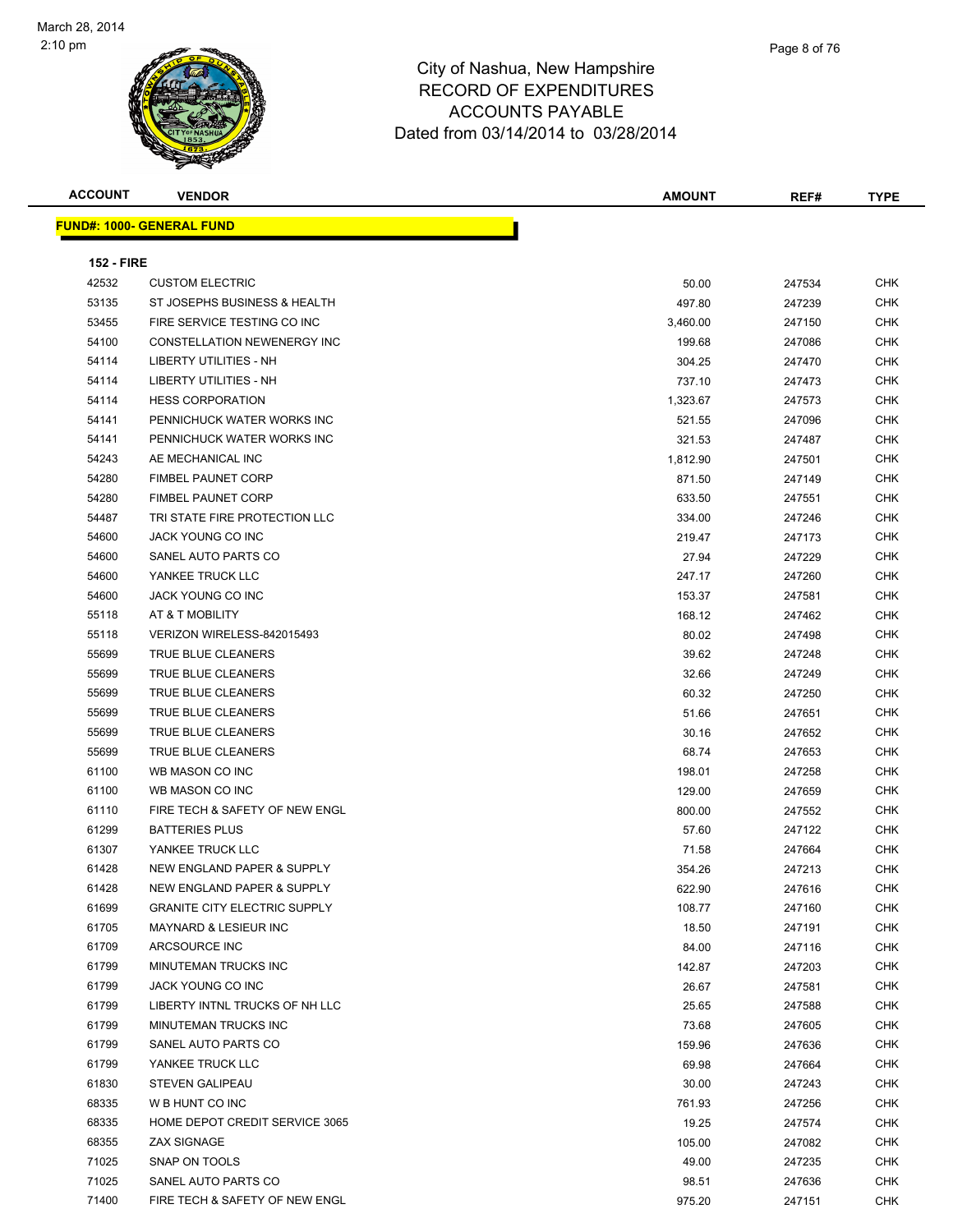

| <b>ACCOUNT</b>    | <b>VENDOR</b>                               | <b>AMOUNT</b> | REF#   | <b>TYPE</b> |
|-------------------|---------------------------------------------|---------------|--------|-------------|
|                   | <u> FUND#: 1000- GENERAL FUND</u>           |               |        |             |
| <b>152 - FIRE</b> |                                             |               |        |             |
| 71400             | FIRE TECH & SAFETY OF NEW ENGL              | 834.40        | 247552 | <b>CHK</b>  |
| 71432             | FIRE TECH & SAFETY OF NEW ENGL              | 284.67        | 247151 | <b>CHK</b>  |
| 71432             | FIRE TECH & SAFETY OF NEW ENGL              | 34.50         | 247552 | <b>CHK</b>  |
| 71432             | FIREMATIC SUPPLY CO INC                     | 99.65         | 247553 | <b>CHK</b>  |
|                   | <b>TOTAL 152 - FIRE</b>                     | \$18,482.27   |        |             |
|                   | <b>155 - CODE ENFORCEMENT</b>               |               |        |             |
| 55118             | AT & T MOBILITY                             | 94.42         | 247462 | <b>CHK</b>  |
| 55307             | <b>KYLE METCALF</b>                         | 351.12        | 247457 | <b>CHK</b>  |
| 71900             | ANCO SIGNS & STAMPS INC                     | 117.40        | 247113 | CHK         |
|                   | .<br><b>TOTAL 155 - CODE ENFORCEMENT</b>    | \$562.94      |        |             |
|                   | <b>157 - CITYWIDE COMMUNICATIONS</b>        |               |        |             |
| 54100             | <b>PSNH</b>                                 | 316.01        | 247488 | <b>CHK</b>  |
| 54487             | INTERSTATE ALL BATTERY CENTER               | 233.95        | 247580 | <b>CHK</b>  |
| 55118             | VERIZON WIRELESS-581499451                  | 32.40         | 247495 | <b>CHK</b>  |
| 55200             | <b>MTUG</b>                                 | 185.00        | 247205 | <b>CHK</b>  |
| 61107             | QRST'S                                      | 282.50        | 247628 | <b>CHK</b>  |
|                   | <b>TOTAL 157 - CITYWIDE COMMUNICATIONS</b>  | \$1,049.86    |        |             |
|                   | <b>160 - PUBLIC WORKS-ADMIN/ENGINEERING</b> |               |        |             |
| 54100             | CONSTELLATION NEWENERGY INC                 | 36.07         | 247086 | <b>CHK</b>  |
| 54114             | LIBERTY UTILITIES - NH                      | 128.46        | 247475 | <b>CHK</b>  |
| 54114             | <b>HESS CORPORATION</b>                     | 269.43        | 247573 | <b>CHK</b>  |
| 54141             | PENNICHUCK WATER WORKS INC                  | 60.74         | 247487 | <b>CHK</b>  |
| 54828             | US BANK EQUIPMENT FINANCE                   | 198.72        | 247106 | <b>CHK</b>  |
| 55118             | AT & T MOBILITY                             | 229.08        | 247462 | <b>CHK</b>  |
| 55200             | <b>NHLSA</b>                                | 125.00        | 247485 | <b>CHK</b>  |
| 55307             | CAROLYN O'CONNOR                            | 38.64         | 247068 | CHK         |
| 61100             | NEW ENGLAND PAPER & SUPPLY                  | 65.30         | 247213 | <b>CHK</b>  |
| 61100             | <b>IMTEK REPROGRAPHICS INC</b>              | 61.76         | 247577 | <b>CHK</b>  |
| 61310             | ALTERNATIVE VEHICLE SERVICE GR              | 129.03        | 247509 | <b>CHK</b>  |
|                   | TOTAL 160 - PUBLIC WORKS-ADMIN/ENGINEERING  | \$1,342.23    |        |             |
| 161 - STREETS     |                                             |               |        |             |
| 54100             | CONSTELLATION NEWENERGY INC                 | 102.13        | 247086 | <b>CHK</b>  |
| 54100             | <b>PSNH</b>                                 | 132.01        | 247098 | <b>CHK</b>  |
|                   |                                             |               |        |             |

| 54114 | LIBERTY UTILITIES - NH                   | 2.797.67 | 247477 | <b>CHK</b> |
|-------|------------------------------------------|----------|--------|------------|
| 54114 | <b>HESS CORPORATION</b>                  | 6.586.50 | 247573 | <b>CHK</b> |
| 54236 | CALLOGIX INC                             | 231.40   | 247128 | <b>CHK</b> |
| 54280 | <b>KEANE FIRE &amp; SAFETY EQUIPMENT</b> | 66.50    | 247177 | <b>CHK</b> |
| 54280 | UNIFIRST CORPORATION                     | 69.00    | 247251 | <b>CHK</b> |
| 54280 | <b>BELLETETES INC</b>                    | 83.17    | 247520 | <b>CHK</b> |
| 54280 | UNIFIRST CORPORATION                     | 17.00    | 247655 | <b>CHK</b> |
|       |                                          |          |        |            |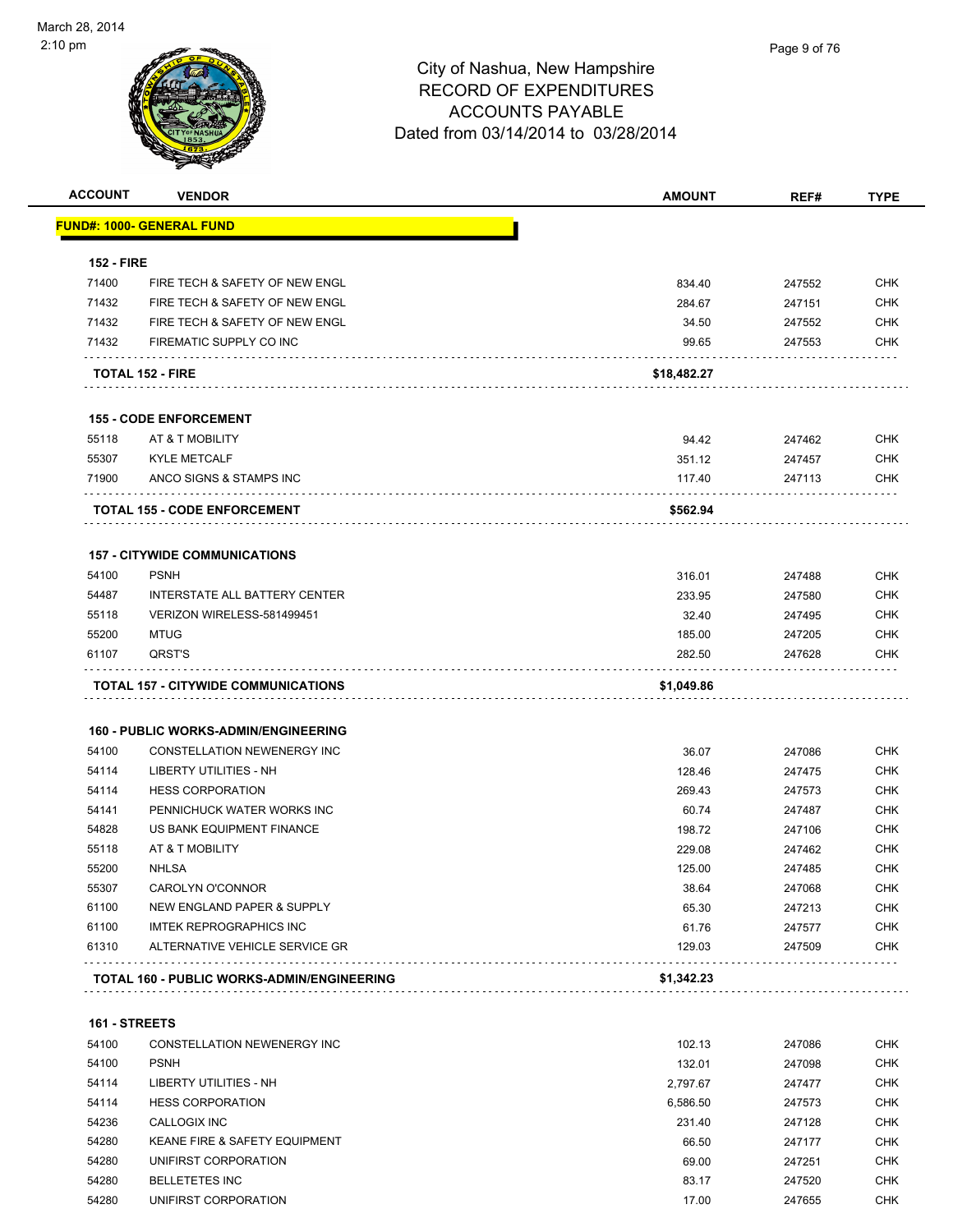

h

Page 10 of 76

**ACCOUNT VENDOR AMOUNT REF# TYPE**

| <b>FUND#: 1000- GENERAL FUND</b> |  |
|----------------------------------|--|
|                                  |  |

| 161 - STREETS |                                    |          |        |            |
|---------------|------------------------------------|----------|--------|------------|
| 54305         | <b>PSNH</b>                        | 468.76   | 247489 | <b>CHK</b> |
| 54600         | <b>BEST FORD</b>                   | 33.34    | 247125 | <b>CHK</b> |
| 54600         | <b>CAMEROTA TRUCK PARTS</b>        | 3,071.00 | 247129 | <b>CHK</b> |
| 54600         | <b>CARPARTS OF NASHUA</b>          | 52.79    | 247130 | CHK        |
| 54600         | <b>CHADWICK BAROSS INC</b>         | 1,664.12 | 247132 | <b>CHK</b> |
| 54600         | DONOVAN EQUIPMENT CO INC           | 277.81   | 247140 | <b>CHK</b> |
| 54600         | F W WEBB CO                        | 30.75    | 247147 | <b>CHK</b> |
| 54600         | LIBERTY INTNL TRUCKS OF NH LLC     | 146.96   | 247184 | <b>CHK</b> |
| 54600         | <b>MB TRACTOR &amp; EQUIPMENT</b>  | 153.79   | 247193 | CHK        |
| 54600         | NAPA AUTO PARTS                    | 435.25   | 247207 | CHK        |
| 54600         | SANEL AUTO PARTS CO                | 386.70   | 247230 | CHK        |
| 54600         | SANEL AUTO PARTS CO                | 83.55    | 247231 | <b>CHK</b> |
| 54600         | SOUTHWORTH-MILTON INC              | 1,168.81 | 247238 | CHK        |
| 54600         | <b>BOBCAT OF NEW HAMPSHIRE</b>     | 111.38   | 247522 | <b>CHK</b> |
| 54600         | <b>CARPARTS OF NASHUA</b>          | 111.24   | 247529 | <b>CHK</b> |
| 54600         | D & R TOWING INC                   | 245.00   | 247535 | <b>CHK</b> |
| 54600         | DONOVAN SPRING CO INC              | 66.28    | 247542 | <b>CHK</b> |
| 54600         | <b>EASTERN NE HYDRAULICS INC</b>   | 920.00   | 247545 | <b>CHK</b> |
| 54600         | F W WEBB CO                        | 11.97    | 247548 | <b>CHK</b> |
| 54600         | GILBERT DRIVELINE SERV & SUPPL     | 474.14   | 247560 | CHK        |
| 54600         | LIBERTY INTNL TRUCKS OF NH LLC     | 73.38    | 247588 | CHK        |
| 54600         | <b>MB TRACTOR &amp; EQUIPMENT</b>  | 265.08   | 247598 | <b>CHK</b> |
| 54600         | MCDEVITT TRUCKS INC                | 1,064.67 | 247599 | <b>CHK</b> |
| 54600         | NAPA AUTO PARTS                    | 30.96    | 247607 | <b>CHK</b> |
| 54600         | NUERA TRANSPORT INC                | 23.80    | 247620 | <b>CHK</b> |
| 54600         | ROCHETTES OIL SERVICE INC          | 338.08   | 247632 | <b>CHK</b> |
| 54600         | SANEL AUTO PARTS CO                | 51.78    | 247637 | <b>CHK</b> |
| 54600         | SANEL AUTO PARTS CO                | 121.71   | 247640 | <b>CHK</b> |
| 54600         | <b>WILLARDS AUTO RADIATOR SHOP</b> | 240.00   | 247662 | CHK        |
| 54828         | US BANK EQUIPMENT FINANCE          | 109.70   | 247106 | <b>CHK</b> |
| 55118         | AT & T MOBILITY                    | 225.72   | 247462 | CHK        |
| 55118         | AT & T MOBILITY                    | (12.50)  | 247463 | CHK        |
| 55200         | MAINTENANCE ASSOC OF THE           | 50.00    | 247478 | CHK        |
| 55307         | <b>IMSA</b>                        | 40.00    | 247468 | CHK        |
| 55400         | <b>NEWWA</b>                       | 270.00   | 247481 | <b>CHK</b> |
| 55699         | SAFETY KLEEN SYSTEMS INC           | 635.12   | 247633 | <b>CHK</b> |
| 61107         | UNIFIRST CORPORATION               | 2,403.27 | 247251 | <b>CHK</b> |
| 61107         | ALECS SHOE STORE INC               | 319.90   | 247505 | <b>CHK</b> |
| 61107         | UNIFIRST CORPORATION               | 684.54   | 247655 | <b>CHK</b> |
| 61166         | AIRGAS USA LLC                     | 198.08   | 247108 | <b>CHK</b> |
| 61166         | BOT L GAS INC                      | 240.00   | 247523 | <b>CHK</b> |
| 61299         | JOHNSON SUPPLY CO INC              | 254.40   | 247175 | <b>CHK</b> |
| 61299         | <b>NAPA AUTO PARTS</b>             | 153.14   | 247207 | <b>CHK</b> |
| 61299         | USP OF NEW ENGLAND                 | 228.60   | 247253 | <b>CHK</b> |
| 61299         | <b>B-B CHAIN INC</b>               | 437.75   | 247516 | <b>CHK</b> |
| 61299         | <b>BELLETETES INC</b>              | 95.73    | 247520 | <b>CHK</b> |
| 61299         | <b>FASTENAL CO</b>                 | 122.27   | 247549 | <b>CHK</b> |
| 61299         | NAPA AUTO PARTS                    | 201.29   | 247607 | CHK        |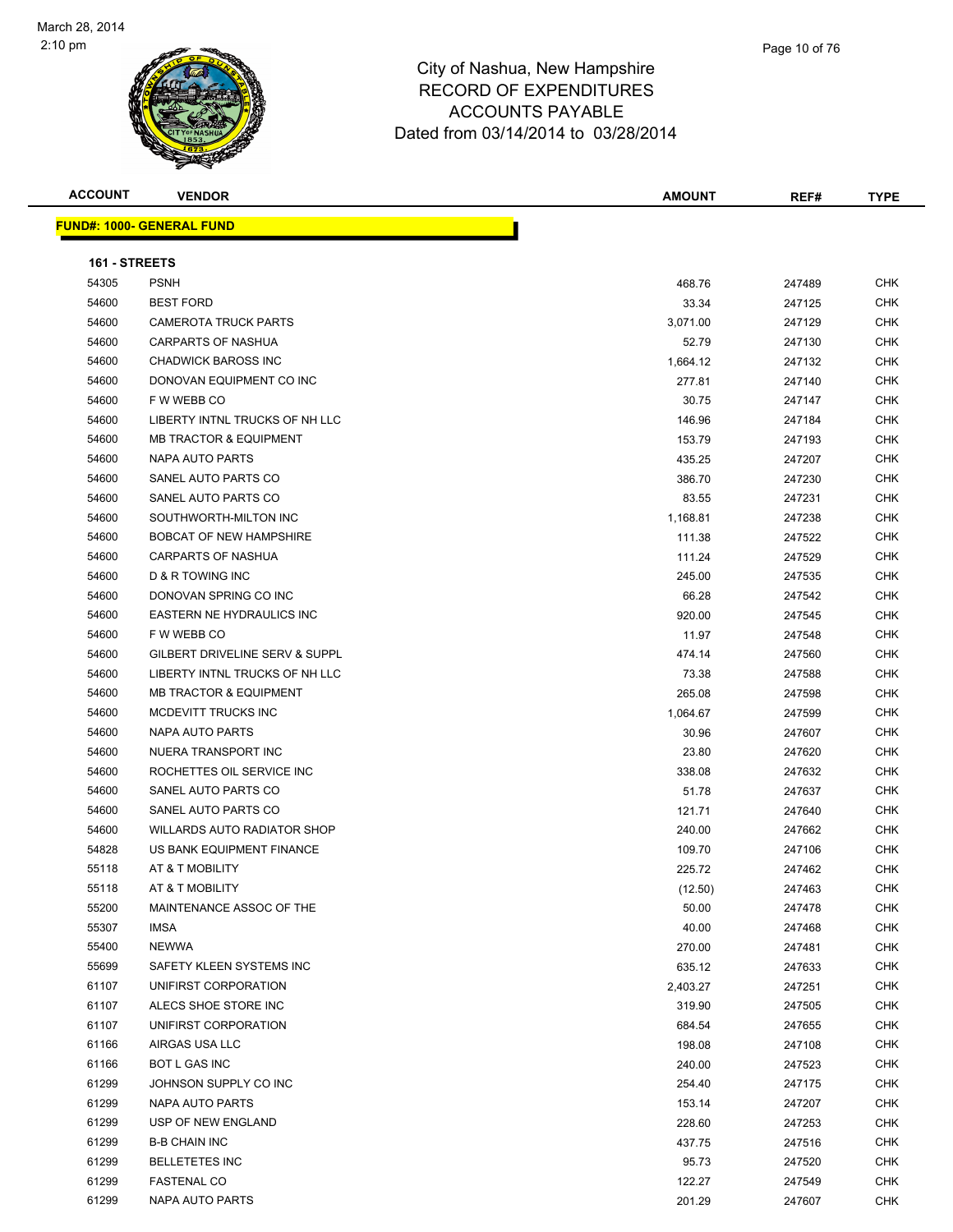| <b>ACCOUNT</b> | <b>VENDOR</b>                     | <b>AMOUNT</b> | REF#   | <b>TYPE</b> |
|----------------|-----------------------------------|---------------|--------|-------------|
|                | <b>FUND#: 1000- GENERAL FUND</b>  |               |        |             |
| 161 - STREETS  |                                   |               |        |             |
| 61299          | USP OF NEW ENGLAND                | 1,049.72      | 247657 | CHK         |
| 61300          | <b>DENNIS K BURKE INC</b>         | 19,292.76     | 247138 | CHK         |
| 61300          | DENNIS K BURKE INC                | 19,457.70     | 247537 | <b>CHK</b>  |
| 61307          | SHATTUCK MALONE OIL CO            | 24,235.65     | 247490 | <b>CHK</b>  |
| 61310          | ALTERNATIVE VEHICLE SERVICE GR    | 1,538.46      | 247509 | <b>CHK</b>  |
| 61507          | <b>BROX INDUSTRIES INC</b>        | 2,969.94      | 247127 | CHK         |
| 61507          | <b>BROX INDUSTRIES INC</b>        | 1,674.93      | 247525 | <b>CHK</b>  |
| 61514          | <b>EASTERN MINERALS INC</b>       | 19,938.50     | 247143 | <b>CHK</b>  |
| 61514          | <b>GRANITE STATE MINERAL INC</b>  | 14,444.54     | 247163 | <b>CHK</b>  |
| 61514          | <b>EASTERN MINERALS INC</b>       | 50,617.03     | 247544 | <b>CHK</b>  |
| 61514          | <b>GRANITE STATE MINERAL INC</b>  | 8,342.47      | 247566 | <b>CHK</b>  |
| 61521          | FL MERRILL CONSTRUCTION INC       | 2,311.92      | 247154 | <b>CHK</b>  |
| 61521          | FL MERRILL CONSTRUCTION INC       | 1,495.74      | 247555 | <b>CHK</b>  |
| 61542          | PERMA LINE CORP OF NEW ENGLAND    | 1,720.60      | 247219 | <b>CHK</b>  |
| 61556          | M & M ELECTRICAL SUPPLY CO INC    | 9.30          | 247592 | <b>CHK</b>  |
| 61556          | OCEAN STATE SIGNAL CO             | 2,760.00      | 247622 | CHK         |
| 61560          | <b>SWENSON GRANITE WORKS</b>      | 600.00        | 247648 | CHK         |
| 61562          | HOME DEPOT CREDIT SERVICE 3065    | 161.82        | 247574 | <b>CHK</b>  |
| 61705          | <b>MAYNARD &amp; LESIEUR INC</b>  | 172.00        | 247190 | CHK         |
| 61705          | <b>MAYNARD &amp; LESIEUR INC</b>  | 20.00         | 247192 | CHK         |
| 61705          | <b>BOBCAT OF NEW HAMPSHIRE</b>    | 260.00        | 247522 | CHK         |
| 61709          | SANEL AUTO PARTS CO               | 30.12         | 247230 | <b>CHK</b>  |
| 61709          | <b>GHBERLIN OIL CO</b>            | 359.23        | 247558 | <b>CHK</b>  |
| 61799          | CARPARTS OF NASHUA                | 41.56         | 247130 | <b>CHK</b>  |
| 61799          | LIBERTY INTNL TRUCKS OF NH LLC    | 227.28        | 247184 | <b>CHK</b>  |
| 61799          | <b>MB TRACTOR &amp; EQUIPMENT</b> | 29.49         | 247193 | CHK         |
| 61799          | NAPA AUTO PARTS                   | 88.02         | 247207 | <b>CHK</b>  |
| 61799          | SANEL AUTO PARTS CO               | 22.72         | 247230 | CHK         |
| 61799          | SANEL AUTO PARTS CO               | 4.60          | 247231 | <b>CHK</b>  |
| 61799          | <b>BELLETETES INC</b>             | 57.22         | 247520 | CHK         |
| 61799          | <b>CARPARTS OF NASHUA</b>         | 25.55         | 247529 | <b>CHK</b>  |
| 61799          | FISHER AUTO PARTS INC             | 21.10         | 247554 | <b>CHK</b>  |
| 61799          | LIBERTY INTNL TRUCKS OF NH LLC    | (48.00)       | 247588 | CHK         |
| 61799          | NAPA AUTO PARTS                   | 85.92         | 247607 | <b>CHK</b>  |
| 61799          | RELIABLE EQUIPMENT LLC            | 32.70         | 247631 | <b>CHK</b>  |
| 71025          | <b>GMS HYDRAULICS INC</b>         | 120.00        | 247156 | <b>CHK</b>  |
| 71025          | NAPA AUTO PARTS                   | 52.34         | 247207 | <b>CHK</b>  |
| 71025          | <b>FASTENAL CO</b>                | 16.71         | 247549 | <b>CHK</b>  |
| 71025          | <b>GMS HYDRAULICS INC</b>         | 120.32        | 247562 | <b>CHK</b>  |
| 71025          | <b>NAPA AUTO PARTS</b>            | 5.29          | 247607 | <b>CHK</b>  |
| 71025          | SNAP ON TOOLS                     | 194.95        | 247642 | CHK         |
|                |                                   | \$203,425.69  |        |             |

#### **162 - STREET LIGHTING**

| 54100 | <b>CONSTELLATION NEWENERGY INC</b> | 1.005.34 | 247086 | CHK. |
|-------|------------------------------------|----------|--------|------|
| 54100 | <b>PSNH</b>                        | 711 21   | 247098 | CHK. |
| 54276 | <b>PSNH</b>                        | 245.97   | 247489 | CHK. |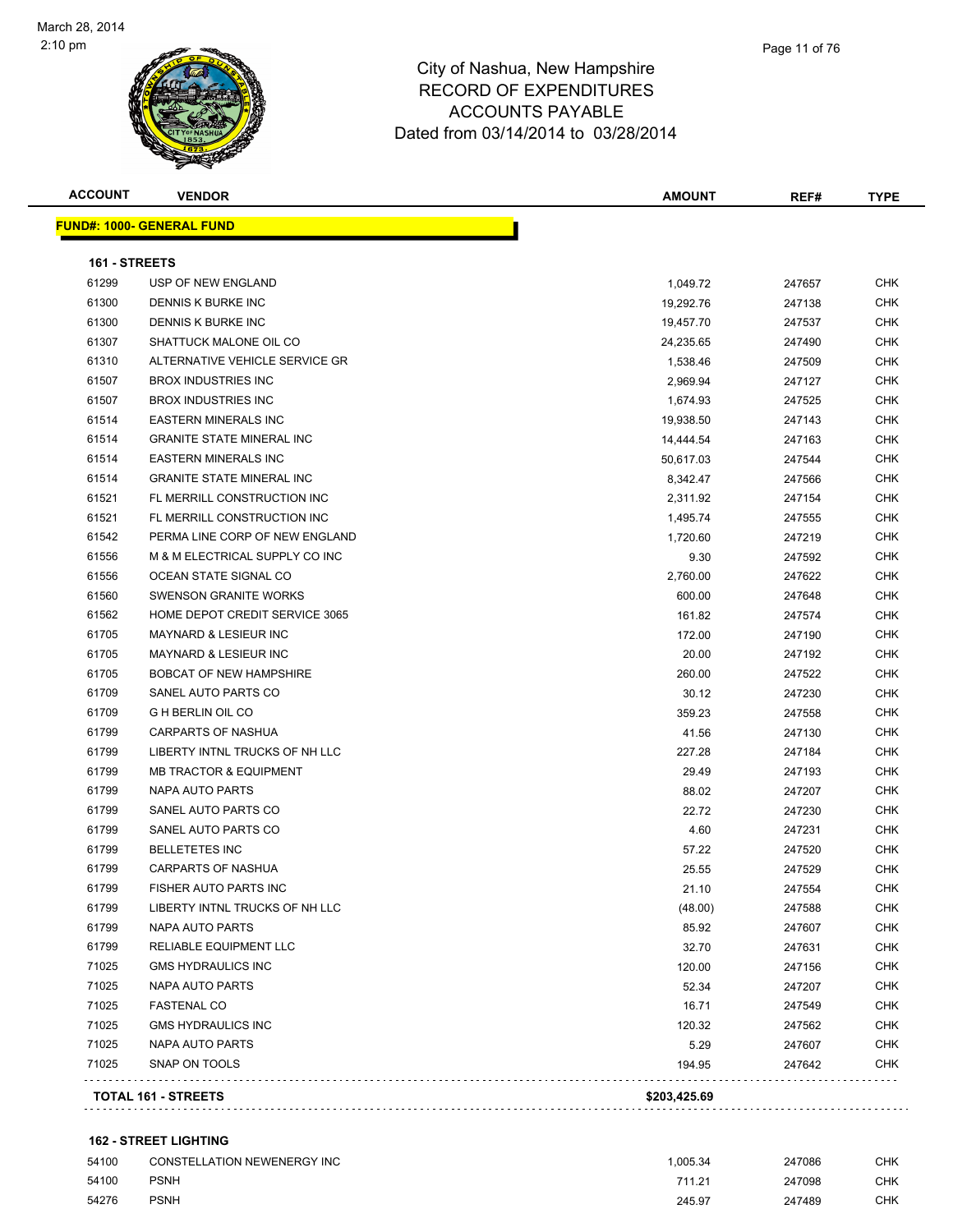

|       |                                           | <b>AMOUNT</b> | REF#   | <b>TYPE</b> |
|-------|-------------------------------------------|---------------|--------|-------------|
|       | FUND#: 1000- GENERAL FUND                 |               |        |             |
|       | <b>TOTAL 162 - STREET LIGHTING</b>        | \$1,962.52    |        |             |
|       | <b>166 - PARKING LOTS</b>                 |               |        |             |
| 54100 | CONSTELLATION NEWENERGY INC               | 74.77         | 247086 | <b>CHK</b>  |
| 54100 | <b>PSNH</b>                               | 2,565.82      | 247098 | <b>CHK</b>  |
| 54487 | STANLEY ELEVATOR CO INC                   | 268.00        | 247240 | <b>CHK</b>  |
| 55607 | UNITED PARCEL SERVICE                     | 12.12         | 247105 | <b>CHK</b>  |
| 55699 | UNITED SITE SERVICES NORTHEAST            | 54.97         | 247656 | <b>CHK</b>  |
|       | TOTAL 166 - PARKING LOTS                  | \$2,975.68    |        |             |
|       | <b>171 - COMMUNITY SERVICES</b>           |               |        |             |
| 54100 | CONSTELLATION NEWENERGY INC               | 26.73         | 247086 | <b>CHK</b>  |
| 54100 | <b>PSNH</b>                               | 1,011.39      | 247098 | <b>CHK</b>  |
| 54107 | SHATTUCK MALONE OIL CO                    | 1,746.04      | 247100 | <b>CHK</b>  |
| 54828 | US BANK EQUIPMENT FINANCE                 | 339.00        | 247494 | <b>CHK</b>  |
| 55400 | THE TELEGRAPH                             | 280.00        | 247101 | <b>CHK</b>  |
| 61250 | <b>GOODALES BIKE SHOP INC</b>             | 294.99        | 247454 | <b>CHK</b>  |
| 68318 | SHAW'S                                    | 52.22         | 247075 | <b>CHK</b>  |
| 68318 | <b>WALGREEN CO</b>                        | 700.00        | 247079 | <b>CHK</b>  |
|       | <b>TOTAL 171 - COMMUNITY SERVICES</b>     | \$4,450.37    |        |             |
|       |                                           |               |        |             |
|       |                                           |               |        |             |
|       | <b>172 - COMMUNITY HEALTH</b>             |               |        |             |
| 55118 | AT & T MOBILITY                           | 50.47         | 247462 | <b>CHK</b>  |
|       | <b>TOTAL 172 - COMMUNITY HEALTH</b>       | \$50.47       |        |             |
|       | <b>173 - ENVIRONMENTAL HEALTH</b>         |               |        |             |
| 55118 | AT & T MOBILITY                           | 31.31         | 247462 | <b>CHK</b>  |
|       | TOTAL 173 - ENVIRONMENTAL HEALTH          | \$31.31       |        |             |
|       | <b>174 - WELFARE ADMINISTRATION</b>       |               |        |             |
| 55307 | ROBERT MACK                               | 54.88         | 247456 | <b>CHK</b>  |
|       | <b>TOTAL 174 - WELFARE ADMINISTRATION</b> | \$54.88       |        |             |
|       | <b>175 - WELFARE ASSISTANCE</b>           |               |        |             |
| 55810 | MOTEL 6                                   | 318.99        | 247394 | <b>CHK</b>  |
| 55810 | 23-25 TEMPLE ST REALTY LLC                | 125.00        | 247396 | <b>CHK</b>  |
| 55810 | 28-34 RAILROAD SQUARE LLC                 | 350.00        | 247397 | <b>CHK</b>  |
| 55810 | <b>GP NASHUA LTD PARTNERSHIP</b>          | 900.00        | 247399 | <b>CHK</b>  |
| 55810 | <b>JOSE R RAMOS</b>                       | 60.31         | 247401 | <b>CHK</b>  |
| 55810 | ANGELO P VILLACIS                         | 431.40        | 247402 | <b>CHK</b>  |
| 55810 | MOTEL 6                                   | 9,543.40      | 247838 | <b>CHK</b>  |
| 55810 | 23-25 TEMPLE ST REALTY LLC                | 321.04        | 247842 | <b>CHK</b>  |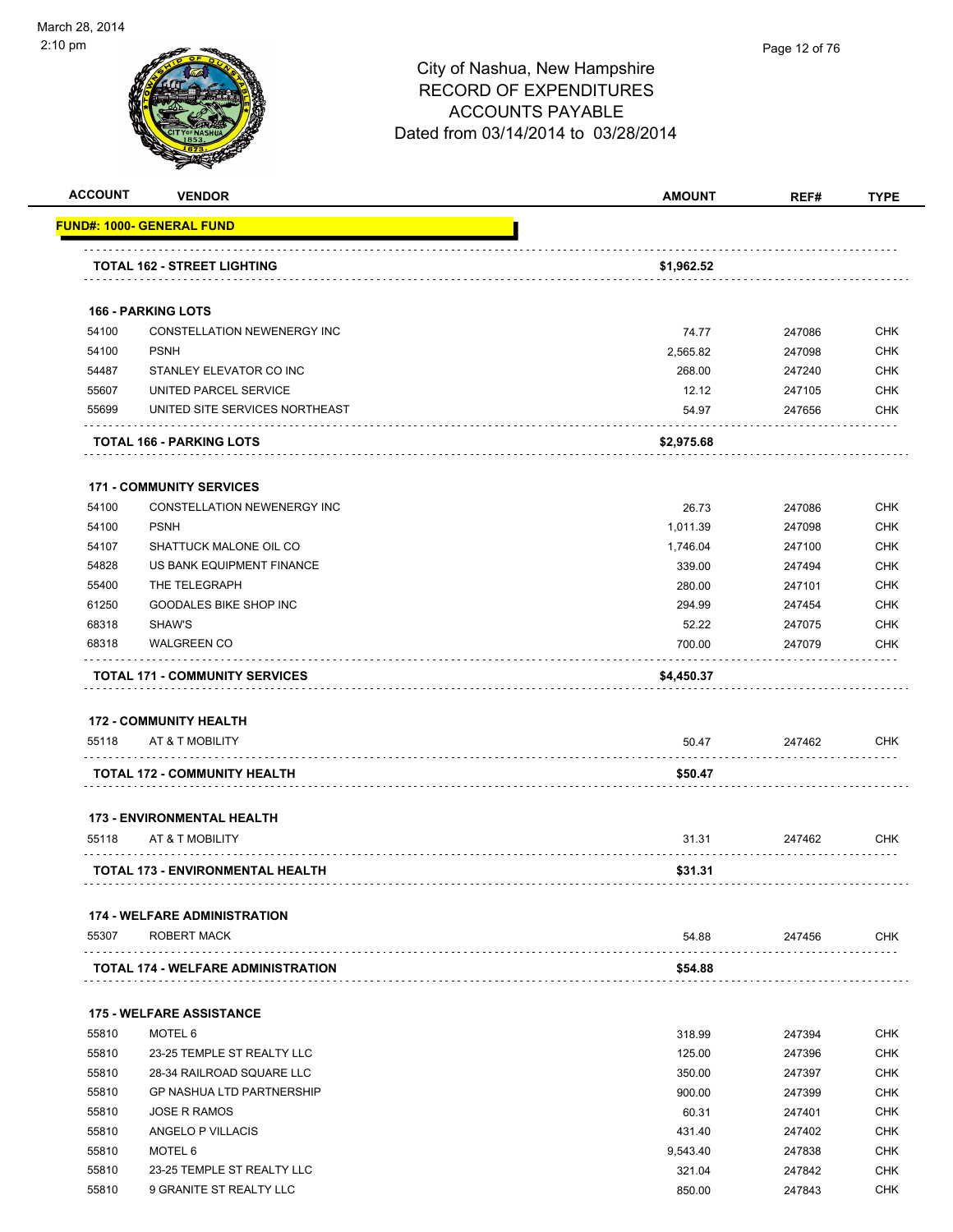

| Page 13 of 76 |
|---------------|
|               |

| <b>ACCOUNT</b> | <b>VENDOR</b>                         | <b>AMOUNT</b> | REF#   | <b>TYPE</b> |
|----------------|---------------------------------------|---------------|--------|-------------|
|                | <b>FUND#: 1000- GENERAL FUND</b>      |               |        |             |
|                |                                       |               |        |             |
|                | <b>175 - WELFARE ASSISTANCE</b>       |               |        |             |
| 55810          | <b>WILLIAM DEIBERT</b>                | 260.37        | 247844 | <b>CHK</b>  |
| 55810          | <b>CONRAD J GAUTHIER</b>              | 673.58        | 247845 | <b>CHK</b>  |
| 55810          | <b>CONSTANCE GAUTHIER</b>             | 950.00        | 247846 | <b>CHK</b>  |
| 55810          | K & M LU PROPERTIES LLC               | 850.00        | 247847 | <b>CHK</b>  |
| 55810          | <b>LAMERAND ENTERPRISES</b>           | 315.00        | 247848 | <b>CHK</b>  |
| 55810          | <b>LOUIS MICHAUD</b>                  | 750.00        | 247849 | <b>CHK</b>  |
| 55810          | <b>FRANK SULCICKAS</b>                | 900.97        | 247850 | <b>CHK</b>  |
| 55814          | NORTHEAST UTILITIES                   | 100.00        | 247395 | <b>CHK</b>  |
| 55814          | NORTHEAST UTILITIES                   | 77.00         | 247839 | <b>CHK</b>  |
| 55814          | NORTHEST UTILITIES                    | 159.00        | 247840 | <b>CHK</b>  |
| 55814          | PENNICHUCK WATER WORKS INC            | 50.00         | 247841 | <b>CHK</b>  |
| 55816          | MARKET BASKET ACCT 2589096            | 434.88        | 247400 | <b>CHK</b>  |
| 55818          | MARKET BASKET ACCT 2589096            | 164.61        | 247400 | <b>CHK</b>  |
| 55820          | <b>CREMATION SOCIETY OF NH</b>        | 700.00        | 247398 | <b>CHK</b>  |
|                | <b>TOTAL 175 - WELFARE ASSISTANCE</b> | \$19,285.55   |        |             |
|                | <b>177 - PARKS &amp; RECREATION</b>   |               |        |             |
| 54100          | <b>CONSTELLATION NEWENERGY INC</b>    | 207.31        | 247086 | <b>CHK</b>  |
|                |                                       |               |        |             |

| 54100 | CONSTELLATION NEWENERGY INC           | 207.31   | 247086 | <b>CHK</b> |
|-------|---------------------------------------|----------|--------|------------|
| 54100 | <b>PSNH</b>                           | 139.85   | 247098 | <b>CHK</b> |
| 54141 | PENNICHUCK WATER WORKS INC            | 592.24   | 247096 | <b>CHK</b> |
| 54141 | PENNICHUCK WATER WORKS INC            | 301.24   | 247487 | <b>CHK</b> |
| 54280 | <b>BELLETETES INC</b>                 | 615.12   | 247123 | <b>CHK</b> |
| 54280 | <b>BOT L GAS INC</b>                  | 119.26   | 247126 | <b>CHK</b> |
| 54280 | <b>HOME DEPOT CREDIT SERVICE 3065</b> | 1,033.80 | 247167 | <b>CHK</b> |
| 54280 | ASAP SPRINKLER CORP                   | 150.00   | 247515 | <b>CHK</b> |
| 54280 | <b>BELLETETES INC</b>                 | 3.22     | 247520 | <b>CHK</b> |
| 54280 | <b>FIMBEL PAUNET CORP</b>             | 146.50   | 247551 | <b>CHK</b> |
| 54280 | HOME DEPOT CREDIT SERVICE 3065        | 580.97   | 247574 | <b>CHK</b> |
| 54821 | UNITED SITE SERVICES NORTHEAST        | 109.94   | 247656 | <b>CHK</b> |
| 54828 | US BANK EQUIPMENT FINANCE             | 83.85    | 247493 | <b>CHK</b> |
| 55118 | AT & T MOBILITY                       | 123.87   | 247462 | <b>CHK</b> |
| 55118 | AT & T MOBILITY                       | 25.00    | 247463 | <b>CHK</b> |
| 55642 | <b>DAVID CORMIER</b>                  | 238.00   | 247387 | <b>CHK</b> |
| 55642 | <b>JOYCE DROWN</b>                    | 484.00   | 247388 | <b>CHK</b> |
| 55642 | SEAN-MICHAEL LANG                     | 287.00   | 247389 | <b>CHK</b> |
| 55642 | <b>ANTON MARINCHIK</b>                | 144.00   | 247390 | <b>CHK</b> |
| 55642 | <b>KENNETH W SINCLAIR</b>             | 264.00   | 247391 | <b>CHK</b> |
| 55642 | <b>JOHN SOUBOSKY</b>                  | 1,584.00 | 247392 | <b>CHK</b> |
| 55642 | <b>ALISTAIR STUART</b>                | 100.00   | 247393 | <b>CHK</b> |
| 55642 | <b>CLYDE BOYKIN SR</b>                | 88.00    | 247816 | <b>CHK</b> |
| 55642 | CARL R DUDEVOIR                       | 364.00   | 247817 | <b>CHK</b> |
| 55642 | <b>SEAN-MICHAEL LANG</b>              | 94.00    | 247818 | <b>CHK</b> |
| 55642 | ROGER ROBICHAUD                       | 288.00   | 247819 | <b>CHK</b> |
| 55642 | <b>FRANK SAIA</b>                     | 255.00   | 247820 | <b>CHK</b> |
| 55642 | <b>KENNETH W SINCLAIR</b>             | 110.00   | 247821 | <b>CHK</b> |
| 61100 | WB MASON CO INC                       | 192.99   | 247258 | <b>CHK</b> |
| 61128 | <b>BSN SPORTS INC</b>                 | 174.98   | 247526 | <b>CHK</b> |
|       |                                       |          |        |            |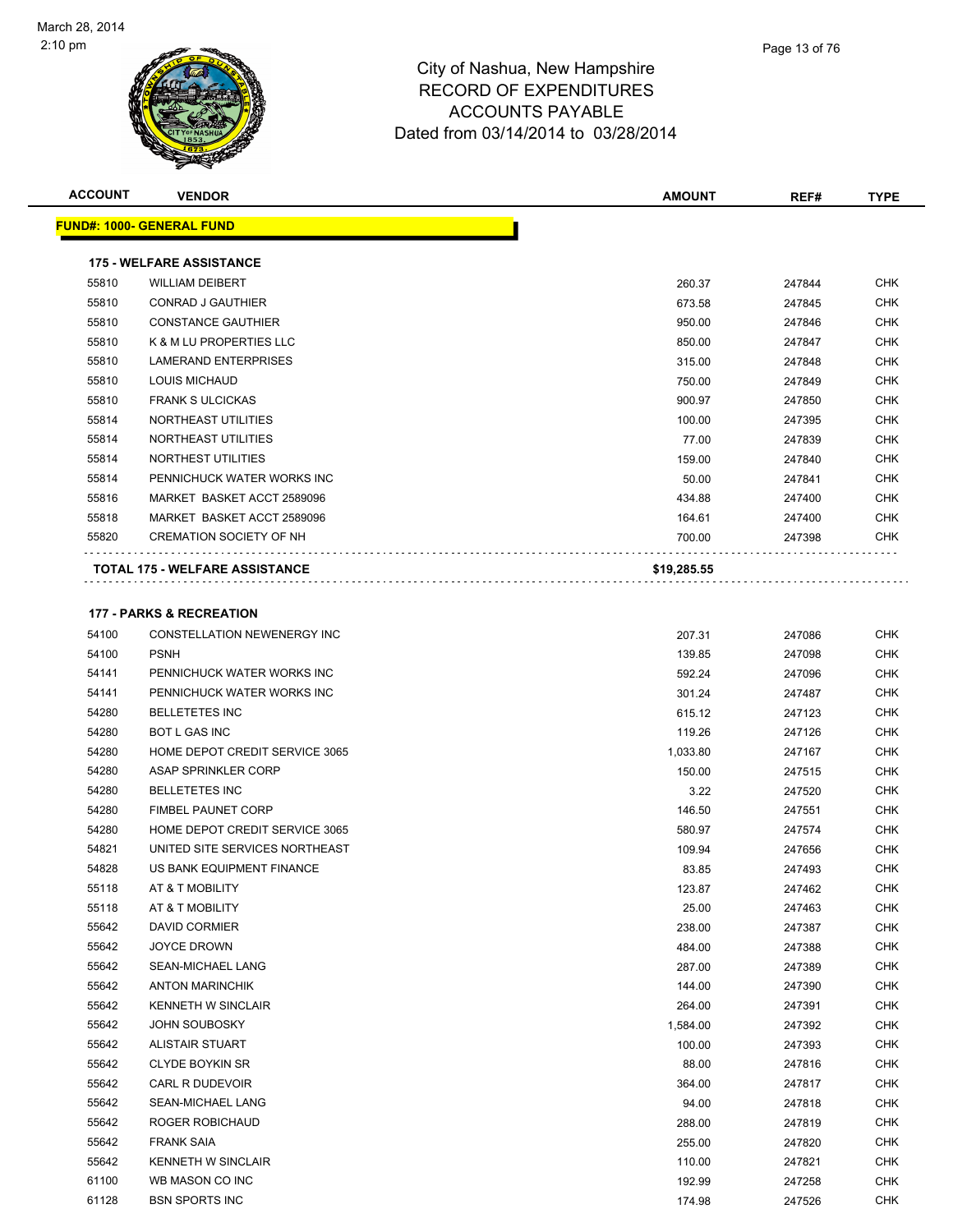

| <b>ACCOUNT</b>         | <b>VENDOR</b>                         | <b>AMOUNT</b> | REF#   | <b>TYPE</b> |
|------------------------|---------------------------------------|---------------|--------|-------------|
|                        | <u> FUND#: 1000- GENERAL FUND</u>     |               |        |             |
|                        |                                       |               |        |             |
|                        | <b>177 - PARKS &amp; RECREATION</b>   |               |        |             |
| 61300                  | DENNIS K BURKE INC                    | 2,815.13      | 247138 | <b>CHK</b>  |
| 61310                  | ALTERNATIVE VEHICLE SERVICE GR        | 1,968.43      | 247509 | <b>CHK</b>  |
| 61705                  | D & R TOWING INC                      | 187.50        | 247535 | <b>CHK</b>  |
| 61799                  | <b>CARPARTS OF NASHUA</b>             | 128.92        | 247130 | <b>CHK</b>  |
| 61799                  | <b>NAPA AUTO PARTS</b>                | 340.80        | 247208 | <b>CHK</b>  |
| 61799                  | CARPARTS OF NASHUA                    | 154.03        | 247529 | <b>CHK</b>  |
| 61799                  | MACMULKIN CHEVROLET INC               | 165.28        | 247593 | <b>CHK</b>  |
| 61799                  | NAPA AUTO PARTS                       | 215.66        | 247610 | <b>CHK</b>  |
| 61799                  | SANEL AUTO PARTS CO                   | 285.20        | 247638 | CHK         |
|                        | TOTAL 177 - PARKS & RECREATION        | \$15,161.09   |        |             |
|                        |                                       |               |        |             |
| 179 - LIBRARY<br>54100 | CONSTELLATION NEWENERGY INC           | 188.29        | 247086 | <b>CHK</b>  |
| 54114                  | LIBERTY UTILITIES - NH                | 864.83        | 247472 | <b>CHK</b>  |
| 54114                  | <b>HESS CORPORATION</b>               | 1,649.83      | 247573 | CHK         |
| 54141                  | PENNICHUCK WATER WORKS INC            | 315.47        | 247487 | CHK         |
| 54280                  | <b>GRANITE GROUP</b>                  | 12.68         | 247161 | <b>CHK</b>  |
| 54280                  | HOME DEPOT CREDIT SERVICE 3065        | 61.17         | 247167 | <b>CHK</b>  |
| 54428                  | HOSTMONSTER INC                       | 215.76        | 247091 | <b>CHK</b>  |
| 54428                  | COMCAST CABLE COMMUNICATIONS I        | 99.90         | 247464 | <b>CHK</b>  |
| 55109                  | AT & T MOBILITY                       | 31.31         | 247462 | <b>CHK</b>  |
| 55400                  | <b>BRUCE MARKS</b>                    | 100.00        | 247596 | <b>CHK</b>  |
| 55607                  | USPS-CMRS-PB #49113079                | 1,500.00      | 14993  | <b>ACH</b>  |
| 55607                  | PITNEY BOWES GLOBAL FIN SVCS          | 286.44        | 247097 | <b>CHK</b>  |
| 55699                  | NORTHEAST DOC CONSERVATION CTR        | 184.52        | 247067 | <b>CHK</b>  |
| 55699                  | <b>ISABELLA STEWART GARDNERMUSEUM</b> | 25.00         | 247172 | <b>CHK</b>  |
| 55699                  | <b>JAMES R BARNES</b>                 | 50.00         | 247451 | <b>CHK</b>  |
| 55699                  | <b>ROBERT DUFFY</b>                   | 150.00        | 247453 | <b>CHK</b>  |
| 61100                  | WB MASON CO INC                       | 385.70        | 247258 | <b>CHK</b>  |
| 61107                  | WORK N GEAR LLC                       | 89.99         | 247259 | <b>CHK</b>  |
| 61107                  | WORK N GEAR LLC                       | 44.87         | 247663 | CHK         |
| 61299                  | AMAZON                                | 30.95         | 247461 | <b>CHK</b>  |
| 61299                  | <b>GAYLORD BROS INC</b>               | 507.44        | 247559 | <b>CHK</b>  |
| 61299                  | <b>MIDWEST TAPE</b>                   | 323.96        | 247603 | <b>CHK</b>  |
| 61428                  | NEW ENGLAND PAPER & SUPPLY            | 522.83        | 247213 | <b>CHK</b>  |
| 61650                  | WB MASON CO INC                       | 17.78         | 247258 | <b>CHK</b>  |
| 61807                  | <b>BAKER &amp; TAYLOR</b>             | 2,990.21      | 247120 | <b>CHK</b>  |
| 61807                  | <b>GARETH STEVENS PUBLISHING</b>      | 79.80         | 247155 | <b>CHK</b>  |
| 61807                  | <b>INGRAM LIBRARY SERVICES</b>        | 413.41        | 247170 | <b>CHK</b>  |
| 61807                  | SIMON & SCHUSTER                      | 17.64         | 247234 | <b>CHK</b>  |
| 61807                  | AMAZON                                | 12.26         | 247461 | <b>CHK</b>  |
| 61807                  | <b>BAKER &amp; TAYLOR</b>             | 1,546.48      | 247517 | <b>CHK</b>  |
| 61807                  | <b>INGRAM LIBRARY SERVICES</b>        | 629.23        | 247579 | <b>CHK</b>  |
| 61814                  | <b>BAKER &amp; TAYLOR</b>             | 89.61         | 247120 | <b>CHK</b>  |
| 61814                  | MICRO MARKETING ASSOCIATES            | 278.20        | 247201 | <b>CHK</b>  |
| 61814                  | <b>MIDWEST TAPE</b>                   | 446.39        | 247202 | <b>CHK</b>  |
| 61814                  | <b>MIDWEST TAPE</b>                   | 641.44        | 247603 | <b>CHK</b>  |
|                        |                                       |               |        |             |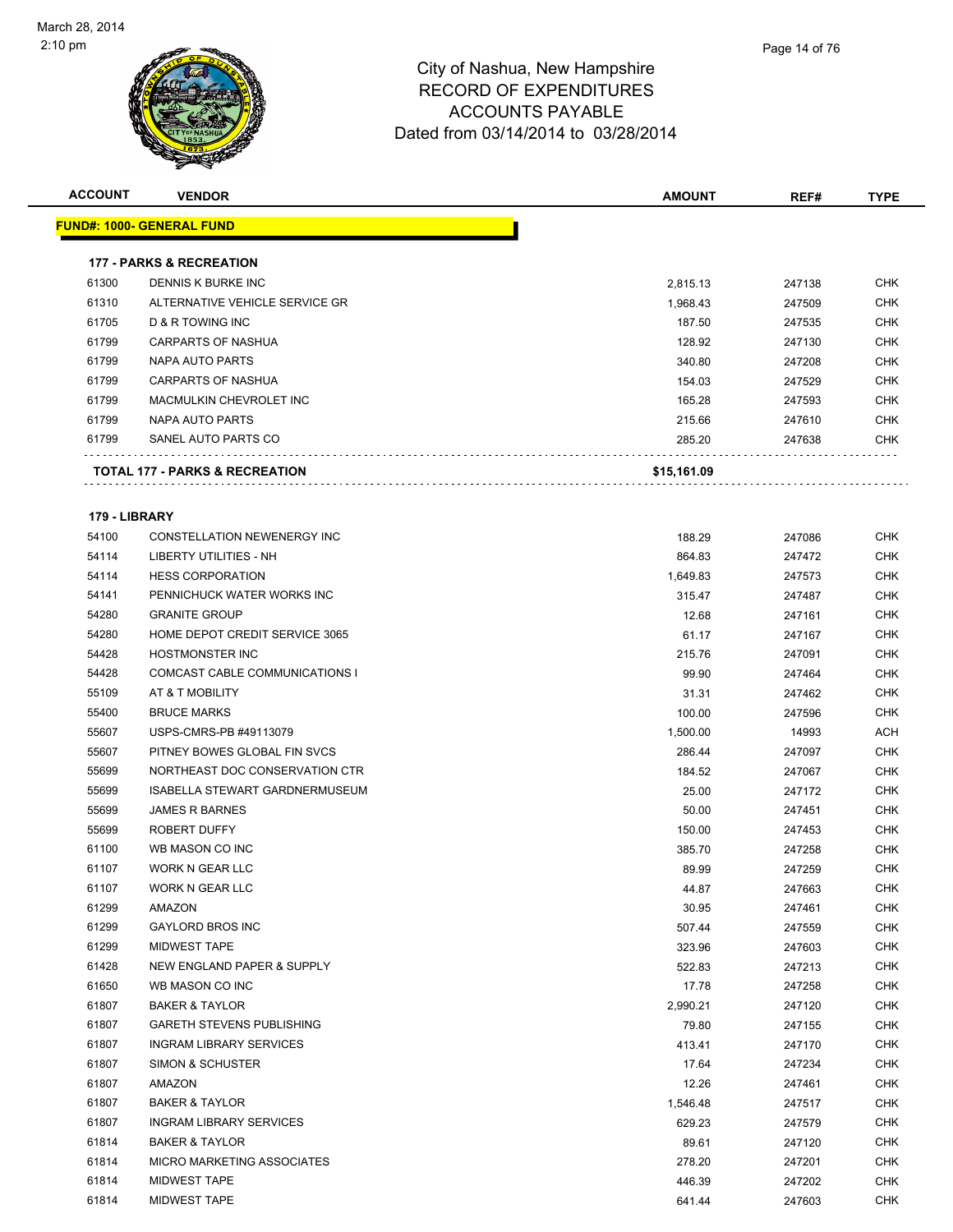| <b>ACCOUNT</b>      | <b>VENDOR</b>                            | <b>AMOUNT</b> | REF#   | <b>TYPE</b> |
|---------------------|------------------------------------------|---------------|--------|-------------|
|                     | <u> FUND#: 1000- GENERAL FUND</u>        |               |        |             |
|                     |                                          |               |        |             |
| 179 - LIBRARY       |                                          |               |        |             |
| 61814               | RANDOM HOUSE LLC                         | 138.75        | 247629 | <b>CHK</b>  |
| 61814               | RECORDED BOOKS LLC                       | 27.80         | 247630 | <b>CHK</b>  |
| 61819               | AMAZON                                   | 23.99         | 247461 | <b>CHK</b>  |
| 61819               | <b>INGRAM LIBRARY SERVICES</b>           | 33.00         | 247579 | <b>CHK</b>  |
| 71221               | AMAZON                                   | 1,490.60      | 247461 | <b>CHK</b>  |
|                     | TOTAL 179 - LIBRARY                      | \$16,517.53   |        |             |
|                     | <b>181 - COMMUNITY DEVELOPMENT</b>       |               |        |             |
| 54828               | US BANK EQUIPMENT FINANCE                | 364.19        | 247106 | <b>CHK</b>  |
| 61100               | WB MASON CO INC                          | 91.41         | 247258 | <b>CHK</b>  |
| 61650               | CONWAY OFFICE SOLUTIONS                  | 77.84         | 247136 | <b>CHK</b>  |
|                     | <b>TOTAL 181 - COMMUNITY DEVELOPMENT</b> | \$533.44      |        |             |
|                     |                                          |               |        |             |
|                     | <b>182 - PLANNING &amp; ZONING</b>       |               |        |             |
| 55421               | <b>LINDA PANNY</b>                       | 120.00        | 247070 | <b>CHK</b>  |
| 55600               | NASHUA REGIONAL PLANNING COMM            | 112.00        | 247613 | <b>CHK</b>  |
| 61807               | <b>CONSUMER REPORTS</b>                  | 99.00         | 247087 | <b>CHK</b>  |
|                     | TOTAL 182 - PLANNING & ZONING            | \$331.00      |        |             |
|                     |                                          |               |        |             |
|                     | <b>183 - ECONOMIC DEVELOPMENT</b>        |               |        |             |
| 53142               | ALLEYOOP STRATEGIES LLC                  | 1,000.00      | 247450 | <b>CHK</b>  |
| 53400               | THE TELEGRAPH                            | 1,500.00      | 247102 | <b>CHK</b>  |
| 53400               | ALLEYOOP STRATEGIES LLC                  | 1,000.00      | 247450 | <b>CHK</b>  |
| 61100               | WB MASON CO INC                          | 8.08          | 247258 | <b>CHK</b>  |
|                     | <b>TOTAL 183 - ECONOMIC DEVELOPMENT</b>  | \$3,508.08    |        |             |
| <b>191 - SCHOOL</b> |                                          |               |        |             |
|                     | 52300 GUARDIAN                           | 1,798.39      | 247667 | <b>CHK</b>  |
| 52300               | UNUM LIFE INSURANCE                      | 1,423.71      | 247805 | CHK         |
| 53600               | ADULT LEARNING CENTER                    | 28,485.00     | 247271 | <b>CHK</b>  |
| 53600               | ADULT LEARNING CENTER                    | 28,643.30     | 247678 | <b>CHK</b>  |
| 53600               | HAMPSTEAD HOSPITAL                       | 150.00        | 247728 | <b>CHK</b>  |
| 53614               | COMPASSIONATE STAFFING LLC               | 315.00        | 247296 | <b>CHK</b>  |
| 53614               | AMY MCCARTNEY                            | 4,388.20      | 247341 | <b>CHK</b>  |
| 53614               | READYNURSE STAFFING SERVICES             | 553.73        | 247362 | <b>CHK</b>  |
| 53614               | COUNSELING CENTER OF NASHUA              | 240.00        | 247674 | <b>CHK</b>  |
| 53614               | <b>CLARK ASSOC</b>                       | 32,882.00     | 247700 | <b>CHK</b>  |
| 53628               | CLARITY WATER TECHNOLOGIES LLC           | 822.92        | 247292 | <b>CHK</b>  |
| 53628               | <b>EDUCATION INC</b>                     | 139.66        | 247305 | <b>CHK</b>  |
| 53628               | NORTHEAST PRO-CON SOLUTIONS              | 575.00        | 247351 | <b>CHK</b>  |
| 53628               | STATE OF NH CRIMINAL RECORDS             | 590.00        | 247671 | <b>CHK</b>  |
| 53628               | PHOENIX HOUSE ACAD. AT DUBLIN            | 375.00        | 247779 | <b>CHK</b>  |
| 54100               | <b>PSNH</b>                              | 8,609.77      | 247266 | <b>CHK</b>  |
| 54100               | CONSTELLATION NEWENERGY INC              | 4,393.12      | 247298 | <b>CHK</b>  |
|                     |                                          |               |        |             |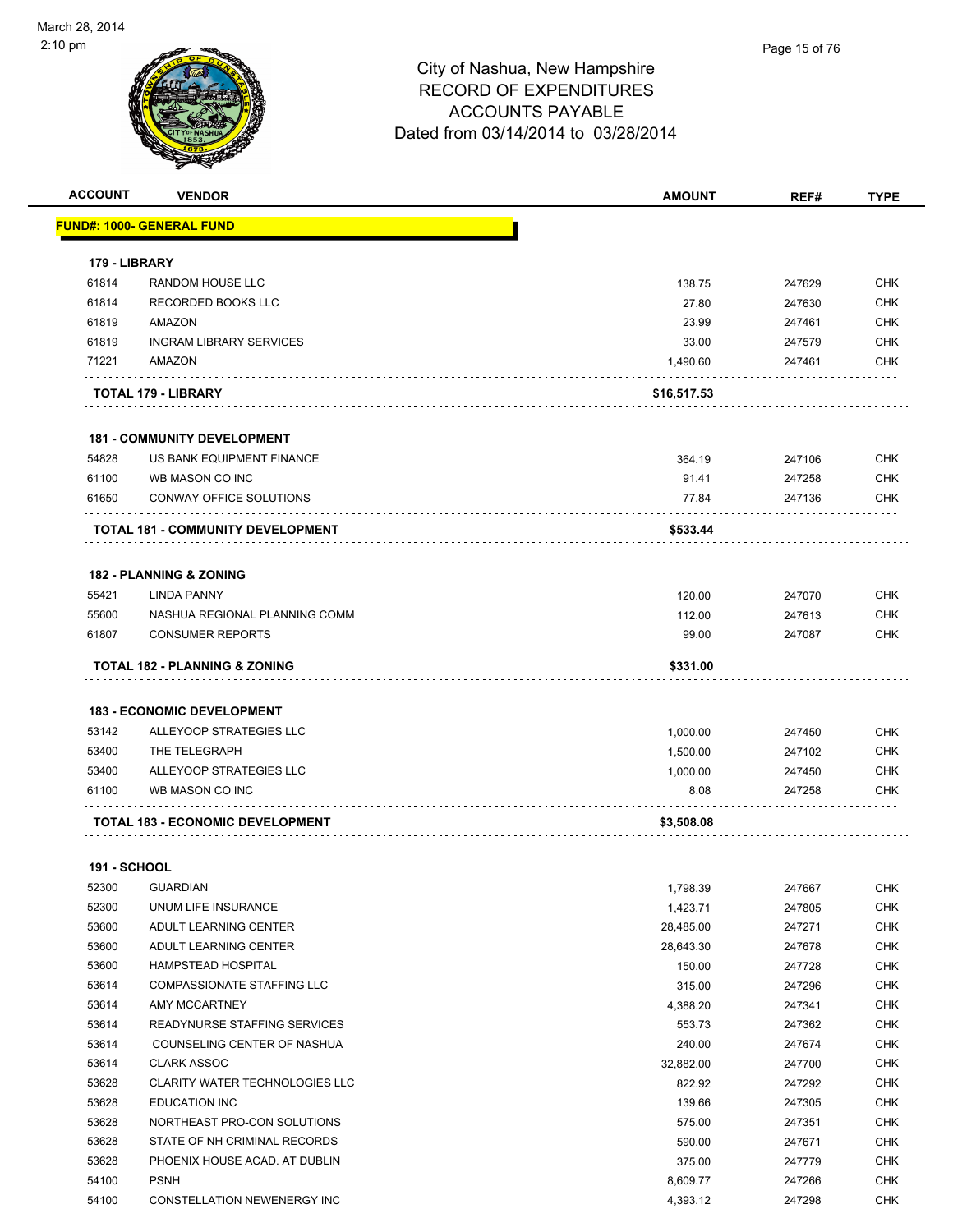

| Page 16 of 76 |
|---------------|
|               |

| <b>ACCOUNT</b>      | <b>VENDOR</b>                      | <b>AMOUNT</b> | REF#   | <b>TYPE</b> |
|---------------------|------------------------------------|---------------|--------|-------------|
|                     | <b>FUND#: 1000- GENERAL FUND</b>   |               |        |             |
|                     |                                    |               |        |             |
| <b>191 - SCHOOL</b> |                                    |               |        |             |
| 54100               | PUBLIC SERVICE OF NH-LARGE POW     | 3,900.97      | 247360 | <b>CHK</b>  |
| 54100               | CONSTELLATION NEWENERGY INC        | 11.29         | 247665 | <b>CHK</b>  |
| 54100               | <b>PSNH</b>                        | 14,675.26     | 247670 | <b>CHK</b>  |
| 54100               | PUBLIC SERVICE OF NH-LARGE POW     | 72,309.94     | 247782 | <b>CHK</b>  |
| 54114               | <b>HESS CORPORATION</b>            | 53,857.78     | 247324 | <b>CHK</b>  |
| 54114               | LIBERTY UTILITIES - NH             | 1,223.29      | 247668 | <b>CHK</b>  |
| 54114               | <b>ENERGYNORTH PROPANE</b>         | 622.60        | 247711 | <b>CHK</b>  |
| 54114               | <b>HESS CORPORATION</b>            | 4,157.64      | 247730 | <b>CHK</b>  |
| 54141               | PENNICHUCK WATER WORKS INC         | 3,297.08      | 247265 | <b>CHK</b>  |
| 54141               | PENNICHUCK WATER WORKS INC         | 703.88        | 247669 | <b>CHK</b>  |
| 54280               | NASHUA WALLPAPER & PAINT CO        | 112.67        | 247345 | <b>CHK</b>  |
| 54280               | <b>RC WELDING LLC</b>              | 480.00        | 247361 | <b>CHK</b>  |
| 54280               | <b>VIKING ROOFING INC</b>          | 2,653.52      | 247383 | <b>CHK</b>  |
| 54280               | <b>B &amp; S LOCKSMITHS INC</b>    | 278.05        | 247682 | <b>CHK</b>  |
| 54280               | CONTROL TECHNOLOGIES INC           | 2,775.00      | 247704 | <b>CHK</b>  |
| 54280               | <b>MARVELL PLATE GLASS INC</b>     | 455.50        | 247758 | <b>CHK</b>  |
| 54421               | SPECIALIZED PURCHASING CONSULT     | 56,889.26     | 247795 | <b>CHK</b>  |
| 54487               | <b>BEST BUY BUSINESS ADVANTAGE</b> | 91.73         | 247281 | <b>CHK</b>  |
| 54487               | COMPUTER HUT dba IT INSIDERS       | 449.24        | 247297 | <b>CHK</b>  |
| 54487               | HEWLETT PACKARD COMPANY            | 8,511.30      | 247325 | <b>CHK</b>  |
| 54487               | NEWEGG.COM                         | 69.99         | 247348 | <b>CHK</b>  |
| 54487               | SCHOOL NURSE SUPPLY INC            | 53.51         | 247369 | CHK         |
| 54487               | HEWLETT PACKARD COMPANY            | 2,591.70      | 247731 | <b>CHK</b>  |
| 54487               | HILLYARD/MANCHESTER                | 71.42         | 247732 | <b>CHK</b>  |
| 54600               | CHAPPELL TRACTOR SALES INC         | 95.36         | 247291 | <b>CHK</b>  |
| 54600               | <b>CUES INC</b>                    | 3,135.41      | 247300 | <b>CHK</b>  |
| 54600               | <b>DMR SERVICES</b>                | 1,846.84      | 247302 | <b>CHK</b>  |
| 54600               | SAFELITE FULFILLMENT, INC          | 240.89        | 247365 | CHK         |
| 54600               | SANEL AUTO PARTS CO                | 40.85         | 247367 | <b>CHK</b>  |
| 54600               | <b>DMR SERVICES</b>                | 2,678.44      | 247710 | <b>CHK</b>  |
| 54600               | HANSONS AUTOMOTIVE SERVICE         | 784.70        | 247729 | <b>CHK</b>  |
| 54600               | MAYNARD & LESIEUR INC              | 269.86        | 247759 | <b>CHK</b>  |
| 54600               | NAPA AUTO PARTS                    | 12.34         | 247766 | CHK         |
| 54600               | SANEL AUTO PARTS CO                | 74.92         | 247790 | <b>CHK</b>  |
| 54600               | TOWERS MOTOR PARTS CORP            | 12.58         | 247802 | CHK         |
| 54821               | PITNEY BOWES GLOBAL FIN SRVS       | 345.00        | 247358 | <b>CHK</b>  |
| 55109               | <b>EARTHLINK BUSINESS</b>          | 917.74        | 247262 | <b>CHK</b>  |
| 55109               | <b>FAIRPOINT COMMUNICATIONS</b>    | 34.71         | 247263 | CHK         |
| 55109               | <b>FAIRPOINT COMMUNICATIONS</b>    | 1,845.85      | 247666 | <b>CHK</b>  |
| 55109               | VERIZON WIRELESS 742005979         | 477.05        | 247673 | <b>CHK</b>  |
| 55300               | <b>RENEE ARCHER</b>                | 70.00         | 247275 | <b>CHK</b>  |
| 55300               | <b>KEITH COTE</b>                  | 14.35         | 247299 | <b>CHK</b>  |
| 55300               | <b>CHELSEA HUCKINS</b>             | 14.35         | 247329 | <b>CHK</b>  |
| 55300               | <b>HOLLY LAVINE</b>                | 211.32        | 247333 | <b>CHK</b>  |
| 55300               | LUTHERAN COMMUNITY SERVICES SH     | 416.25        | 247338 | <b>CHK</b>  |
| 55307               | LISA GINGRAS                       | 409.70        | 247318 | CHK         |
| 55307               | <b>WENDY GUAL</b>                  | 23.52         | 247321 | CHK         |
| 55307               | <b>FREDERICK SMITH JR</b>          | 127.68        | 247375 | <b>CHK</b>  |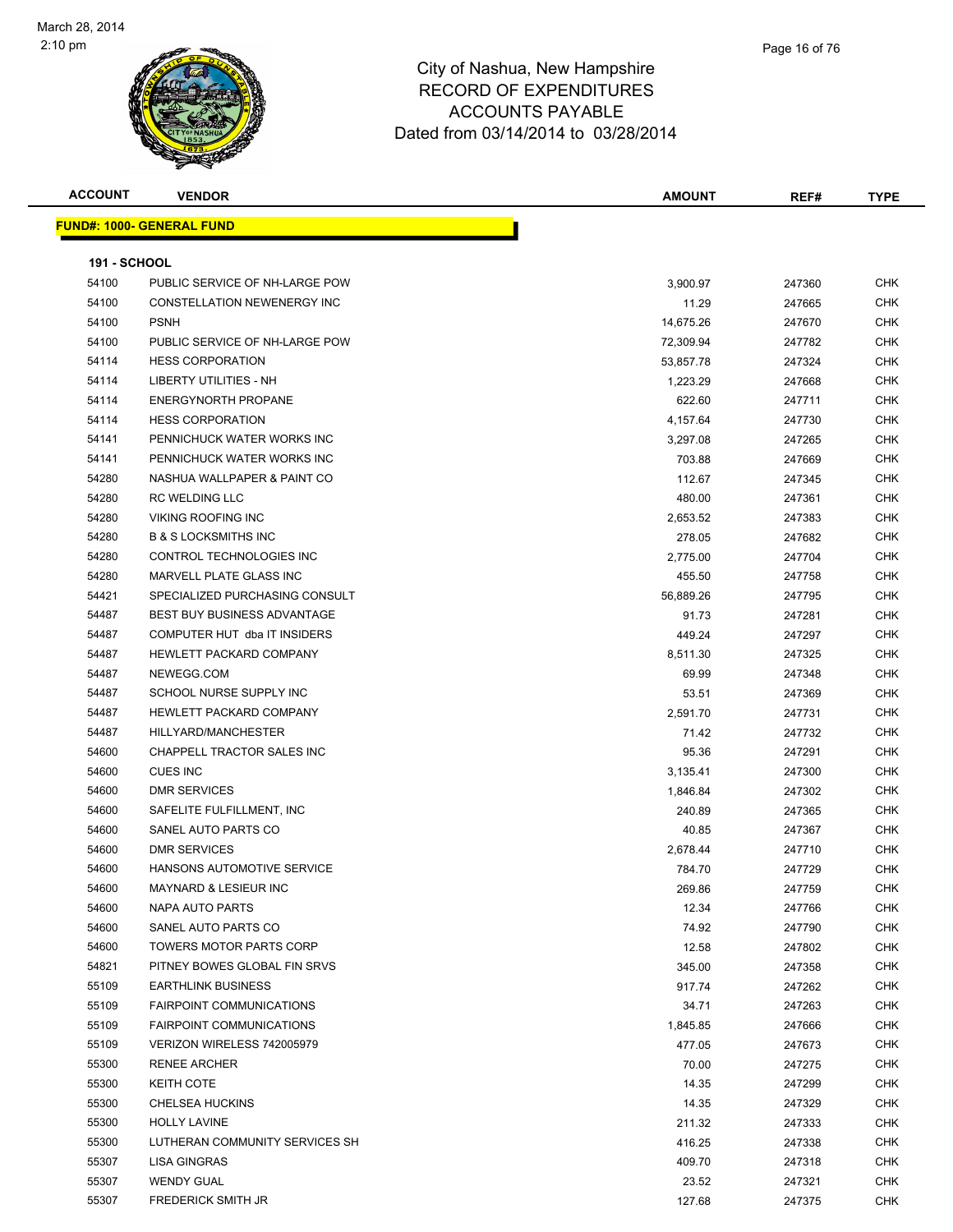

| <b>ACCOUNT</b>      | <b>VENDOR</b>                            | <b>AMOUNT</b> | REF#   | <b>TYPE</b> |  |  |
|---------------------|------------------------------------------|---------------|--------|-------------|--|--|
|                     | <u> FUND#: 1000- GENERAL FUND</u>        |               |        |             |  |  |
|                     |                                          |               |        |             |  |  |
| <b>191 - SCHOOL</b> |                                          |               |        |             |  |  |
| 55307               | MICHELE VERLEY                           | 57.68         | 247382 | <b>CHK</b>  |  |  |
| 55307               | DOUGLAS E BEALS                          | 15.12         | 247685 | <b>CHK</b>  |  |  |
| 55307               | <b>KAREN CREBASE</b>                     | 92.40         | 247707 | <b>CHK</b>  |  |  |
| 55307               | <b>JENNIFER GOODWIN</b>                  | 43.96         | 247724 | <b>CHK</b>  |  |  |
| 55307               | <b>ELLEN GREENBERG</b>                   | 206.12        | 247727 | <b>CHK</b>  |  |  |
| 55307               | <b>DIANE KEENE</b>                       | 40.32         | 247742 | <b>CHK</b>  |  |  |
| 55307               | <b>MAUREEN ODEA</b>                      | 35.28         | 247773 | <b>CHK</b>  |  |  |
| 55400               | <b>KARIN O'DONNELL</b>                   | 100.00        | 247774 | <b>CHK</b>  |  |  |
| 55400               | EKATERINA REZNICHENKO                    | 189.00        | 247786 | <b>CHK</b>  |  |  |
| 55400               | <b>JENNIFER THOMAS</b>                   | 189.99        | 247801 | <b>CHK</b>  |  |  |
| 55607               | UNITED PARCEL SERVICE                    | 20.72         | 247268 | CHK         |  |  |
| 55607               | NEOPOST USA INC                          | 123.00        | 247346 | CHK         |  |  |
| 55607               | SUNSET HEIGHTS SCH PETTY CASH            | 60.50         | 247672 | CHK         |  |  |
| 55607               | STAMP FULFILLMENT SERVICES               | 3,571.45      | 247796 | <b>CHK</b>  |  |  |
| 55607               | US POSTAL SERVICE                        | 936.00        | 247806 | <b>CHK</b>  |  |  |
| 55635               | <b>JEFFREY ARBOGAST</b>                  | 80.00         | 247274 | CHK         |  |  |
| 55642               | <b>STEVE GREENWOOD</b>                   | 62.00         | 247320 | <b>CHK</b>  |  |  |
| 55642               | <b>KENNETH HARRINGTON</b>                | 82.00         | 247322 | <b>CHK</b>  |  |  |
| 55642               | <b>JOHN SOBOLEWSKI</b>                   | 82.00         | 247331 | <b>CHK</b>  |  |  |
| 55642               | <b>JAMES SMITH</b>                       | 82.00         | 247376 | <b>CHK</b>  |  |  |
| 55642               | <b>KEN BOURQUE</b>                       | 62.00         | 247693 | <b>CHK</b>  |  |  |
| 55642               | ROBERT HOLEWA                            | 124.00        | 247733 | <b>CHK</b>  |  |  |
| 55642               | JAE KO                                   | 71.44         | 247745 | <b>CHK</b>  |  |  |
| 55690               | FIRST STUDENT INC                        | 210.94        | 247310 | <b>CHK</b>  |  |  |
| 55690               | FIRST STUDENT INC                        | 241,430.77    | 247715 | <b>CHK</b>  |  |  |
| 55691               | CARING HANDS TRANSPORTATION LL           | 11,920.00     | 247697 | <b>CHK</b>  |  |  |
| 55691               | FIRST STUDENT INC                        | 248,615.66    | 247715 | <b>CHK</b>  |  |  |
| 55691               | LITCHFIELD SCHOOL DISTRICT               | 4,014.85      | 247753 | <b>CHK</b>  |  |  |
| 55691               | <b>BARBARA MELANSON</b>                  | 117.60        | 247762 | <b>CHK</b>  |  |  |
| 55691               | MILFORD SCHOOL DISTRICT                  | 375.00        | 247763 | CHK         |  |  |
| 55691               | THE PROVIDER ENTERPRISES INC             | 35,731.60     | 247781 | <b>CHK</b>  |  |  |
| 55691               | SARAH WINSLOW                            | 148.96        | 247815 | CHK         |  |  |
| 55694               | <b>CEDARCREST INC</b>                    | 4,694.40      | 247289 | CHK         |  |  |
| 55694               | EASTER SEALS OF NEW HAMPSHIRE            | 25,048.68     | 247303 | CHK         |  |  |
| 55694               | LEARNING PREP SCHOOL                     | 3,307.80      | 247334 | <b>CHK</b>  |  |  |
| 55694               | LIGHTHOUSE SCHOOL INC                    | 110,721.60    | 247335 | CHK         |  |  |
| 55694               | NASHOBA LEARNING GROUP                   | 6,909.90      | 247342 | CHK         |  |  |
| 55694               | NASHUA CHILDRENS HOME                    | 39,319.74     | 247343 | CHK         |  |  |
| 55694               | <b>REGIONAL SERVICES &amp; EDUCATION</b> | 3,334.80      | 247363 | CHK         |  |  |
| 55694               | <b>SERESC</b>                            | 11,244.60     | 247373 | CHK         |  |  |
| 55694               | ST ANNS HOME INC                         | 8,124.00      | 247377 | CHK         |  |  |
| 61100               | MAIN DUNSTABLE PETTY CASH                | 126.45        | 247264 | CHK         |  |  |
| 61100               | CANON SOLUTIONS AMERICA INC              | 237.00        | 247287 | CHK         |  |  |
| 61100               | CARTRIDGE WORLD NASHUA                   | 205.98        | 247288 | CHK         |  |  |
| 61100               | COMPUTER HUT dba IT INSIDERS             | 270.40        | 247297 | CHK         |  |  |
| 61100               | <b>SCHOOL SPECIALTY</b>                  | 311.24        | 247371 | CHK         |  |  |
| 61100               | DEBBRA UTTERO                            | 46.00         | 247381 | CHK         |  |  |
| 61100               | WB MASON CO INC                          | 3,664.29      | 247384 | CHK         |  |  |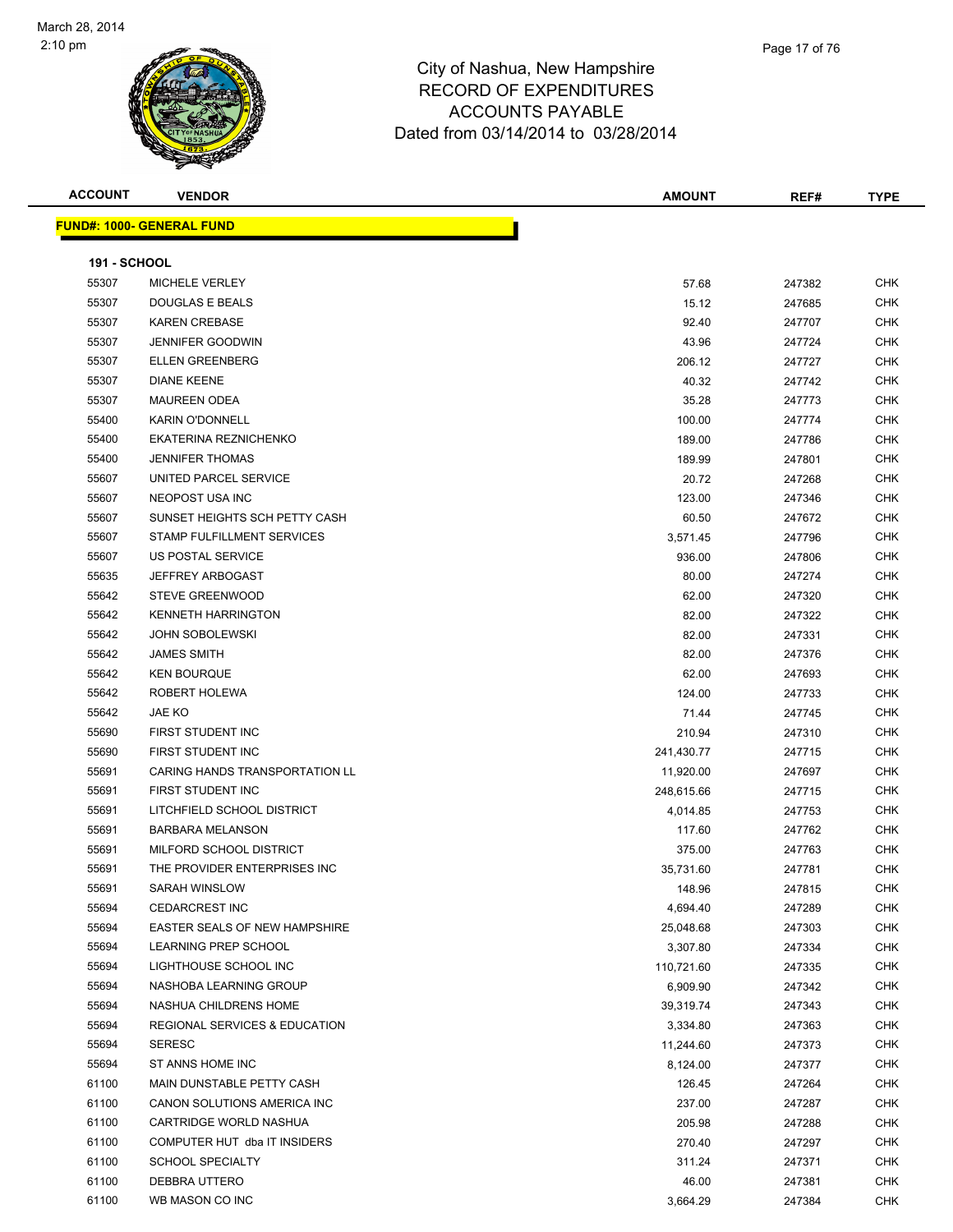

| <b>ACCOUNT</b>      | <b>VENDOR</b>                      | <b>AMOUNT</b> | REF#   | <b>TYPE</b> |
|---------------------|------------------------------------|---------------|--------|-------------|
|                     | <b>FUND#: 1000- GENERAL FUND</b>   |               |        |             |
|                     |                                    |               |        |             |
| <b>191 - SCHOOL</b> |                                    |               |        |             |
| 61100               | SUNSET HEIGHTS SCH PETTY CASH      | 63.16         | 247672 | <b>CHK</b>  |
| 61100               | CARTRIDGE WORLD NASHUA             | 340.82        | 247699 | <b>CHK</b>  |
| 61100               | WB MASON CO INC                    | 2,725.53      | 247811 | <b>CHK</b>  |
| 61135               | CRYSTAL ROCK BOTTLED WATER         | 28.00         | 247261 | <b>CHK</b>  |
| 61135               | <b>ACTE</b>                        | 80.00         | 247270 | <b>CHK</b>  |
| 61135               | <b>CYNTHIA BANNON</b>              | 209.99        | 247278 | <b>CHK</b>  |
| 61135               | <b>BARNES &amp; NOBLE INC</b>      | 80.07         | 247279 | <b>CHK</b>  |
| 61135               | CARTRIDGE WORLD NASHUA             | 56.98         | 247288 | <b>CHK</b>  |
| 61135               | <b>LEANNE CLARK</b>                | 74.99         | 247293 | <b>CHK</b>  |
| 61135               | <b>CLASSROOM FRIENDLY SUPPLIES</b> | 503.64        | 247294 | <b>CHK</b>  |
| 61135               | COMPUTER HUT dba IT INSIDERS       | 1,050.00      | 247297 | <b>CHK</b>  |
| 61135               | FAIRGROUNDS MIDDLE SCHOOL SAF      | 648.06        | 247308 | <b>CHK</b>  |
| 61135               | <b>MIKE FREDERICKSEN</b>           | 100.69        | 247313 | <b>CHK</b>  |
| 61135               | <b>HOLLIS BROOKLINE SAU 41</b>     | 500.00        | 247326 | <b>CHK</b>  |
| 61135               | HOME DEPOT CREDIT SERVICE          | 445.65        | 247327 | <b>CHK</b>  |
| 61135               | <b>EMILY JUBERT-SAND</b>           | 116.69        | 247332 | <b>CHK</b>  |
| 61135               | <b>DONNA LUNA</b>                  | 48.63         | 247337 | CHK         |
| 61135               | MARKET BASKET ACCT 2589096         | 268.01        | 247340 | <b>CHK</b>  |
| 61135               | PHONAK, LLC                        | 100.00        | 247357 | <b>CHK</b>  |
| 61135               | <b>SCANTRON CORP</b>               | 191.28        | 247368 | <b>CHK</b>  |
| 61135               | <b>SCHOOL SPECIALTY</b>            | 2,763.15      | 247371 | <b>CHK</b>  |
| 61135               | WB MASON CO INC                    | 363.00        | 247384 | <b>CHK</b>  |
| 61135               | WORTHINGTON DIRECT INC             | 391.11        | 247385 | <b>CHK</b>  |
| 61135               | AC MOORE                           | 95.12         | 247675 | <b>CHK</b>  |
| 61135               | <b>BRODART CO</b>                  | 42.74         | 247694 | <b>CHK</b>  |
| 61135               | CANON SOLUTIONS AMERICA            | 125.00        | 247696 | <b>CHK</b>  |
| 61135               | <b>CLASSROOM FRIENDLY SUPPLIES</b> | 503.64        | 247701 | <b>CHK</b>  |
| 61135               | HOME DEPOT CREDIT SERVICE          | 390.61        | 247734 | <b>CHK</b>  |
| 61135               | HOUGHTON MIFFLIN HARCOURT PUB      | 307.56        | 247736 | <b>CHK</b>  |
| 61135               | DONNA JOYCE                        | 24.85         | 247741 | <b>CHK</b>  |
| 61135               | MARKET BASKET ACCT 2589096         | 318.01        | 247756 | <b>CHK</b>  |
| 61135               | <b>ALISON MARTINEZ</b>             | 36.09         | 247757 | <b>CHK</b>  |
| 61135               | MCGRAW-HILL SCHOOL ED HOLDINGS     | 218.37        | 247760 | CHK         |
| 61135               | MSC INDUSTRIAL SUPPLY CO INC       | 22.00         | 247764 | <b>CHK</b>  |
| 61135               | <b>DENISE MYLES</b>                | 77.84         | 247765 | <b>CHK</b>  |
| 61135               | NORTH CENTER FOOD SERVICE          | 778.13        | 247771 | <b>CHK</b>  |
| 61135               | <b>SUSAN ROURKE</b>                | 130.08        | 247788 | <b>CHK</b>  |
| 61135               | <b>SARGENT WELCH</b>               | 70.66         | 247791 | <b>CHK</b>  |
| 61135               | <b>SCHOOL SPECIALTY</b>            | 540.88        | 247793 | <b>CHK</b>  |
| 61135               | STENHOUSE PUBLISHERS               | 152.75        | 247797 | <b>CHK</b>  |
| 61135               | <b>ALAN VERLEY</b>                 | 34.22         | 247808 | <b>CHK</b>  |
| 61135               | <b>WAL-MART</b>                    | 32.74         | 247809 | <b>CHK</b>  |
| 61135               | <b>WAL-MART</b>                    | 114.43        | 247810 | <b>CHK</b>  |
| 61135               | WB MASON CO INC                    | 349.75        | 247811 | <b>CHK</b>  |
| 61135               | <b>KYLEE WINNETT</b>               | 800.00        | 247814 | <b>CHK</b>  |
| 61142               | <b>SCHOOL HEALTH CORP</b>          | 424.67        | 247792 | <b>CHK</b>  |
| 61249               | <b>GANDER PUBLISHING</b>           | 131.84        | 247314 | <b>CHK</b>  |
| 61249               | SUPER DUPER SCHOOL CO              | 662.90        | 247378 | <b>CHK</b>  |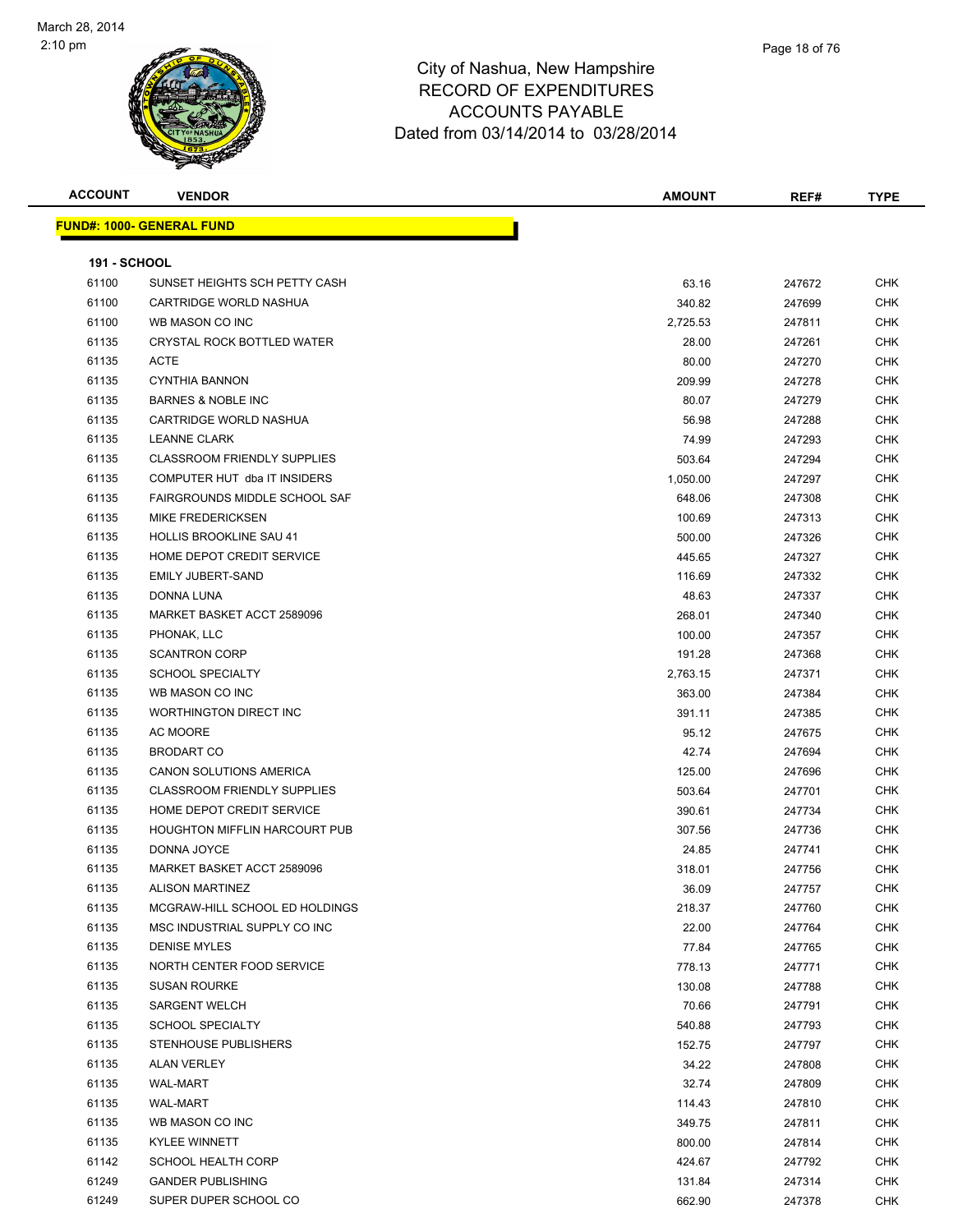

| <b>ACCOUNT</b>      | <b>VENDOR</b>                    | <b>AMOUNT</b> | REF#   | <b>TYPE</b> |
|---------------------|----------------------------------|---------------|--------|-------------|
|                     | <b>FUND#: 1000- GENERAL FUND</b> |               |        |             |
| <b>191 - SCHOOL</b> |                                  |               |        |             |
| 61249               | WB MASON CO INC                  | 216.72        | 247384 | <b>CHK</b>  |
| 61249               | <b>LINGUISYSTEMS</b>             | 567.80        | 247752 | <b>CHK</b>  |
| 61249               | <b>NCS PEARSON</b>               | 140.00        | 247767 | <b>CHK</b>  |
| 61249               | <b>WCEPS</b>                     | 188.00        | 247812 | <b>CHK</b>  |
| 61299               | <b>BARNES &amp; NOBLE INC</b>    | 15.96         | 247279 | <b>CHK</b>  |
| 61299               | <b>BELLETETES INC</b>            | 232.68        | 247280 | <b>CHK</b>  |
| 61299               | <b>BLUE TARP FINANCIAL</b>       | 6.68          | 247283 | <b>CHK</b>  |
| 61299               | <b>FASTENAL CO</b>               | 209.82        | 247309 | <b>CHK</b>  |
| 61299               | HOME DEPOT CREDIT SERVICES       | 831.66        | 247328 | <b>CHK</b>  |
| 61299               | LOWE'S - 3410-SCHOOLS            | 108.18        | 247336 | <b>CHK</b>  |
| 61299               | <b>PASEK CORP</b>                | 2,920.88      | 247354 | <b>CHK</b>  |
| 61299               | REHABILITATION EQUIPMENT ASSOC   | 150.00        | 247364 | <b>CHK</b>  |
| 61299               | <b>BELLETETES INC</b>            | 317.88        | 247686 | <b>CHK</b>  |
| 61299               | HOME DEPOT CREDIT SERVICES       | 153.76        | 247735 | <b>CHK</b>  |
| 61407               | ALARMAX DISTRIBUTORS INC         | 645.12        | 247273 | <b>CHK</b>  |
| 61407               | BATTERY SPECIALISTS OF NH LLC    | 1,107.00      | 247739 | <b>CHK</b>  |
| 61407               | M & M ELECTRICAL SUPPLY CO INC   | 438.30        | 247754 | <b>CHK</b>  |
| 61407               | <b>REXEL</b>                     | 13.99         | 247785 | <b>CHK</b>  |
| 61407               | WILLIAMS COMMUNICATIONS SERVIC   | 111.00        | 247813 | <b>CHK</b>  |
| 61414               | F W WEBB CO                      | 208.93        | 247307 | <b>CHK</b>  |
| 61414               | PEABODY SUPPLY CO                | 871.37        | 247356 | <b>CHK</b>  |
| 61414               | F W WEBB CO                      | 170.20        | 247714 | <b>CHK</b>  |
| 61414               | PEABODY SUPPLY CO                | 345.60        | 247776 | <b>CHK</b>  |
| 61421               | <b>AIRXCHANGE</b>                | 4,346.34      | 247272 | <b>CHK</b>  |
| 61421               | <b>GRAINGER</b>                  | 78.85         | 247725 | <b>CHK</b>  |
|                     |                                  |               |        |             |

| <b>01400</b> |                                       | 203.02    | 271 JUJ | ◡᠁         |
|--------------|---------------------------------------|-----------|---------|------------|
| 61299        | HOME DEPOT CREDIT SERVICES            | 831.66    | 247328  | <b>CHK</b> |
| 61299        | LOWE'S - 3410-SCHOOLS                 | 108.18    | 247336  | <b>CHK</b> |
| 61299        | <b>PASEK CORP</b>                     | 2,920.88  | 247354  | <b>CHK</b> |
| 61299        | REHABILITATION EQUIPMENT ASSOC        | 150.00    | 247364  | <b>CHK</b> |
| 61299        | <b>BELLETETES INC</b>                 | 317.88    | 247686  | <b>CHK</b> |
| 61299        | HOME DEPOT CREDIT SERVICES            | 153.76    | 247735  | <b>CHK</b> |
| 61407        | ALARMAX DISTRIBUTORS INC              | 645.12    | 247273  | <b>CHK</b> |
| 61407        | BATTERY SPECIALISTS OF NH LLC         | 1,107.00  | 247739  | <b>CHK</b> |
| 61407        | M & M ELECTRICAL SUPPLY CO INC        | 438.30    | 247754  | <b>CHK</b> |
| 61407        | <b>REXEL</b>                          | 13.99     | 247785  | <b>CHK</b> |
| 61407        | <b>WILLIAMS COMMUNICATIONS SERVIC</b> | 111.00    | 247813  | <b>CHK</b> |
| 61414        | F W WEBB CO                           | 208.93    | 247307  | <b>CHK</b> |
| 61414        | PEABODY SUPPLY CO                     | 871.37    | 247356  | <b>CHK</b> |
| 61414        | F W WEBB CO                           | 170.20    | 247714  | <b>CHK</b> |
| 61414        | PEABODY SUPPLY CO                     | 345.60    | 247776  | <b>CHK</b> |
| 61421        | <b>AIRXCHANGE</b>                     | 4,346.34  | 247272  | <b>CHK</b> |
| 61421        | <b>GRAINGER</b>                       | 78.85     | 247725  | <b>CHK</b> |
| 61428        | CENTRAL PAPER PRODUCTS CO             | 13,017.24 | 247290  | <b>CHK</b> |
| 61599        | FRANKLIN PAINT CO INC                 | 16.35     | 247312  | <b>CHK</b> |
| 61599        | NASHUA OUTDOOR POWER EQUIPMENT        | 98.08     | 247344  | <b>CHK</b> |
| 61607        | NEWEGG.COM                            | 111.98    | 247770  | <b>CHK</b> |
| 61814        | <b>FOLLETT LIBRARY RESOURCES</b>      | 91.93     | 247311  | <b>CHK</b> |
| 61814        | <b>BARNES &amp; NOBLE INC</b>         | 273.00    | 247683  | <b>CHK</b> |
| 61814        | <b>FOLLETT LIBRARY RESOURCES</b>      | 2,733.62  | 247717  | <b>CHK</b> |
| 61821        | ART NEW ENGLAND                       | 47.00     | 247276  | <b>CHK</b> |
| 61821        | <b>EBSCO INFORMATION SERVICES</b>     | 671.03    | 247304  | <b>CHK</b> |
| 61821        | <b>FOLLETT LIBRARY RESOURCES</b>      | 5.95      | 247311  | <b>CHK</b> |
| 61821        | <b>FOLLETT LIBRARY RESOURCES</b>      | 1,320.58  | 247718  | <b>CHK</b> |
| 61830        | <b>EBSCO INFORMATION SERVICES</b>     | 617.00    | 247304  | <b>CHK</b> |
| 61830        | UNIVERSITY OF OREGON                  | 300.00    | 247804  | <b>CHK</b> |
| 61875        | <b>ASCD</b>                           | 25.45     | 247277  | <b>CHK</b> |
| 61875        | <b>BARNES &amp; NOBLE INC</b>         | 101.28    | 247279  | <b>CHK</b> |
| 61875        | <b>NATHAN BURNS</b>                   | 123.70    | 247286  | <b>CHK</b> |
| 61875        | <b>EVERBIND BOOKS</b>                 | 599.91    | 247712  | <b>CHK</b> |
| 71228        | <b>EDUCATION LOGISTICS INC</b>        | 4,500.00  | 247306  | <b>CHK</b> |
| 71800        | WB MASON CO INC                       | 268.00    | 247384  | <b>CHK</b> |
| 71999        | OFFICE ALTERNATIVES LLC               | 244.00    | 247352  | <b>CHK</b> |
| 71999        | PRO AV SYSTEMS INC                    | 1,497.00  | 247359  | <b>CHK</b> |
| 71999        | LYNNE JOSEPH                          | 359.00    | 247740  | <b>CHK</b> |
| 71999        | PRO AV SYSTEMS INC                    | 2,903.00  | 247780  | <b>CHK</b> |
|              |                                       |           |         |            |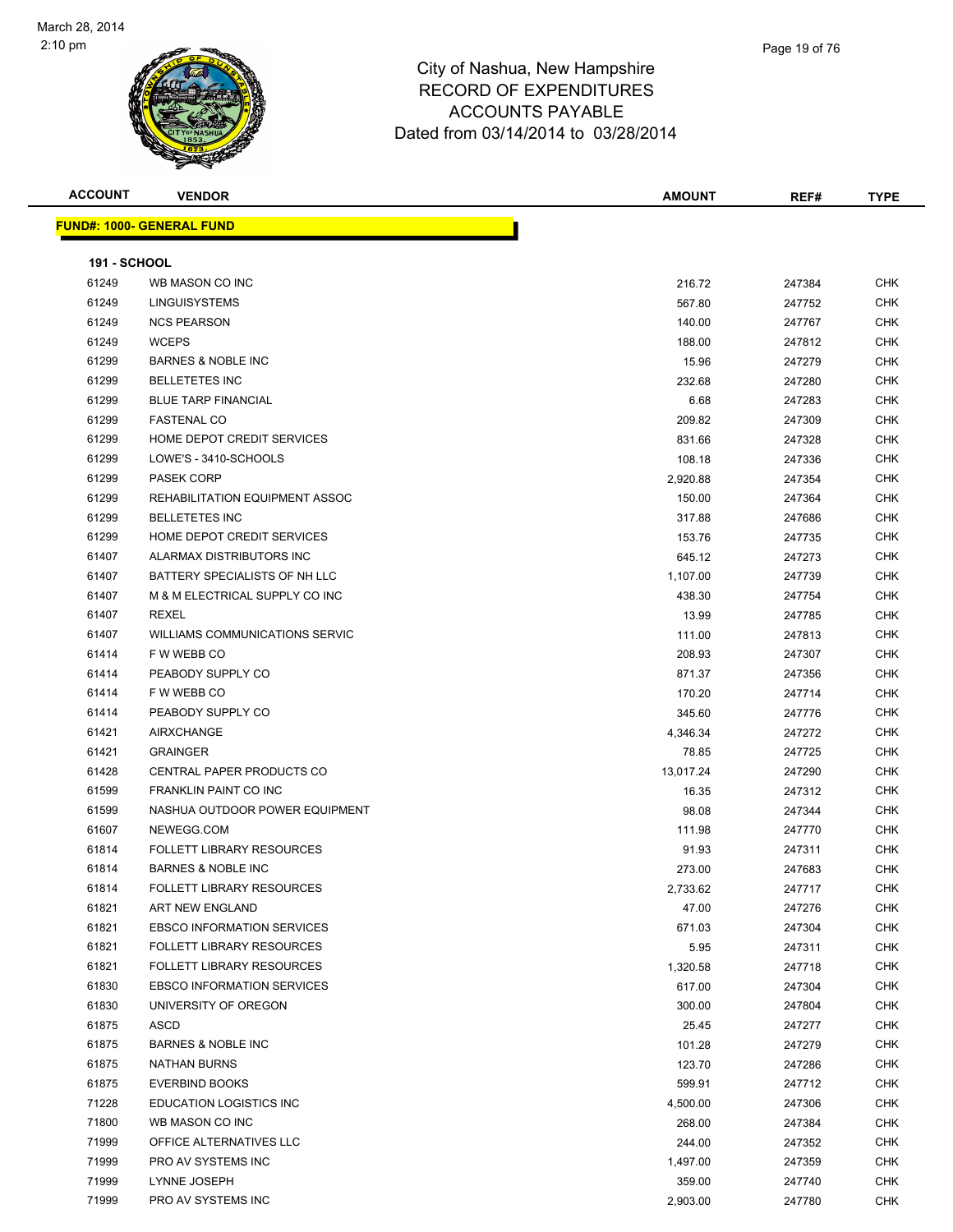| March 28, 2014 |                                                                                                                                                                                                                                                                                                                                                                                                                                                                                                                                                                                                                                                                                                                                                                                                                                                                                                                                                                                                                                                                                                                |                                     |               |             |
|----------------|----------------------------------------------------------------------------------------------------------------------------------------------------------------------------------------------------------------------------------------------------------------------------------------------------------------------------------------------------------------------------------------------------------------------------------------------------------------------------------------------------------------------------------------------------------------------------------------------------------------------------------------------------------------------------------------------------------------------------------------------------------------------------------------------------------------------------------------------------------------------------------------------------------------------------------------------------------------------------------------------------------------------------------------------------------------------------------------------------------------|-------------------------------------|---------------|-------------|
| 2:10 pm        |                                                                                                                                                                                                                                                                                                                                                                                                                                                                                                                                                                                                                                                                                                                                                                                                                                                                                                                                                                                                                                                                                                                |                                     | Page 20 of 76 |             |
|                |                                                                                                                                                                                                                                                                                                                                                                                                                                                                                                                                                                                                                                                                                                                                                                                                                                                                                                                                                                                                                                                                                                                | City of Nashua, New Hampshire       |               |             |
|                |                                                                                                                                                                                                                                                                                                                                                                                                                                                                                                                                                                                                                                                                                                                                                                                                                                                                                                                                                                                                                                                                                                                | <b>RECORD OF EXPENDITURES</b>       |               |             |
|                |                                                                                                                                                                                                                                                                                                                                                                                                                                                                                                                                                                                                                                                                                                                                                                                                                                                                                                                                                                                                                                                                                                                | <b>ACCOUNTS PAYABLE</b>             |               |             |
|                |                                                                                                                                                                                                                                                                                                                                                                                                                                                                                                                                                                                                                                                                                                                                                                                                                                                                                                                                                                                                                                                                                                                | Dated from 03/14/2014 to 03/28/2014 |               |             |
|                |                                                                                                                                                                                                                                                                                                                                                                                                                                                                                                                                                                                                                                                                                                                                                                                                                                                                                                                                                                                                                                                                                                                |                                     |               |             |
|                |                                                                                                                                                                                                                                                                                                                                                                                                                                                                                                                                                                                                                                                                                                                                                                                                                                                                                                                                                                                                                                                                                                                |                                     |               |             |
|                | <b>ACCOUNT</b><br><b>VENDOR</b><br><b>FUND#: 1000- GENERAL FUND</b><br><b>TOTAL 191 - SCHOOL</b><br><b>TOTAL FUND 1000 - GENERAL FUND</b><br><b>FUND#: 1001- GF-CAPITAL IMPROVEMENTS</b><br><b>166 - PARKING-CAP IMP</b><br>81100<br><b>CALE AMERICA</b><br>.<br><b>TOTAL 166 - PARKING-CAP IMP</b><br><b>191 - SCHOOL</b><br><b>GALE ASSOCIATES INC</b><br>81100<br><b>TOTAL 191 - SCHOOL</b><br><b>TOTAL FUND 1001 - GF-CAPITAL IMPROVEMENTS</b><br><b>FUND#: 1010- GF-PRIOR YEAR ESCROWS/EXPENSES</b><br><b>150 - POLICE-PRIOR YEAR</b><br>71228<br>SHI INTERNATIONAL CORP<br><b>TOTAL 150 - POLICE-PRIOR YEAR</b><br>TOTAL FUND 1010 - GF-PRIOR YEAR ESCROWS/EXPENSES<br><b>FUND#: 2100- FOOD SERVICES FUND</b><br>54487<br>AFFILIATED HVAC SERVICES LLC<br><b>BASSETT SERVICES CORPORATION</b><br>54487<br>55307<br>EVA AXNE<br>55400<br>EVA AXNE<br>55400<br><b>BARBARA BONENFANT</b><br>55400<br>DIAN BOULEY<br>55400<br><b>FRANCISCA EVERHART</b><br>55400<br><b>CHERYL GONSALVES</b><br>55400<br>DEANA KEHOE<br>55400<br>SANDRA M LANCTOT<br>55400<br><b>JANET PELLETIER</b><br>55400<br>DAVID QUIMBY | <b>AMOUNT</b>                       | REF#          | <b>TYPE</b> |
|                |                                                                                                                                                                                                                                                                                                                                                                                                                                                                                                                                                                                                                                                                                                                                                                                                                                                                                                                                                                                                                                                                                                                |                                     |               |             |
|                |                                                                                                                                                                                                                                                                                                                                                                                                                                                                                                                                                                                                                                                                                                                                                                                                                                                                                                                                                                                                                                                                                                                | \$1,187,042.52                      |               |             |
|                |                                                                                                                                                                                                                                                                                                                                                                                                                                                                                                                                                                                                                                                                                                                                                                                                                                                                                                                                                                                                                                                                                                                |                                     |               |             |
|                |                                                                                                                                                                                                                                                                                                                                                                                                                                                                                                                                                                                                                                                                                                                                                                                                                                                                                                                                                                                                                                                                                                                | \$2,067,785.77                      |               |             |
|                |                                                                                                                                                                                                                                                                                                                                                                                                                                                                                                                                                                                                                                                                                                                                                                                                                                                                                                                                                                                                                                                                                                                |                                     |               |             |
|                |                                                                                                                                                                                                                                                                                                                                                                                                                                                                                                                                                                                                                                                                                                                                                                                                                                                                                                                                                                                                                                                                                                                |                                     |               |             |
|                |                                                                                                                                                                                                                                                                                                                                                                                                                                                                                                                                                                                                                                                                                                                                                                                                                                                                                                                                                                                                                                                                                                                | 1,040.00                            | 247527        | <b>CHK</b>  |
|                |                                                                                                                                                                                                                                                                                                                                                                                                                                                                                                                                                                                                                                                                                                                                                                                                                                                                                                                                                                                                                                                                                                                | \$1,040.00                          |               |             |
|                |                                                                                                                                                                                                                                                                                                                                                                                                                                                                                                                                                                                                                                                                                                                                                                                                                                                                                                                                                                                                                                                                                                                |                                     |               |             |
|                |                                                                                                                                                                                                                                                                                                                                                                                                                                                                                                                                                                                                                                                                                                                                                                                                                                                                                                                                                                                                                                                                                                                |                                     |               |             |
|                |                                                                                                                                                                                                                                                                                                                                                                                                                                                                                                                                                                                                                                                                                                                                                                                                                                                                                                                                                                                                                                                                                                                | 12,935.00                           | 247719        | <b>CHK</b>  |
|                |                                                                                                                                                                                                                                                                                                                                                                                                                                                                                                                                                                                                                                                                                                                                                                                                                                                                                                                                                                                                                                                                                                                | \$12,935.00                         |               |             |
|                |                                                                                                                                                                                                                                                                                                                                                                                                                                                                                                                                                                                                                                                                                                                                                                                                                                                                                                                                                                                                                                                                                                                |                                     |               |             |
|                |                                                                                                                                                                                                                                                                                                                                                                                                                                                                                                                                                                                                                                                                                                                                                                                                                                                                                                                                                                                                                                                                                                                | \$13,975.00                         |               |             |
|                |                                                                                                                                                                                                                                                                                                                                                                                                                                                                                                                                                                                                                                                                                                                                                                                                                                                                                                                                                                                                                                                                                                                |                                     |               |             |
|                |                                                                                                                                                                                                                                                                                                                                                                                                                                                                                                                                                                                                                                                                                                                                                                                                                                                                                                                                                                                                                                                                                                                |                                     |               |             |
|                |                                                                                                                                                                                                                                                                                                                                                                                                                                                                                                                                                                                                                                                                                                                                                                                                                                                                                                                                                                                                                                                                                                                |                                     |               |             |
|                |                                                                                                                                                                                                                                                                                                                                                                                                                                                                                                                                                                                                                                                                                                                                                                                                                                                                                                                                                                                                                                                                                                                | 477.00                              | 247233        | CHK         |
|                |                                                                                                                                                                                                                                                                                                                                                                                                                                                                                                                                                                                                                                                                                                                                                                                                                                                                                                                                                                                                                                                                                                                | \$477.00                            |               |             |
|                |                                                                                                                                                                                                                                                                                                                                                                                                                                                                                                                                                                                                                                                                                                                                                                                                                                                                                                                                                                                                                                                                                                                |                                     |               |             |
|                |                                                                                                                                                                                                                                                                                                                                                                                                                                                                                                                                                                                                                                                                                                                                                                                                                                                                                                                                                                                                                                                                                                                | \$477.00                            |               |             |
|                |                                                                                                                                                                                                                                                                                                                                                                                                                                                                                                                                                                                                                                                                                                                                                                                                                                                                                                                                                                                                                                                                                                                |                                     |               |             |
|                |                                                                                                                                                                                                                                                                                                                                                                                                                                                                                                                                                                                                                                                                                                                                                                                                                                                                                                                                                                                                                                                                                                                | 1,084.11                            | 247679        | <b>CHK</b>  |
|                |                                                                                                                                                                                                                                                                                                                                                                                                                                                                                                                                                                                                                                                                                                                                                                                                                                                                                                                                                                                                                                                                                                                | 133.00                              | 247684        | <b>CHK</b>  |
|                |                                                                                                                                                                                                                                                                                                                                                                                                                                                                                                                                                                                                                                                                                                                                                                                                                                                                                                                                                                                                                                                                                                                | 60.74                               | 247681        | <b>CHK</b>  |
|                |                                                                                                                                                                                                                                                                                                                                                                                                                                                                                                                                                                                                                                                                                                                                                                                                                                                                                                                                                                                                                                                                                                                | 90.00                               | 247681        | <b>CHK</b>  |
|                |                                                                                                                                                                                                                                                                                                                                                                                                                                                                                                                                                                                                                                                                                                                                                                                                                                                                                                                                                                                                                                                                                                                | 125.00                              | 247689        | <b>CHK</b>  |
|                |                                                                                                                                                                                                                                                                                                                                                                                                                                                                                                                                                                                                                                                                                                                                                                                                                                                                                                                                                                                                                                                                                                                | 90.00                               | 247692        | <b>CHK</b>  |
|                |                                                                                                                                                                                                                                                                                                                                                                                                                                                                                                                                                                                                                                                                                                                                                                                                                                                                                                                                                                                                                                                                                                                |                                     |               |             |
|                |                                                                                                                                                                                                                                                                                                                                                                                                                                                                                                                                                                                                                                                                                                                                                                                                                                                                                                                                                                                                                                                                                                                | 90.00                               | 247713        | <b>CHK</b>  |
|                |                                                                                                                                                                                                                                                                                                                                                                                                                                                                                                                                                                                                                                                                                                                                                                                                                                                                                                                                                                                                                                                                                                                | 90.00                               | 247723        | <b>CHK</b>  |
|                |                                                                                                                                                                                                                                                                                                                                                                                                                                                                                                                                                                                                                                                                                                                                                                                                                                                                                                                                                                                                                                                                                                                | 90.00                               | 247743        | <b>CHK</b>  |
|                |                                                                                                                                                                                                                                                                                                                                                                                                                                                                                                                                                                                                                                                                                                                                                                                                                                                                                                                                                                                                                                                                                                                | 90.00                               | 247747        | <b>CHK</b>  |
|                |                                                                                                                                                                                                                                                                                                                                                                                                                                                                                                                                                                                                                                                                                                                                                                                                                                                                                                                                                                                                                                                                                                                | 90.00                               | 247777        | <b>CHK</b>  |
|                |                                                                                                                                                                                                                                                                                                                                                                                                                                                                                                                                                                                                                                                                                                                                                                                                                                                                                                                                                                                                                                                                                                                | 1,600.00                            | 247783        | <b>CHK</b>  |
| 55400          | PAULE RALPH                                                                                                                                                                                                                                                                                                                                                                                                                                                                                                                                                                                                                                                                                                                                                                                                                                                                                                                                                                                                                                                                                                    | 90.00                               | 247784        | <b>CHK</b>  |
| 55400          | <b>CLAIRE RIOUX</b>                                                                                                                                                                                                                                                                                                                                                                                                                                                                                                                                                                                                                                                                                                                                                                                                                                                                                                                                                                                                                                                                                            | 90.00                               | 247787        | <b>CHK</b>  |
| 55400          | <b>JOAN SWINDELL</b>                                                                                                                                                                                                                                                                                                                                                                                                                                                                                                                                                                                                                                                                                                                                                                                                                                                                                                                                                                                                                                                                                           | 90.00                               | 247799        | <b>CHK</b>  |
| 55600          | ACE PRINTING CO                                                                                                                                                                                                                                                                                                                                                                                                                                                                                                                                                                                                                                                                                                                                                                                                                                                                                                                                                                                                                                                                                                | 465.00                              | 247677        | <b>CHK</b>  |
| 61214          | <b>BIMBO FOODS BAKERIES INC</b>                                                                                                                                                                                                                                                                                                                                                                                                                                                                                                                                                                                                                                                                                                                                                                                                                                                                                                                                                                                                                                                                                | 4.026.79                            | 247282        | <b>CHK</b>  |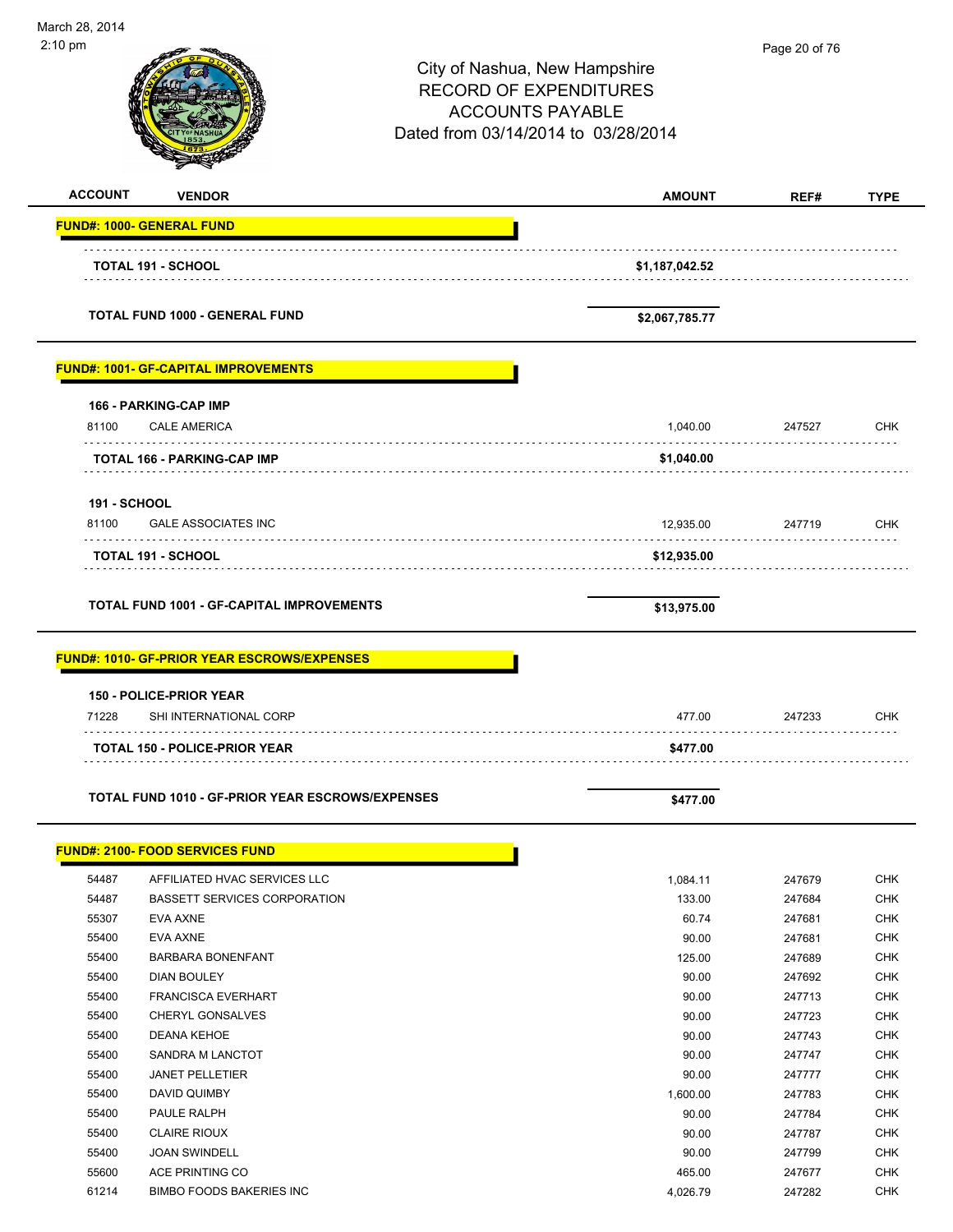

| <b>ACCOUNT</b> | <b>VENDOR</b>                                   | <b>AMOUNT</b> | REF#   | <b>TYPE</b> |
|----------------|-------------------------------------------------|---------------|--------|-------------|
|                | <b>FUND#: 2100- FOOD SERVICES FUND</b>          |               |        |             |
| 61214          | COCA COLA BOTTLING CO                           | 659.65        | 247295 | CHK         |
| 61214          | <b>GARELICK FARMS LYNN</b>                      | 10,921.52     | 247315 | <b>CHK</b>  |
| 61214          | <b>GILLS PIZZA CO</b>                           | 2,002.45      | 247317 | <b>CHK</b>  |
| 61214          | <b>GREAT STATE BEVERAGES INC</b>                | 151.80        | 247319 | <b>CHK</b>  |
| 61214          | <b>M SAUNDERS INC</b>                           | 6,151.66      | 247339 | CHK         |
| 61214          | NEW ENGLAND ICE CREAM                           | 1,189.30      | 247347 | CHK         |
| 61214          | <b>BIMBO FOODS BAKERIES INC</b>                 | 1,377.52      | 247688 | CHK         |
| 61214          | <b>BOSTON PIE INC</b>                           | 2,496.60      | 247691 | <b>CHK</b>  |
| 61214          | COCA COLA BOTTLING CO                           | 995.40        | 247702 | CHK         |
| 61214          | COSTA FRUIT & PRODUCE CO INC                    | 33,207.97     | 247706 | <b>CHK</b>  |
| 61214          | <b>GILLS PIZZA CO</b>                           | 2,675.70      | 247721 | <b>CHK</b>  |
| 61214          | <b>GREAT STATE BEVERAGES INC</b>                | 33.40         | 247726 | CHK         |
| 61214          | <b>M SAUNDERS INC</b>                           | 6,180.29      | 247755 | <b>CHK</b>  |
| 61214          | NEW ENGLAND ICE CREAM                           | 1,071.68      | 247768 | <b>CHK</b>  |
|                | <b>TOTAL FUND 2100 - FOOD SERVICES FUND</b>     | \$77,509.58   |        |             |
|                | <b>FUND#: 2201- DRIVERS EDUCATION FUND</b>      |               |        |             |
| 61799          | <b>BEST FORD</b>                                | 325.06        | 247687 | <b>CHK</b>  |
|                |                                                 |               |        |             |
|                | TOTAL FUND 2201 - DRIVERS EDUCATION FUND        | \$325.06      |        |             |
|                | <b>FUND#: 2207- ADULT ED/CONTINUING ED</b>      |               |        |             |
| 55307          | ADAM ROZUMEK                                    | 143.30        | 247789 | <b>CHK</b>  |
|                | <b>TOTAL FUND 2207 - ADULT ED/CONTINUING ED</b> | \$143.30      |        |             |
|                | <b>FUND#: 2212- ATHLETICS REVENUE FUND</b>      |               |        |             |
| 61299          | NIXON CO INC                                    | 338.40        | 247350 | CHK         |
| 71999          | <b>HOLLIS BROOKLINE SAU 41</b>                  |               | 247326 | CHK         |
|                |                                                 | 500.00        |        |             |
|                | <b>TOTAL FUND 2212 - ATHLETICS REVENUE FUND</b> | \$838.40      |        |             |
|                | <b>FUND#: 2222- AFTER SCHOOL PROGRAM</b>        |               |        |             |
| 61299          | AC MOORE INC                                    | 51.31         | 247269 | CHK         |
| 61299          | BOYS & GIRLS CLUB OF                            | 1,000.00      | 247285 | <b>CHK</b>  |
| 61299          | <b>GARELICK FARMS LYNN</b>                      | 60.03         | 247315 | CHK         |
| 61299          | MARKET BASKET ACCT 2589096                      | 65.20         | 247340 | CHK         |
| 61299          | PAT NEWMAN                                      | 45.91         | 247349 | CHK         |
| 61299          | SAMS CLUB/GECRB (21ST)                          | 51.18         | 247366 | CHK         |
| 61299          | AC MOORE INC                                    | 27.34         | 247676 | CHK         |
| 61299          | M SAUNDERS INC                                  | 156.25        | 247755 | CHK         |
| 61299          | MARKET BASKET ACCT 2589096                      | 163.88        | 247756 | CHK         |
| 61299          | NEW ENGLAND ICE CREAM                           | 224.14        | 247769 | <b>CHK</b>  |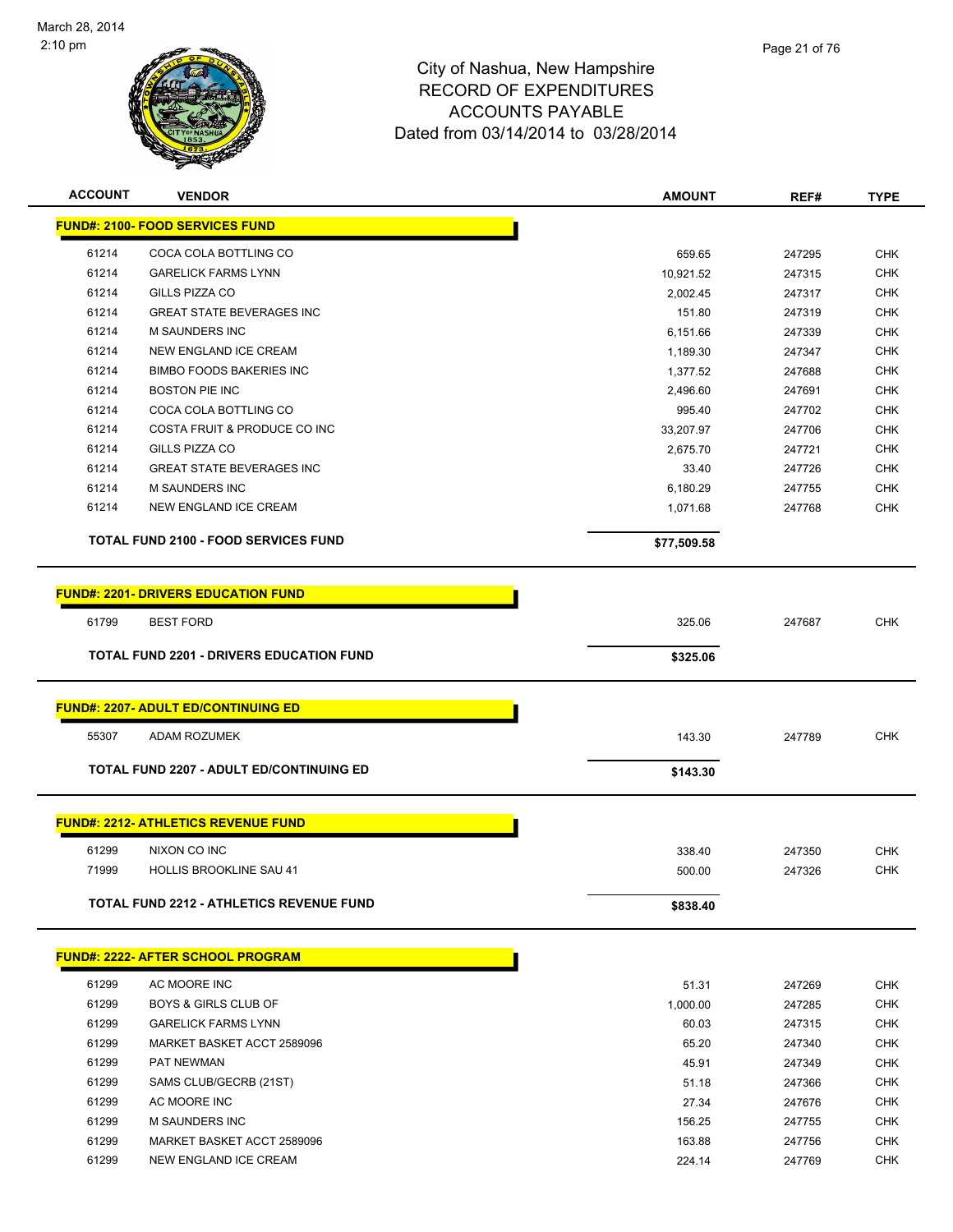| <b>ACCOUNT</b> | <b>VENDOR</b>                                               | <b>AMOUNT</b> | REF#   | <b>TYPE</b> |
|----------------|-------------------------------------------------------------|---------------|--------|-------------|
|                | <b>TOTAL FUND 2222 - AFTER SCHOOL PROGRAM</b>               | \$1,845.24    |        |             |
|                | <b>FUND#: 2247- CULINARY ARTS</b>                           |               |        |             |
| 61135          | GENERAL LINEN SERVICE INC                                   | 102.85        | 247316 | <b>CHK</b>  |
| 61135          | <b>GENERAL LINEN SERVICE INC</b>                            | 74.76         | 247720 | <b>CHK</b>  |
|                | <b>TOTAL FUND 2247 - CULINARY ARTS</b>                      | \$177.61      |        |             |
|                | <b>FUND#: 2501- PUBLIC HEALTH CLIENT FEES FUND</b>          |               |        |             |
| 55845          | TREASURER STATE OF NH                                       | 230.00        | 247492 | <b>CHK</b>  |
|                | <b>TOTAL FUND 2501 - PUBLIC HEALTH CLIENT FEES FUND</b>     | \$230.00      |        |             |
|                | <b>FUND#: 2503- PARKS &amp; REC PROGRAMS FUND</b>           |               |        |             |
| 61128          | SAM'S CLUB DIRECT-0860                                      | 279.88        | 247228 | <b>CHK</b>  |
|                | <b>TOTAL FUND 2503 - PARKS &amp; REC PROGRAMS FUND</b>      | \$279.88      |        |             |
|                | <b>FUND#: 2505- GOVT &amp; EDUCATION CHANNELS FUND</b>      |               |        |             |
| 53470          | <b>JOHN COLLINS</b>                                         | 300.00        | 247134 | <b>CHK</b>  |
| 53470          | <b>MIKE JEYNES</b>                                          | 162.50        | 247174 | <b>CHK</b>  |
| 53470          | <b>THOMAS KING</b>                                          | 200.00        | 247178 | <b>CHK</b>  |
| 53470          | <b>JIM MCLEAN</b>                                           | 300.00        | 247196 | <b>CHK</b>  |
| 53470          | <b>TIM O'NEIL</b>                                           | 487.50        | 247217 | <b>CHK</b>  |
| 53470          | FRANK J WALLENT                                             | 425.00        | 247257 | <b>CHK</b>  |
| 54100          | CONSTELLATION NEWENERGY INC                                 | 10.02         | 247086 | <b>CHK</b>  |
| 54114          | LIBERTY UTILITIES - NH                                      | 35.69         | 247475 | <b>CHK</b>  |
| 54114          | <b>HESS CORPORATION</b>                                     | 74.84         | 247573 | <b>CHK</b>  |
| 54141          | PENNICHUCK WATER WORKS INC                                  | 16.57         | 247487 | CHK         |
| 55300          | <b>JEFF POEHNERT</b>                                        | 187.60        | 247072 | <b>CHK</b>  |
|                | <b>TOTAL FUND 2505 - GOVT &amp; EDUCATION CHANNELS FUND</b> | \$2,199.72    |        |             |
|                | <b>FUND#: 2506- HUNT BLDG FACILITY RENTALS</b>              |               |        |             |
| 54100          | CONSTELLATION NEWENERGY INC                                 | 10.46         | 247465 | <b>CHK</b>  |
| 54141          | PENNICHUCK WATER WORKS INC                                  | 50.46         | 247487 | CHK         |
| 54200          | ERICKSON CLEANING SERVICES LLC                              | 160.00        | 247146 | <b>CHK</b>  |
|                | <b>TOTAL FUND 2506 - HUNT BLDG FACILITY RENTALS</b>         | \$220.92      |        |             |
|                | <b>FUND#: 3050- POLICE GRANTS FUND</b>                      |               |        |             |
| 71000          | <b>EASTERN MOUNTAIN SPORTS (EMS)</b>                        | 3,600.00      | 247144 | <b>CHK</b>  |
|                | TOTAL FUND 3050 - POLICE GRANTS FUND                        | \$3,600.00    |        |             |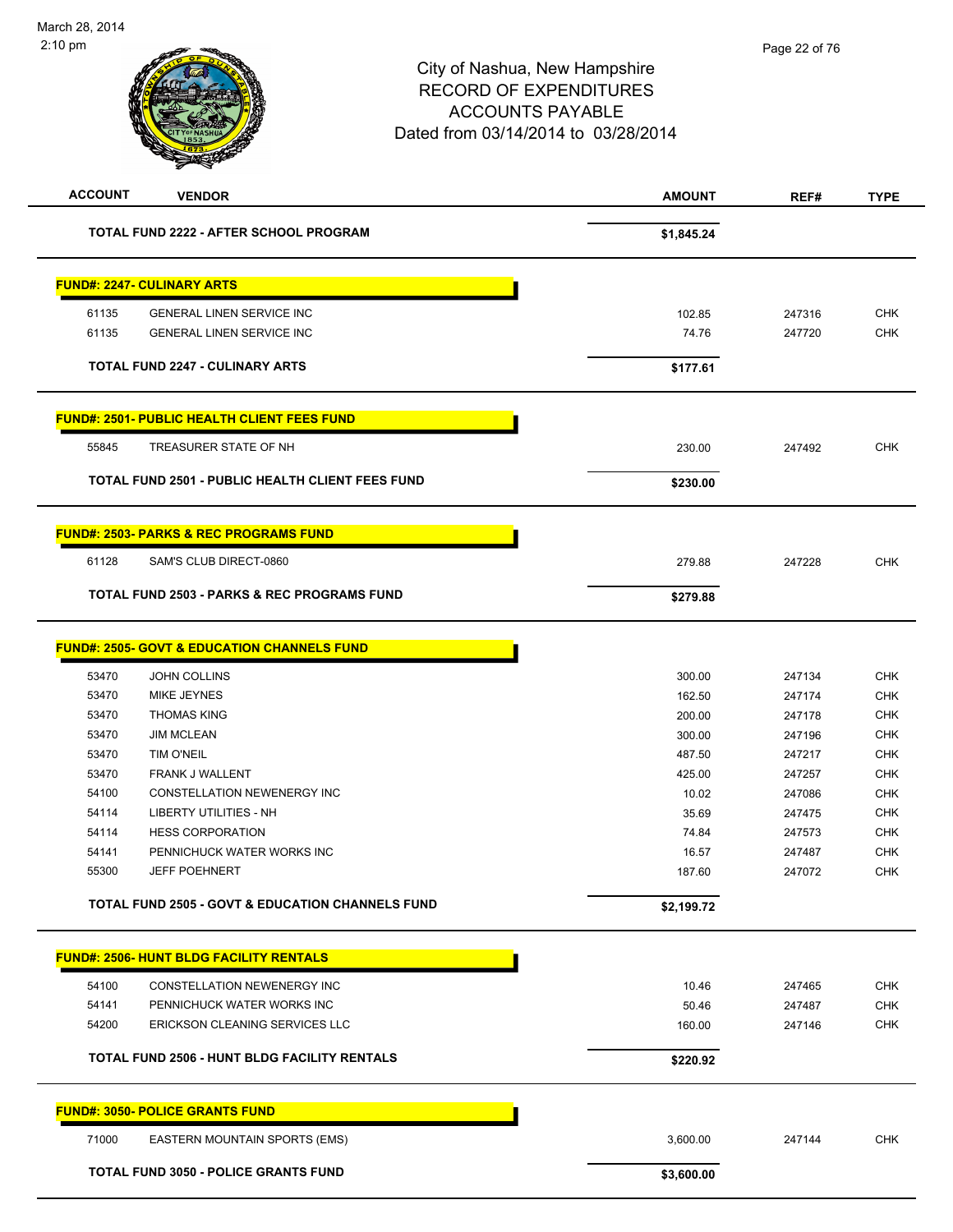

| <b>ACCOUNT</b> | <b>VENDOR</b>                                           | <b>AMOUNT</b> | REF#   | <b>TYPE</b> |
|----------------|---------------------------------------------------------|---------------|--------|-------------|
|                | <b>FUND#: 3068- COMMUNITY SERVICES GRANTS FUND</b>      |               |        |             |
| 55100          | AT & T MOBILITY                                         | 152.94        | 247462 | <b>CHK</b>  |
| 55300          | PATRICIA CROOKER                                        | 182.00        | 247057 | <b>CHK</b>  |
| 55421          | <b>NHPHA</b>                                            | 130.00        | 247486 | CHK         |
| 55699          | <b>FRANCES MARIE MULROY</b>                             | 2,666.66      | 247206 | <b>CHK</b>  |
| 55699          | SOUTHERN NH HIV AIDS TASK FORC                          | 8,707.00      | 247236 | <b>CHK</b>  |
| 55810          | <b>HARBOR HOMES INC</b>                                 | 28,873.00     | 247571 | <b>CHK</b>  |
| 61135          | <b>ALPHAGRAPHICS</b>                                    | 798.31        | 247508 | <b>CHK</b>  |
| 68235          | SOUTHERN NH HIV AIDS TASK FORC                          | 684.00        | 247236 | CHK         |
| 68235          | <b>HARBOR HOMES INC</b>                                 | 2,091.11      | 247571 | CHK         |
| 69025          | SOUTHERN NH HIV AIDS TASK FORC                          | 1,075.00      | 247236 | CHK         |
| 69025          | <b>HARBOR HOMES INC</b>                                 | 1,000.00      | 247571 | CHK         |
|                | <b>TOTAL FUND 3068 - COMMUNITY SERVICES GRANTS FUND</b> | \$46,360.02   |        |             |
|                | <b>FUND#: 3070- COMMUNITY HEALTH GRANTS FUND</b>        |               |        |             |
| 54221          | <b>STERICYCLE INC</b>                                   | 280.14        | 247646 | CHK         |
| 55300          | THERESA CALOPE-YAKLIN                                   | 79.52         | 247055 | <b>CHK</b>  |
| 55300          | THERESA CALOPE-YAKLIN                                   | 45.92         | 247055 | CHK         |
|                | TOTAL FUND 3070 - COMMUNITY HEALTH GRANTS FUND          | \$405.58      |        |             |
|                | <b>FUND#: 3080- COMMUNITY DEVELOPMENT GRANTS</b>        |               |        |             |
|                |                                                         |               |        |             |
| 68400          | JOHN P STABILE II                                       | 9,436.98      | 247060 | <b>CHK</b>  |
| 68400          | SOUTHERN NH SERVICES                                    | 5,416.42      | 247237 | CHK         |
|                | TOTAL FUND 3080 - COMMUNITY DEVELOPMENT GRANTS          | \$14,853.40   |        |             |
|                | <b>FUND#: 3090- URBAN PROGRAM GRANTS FUND</b>           |               |        |             |
| 54225          | ALCHEMY LEAD MANAGMENT                                  | 1,815.00      | 247109 | <b>CHK</b>  |
| 54225          | ALCHEMY LEAD MANAGMENT                                  | 220.00        | 247504 | <b>CHK</b>  |
| 55118          | AT & T MOBILITY                                         | 31.31         | 247462 | <b>CHK</b>  |
| 55307          | SHAWNASEY MADISON                                       | 185.36        | 247076 | <b>CHK</b>  |
| 55421          | <b>VINCENT LENOX</b>                                    | 350.00        | 247183 | <b>CHK</b>  |
| 55421          | ADAM LORDEN                                             | 350.00        | 247186 | <b>CHK</b>  |
| 69025          | HEROINA NORENA AND A J WOOD                             | 9,975.00      | 247066 | <b>CHK</b>  |
| 69025          | DAD'S ABATEMENT LLC                                     | 400.00        | 247058 | <b>CHK</b>  |
| 69025          | CHRISTOPHER PRIORE AND DAD'S                            | 16,700.00     | 247073 | CHK         |
|                | TOTAL FUND 3090 - URBAN PROGRAM GRANTS FUND             | \$30,026.67   |        |             |
|                | <b>FUND#: 3100- ECONOMIC DEVELOPMENT GRANTS</b>         |               |        |             |
| 53142          | MESH INTERACTIVE AGENCY                                 | 3,500.00      | 247198 | <b>CHK</b>  |
|                | <b>TOTAL FUND 3100 - ECONOMIC DEVELOPMENT GRANTS</b>    | \$3,500.00    |        |             |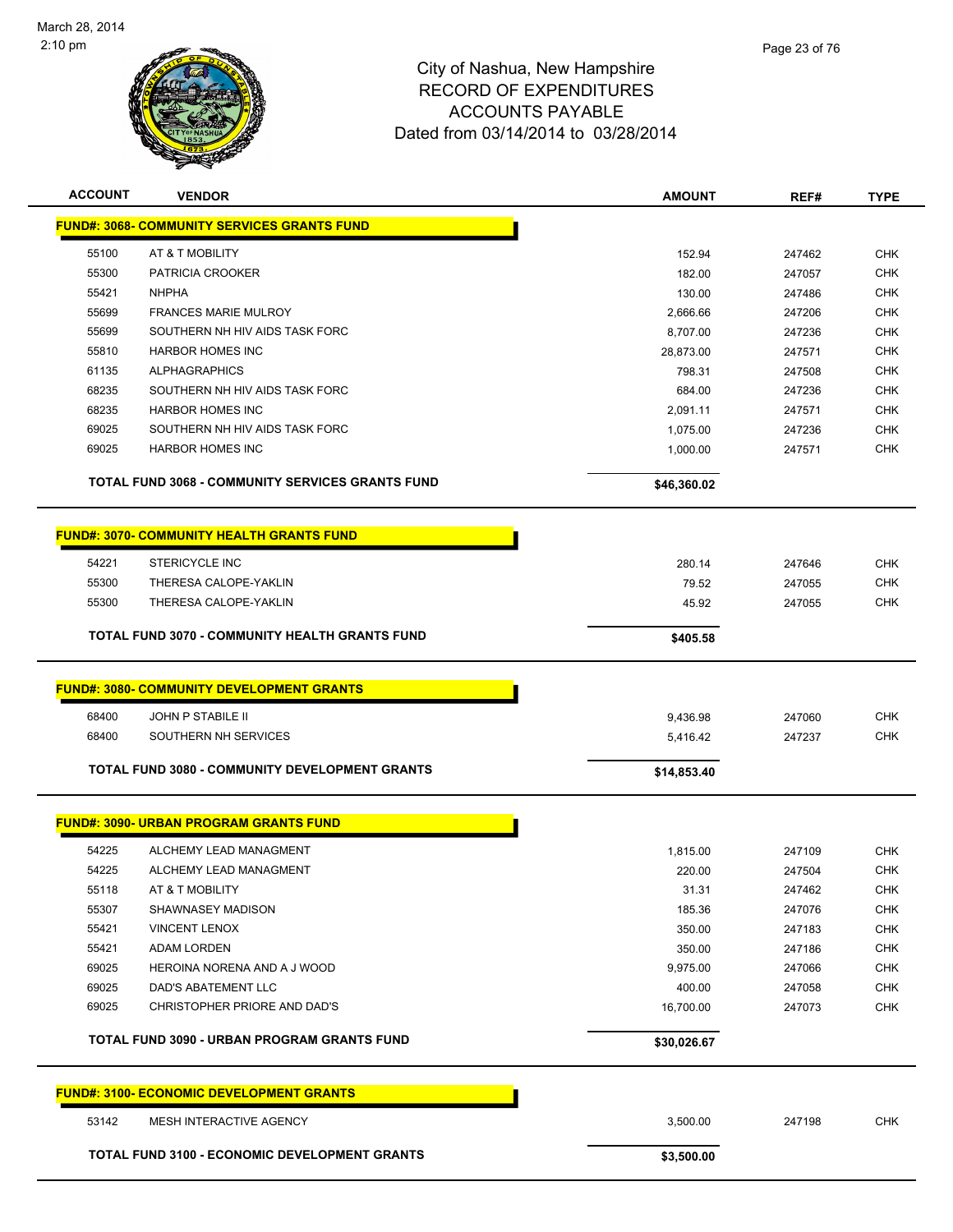

| <b>ACCOUNT</b> | <b>VENDOR</b>                                | <b>AMOUNT</b> | REF#   | <b>TYPE</b> |
|----------------|----------------------------------------------|---------------|--------|-------------|
|                | <b>FUND#: 3120- TRANSIT GRANTS FUND</b>      |               |        |             |
| 54100          | CONSTELLATION NEWENERGY INC                  | 37.07         | 247086 | <b>CHK</b>  |
| 54100          | CONSTELLATION NEWENERGY INC                  | 27.01         | 247086 | <b>CHK</b>  |
| 54114          | <b>LIBERTY UTILITIES - NH</b>                | 132.04        | 247475 | CHK         |
| 54114          | <b>HESS CORPORATION</b>                      | 276.92        | 247573 | <b>CHK</b>  |
| 54114          | LIBERTY UTILITIES - NH                       | 443.25        | 247476 | <b>CHK</b>  |
| 54114          | <b>HESS CORPORATION</b>                      | 959.51        | 247573 | <b>CHK</b>  |
| 54114          | <b>HESS CORPORATION</b>                      | 240.51        | 247166 | CHK         |
| 54141          | PENNICHUCK WATER WORKS INC                   | 60.75         | 247487 | <b>CHK</b>  |
| 54600          | <b>CUMMINS NORTHEAST LLC</b>                 | 315.00        | 247533 | <b>CHK</b>  |
| 54600          | D & R TOWING INC                             | 165.00        | 247535 | <b>CHK</b>  |
| 55109          | <b>FAIRPOINT COMMUNICATIONS</b>              | 177.60        | 247466 | CHK         |
| 55118          | AT & T MOBILITY                              | 208.50        | 247462 | <b>CHK</b>  |
| 55699          | FIRST TRANSIT INC                            | 630.00        | 247153 | <b>CHK</b>  |
| 55699          | ROUTEMATCH SOFTWARE INC                      | 7,972.03      | 247459 | <b>CHK</b>  |
| 55699          | VERIZON WIRELESS-342008805                   | 130.80        | 247496 | <b>CHK</b>  |
| 55699          | VERIZON WIRELESS-842008777                   | 190.80        | 247497 | <b>CHK</b>  |
| 55699          | <b>CINTAS UNIFORMS</b>                       | 88.86         | 247530 | <b>CHK</b>  |
| 61299          | PURE WATERS OF NEW ENGLAND LLC               | 31.50         | 247221 | CHK         |
| 61299          | ARCSOURCE INC                                | 61.95         | 247116 | <b>CHK</b>  |
| 61307          | EAST RIVER ENERGY INC                        | 37,201.88     | 247141 | <b>CHK</b>  |
| 61709          | SAFETY KLEEN SYSTEMS INC                     | 535.50        | 247227 | <b>CHK</b>  |
| 61799          | NAPA AUTO PARTS                              | 859.29        | 247209 | <b>CHK</b>  |
| 61799          | <b>GILLIG LLC</b>                            | 456.66        | 247561 | <b>CHK</b>  |
| 61799          | NAPA AUTO PARTS                              | 394.97        | 247611 | <b>CHK</b>  |
| 61799          | WILLARDS AUTO RADIATOR SHOP                  | 1,490.00      | 247662 | <b>CHK</b>  |
| 61799          | ALLIANCE BUS GROUP INC                       | 284.40        | 247111 | <b>CHK</b>  |
| 61799          | NAPA AUTO PARTS                              | 384.22        | 247209 | <b>CHK</b>  |
| 61799          | <b>QUIRK GM PARTS DEPOT</b>                  | 513.26        | 247222 | <b>CHK</b>  |
| 61799          | RYDER FLEET PRODUCTS                         | 39.10         | 247226 | CHK         |
| 61799          | ALLIANCE BUS GROUP INC                       | 279.00        | 247507 | <b>CHK</b>  |
| 61799          | NAPA AUTO PARTS                              | 157.95        | 247611 | <b>CHK</b>  |
| 61799          | NAPA AUTO PARTS                              | (123.58)      | 247209 | <b>CHK</b>  |
| 61799          | <b>CUMMINS NORTHEAST LLC</b>                 | 19.42         | 247533 | <b>CHK</b>  |
| 61799          | NAPA AUTO PARTS                              | 196.40        | 247611 | <b>CHK</b>  |
| 61799          | <b>NAPA AUTO PARTS</b>                       | 183.52        | 247209 | <b>CHK</b>  |
| 61799          | RYDER FLEET PRODUCTS                         | 102.70        | 247226 | <b>CHK</b>  |
| 61799          | HOME DEPOT CREDIT SERVICE 3065               | 17.74         | 247574 | <b>CHK</b>  |
| 61799          | NAPA AUTO PARTS                              | 81.59         | 247611 | <b>CHK</b>  |
| 61799          | NAPA AUTO PARTS                              | 31.78         | 247611 | <b>CHK</b>  |
|                | <b>TOTAL FUND 3120 - TRANSIT GRANTS FUND</b> | \$55,254.90   |        |             |

|       | <b>FUND#: 3800- SCHOOL GRANTS FUND</b> |        |        |            |
|-------|----------------------------------------|--------|--------|------------|
| 53600 | <b>ELLEN GOETHEL</b>                   | 364.00 | 247722 | <b>CHK</b> |
| 53607 | MARSHALL E DERRY                       | 240.00 | 247301 | <b>CHK</b> |
| 53607 | <b>TARA L HASBROUCK</b>                | 87.50  | 247323 | <b>CHK</b> |
| 53607 | MARGARET M THERIAULT                   | 87.50  | 247379 | <b>CHK</b> |
| 53607 | <b>HARRY DARWISH</b>                   | 35.00  | 247709 | CHK        |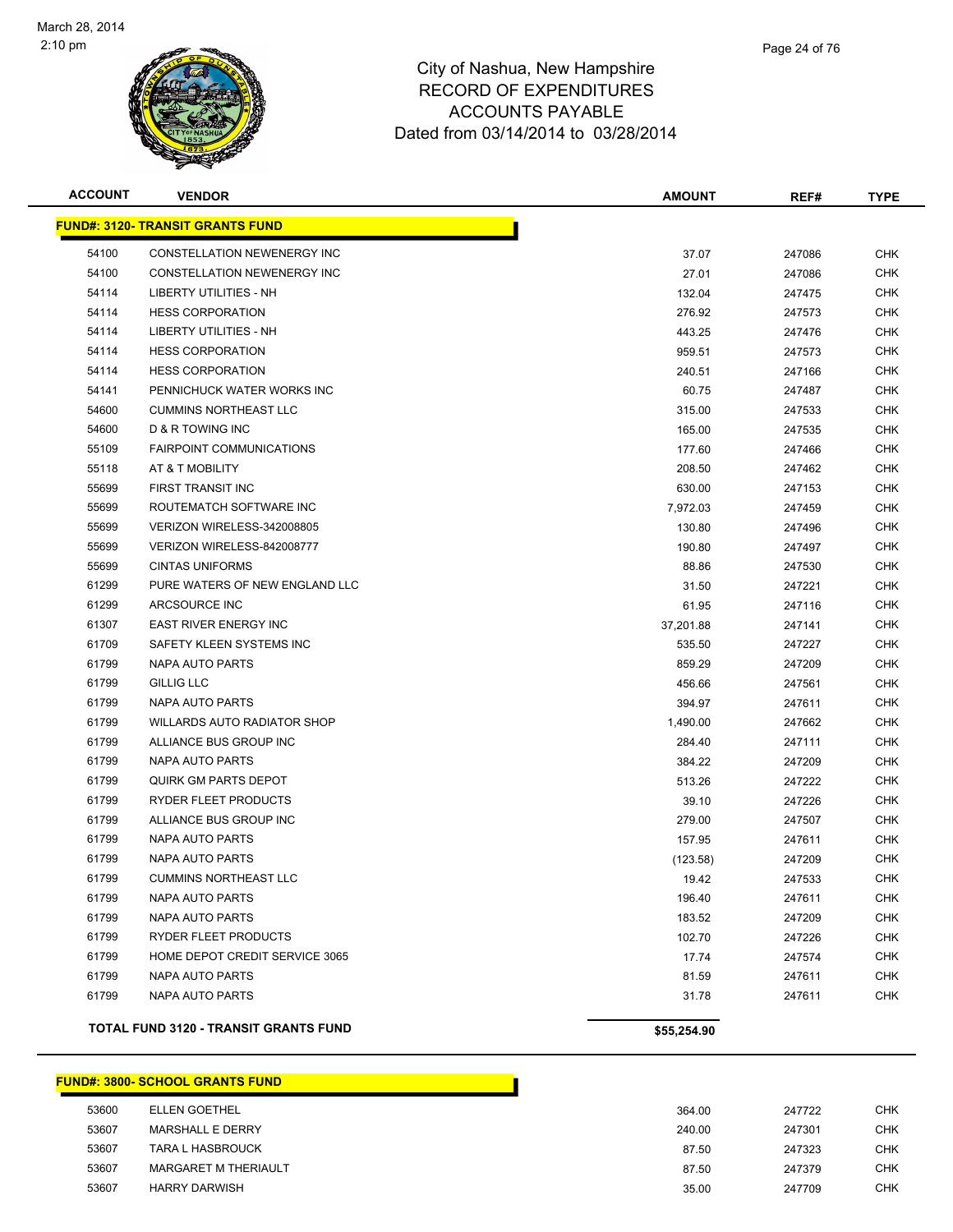

| <b>ACCOUNT</b> | <b>VENDOR</b>                               | <b>AMOUNT</b> | REF#   | <b>TYPE</b> |
|----------------|---------------------------------------------|---------------|--------|-------------|
|                | <b>FUND#: 3800- SCHOOL GRANTS FUND</b>      |               |        |             |
| 53607          | <b>JAMES FOLEY</b>                          | 105.00        | 247716 | <b>CHK</b>  |
| 53607          | <b>JEFFREY LEDUC</b>                        | 105.00        | 247749 | <b>CHK</b>  |
| 53607          | <b>ERIC LINDQUIST</b>                       | 280.00        | 247751 | <b>CHK</b>  |
| 53607          | <b>BEVERLY TUFTS</b>                        | 105.00        | 247803 | <b>CHK</b>  |
| 53628          | <b>TERESE PAWLETKO</b>                      | 747.50        | 247355 | <b>CHK</b>  |
| 53628          | PERKINS SCHOOL FOR THE BLIND                | 1,120.00      | 247778 | <b>CHK</b>  |
| 53628          | STRAFFORD LEARNING CTR                      | 375.00        | 247798 | <b>CHK</b>  |
| 53628          | <b>JULIE K OTA</b>                          | 333.25        | 247353 | <b>CHK</b>  |
| 53628          | <b>MARYANN AVERY</b>                        | 150.00        | 247680 | <b>CHK</b>  |
| 53628          | TIMOTHY F BOSCH                             | 275.00        | 247690 | <b>CHK</b>  |
| 53628          | <b>HOLLY LAVINE</b>                         | 100.00        | 247748 | <b>CHK</b>  |
| 53628          | <b>CAROL ANN MCGURK</b>                     | 850.00        | 247761 | <b>CHK</b>  |
| 53628          | <b>JULIE K OTA</b>                          | 166.50        | 247775 | <b>CHK</b>  |
| 53628          | <b>BOOTHBY THERAPY SERVICES LLC</b>         | 701.36        | 247284 | <b>CHK</b>  |
| 53628          | <b>INTERIM HEALTH CARE</b>                  | 6,960.25      | 247330 | <b>CHK</b>  |
| 53628          | THE CARROLL CENTER FOR THE BLI              | 2,245.50      | 247698 | <b>CHK</b>  |
| 53628          | <b>INTERIM HEALTH CARE</b>                  | 2,629.00      | 247738 | <b>CHK</b>  |
| 53628          | <b>CAROL KOSNITSKY</b>                      | 411.00        | 247746 | <b>CHK</b>  |
| 53628          | <b>TERESA BOLICK PHD</b>                    | 3,300.00      | 247800 | <b>CHK</b>  |
| 54487          | HUMANWARE USA INC                           | 95.00         | 247737 | <b>CHK</b>  |
| 55300          | <b>COLLEGE BOARD FORUM</b>                  | 390.00        | 247703 | <b>CHK</b>  |
| 55300          | <b>NSTA SCIENCE STORE</b>                   | 640.00        | 247772 | <b>CHK</b>  |
| 55300          | <b>JESSICA BROX</b>                         | 40.32         | 247695 | <b>CHK</b>  |
| 55300          | ANGELA SHORTALL                             | 854.34        | 247374 | <b>CHK</b>  |
| 55300          | <b>DOUGLAS E BEALS</b>                      | 144.75        | 247685 | <b>CHK</b>  |
| 55300          | <b>JEFFREY LEONE</b>                        | 32.43         | 247750 | <b>CHK</b>  |
| 55400          | LAURIE A VANCE                              | 150.00        | 247807 | CHK         |
| 55400          | <b>SDE REGISTRATION</b>                     | 1,338.00      | 247794 | <b>CHK</b>  |
| 55400          | <b>AMY YORK</b>                             | 150.00        | 247386 | <b>CHK</b>  |
| 55607          | TITLE ONE PETTY CASH                        | 21.34         | 247267 | <b>CHK</b>  |
| 61135          | TITLE ONE PETTY CASH                        | 50.45         | 247267 | <b>CHK</b>  |
| 61135          | WB MASON CO INC                             | 15.28         | 247384 | <b>CHK</b>  |
| 61135          | LUCIE L CROWDER                             | 215.23        | 247708 | <b>CHK</b>  |
| 61135          | <b>RENEE SCHWARZ</b>                        | 161.20        | 247372 | CHK         |
| 61135          | <b>TRIM &amp; TASSELS</b>                   | 1,281.00      | 247380 | <b>CHK</b>  |
| 61135          | THE COPY SHOP                               | 520.00        | 247705 | <b>CHK</b>  |
|                | <b>TOTAL FUND 3800 - SCHOOL GRANTS FUND</b> | \$27,872.70   |        |             |

#### **FUND#: 4005- TRAFFIC VIOLATIONS FUND**

| 45400 | <b>ANASTASI MACKEY</b>         | 10.00    | 247112 | CHK        |
|-------|--------------------------------|----------|--------|------------|
| 45400 | <b>ARLENE WALLACE</b>          | 35.00    | 247117 | <b>CHK</b> |
| 45400 | JAMES M MORTELLARO             | 20.00    | 247583 | CHK        |
| 55607 | <b>MAILINGS UNLIMITED</b>      | (1.67)   | 247595 | <b>CHK</b> |
| 55699 | D & R TOWING INC               | 95.00    | 247137 | CHK        |
| 55699 | STATEWIDE COLLISION LLC        | 1.670.00 | 247242 | CHK        |
| 61799 | DAVE ILLGS COLLISION REPAIR CE | 385.60   | 247536 | <b>CHK</b> |
| 61799 | MACMULKIN CHEVROLET INC        | 406.45   | 247593 | <b>CHK</b> |
|       |                                |          |        |            |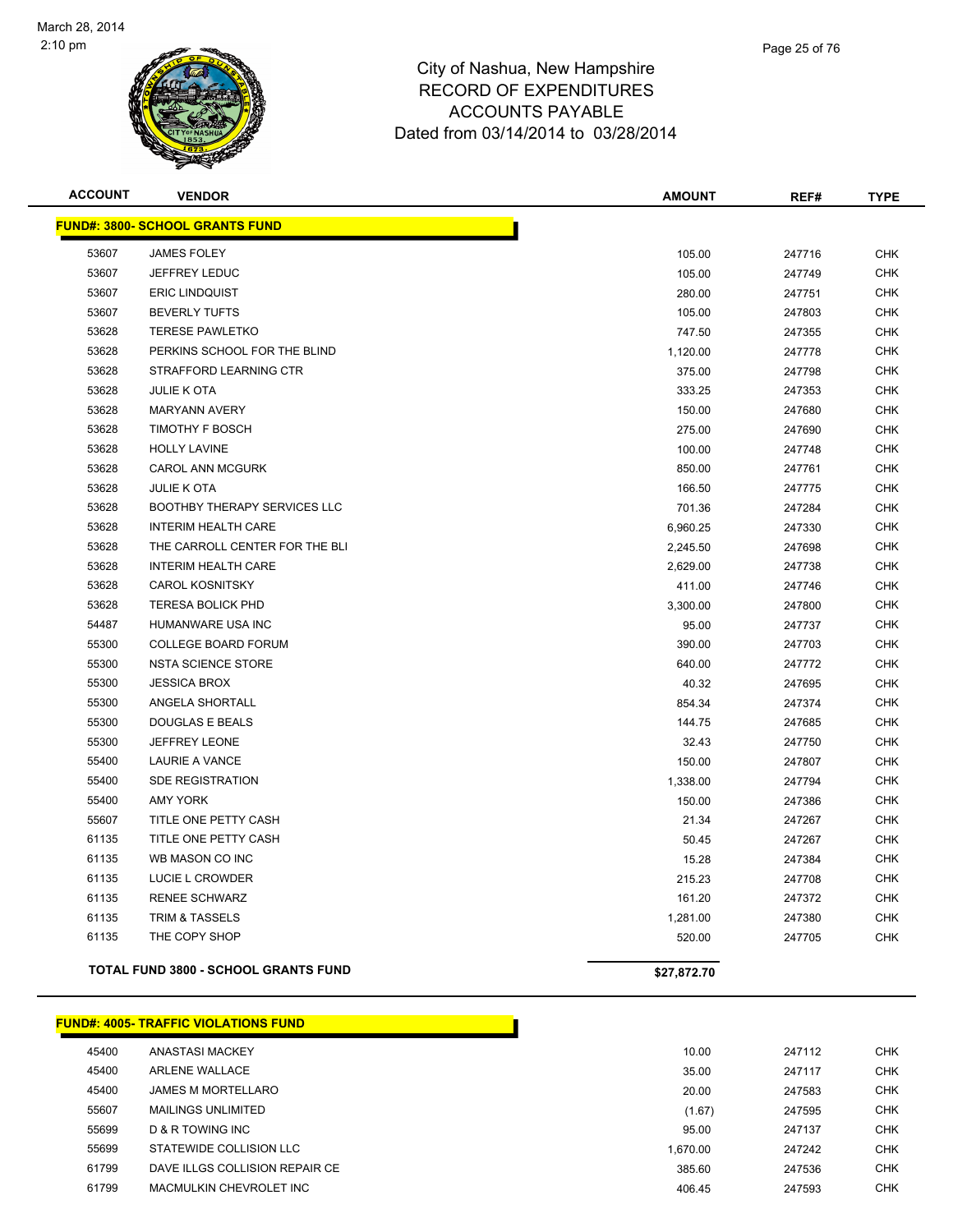| <b>ACCOUNT</b> | <b>VENDOR</b>                                                                                 | <b>AMOUNT</b>        | REF#             | <b>TYPE</b>              |
|----------------|-----------------------------------------------------------------------------------------------|----------------------|------------------|--------------------------|
|                | <b>TOTAL FUND 4005 - TRAFFIC VIOLATIONS FUND</b>                                              | \$2,620.38           |                  |                          |
|                | <b>FUND#: 4010- MOTOR VEHICLE ADMIN FUND</b>                                                  |                      |                  |                          |
| 53467          | <b>MAILINGS UNLIMITED</b>                                                                     | 141.07               | 247595           | <b>CHK</b>               |
| 55699          | CINTAS DOCUMENT MANAGEMENT                                                                    | 40.45                | 247133           | <b>CHK</b>               |
|                | <b>TOTAL FUND 4010 - MOTOR VEHICLE ADMIN FUND</b>                                             | \$181.52             |                  |                          |
|                | <b>FUND#: 4025- DOJ DRUG FORFEITURE FUND</b>                                                  |                      |                  |                          |
| 54100          | <b>PSNH</b>                                                                                   | 167.03               | 247098           | <b>CHK</b>               |
| 54899          | LAW REALTY CO INC                                                                             | 416.67               | 247182           | <b>CHK</b>               |
| 54899          | LITCHFIELD VANTAGE LLC                                                                        | 1,583.33             | 247185           | <b>CHK</b>               |
| 54899          | LITCHFIELD VANTAGE LLC                                                                        | 20.04                | 247590           | <b>CHK</b>               |
| 55400          | <b>NE NEOA</b>                                                                                | 1,950.00             | 247065           | <b>CHK</b>               |
|                | <b>TOTAL FUND 4025 - DOJ DRUG FORFEITURE FUND</b>                                             | \$4,137.07           |                  |                          |
| 71000<br>71000 | <b>FUND#: 4053- FIRE REGIONAL HAZMAT FUND</b><br>FIREMATIC SUPPLY CO INC<br>MOORE MEDICAL LLC | 1,253.00<br>1,035.00 | 247152<br>247204 | <b>CHK</b><br><b>CHK</b> |
|                | <b>TOTAL FUND 4053 - FIRE REGIONAL HAZMAT FUND</b>                                            | \$2,288.00           |                  |                          |
|                | <b>FUND#: 4090- LIB-LOST/DAMAGED BOOK FINES</b>                                               |                      |                  |                          |
| 55200          | THE CHILDREN'S MUSUEM OF NH                                                                   | 300.00               | 247084           | <b>CHK</b>               |
| 61299          | <b>SCHOOL OUTFITTERS</b>                                                                      | 7,667.46             | 247232           | CHK                      |
| 61814          | <b>MIDWEST TAPE</b>                                                                           | 111.98               | 247202           | <b>CHK</b>               |
| 61814          | <b>MIDWEST TAPE</b>                                                                           | 18.23                | 247603           | <b>CHK</b>               |
| 61875          | <b>BAKER &amp; TAYLOR</b>                                                                     | 96.34                | 247120           | <b>CHK</b>               |
| 61875          | <b>INGRAM LIBRARY SERVICES</b>                                                                | 37.65                | 247170           | <b>CHK</b>               |
| 61875          | UNIQUE MANAGEMENT SERVICES INC                                                                | 581.75               | 247252           | <b>CHK</b>               |
| 61875          | <b>BAKER &amp; TAYLOR</b>                                                                     | 219.07               | 247517           | <b>CHK</b>               |
| 61875          | <b>INGRAM LIBRARY SERVICES</b>                                                                | 130.34               | 247579           | <b>CHK</b>               |
|                | PERMA-BOUND                                                                                   | 799.87               | 247625           | <b>CHK</b>               |
| 61875          |                                                                                               |                      |                  |                          |

| 53107 | ECS INC                          | 4.795.50 | 247546 | <b>CHK</b> |
|-------|----------------------------------|----------|--------|------------|
| 54114 | ENERGYNORTH PROPANE              | 2.124.87 | 247547 | CHK        |
| 54280 | <b>FOUR SEASONS AIR</b>          | 317.50   | 247557 | <b>CHK</b> |
| 54487 | <b>GRAINGER</b>                  | 59.50    | 247564 | CHK        |
| 54487 | <b>INFICON INC</b>               | 470.00   | 247578 | <b>CHK</b> |
| 54600 | <b>GRANITE STATE GLASS</b>       | 120.00   | 247162 | <b>CHK</b> |
| 54600 | <b>MAYNARD &amp; LESIEUR INC</b> | 1.703.42 | 247190 | <b>CHK</b> |
| 54600 | MCDEVITT TRUCKS INC              | 1.078.72 | 247194 | <b>CHK</b> |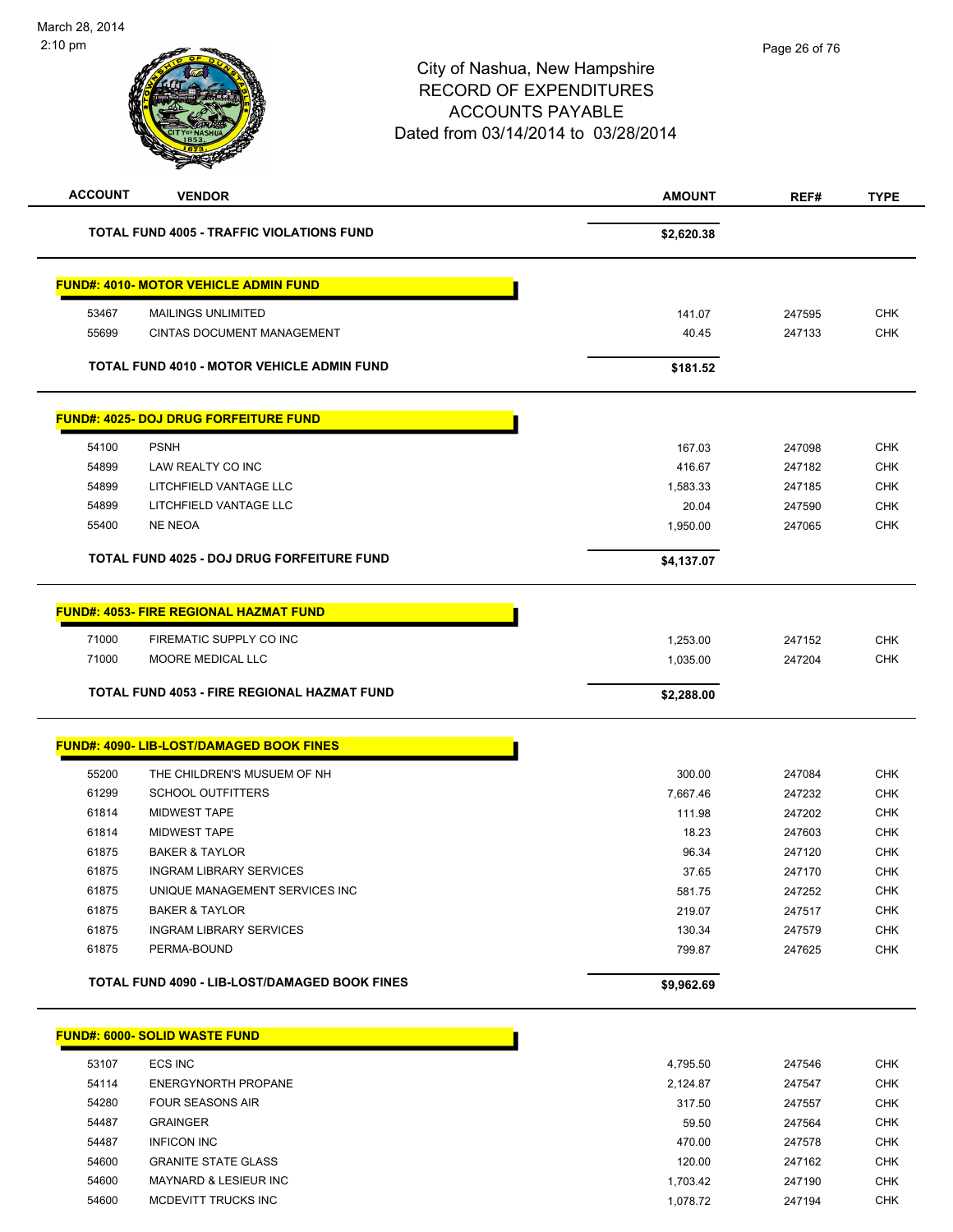

| <b>ACCOUNT</b> | <b>VENDOR</b>                             | <b>AMOUNT</b> | REF#   | <b>TYPE</b> |
|----------------|-------------------------------------------|---------------|--------|-------------|
|                | <b>FUND#: 6000- SOLID WASTE FUND</b>      |               |        |             |
| 54600          | <b>MCNEILUS TRUCK &amp; MANUFACTURING</b> | 302.12        | 247197 | <b>CHK</b>  |
| 54600          | <b>POWERPLAN</b>                          | 2,207.22      | 247220 | <b>CHK</b>  |
| 54600          | LIBERTY INTNL TRUCKS OF NH LLC            | 1,442.50      | 247588 | <b>CHK</b>  |
| 54600          | MCNEILUS TRUCK & MANUFACTURING            | 84.19         | 247601 | <b>CHK</b>  |
| 54600          | NAPA AUTO PARTS                           | 930.92        | 247608 | <b>CHK</b>  |
| 54600          | NORTHLAND INDUSTRIAL TRUCK CO             | 69.05         | 247619 | <b>CHK</b>  |
| 54600          | <b>POWERPLAN</b>                          | 6,558.51      | 247627 | <b>CHK</b>  |
| 54600          | SANEL AUTO PARTS CO                       | 234.89        | 247635 | <b>CHK</b>  |
| 54600          | SANEL AUTO PARTS CO                       | 28.25         | 247640 | <b>CHK</b>  |
| 54600          | <b>TST HYDRAULICS INC</b>                 | 136.08        | 247654 | <b>CHK</b>  |
| 55109          | <b>FAIRPOINT COMMUNICATIONS</b>           | 30.46         | 247089 | <b>CHK</b>  |
| 55109          | COMCAST CABLE COMMUNICATIONS I            | 94.30         | 247464 | <b>CHK</b>  |
| 55118          | AT & T MOBILITY                           | 52.64         | 247462 | <b>CHK</b>  |
| 55118          | AT & T MOBILITY                           | 25.00         | 247463 | <b>CHK</b>  |
| 61107          | UNIFIRST CORPORATION                      | 164.12        | 247251 | <b>CHK</b>  |
| 61107          | ALECS SHOE STORE INC                      | 439.95        | 247505 | <b>CHK</b>  |
| 61107          | UNIFIRST CORPORATION                      | 164.12        | 247655 | <b>CHK</b>  |
| 61192          | <b>CALLOGIX INC</b>                       | 312.80        | 247128 | <b>CHK</b>  |
| 61192          | STANLEY CONVERGENT SECURITY               | 89.04         | 247644 | <b>CHK</b>  |
| 61307          | SHATTUCK MALONE OIL CO                    | 2,553.21      | 247100 | <b>CHK</b>  |
| 61307          | SHATTUCK MALONE OIL CO                    | 1,871.16      | 247490 | <b>CHK</b>  |
| 61310          | ALTERNATIVE VEHICLE SERVICE GR            | 10,303.30     | 247509 | <b>CHK</b>  |
| 71630          | <b>TOTER INC</b>                          | 40,823.00     | 247649 | <b>CHK</b>  |
|                | <b>TOTAL FUND 6000 - SOLID WASTE FUND</b> | \$79.586.34   |        |             |

| <b>FUND#: 6200- WASTEWATER FUND</b> |                               |  |  |  |
|-------------------------------------|-------------------------------|--|--|--|
| 21775                               | ACCESS CLOSING TITLE SERVICES |  |  |  |
| 21775                               | <b>BRIAN T SULLIVAN</b>       |  |  |  |

| 21775 | ACCESS CLOSING TITLE SERVICES         | 24.15     | 247403 | <b>CHK</b> |
|-------|---------------------------------------|-----------|--------|------------|
| 21775 | <b>BRIAN T SULLIVAN</b>               | 35.60     | 247404 | <b>CHK</b> |
| 21775 | DARTMOUTH HITCHCOCK                   | 8.05      | 247406 | <b>CHK</b> |
| 21775 | DARTMOUTH HITCHCOCK                   | 599.37    | 247407 | <b>CHK</b> |
| 21775 | <b>DIANNE EGNOR</b>                   | 50.33     | 247408 | <b>CHK</b> |
| 21775 | <b>ERIC J ELLIS</b>                   | 204.33    | 247410 | <b>CHK</b> |
| 21775 | <b>LEWIS BUCHANAN</b>                 | 8.49      | 247411 | <b>CHK</b> |
| 21775 | <b>MARRIOTT BUSINESS SERVICES</b>     | 1,140.21  | 247412 | <b>CHK</b> |
| 21775 | <b>SUMMIT TITLE</b>                   | 38.39     | 247413 | <b>CHK</b> |
| 21775 | ATTORNEY JAMES KAKLAMANOS             | 31.88     | 247823 | <b>CHK</b> |
| 21775 | <b>BROKER'S TITLE &amp; CLOSING L</b> | 188.77    | 247827 | <b>CHK</b> |
| 21775 | <b>ROBERT E DECKER</b>                | 43.73     | 247834 | <b>CHK</b> |
| 21775 | <b>SUMMIT TITLE</b>                   | 70.43     | 247836 | <b>CHK</b> |
| 21775 | <b>SUMMIT TITLE</b>                   | 47.29     | 247837 | <b>CHK</b> |
| 53107 | <b>EASTERN ANALYTICAL INC</b>         | 383.50    | 247142 | <b>CHK</b> |
| 53467 | PENNICHUCK WATER WORKS INC            | 9,038.45  | 247095 | <b>CHK</b> |
| 53467 | <b>MAILINGS UNLIMITED</b>             | 421.43    | 247595 | <b>CHK</b> |
| 54100 | <b>CONSTELLATION NEWENERGY INC</b>    | 2,372.00  | 247086 | <b>CHK</b> |
| 54100 | <b>PSNH-LARGE POWER</b>               | 40,021.52 | 247099 | <b>CHK</b> |
| 54141 | PENNICHUCK WATER WORKS INC            | 147.79    | 247096 | <b>CHK</b> |
| 54141 | PENNICHUCK WATER WORKS INC            | 47.16     | 247487 | <b>CHK</b> |
|       |                                       |           |        |            |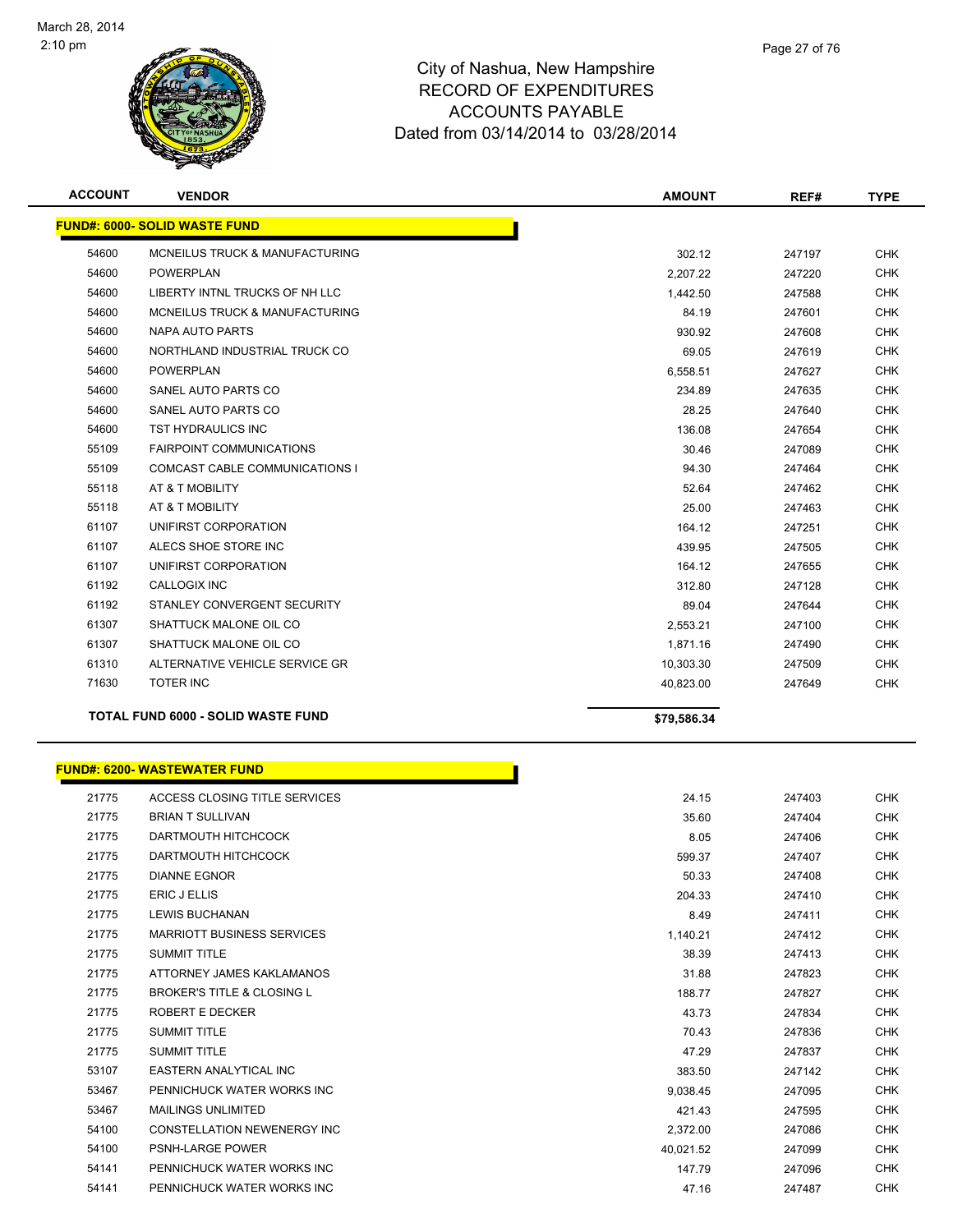

| <b>ACCOUNT</b> | <b>VENDOR</b>                       | <b>AMOUNT</b> | REF#   | <b>TYPE</b> |
|----------------|-------------------------------------|---------------|--------|-------------|
|                | <b>FUND#: 6200- WASTEWATER FUND</b> |               |        |             |
| 54221          | CASELLA ORGANICS                    | 28,438.20     | 247131 | CHK         |
| 54280          | MCMASTER-CARR                       | 731.56        | 247600 | <b>CHK</b>  |
| 54280          | PEABODY SUPPLY CO                   | 229.13        | 247624 | <b>CHK</b>  |
| 54300          | <b>BROX INDUSTRIES INC</b>          | 258.99        | 247525 | <b>CHK</b>  |
| 54487          | ARCSOURCE INC                       | 68.00         | 247116 | <b>CHK</b>  |
| 54487          | <b>GRAINGER</b>                     | 511.65        | 247159 | CHK         |
| 54487          | KOMLINE-SANDERSON ENGR CORP         | 127.40        | 247179 | <b>CHK</b>  |
| 54487          | M & B MACHINING AND WELDING         | 892.00        | 247187 | CHK         |
| 54487          | T BUCK CONSTRUCTION INC             | 945.00        | 247245 | CHK         |
| 54487          | AQUA SOLUTIONS INC                  | 3,540.00      | 247514 | <b>CHK</b>  |
| 54487          | <b>FASTENAL CO</b>                  | 210.60        | 247549 | CHK         |
| 54487          | <b>FEDEX</b>                        | 80.82         | 247550 | CHK         |
| 54487          | <b>FLOWROX INC</b>                  | 680.45        | 247556 | <b>CHK</b>  |
| 54487          | <b>GRAINGER</b>                     | 1,596.81      | 247564 | <b>CHK</b>  |
| 54487          | HOME DEPOT CREDIT SERVICE 3065      | 289.97        | 247574 | <b>CHK</b>  |
| 54487          | M & M ELECTRICAL SUPPLY CO INC      | 346.80        | 247592 | <b>CHK</b>  |
| 54487          | MCMASTER-CARR                       | 2,400.99      | 247600 | <b>CHK</b>  |
| 54487          | PEABODY SUPPLY CO                   | 504.83        | 247624 | <b>CHK</b>  |
| 54487          | PINE MOTOR PARTS                    | 34.67         | 247626 | <b>CHK</b>  |
| 54487          | <b>WILDCO-PES</b>                   | 200.00        | 247661 | CHK         |
| 54600          | D & R TOWING INC                    | 245.00        | 247535 | <b>CHK</b>  |
| 54600          | NAPA AUTO PARTS                     | 84.31         | 247609 | <b>CHK</b>  |
| 54600          | PEABODY SUPPLY CO                   | 420.69        | 247624 | <b>CHK</b>  |
| 54600          | PINE MOTOR PARTS                    | 37.50         | 247626 | <b>CHK</b>  |
| 54600          | SANEL AUTO PARTS CO                 | 18.41         | 247639 | <b>CHK</b>  |
| 55109          | BAYRING COMMUNICATIONS              | 60.21         | 247083 | <b>CHK</b>  |
| 55118          | AT & T MOBILITY                     | 263.63        | 247462 | <b>CHK</b>  |
| 55118          | AT & T MOBILITY                     | 25.00         | 247463 | <b>CHK</b>  |
| 55400          | NEIWPCC TRAINING                    | 120.00        | 247480 | <b>CHK</b>  |
| 55400          | <b>NEWWTA INC</b>                   | 1,190.00      | 247482 | CHK         |
| 55421          | <b>NEWWTA INC</b>                   | 150.00        | 247482 | CHK         |
| 55618          | <b>CITIZENS BANK</b>                | 1,384.39      | 14964  | ACH         |
| 55618          | <b>CITIZENS BANK</b>                | 1,738.23      | 14965  | <b>ACH</b>  |
| 61107          | <b>M &amp; N SPORTS LLC</b>         | 103.85        | 247188 | <b>CHK</b>  |
| 61107          | UNIFIRST CORPORATION                | 314.52        | 247251 | <b>CHK</b>  |
| 61107          | UNIFIRST CORPORATION                | 640.29        | 247655 | <b>CHK</b>  |
| 61149          | <b>IDEXX DISTRIBUTION INC</b>       | 1,186.16      | 247169 | <b>CHK</b>  |
| 61149          | <b>VWR INTERNATIONAL</b>            | 386.59        | 247255 | <b>CHK</b>  |
| 61149          | <b>COLE-PARMER</b>                  | 1,538.94      | 247531 | <b>CHK</b>  |
| 61149          | <b>HACH COMPANY</b>                 | 153.07        | 247570 | <b>CHK</b>  |
| 61149          | <b>NCL OF WISCONSIN INC</b>         | 115.56        | 247615 | <b>CHK</b>  |
| 61149          | <b>VWR INTERNATIONAL</b>            | 362.32        | 247658 | CHK         |
| 61156          | <b>BASF CORP</b>                    | 13,168.21     | 247518 | <b>CHK</b>  |
| 61156          | KEMIRA WATER SOLUTIONS INC          | 4,012.67      | 247587 | <b>CHK</b>  |
| 61299          | MOORE MEDICAL LLC                   | 137.21        | 247204 | <b>CHK</b>  |
| 61299          | HOME DEPOT CREDIT SERVICE 3065      | 62.86         | 247574 | <b>CHK</b>  |
| 61310          | ALTERNATIVE VEHICLE SERVICE GR      | 362.02        | 247509 | CHK         |
| 71228          | PITNEY BOWES GLOBAL FIN SVCS        | 323.58        | 247097 | <b>CHK</b>  |
| 81300          | <b>JWC ENVIRONMENTAL LLC</b>        | 97,736.00     | 247176 | <b>CHK</b>  |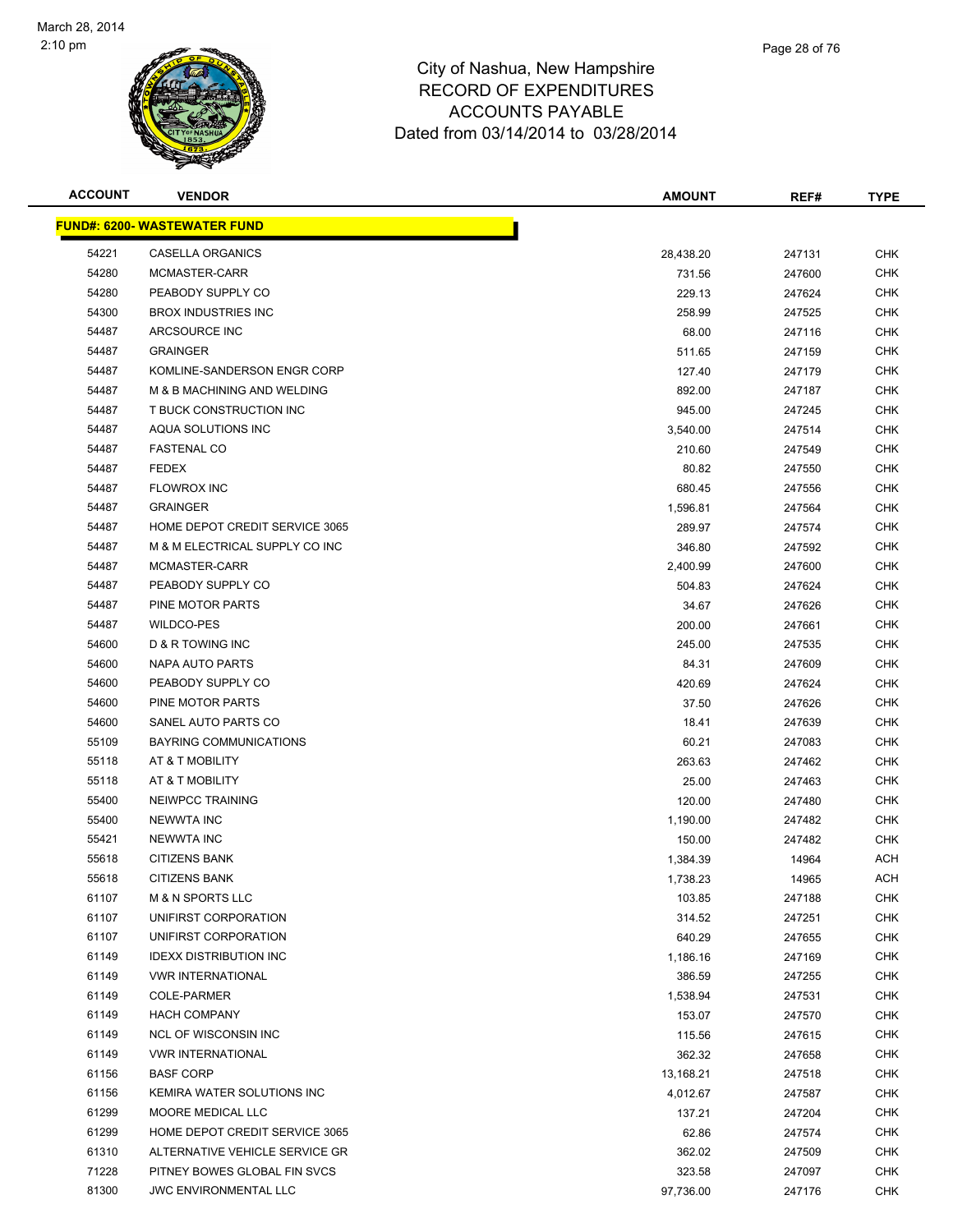

**ACCOUNT VENDOR AMOUNT REF# TYPE**

| <b>TOTAL FUND 6200 - WASTEWATER FUND</b> |                                                  | \$223,351.96 |        |            |
|------------------------------------------|--------------------------------------------------|--------------|--------|------------|
|                                          | <b>FUND#: 6500- PROPERTY &amp; CASUALTY FUND</b> |              |        |            |
| 54236                                    | STANLEY CONVERGENT SECURITY                      | 201.72       | 247644 | <b>CHK</b> |
| 54267                                    | TREASURER STATE OF NH                            | 150.00       | 247103 | <b>CHK</b> |
| 55118                                    | AT & T MOBILITY                                  | 31.31        | 247462 | <b>CHK</b> |
| 59207                                    | ANESTHESIA CARE GROUP PC                         | 1,358.33     | 247414 | <b>CHK</b> |
| 59207                                    | APPLE NASHUA LLC                                 | 4,636.00     | 247415 | CHK        |
| 59207                                    | ASSOCIATED RADIOLOGISTS PA                       | 283.00       | 247416 | <b>CHK</b> |
| 59207                                    | <b>CPTE NASHUA</b>                               | 370.00       | 247417 | CHK        |
| 59207                                    | DARTMOUTH HITCHCOCK CLINIC                       | 303.00       | 247418 | <b>CHK</b> |
| 59207                                    | DEVINE MILLIMET & BRANCH PA                      | 2,560.66     | 247419 | <b>CHK</b> |
| 59207                                    | ELLIOT HOSPITAL                                  | 2,793.00     | 247420 | <b>CHK</b> |
| 59207                                    | FOUNDATION MEDICAL PARTNERS                      | 160.00       | 247421 | <b>CHK</b> |
| 59207                                    | <b>FOUR SEASONS ORTHOPEDIC CENTER</b>            | 137.00       | 247422 | CHK        |
| 59207                                    | <b>INTEGRATED PAIN CARE</b>                      | 600.00       | 247423 | CHK        |
| 59207                                    | MERRIMACK VALLEY PHYSICAL                        | 612.00       | 247424 | <b>CHK</b> |
| 59207                                    | NASHUA ANESTHESIA PARTNERS                       | 1,200.00     | 247425 | <b>CHK</b> |
| 59207                                    | NH NEUROSPINE INSTITUTE                          | 272.00       | 247426 | <b>CHK</b> |
| 59207                                    | OCCUPATIONAL HEALTH CTRS SOUTH                   | 153.98       | 247427 | <b>CHK</b> |
| 59207                                    | <b>SJ PHYSICIAN SERVICES</b>                     | 220.00       | 247429 | <b>CHK</b> |
| 59207                                    | SO NH REGIONAL MEDICAL CENTER                    | 4,217.10     | 247430 | <b>CHK</b> |
| 59207                                    | ST JOSEPHS HOSPITAL                              | 860.25       | 247431 | <b>CHK</b> |
| 59207                                    | WINCHESTER ANESTHESIA ASSOC                      | 1,217.60     | 247432 | <b>CHK</b> |
| 59207                                    | ASSOCIATED RADIOLOGISTS PA                       | 23.00        | 247851 | <b>CHK</b> |
| 59207                                    | <b>CONVENIENTMD LLC</b>                          | 143.34       | 247852 | <b>CHK</b> |
| 59207                                    | <b>CPTE NASHUA</b>                               | 370.00       | 247853 | CHK        |
| 59207                                    | DARTMOUTH HITCHCOCK CLINIC                       | 578.00       | 247854 | <b>CHK</b> |
| 59207                                    | FLEISCHER SPINE PLLC                             | 508.03       | 247855 | <b>CHK</b> |
| 59207                                    | FOUNDATION MEDICAL PARTNERS                      | 227.00       | 247856 | <b>CHK</b> |
| 59207                                    | NH NEUROSPINE INSTITUTE                          | 272.00       | 247859 | <b>CHK</b> |
| 59207                                    | OCCUPATIONAL HEALTH CTRS SOUTH                   | 345.04       | 247860 | <b>CHK</b> |
| 59207                                    | <b>SJ PHYSICIAN SERVICES</b>                     | 125.00       | 247861 | <b>CHK</b> |
| 59207                                    | SO NH REGIONAL MEDICAL CENTER                    | 2,391.68     | 247862 | CHK        |
| 59207                                    | ST JOSEPHS HOSPITAL                              | 5,246.75     | 247863 | <b>CHK</b> |
| 59207                                    | TUFTS MEDICAL CENTER INC                         | 462.00       | 247864 | <b>CHK</b> |
| 59250                                    | MARVELL PLATE GLASS INC                          | 590.00       | 247858 | <b>CHK</b> |
| 59275                                    | <b>KRYSTAL MCLAUGHLIN</b>                        | 4,000.00     | 247041 | <b>CHK</b> |
| 59275                                    | RICK LABRIE APPRAISALS                           | 120.00       | 247428 | CHK        |
| 59275                                    | <b>GATE CITY COLLISION CENTERS</b>               | 931.81       | 247857 | <b>CHK</b> |
| 61192                                    | OCCUPATIONAL DRUG TESTING LLC                    | 3,074.00     | 247621 | <b>CHK</b> |

TOTAL FUND 6500 - PROPERTY & CASUALTY FUND<br>\$41,744.60

|       | FUND#: 6600- BENEFITS SELF INSURANCE FUND |            |       |     |
|-------|-------------------------------------------|------------|-------|-----|
| 21520 | SUN LIFE ASSURANCE CO OF CANAD            | 4.384.68   | 15022 | ACH |
| 21545 | NORTHERN NEW ENGLAND BENEFIT              | 41.780.52  | 15021 | ACH |
| 21553 | ANTHEM BLUE CROSS /BLUE SHIELD            | 289.384.04 | 15016 | ACH |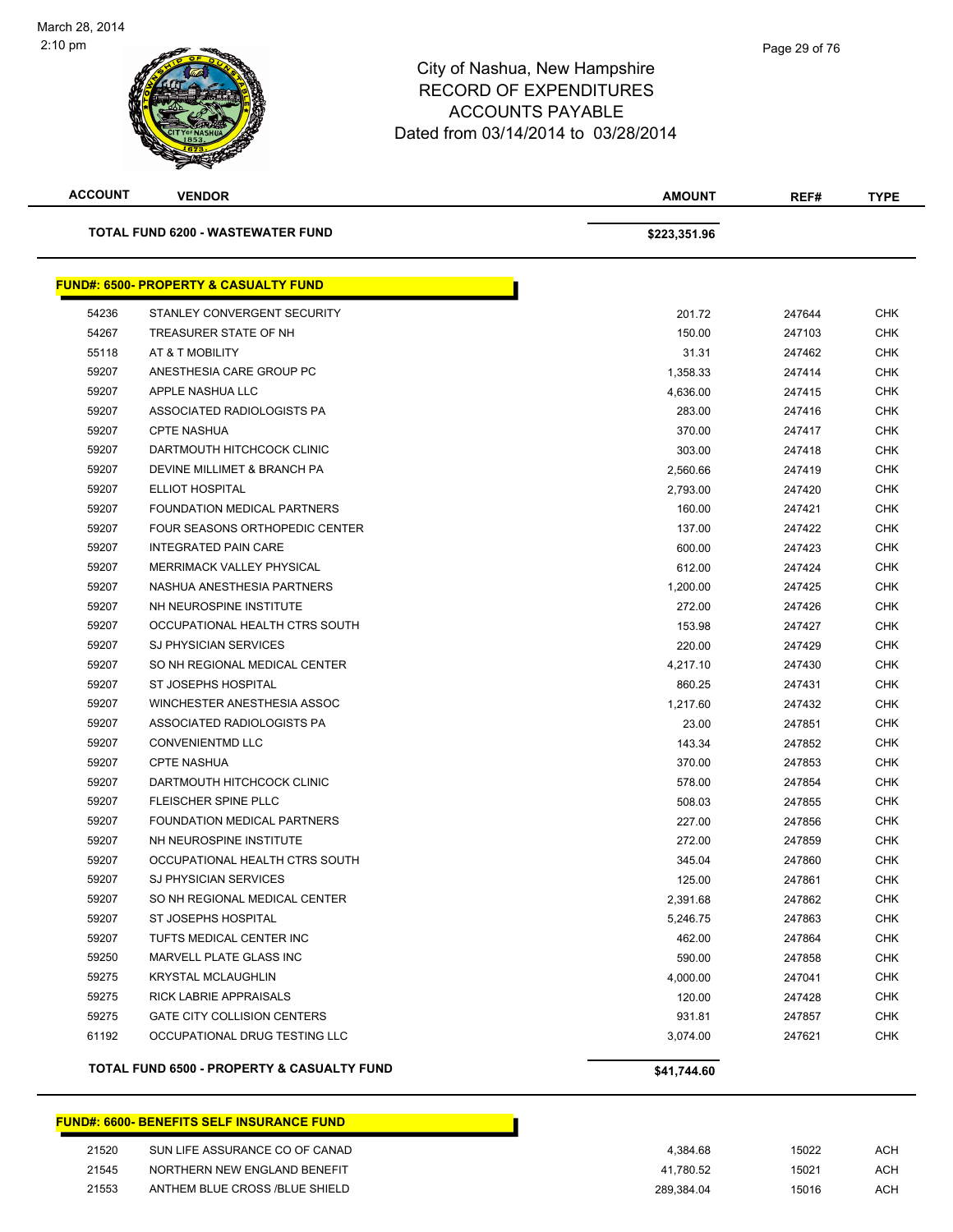

| <b>ACCOUNT</b> | <b>VENDOR</b>                                           | <b>AMOUNT</b>  | REF#   | <b>TYPE</b> |
|----------------|---------------------------------------------------------|----------------|--------|-------------|
|                | <b>FUND#: 6600- BENEFITS SELF INSURANCE FUND</b>        |                |        |             |
| 21575          | NORTHEAST DELTA DENTAL                                  | 160,820.46     | 15020  | <b>ACH</b>  |
| 21575          | <b>CAROLYN ANNA YATES</b>                               | 18.50          | 247528 | <b>CHK</b>  |
| 21585          | <b>VISION SERVICE PLAN</b>                              | 2,865.80       | 247254 | <b>CHK</b>  |
| 21775          | <b>RITA ANDERSON</b>                                    | 238.26         | 247512 | <b>CHK</b>  |
| 21775          | <b>JAMES HARGREAVES</b>                                 | 432.65         | 247582 | <b>CHK</b>  |
| 21775          | <b>JOHN KRAMARCZYK</b>                                  | 38.38          | 247586 | <b>CHK</b>  |
| 21775          | <b>NANCY RILEY</b>                                      | 13.72          | 247606 | <b>CHK</b>  |
| 21990          | <b>DIANE MARCUM</b>                                     | 365.41         | 247139 | <b>CHK</b>  |
| 21990          | ROBERT BETTENCOURT                                      | 549.68         | 247225 | <b>CHK</b>  |
| 21990          | <b>JAMES HARGREAVES</b>                                 | 751.12         | 247582 | CHK         |
| 45623          | PAMELA QUIMBY                                           | 69.63          | 247218 | <b>CHK</b>  |
| 45623          | <b>NANCY RILEY</b>                                      | 37.00          | 247606 | <b>CHK</b>  |
| 53999          | <b>BENEFIT STRATEGIES (ADMIN)</b>                       | 4,147.50       | 15017  | <b>ACH</b>  |
| 59500          | NORTHEAST DELTA DENTAL                                  | 11,819.36      | 14988  | <b>ACH</b>  |
| 59507          | ANTHEM BCBS OF NE                                       | 47.89          | 14986  | <b>ACH</b>  |
| 59507          | ANTHEM BCBS OF NE                                       | 421,601.35     | 14986  | <b>ACH</b>  |
| 59507          | ANTHEM BCBS OF NE                                       | 477,656.44     | 15015  | <b>ACH</b>  |
| 59507          | ANTHEM BCBS OF NE                                       | 54,279.20      | 14986  | <b>ACH</b>  |
| 59507          | ANTHEM BCBS OF NE                                       | 34,654.09      | 15015  | <b>ACH</b>  |
| 59507          | ANTHEM BCBS OF NE                                       | 21,520.75      | 14986  | <b>ACH</b>  |
| 59507          | HARVARD PILGRIM HEALTH CARE                             | 100,704.40     | 14987  | <b>ACH</b>  |
| 59507          | ANTHEM BCBS OF NE                                       | 30,677.76      | 15015  | <b>ACH</b>  |
| 59507          | HARVARD PILGRIM HEALTH CARE                             | 119,042.48     | 15019  | <b>ACH</b>  |
| 59525          | NORTHEAST DELTA DENTAL                                  | 51,513.11      | 14988  | <b>ACH</b>  |
| 59525          | NORTHEAST DELTA DENTAL                                  | 24,099.98      | 15020  | <b>ACH</b>  |
|                | TOTAL FUND 6600 - BENEFITS SELF INSURANCE FUND          | \$1,853,514.16 |        |             |
|                | <b>FUND#: 7026- CAPITAL EQUIPMENT RESERVE FUND</b>      |                |        |             |
| 81500          | MHQ MUNICIPAL VEHICLES                                  | 27,582.00      | 247602 | <b>CHK</b>  |
|                |                                                         |                |        |             |
|                | <b>TOTAL FUND 7026 - CAPITAL EQUIPMENT RESERVE FUND</b> | \$27,582.00    |        |             |
|                | <b>FUND#: 7076- REG VOC ED CAPITAL RESERVE</b>          |                |        |             |
| 71000          | KITTREDGE EQUIPMENT CO - NH                             | 1,194.00       | 247744 | <b>CHK</b>  |
|                | <b>TOTAL FUND 7076 - REG VOC ED CAPITAL RESERVE</b>     | \$1,194.00     |        |             |
|                | <b>FUND#: 7506- ETF CONTRIB-WOODLAWN CEMETERY</b>       |                |        |             |
|                |                                                         |                |        |             |
| 54107          | MCLAUGHLIN OIL CO                                       | 611.13         | 247195 | <b>CHK</b>  |
| 61107          | NH BRAGG & SONS INC                                     | 301.68         | 247214 | <b>CHK</b>  |
| 61299          | <b>HARDY DORIC INC</b>                                  | 585.00         | 247165 | <b>CHK</b>  |
|                | TOTAL FUND 7506 - ETF CONTRIB-WOODLAWN CEMETERY         | \$1,497.81     |        |             |
|                |                                                         |                |        |             |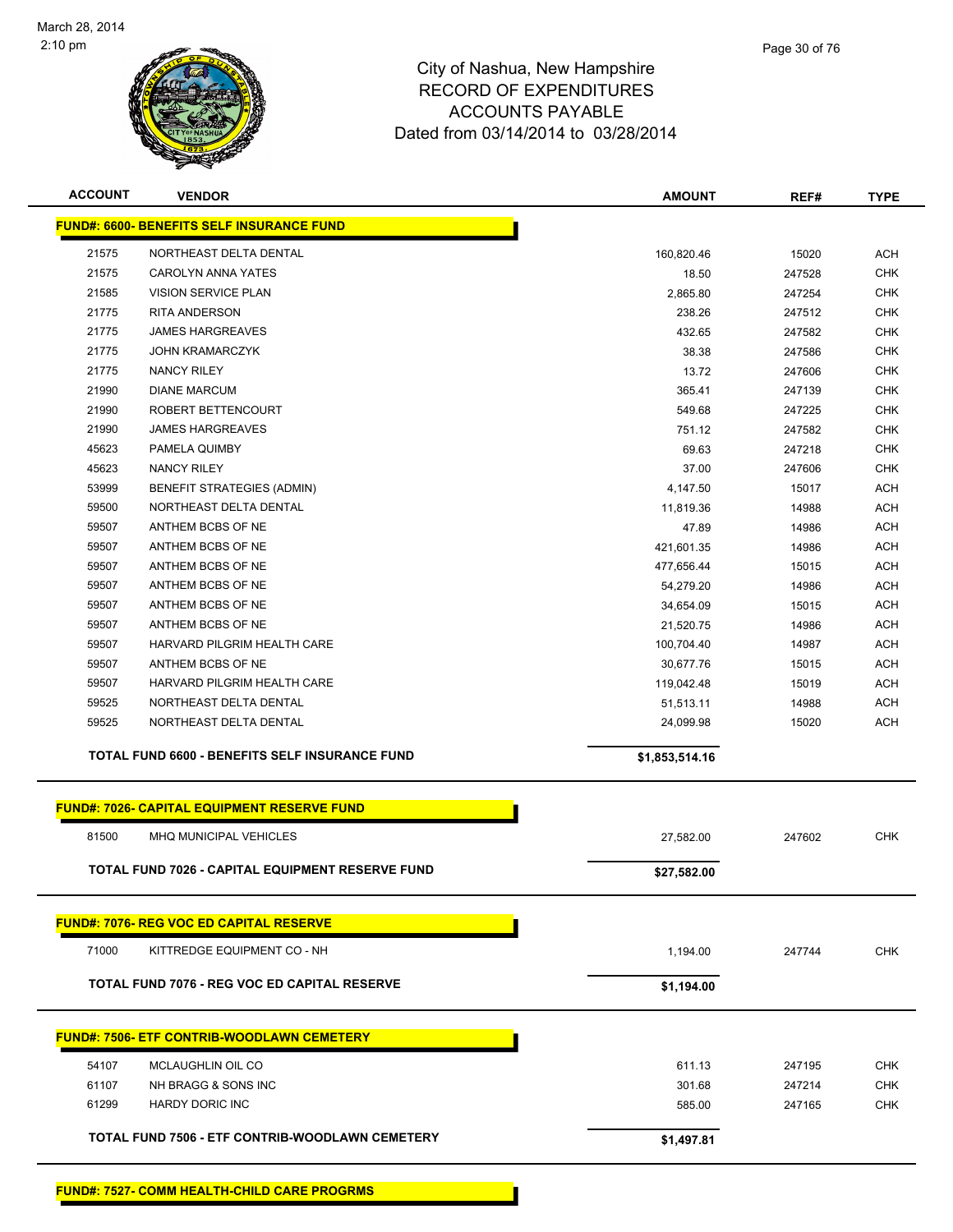

| <b>ACCOUNT</b><br><b>VENDOR</b>                         | <b>AMOUNT</b> | REF#   | <b>TYPE</b> |
|---------------------------------------------------------|---------------|--------|-------------|
| <b>FUND#: 7527- COMM HEALTH-CHILD CARE PROGRMS</b>      |               |        |             |
| SOUTHERN NH SERVICES<br>56361                           | 10,702.60     | 247077 | <b>CHK</b>  |
| <b>TOTAL FUND 7527 - COMM HEALTH-CHILD CARE PROGRMS</b> | \$10,702.60   |        |             |
| <b>FUND#: 7551- P&amp;R-SUMMERFUN</b>                   |               |        |             |
| 61900<br><b>JEANNOTTE'S MARKET LLC</b>                  | 77.40         | 247584 | <b>CHK</b>  |
| <b>TOTAL FUND 7551 - P&amp;R-SUMMERFUN</b>              | \$77.40       |        |             |
| <b>FUND#: 7563- SCHOOL ATHLETIC ETF</b>                 |               |        |             |
| 71999<br>LOWE'S - 3410-SCHOOLS                          | 2,757.29      | 247336 | <b>CHK</b>  |
| <b>TOTAL FUND 7563 - SCHOOL ATHLETIC ETF</b>            | \$2,757.29    |        |             |
| <b>FUND#: 7565- SCHOOL RELATED PROGRAMS-ETF</b>         |               |        |             |
| 61875<br><b>BARNES &amp; NOBLE INC</b>                  | 229.24        | 247683 | <b>CHK</b>  |
| 71999<br><b>SCHOOL OUTFITTERS</b>                       | 301.09        | 247370 | <b>CHK</b>  |
| TOTAL FUND 7565 - SCHOOL RELATED PROGRAMS-ETF           | \$530.33      |        |             |
| <b>FUND#: 8028- WOODLAWN CEMETERY PERP-CARE</b>         |               |        |             |
| 45128<br>JOHN AND JUDITH RANDO                          | 4,140.00      | 247585 | <b>CHK</b>  |
| 45814<br>JOHN AND JUDITH RANDO                          | 1,380.00      | 247585 | <b>CHK</b>  |
| TOTAL FUND 8028 - WOODLAWN CEMETERY PERP-CARE           | \$5,520.00    |        |             |
| <b>FUND#: 8063- LIBRARY-HENRY STEARNS FUND</b>          |               |        |             |
| 61807<br><b>BAKER &amp; TAYLOR</b>                      | 161.77        | 247120 | <b>CHK</b>  |
| 61807<br><b>INGRAM LIBRARY SERVICES</b>                 | 849.08        | 247170 | <b>CHK</b>  |
| <b>BAKER &amp; TAYLOR</b><br>61807                      | 285.72        | 247517 | <b>CHK</b>  |
| TOTAL FUND 8063 - LIBRARY-HENRY STEARNS FUND            | \$1,296.57    |        |             |

**Grand Total:**

**\$4,616,425.47**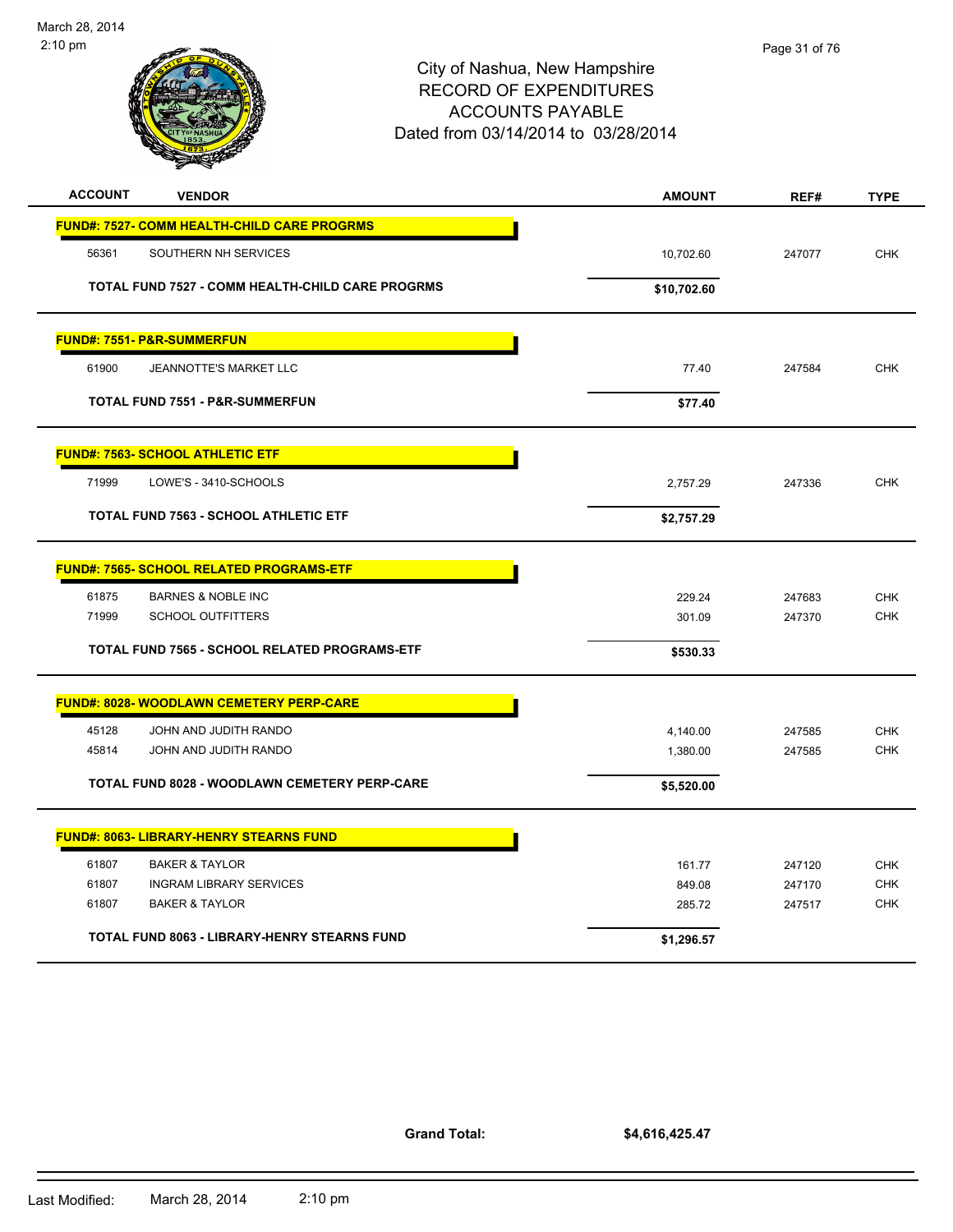

#### City of Nashua, New Hampshire RECORD OF EXPENDITURES PAYROLL-GROSS WAGES Dated from 03/14/2014- 03/28/2014

Page 32 of 76

|     | <b>PAY DATE</b>                      | <b>ACCOUNT</b> | <b>DESCRIPTION</b>             | <b>AMOUNT</b> |
|-----|--------------------------------------|----------------|--------------------------------|---------------|
|     | <b>FUND#: 1000 - GENERAL FUND</b>    |                |                                |               |
|     |                                      |                |                                |               |
| 101 | <b>MAYOR</b>                         |                |                                |               |
|     | 3/20/14                              | 51100          | CITIZEN SERVICES DIRECTOR      | 929.81        |
|     | 3/27/14                              | 51100          | CITIZEN SERVICES DIRECTOR      | 929.80        |
|     | 3/20/14                              | 51100          | <b>COMMUNICATIONS DIRECTOR</b> | 852.15        |
|     | 3/27/14                              | 51100          | <b>COMMUNICATIONS DIRECTOR</b> | 852.15        |
|     | 3/20/14                              | 51100          | EXECUTIVE SECRETARY AA         | 903.15        |
|     | 3/27/14                              | 51100          | EXECUTIVE SECRETARY AA         | 903.15        |
|     | 3/20/14                              | 51100          | <b>RESOURCE COORDINATOR</b>    | 452.44        |
|     | 3/27/14                              | 51100          | RESOURCE COORDINATOR           | 452.45        |
|     | 3/20/14                              | 51100          | SECRETARY RECEPTIONIST         | 565.55        |
|     | 3/27/14                              | 51100          | SECRETARY RECEPTIONIST         | 565.55        |
|     | 3/20/14                              | 51500          | MAYOR                          | 2,115.95      |
|     | 3/27/14                              | 51500          | <b>MAYOR</b>                   | 2,115.95      |
|     | 3/27/14                              | 55118          | TELEPHONE-CELLULAR             | 50.00         |
|     |                                      |                |                                |               |
|     | <b>TOTAL 101 - MAYOR</b>             |                |                                | \$11,688.10   |
| 102 | <b>BOARD OF ALDERMEN</b>             |                |                                |               |
|     | 3/20/14                              | 51100          | ALDERMANIC LEGISLATION MANAGER | 1,404.70      |
|     | 3/27/14                              |                | <b>BOARD OF ALDERMEN</b>       | 18,750.00     |
|     |                                      | 51500          |                                |               |
|     | <b>TOTAL 102 - BOARD OF ALDERMEN</b> |                |                                | \$20,154.70   |
|     |                                      |                |                                |               |
| 103 | <b>LEGAL</b>                         |                |                                |               |
|     | 3/20/14                              | 51100          | ASSISTANT CORP COUNSEL         | 1,324.90      |
|     | 3/27/14                              | 51100          | ASSISTANT CORP COUNSEL         | 1,324.90      |
|     | 3/20/14                              | 51100          | <b>CORPORATION COUNSEL</b>     | 2,183.75      |
|     | 3/27/14                              | 51100          | <b>CORPORATION COUNSEL</b>     | 2,183.76      |
|     | 3/20/14                              | 51100          | DEPUTY CORPORATION COUNSEL     | 1,986.70      |
|     | 3/27/14                              | 51100          | DEPUTY CORPORATION COUNSEL     | 1,986.69      |
|     | 3/20/14                              | 51100          | <b>LEGAL ASSISTANT</b>         | 1,846.55      |
|     | 3/27/14                              | 51100          | <b>LEGAL ASSISTANT</b>         | 1,846.55      |
|     | 3/27/14                              | 55118          | TELEPHONE-CELLULAR             | 100.00        |
|     | <b>TOTAL 103 - LEGAL</b>             |                | .                              | \$14,783.80   |
|     |                                      |                |                                |               |
| 105 | <b>CITI-STAT</b>                     |                |                                |               |
|     | 3/20/14                              | 51100          | DIRECTOR CITISTAT              | 1,529.80      |
|     | 3/27/14                              | 51100          | DIRECTOR CITISTAT              | 1,529.80      |
|     | 3/20/14                              | 51100          | OPERATIONS ANALYST             | 690.85        |
|     | 3/27/14                              | 51100          | OPERATIONS ANALYST             | 690.85        |
|     | <b>TOTAL 105 - CITI-STAT</b>         |                |                                | \$4,441.30    |
|     |                                      |                |                                |               |
| 107 | <b>CITY CLERK</b>                    |                |                                |               |
|     | 3/20/14                              | 51100          | <b>CITY CLERK</b>              | 1,771.20      |
|     | 3/27/14                              | 51100          | <b>CITY CLERK</b>              | 1,771.20      |
|     | 3/20/14                              | 51100          | <b>CLERK VITAL RECORDS II</b>  | 1,293.05      |
|     | 3/27/14                              | 51100          | CLERK VITAL RECORDS II         | 2,089.94      |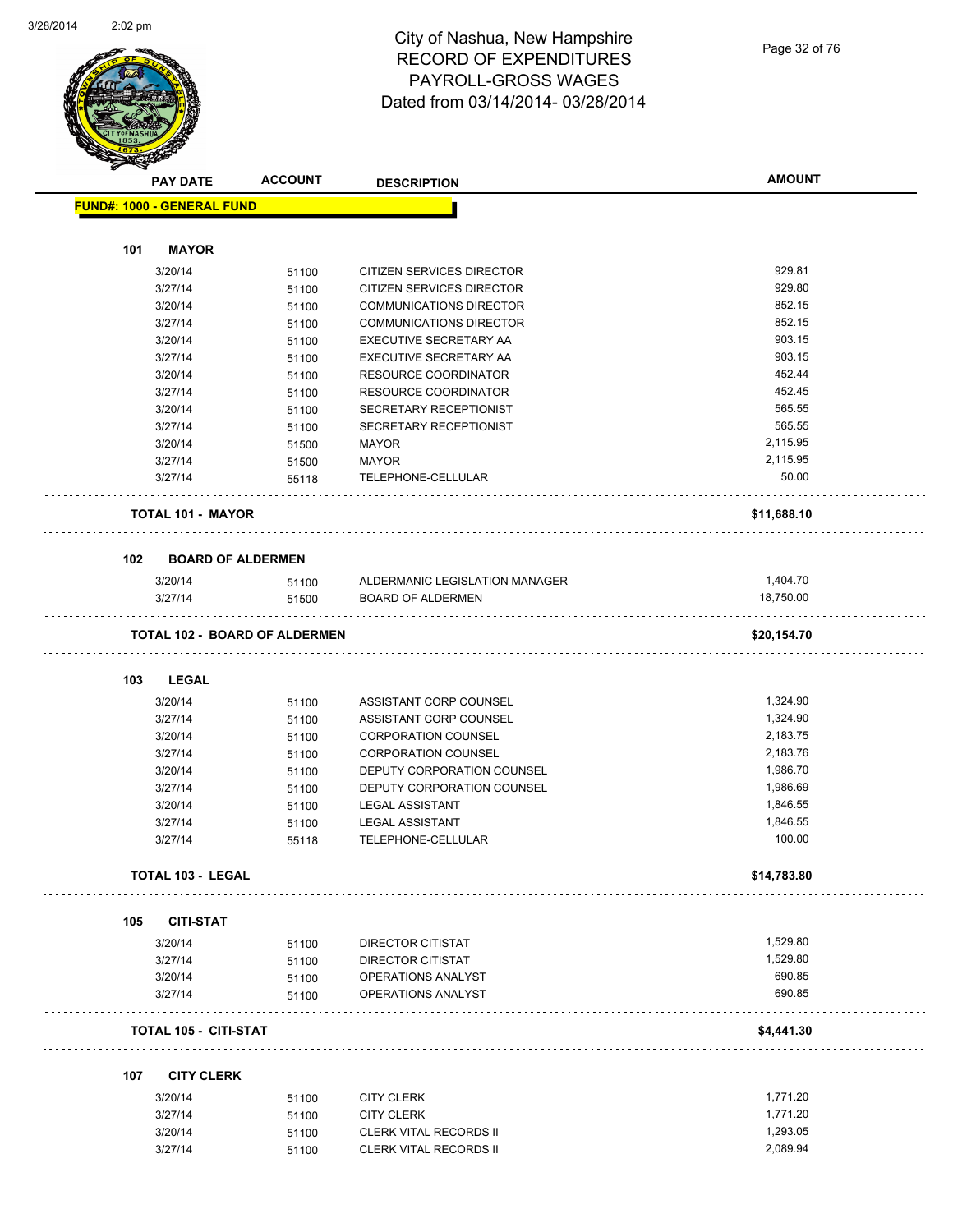### City of Nashua, New Hampshire RECORD OF EXPENDITURES PAYROLL-GROSS WAGES Dated from 03/14/2014- 03/28/2014

Page 33 of 76

|     | <b>PAY DATE</b>                   | <b>ACCOUNT</b>                       | <b>DESCRIPTION</b>               | <b>AMOUNT</b> |
|-----|-----------------------------------|--------------------------------------|----------------------------------|---------------|
|     | <b>FUND#: 1000 - GENERAL FUND</b> |                                      |                                  |               |
|     |                                   |                                      |                                  |               |
| 107 | <b>CITY CLERK</b>                 |                                      |                                  |               |
|     | 3/20/14                           | 51100                                | DEPARTMENT COORDINATOR, CC       | 791.45        |
|     | 3/27/14                           | 51100                                | DEPARTMENT COORDINATOR, CC       | 791.45        |
|     | 3/20/14                           | 51100                                | <b>DEPUTY CITY CLERK</b>         | 1,371.00      |
|     | 3/27/14                           | 51100                                | <b>DEPUTY CITY CLERK</b>         | 1,371.00      |
|     | 3/20/14                           | 51300                                | <b>OVERTIME-REGULAR</b>          | 22.26         |
|     | 3/27/14                           | 51300                                | OVERTIME-REGULAR                 | 14.84         |
|     | 3/27/14                           | 51512                                | <b>WAGES APPOINTED OFFICIALS</b> | 393.75        |
|     | <b>TOTAL 107 - CITY CLERK</b>     |                                      |                                  | \$11,681.14   |
| 111 |                                   | <b>HUMAN RESOURCES</b>               |                                  |               |
|     | 3/20/14                           | 51100                                | <b>HR ANALYST</b>                | 1,014.70      |
|     | 3/27/14                           | 51100                                | <b>HR ANALYST</b>                | 1,014.70      |
|     | 3/20/14                           | 51100                                | HR SPEC                          | 833.85        |
|     | 3/27/14                           | 51100                                | HR SPEC                          | 833.85        |
|     | 3/20/14                           | 51100                                | <b>HUMAN RESOURCES DIRECTOR</b>  | 1,546.45      |
|     | 3/27/14                           | 51100                                | HUMAN RESOURCES DIRECTOR         | 1,546.45      |
|     | 3/20/14                           | 51200                                | ADMINISTRATIVE ASSISTANT I       | 255.60        |
|     | 3/27/14                           | 51200                                | ADMINISTRATIVE ASSISTANT I       | 258.78        |
|     | 3/27/14                           | 55118                                | TELEPHONE-CELLULAR               | 50.00         |
|     |                                   | <b>TOTAL 111 - HUMAN RESOURCES</b>   |                                  | \$7,354.38    |
| 115 |                                   | <b>CITYWIDE PENSIONS</b>             |                                  |               |
|     | 3/27/14                           | 52120                                | PENSION DISTRIBUTIONS            | 50.00         |
|     |                                   | <b>TOTAL 115 - CITYWIDE PENSIONS</b> |                                  | \$50.00       |
| 122 |                                   | <b>INFORMATION TECHNOLOGY</b>        |                                  |               |
|     | 3/20/14                           | 51100                                | ADMIN ASSISTANT II               | 665.60        |
|     | 3/27/14                           | 51100                                | ADMIN ASSISTANT II               | 665.60        |
|     | 3/20/14                           | 51100                                | ERP SYSTEM ADMIN DBA             | 1,622.10      |
|     | 3/27/14                           | 51100                                | ERP SYSTEM ADMIN DBA             | 1,622.10      |
|     | 3/20/14                           | 51100                                | INTER INTRA APPL DEV PROJ LDR    | 1,579.20      |
|     | 3/27/14                           | 51100                                | INTER INTRA APPL DEV PROJ LDR    | 1,579.20      |
|     | 3/20/14                           | 51100                                | IT APPLICATIONS ANALYST          | 1,143.65      |
|     | 3/27/14                           | 51100                                | IT APPLICATIONS ANALYST          | 1,143.65      |
|     | 3/20/14                           | 51100                                | IT DIVISION DIRECTOR             | 1,986.70      |
|     | 3/27/14                           | 51100                                | IT DIVISION DIRECTOR             | 1,986.70      |
|     | 3/20/14                           | 51100                                | IT INFRASTRUCTURE ANALYST        | 1,194.35      |
|     | 3/27/14                           | 51100                                | IT INFRASTRUCTURE ANALYST        | 1,194.35      |
|     | 3/20/14                           | 51100                                | IT INFRASTRUCTURE TEAM LEADER    | 1,771.20      |
|     | 3/27/14                           | 51100                                | IT INFRASTRUCTURE TEAM LEADER    | 1,771.20      |
|     | 3/20/14                           | 51100                                | SYSTEMS ADM DATABASE ADM         | 1,611.15      |
|     | 3/27/14                           | 51100                                | SYSTEMS ADM DATABASE ADM         | 1,611.15      |
|     | 3/20/14                           | 51100                                | TECHNICAL SPEC II NET SUPPORT    | 2,310.90      |
|     | 3/27/14                           | 51100                                | TECHNICAL SPEC II NET SUPPORT    | 2,310.90      |
|     |                                   |                                      |                                  |               |
|     | 3/20/14                           | 51100                                | <b>TECHNICAL SPEC III</b>        | 1,444.15      |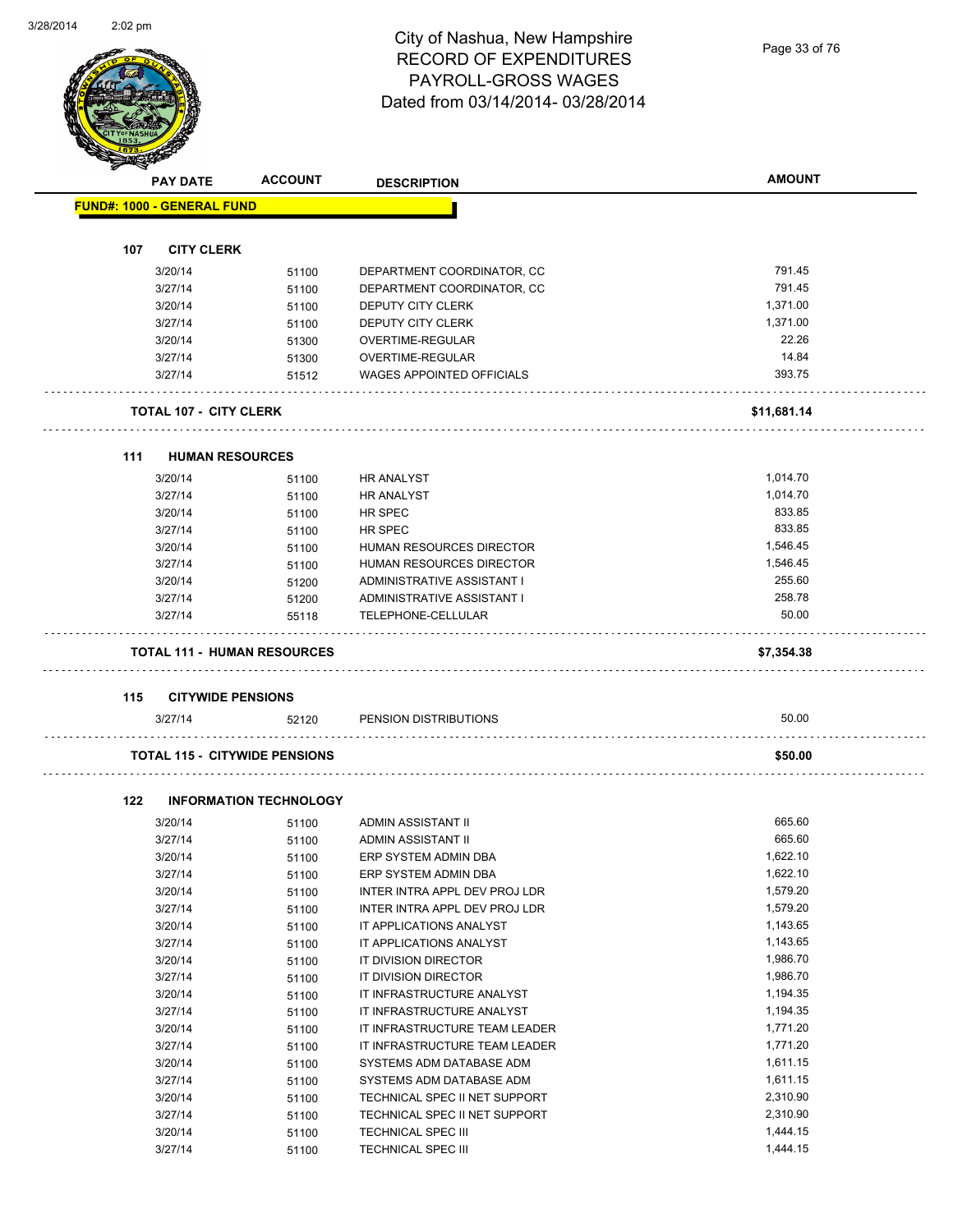| <b>UILUILU 17</b> |     |                                   |                                           | City of Nashua, New Hampshire                              |                      |
|-------------------|-----|-----------------------------------|-------------------------------------------|------------------------------------------------------------|----------------------|
|                   |     |                                   |                                           | <b>RECORD OF EXPENDITURES</b>                              | Page 34 of 76        |
|                   |     |                                   |                                           | <b>PAYROLL-GROSS WAGES</b>                                 |                      |
|                   |     |                                   |                                           | Dated from 03/14/2014-03/28/2014                           |                      |
|                   |     |                                   |                                           |                                                            |                      |
|                   |     |                                   |                                           |                                                            |                      |
|                   |     |                                   |                                           |                                                            |                      |
|                   |     | <b>PAY DATE</b>                   | <b>ACCOUNT</b>                            | <b>DESCRIPTION</b>                                         | <b>AMOUNT</b>        |
|                   |     | <b>FUND#: 1000 - GENERAL FUND</b> |                                           |                                                            |                      |
|                   |     |                                   |                                           |                                                            |                      |
|                   | 122 |                                   | <b>INFORMATION TECHNOLOGY</b>             |                                                            |                      |
|                   |     | 3/20/14                           | 51100                                     | <b>WEB DESIGNER</b>                                        | 633.45               |
|                   |     | 3/27/14                           | 51100                                     | <b>WEB DESIGNER</b>                                        | 633.45               |
|                   |     | 3/27/14                           | 55118                                     | TELEPHONE-CELLULAR                                         | 267.00               |
|                   |     |                                   |                                           |                                                            |                      |
|                   |     |                                   | <b>TOTAL 122 - INFORMATION TECHNOLOGY</b> |                                                            | \$32,191.90          |
|                   |     |                                   |                                           |                                                            |                      |
|                   | 126 | <b>FINANCIAL SERVICES</b>         |                                           |                                                            |                      |
|                   |     | 3/20/14                           | 51100                                     | <b>ACCOUNTANT</b>                                          | 898.10               |
|                   |     | 3/27/14                           | 51100                                     | <b>ACCOUNTANT</b>                                          | 898.10               |
|                   |     | 3/20/14                           | 51100                                     | ACCOUNTING COMPLIANCE MGR                                  | 1,073.50             |
|                   |     | 3/27/14                           | 51100                                     | ACCOUNTING COMPLIANCE MGR                                  | 1,073.50             |
|                   |     | 3/20/14                           | 51100                                     | ACCOUNTS PAYABLE COORDINATOR                               | 2,046.30             |
|                   |     | 3/27/14                           | 51100                                     | ACCOUNTS PAYABLE COORDINATOR                               | 2,192.90             |
|                   |     | 3/20/14                           | 51100                                     | ACCOUNTS PAYABLE SUPV                                      | 929.80               |
|                   |     | 3/27/14                           | 51100                                     | ACCOUNTS PAYABLE SUPV                                      | 929.80               |
|                   |     | 3/20/14                           | 51100                                     | ADMINISTRATIVE ASSISTANT I                                 | 760.35               |
|                   |     | 3/27/14                           | 51100                                     | ADMINISTRATIVE ASSISTANT I                                 | 760.35               |
|                   |     | 3/20/14                           | 51100                                     | <b>CFO COMPTROLLER</b>                                     | 1,999.70             |
|                   |     | 3/27/14                           | 51100                                     | <b>CFO COMPTROLLER</b>                                     | 1,999.70<br>1,533.60 |
|                   |     | 3/20/14<br>3/27/14                | 51100<br>51100                            | <b>COMPENSATION MANAGER</b><br><b>COMPENSATION MANAGER</b> | 1,533.60             |
|                   |     | 3/20/14                           | 51100                                     | DEP TREASURER TAX COLLECTOR                                | 1,076.20             |
|                   |     | 3/27/14                           | 51100                                     | DEP TREASURER TAX COLLECTOR                                | 1,076.20             |
|                   |     | 3/20/14                           | 51100                                     | FINANCE AND ADMIN MANAGER                                  | 744.65               |
|                   |     | 3/27/14                           | 51100                                     | FINANCE AND ADMIN MANAGER                                  | 744.65               |
|                   |     | 3/20/14                           | 51100                                     | FINANCIAL MANAGER GENERAL GOVT                             | 1,367.60             |
|                   |     | 3/27/14                           | 51100                                     | FINANCIAL MANAGER GENERAL GOVT                             | 1,367.60             |
|                   |     | 3/20/14                           | 51100                                     | FINANCIAL SERVICES COORDINATOR                             | 936.70               |
|                   |     | 3/27/14                           | 51100                                     | <b>FINANCIAL SERVICES COORDINATOR</b>                      | 936.71               |
|                   |     | 3/20/14                           | 51100                                     | MOTOR VEHICLE COORDINATOR                                  | 646.80               |
|                   |     | 3/27/14                           | 51100                                     | MOTOR VEHICLE COORDINATOR                                  | 646.80               |
|                   |     | 3/20/14                           | 51100                                     | MV CLERK II REGISTRATION                                   | 632.00               |
|                   |     | 3/27/14                           | 51100                                     | MV CLERK II REGISTRATION                                   | 632.00               |
|                   |     | 3/20/14                           | 51100                                     | PAYROLL ANALYST II                                         | 1,770.56             |
|                   |     | 3/27/14                           | 51100                                     | PAYROLL ANALYST II                                         | 1,682.74             |
|                   |     | 3/20/14                           | 51100                                     | REVENUE ACCOUNTS SPEC                                      | 829.85               |
|                   |     | 3/27/14                           | 51100                                     | REVENUE ACCOUNTS SPEC                                      | 829.85               |
|                   |     | 3/20/14                           | 51100                                     | REVENUE COORDINATOR                                        | 1,040.85             |
|                   |     | 3/27/14                           | 51100                                     | REVENUE COORDINATOR                                        | 1,040.85             |
|                   |     | 3/20/14                           | 51100                                     | SENIOR FINANCIAL ANALYST                                   | 1,100.44             |
|                   |     | 3/27/14                           | 51100                                     | SENIOR FINANCIAL ANALYST                                   | 1,100.45             |
|                   |     | 3/27/14                           | 51100                                     | SUPV VEHICLE REGISTRATION                                  | 1,044.70             |
|                   |     | 3/20/14                           | 51100                                     | TREASURER TAX COLLECTOR                                    | 1,771.20             |
|                   |     | 3/27/14                           | 51100                                     | TREASURER TAX COLLECTOR                                    | 1,771.20             |
|                   |     | 3/20/14                           | 51100                                     | <b>VEHICLE REGISTRATION CLERK</b>                          | 1,629.92             |
|                   |     | 3/27/14                           | 51100                                     | <b>VEHICLE REGISTRATION CLERK</b>                          | 1,629.95             |
|                   |     | 3/20/14                           | 51200                                     | TRUST ACCOUNTANT PT                                        | 603.79               |
|                   |     | 3/27/14                           | 51200                                     | TRUST ACCOUNTANT PT                                        | 676.47               |
|                   |     | 3/20/14                           | 51300                                     | OVERTIME-REGULAR                                           | 167.46<br>251.02     |
|                   |     | 3/27/14                           | 51300                                     | OVERTIME-REGULAR                                           | 50.00                |
|                   |     | 3/27/14                           | 55118                                     | TELEPHONE-CELLULAR                                         |                      |

3/28/2014

2:02 pm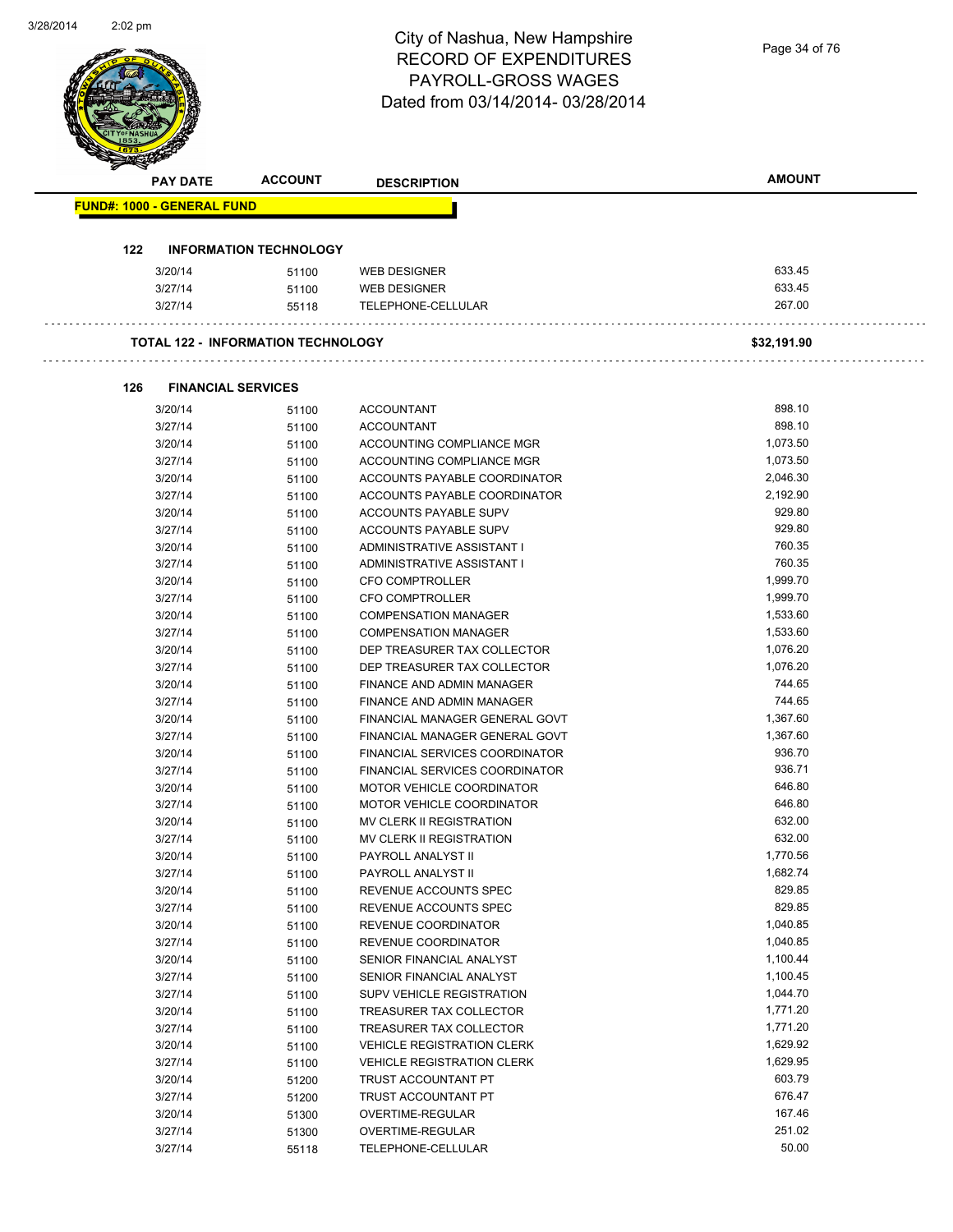| ᇦ <i>ఽ</i> ᇭᅎᅁᇽ | $2.02 \mu m$ |                                   |                                       | City of Nashua, New Hampshire     |               |
|-----------------|--------------|-----------------------------------|---------------------------------------|-----------------------------------|---------------|
|                 |              |                                   |                                       | <b>RECORD OF EXPENDITURES</b>     | Page 35 of 76 |
|                 |              |                                   |                                       | PAYROLL-GROSS WAGES               |               |
|                 |              |                                   |                                       | Dated from 03/14/2014-03/28/2014  |               |
|                 |              |                                   |                                       |                                   |               |
|                 |              |                                   |                                       |                                   |               |
|                 |              |                                   |                                       |                                   |               |
|                 |              | <b>PAY DATE</b>                   | <b>ACCOUNT</b>                        | <b>DESCRIPTION</b>                | <b>AMOUNT</b> |
|                 |              | FUND#: 1000 - GENERAL FUND        |                                       |                                   |               |
|                 |              |                                   |                                       |                                   |               |
|                 |              |                                   | <b>TOTAL 126 - FINANCIAL SERVICES</b> |                                   | \$48,428.51   |
|                 |              |                                   |                                       |                                   |               |
|                 | 129          | <b>CITY BUILDINGS</b>             |                                       |                                   |               |
|                 |              | 3/20/14                           | 51100                                 | <b>BUILDING MANAGER</b>           | 788.60        |
|                 |              | 3/27/14                           | 51100                                 | <b>BUILDING MANAGER</b>           | 788.60        |
|                 |              | 3/20/14                           | 51100                                 | <b>CUSTODIAN I</b>                | 1,166.85      |
|                 |              | 3/27/14                           | 51100                                 | <b>CUSTODIAN I</b>                | 1,166.85      |
|                 |              | 3/20/14                           | 51100                                 | <b>MAINTENANCE SPEC</b>           | 663.85        |
|                 |              | 3/27/14                           | 51100                                 | MAINTENANCE SPEC                  | 663.85        |
|                 |              | 3/20/14                           | 51200                                 | <b>CUSTODIAN I</b>                | 306.75        |
|                 |              | 3/27/14                           | 51200                                 | <b>CUSTODIAN I</b>                | 306.75        |
|                 |              | 3/20/14                           | 51300                                 | OVERTIME-REGULAR                  | 86.45         |
|                 |              | 3/27/14                           | 51300                                 | OVERTIME-REGULAR                  | 118.29        |
|                 |              | <b>TOTAL 129 - CITY BUILDINGS</b> |                                       |                                   | \$6,056.84    |
|                 |              |                                   |                                       |                                   |               |
|                 | 130          | <b>PURCHASING</b>                 |                                       |                                   |               |
|                 |              | 3/20/14                           | 51100                                 | PRINTING TECH MAIL DIST           | 972.30        |
|                 |              | 3/27/14                           | 51100                                 | PRINTING TECH MAIL DIST           | 972.30        |
|                 |              | 3/20/14                           | 51100                                 | PURCHASING AGENT I                | 661.95        |
|                 |              | 3/27/14                           | 51100                                 | PURCHASING AGENT I                | 661.95        |
|                 |              | 3/20/14                           | 51100                                 | PURCHASING AGENT II               | 1,020.46      |
|                 |              | 3/27/14                           | 51100                                 | PURCHASING AGENT II               | 1,020.45      |
|                 |              | 3/20/14                           | 51100                                 | PURCHASING MANAGER                | 1,364.20      |
|                 |              | 3/27/14                           | 51100                                 | PURCHASING MANAGER                | 1,364.20      |
|                 |              |                                   |                                       |                                   |               |
|                 |              | <b>TOTAL 130 - PURCHASING</b>     |                                       |                                   | \$8,037.81    |
|                 | 131          | <b>HUNT BUILDING</b>              |                                       |                                   |               |
|                 |              | 3/20/14                           |                                       | 51200 HUNT BUILDING ADMINISTRATOR | 319.05        |
|                 |              | 3/27/14                           | 51200                                 | HUNT BUILDING ADMINISTRATOR       | 319.05        |
|                 |              |                                   |                                       |                                   |               |
|                 |              | <b>TOTAL 131 - HUNT BUILDING</b>  |                                       |                                   | \$638.10      |
|                 | 132          | <b>ASSESSING</b>                  |                                       |                                   |               |
|                 |              |                                   |                                       |                                   | 853.70        |
|                 |              | 3/20/14                           | 51100                                 | <b>APPRAISER I</b>                | 853.70        |
|                 |              | 3/27/14                           | 51100                                 | <b>APPRAISER I</b>                |               |
|                 |              | 3/20/14                           | 51100                                 | <b>APPRAISER II</b>               | 1,020.45      |
|                 |              | 3/27/14                           | 51100                                 | <b>APPRAISER II</b>               | 1,020.45      |
|                 |              | 3/20/14                           | 51100                                 | <b>APPRAISER III</b>              | 1,162.45      |
|                 |              | 3/27/14                           | 51100                                 | <b>APPRAISER III</b>              | 1,162.45      |
|                 |              | 3/20/14                           | 51100                                 | ASSESSING ADMIN SPEC II CSR       | 699.35        |
|                 |              | 3/27/14                           | 51100                                 | ASSESSING ADMIN SPEC II CSR       | 699.35        |
|                 |              | 3/20/14                           | 51100                                 | ASSESSING ADMIN SPEC III CSR      | 888.76        |
|                 |              | 3/27/14                           | 51100                                 | ASSESSING ADMIN SPEC III CSR      | 888.75        |
|                 |              | 3/20/14                           | 51100                                 | CHIEF ASSESSOR GIS MANAGER        | 2,077.25      |
|                 |              | 3/27/14                           | 51100                                 | CHIEF ASSESSOR GIS MANAGER        | 2,077.25      |
|                 |              | 3/20/14                           | 51100                                 | DEPARTMENT COORDINATOR            | 844.05        |
|                 |              | 3/27/14                           | 51100                                 | DEPARTMENT COORDINATOR            | 833.48        |

3/28/2014

2:02 pm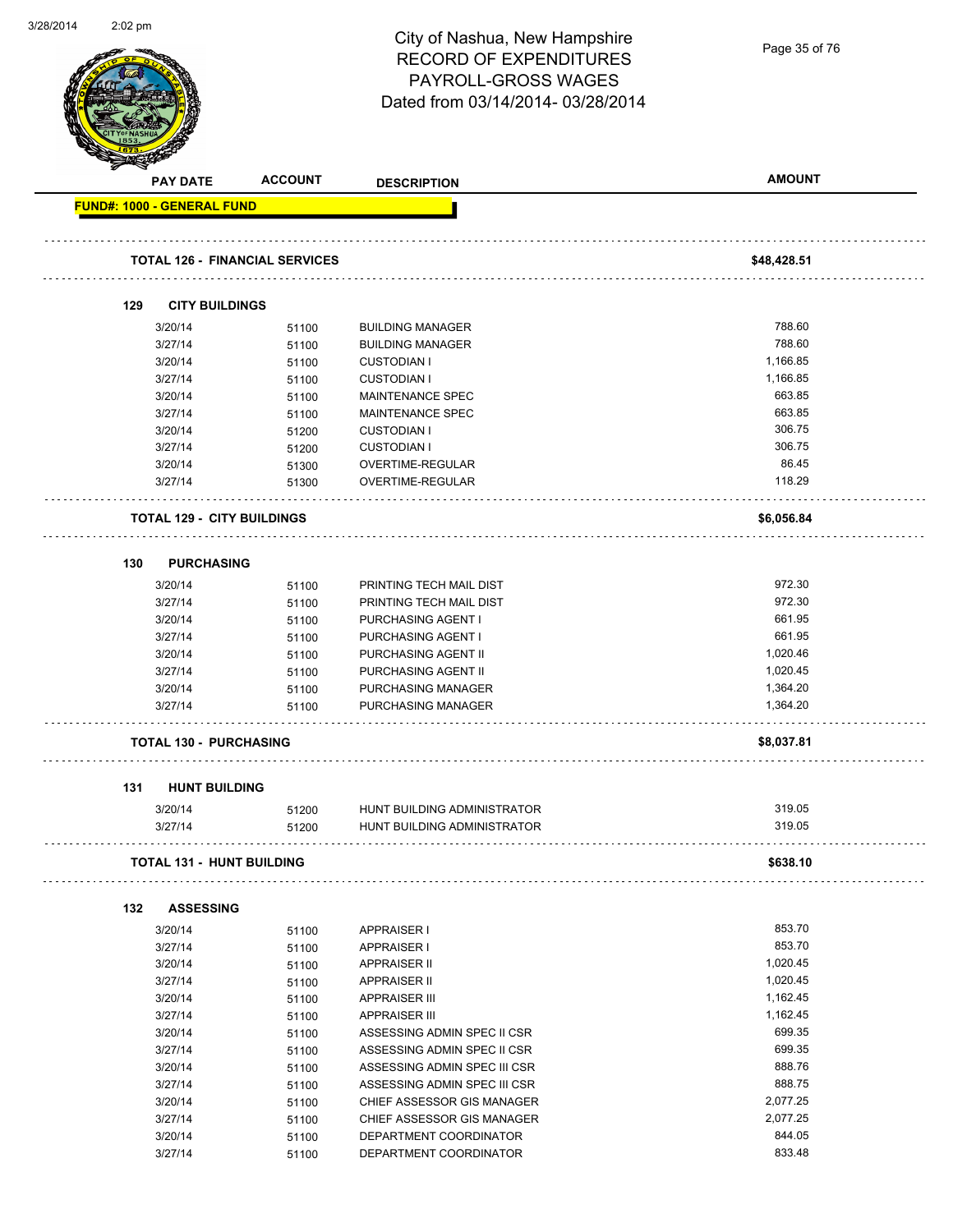#### City of Nashua, New Hampshire RECORD OF EXPENDITURES PAYROLL-GROSS WAGES Dated from 03/14/2014- 03/28/2014

Page 36 of 76

| <b>PAY DATE</b>                            | <b>ACCOUNT</b>           | <b>DESCRIPTION</b>            | <b>AMOUNT</b> |
|--------------------------------------------|--------------------------|-------------------------------|---------------|
| <b>FUND#: 1000 - GENERAL FUND</b>          |                          |                               |               |
| <b>ASSESSING</b><br>132                    |                          |                               |               |
| 3/20/14                                    | 51100                    | DEPUTY MANAGER APPRAISER IV   | 1,450.00      |
| 3/27/14                                    | 51100                    | DEPUTY MANAGER APPRAISER IV   | 1,450.00      |
| 3/27/14                                    |                          | WAGES APPOINTED OFFICIALS     | 375.00        |
|                                            | 51512                    |                               |               |
| <b>TOTAL 132 - ASSESSING</b>               |                          |                               | \$18,356.44   |
| 134<br>GIS                                 |                          |                               |               |
| 3/20/14                                    | 51100                    | <b>GIS TECHNICIAN II</b>      | 1,042.60      |
| 3/27/14                                    | 51100                    | <b>GIS TECHNICIAN II</b>      | 1,042.60      |
| <b>TOTAL 134 - GIS</b>                     |                          |                               | \$2,085.20    |
|                                            |                          |                               |               |
| <b>PINEWOOD CEMETERY</b><br>140<br>3/27/14 |                          | <b>STIPENDS</b>               | 1,000.00      |
|                                            | 51700                    |                               |               |
| 3/27/14                                    | 55314                    | FIXED RATE MILEAGE ALLOWANCE  | 100.00        |
| <b>TOTAL 140 - PINEWOOD CEMETERY</b>       |                          |                               | \$1,100.00    |
| 142                                        | <b>WOODLAWN CEMETERY</b> |                               |               |
| 3/20/14                                    | 51100                    | <b>GROUNDSKEEPER CEMETERY</b> | 1,264.40      |
| 3/27/14                                    | 51100                    | <b>GROUNDSKEEPER CEMETERY</b> | 1,264.41      |
| 3/20/14                                    | 51100                    | SUBFOREMAN CEMETERY           | 722.90        |
| 3/27/14                                    | 51100                    | SUBFOREMAN CEMETERY           | 722.90        |
| 3/20/14                                    | 51100                    | SUPERINTENDENT CEMETERY I     | 1,014.70      |
| 3/27/14                                    | 51100                    | SUPERINTENDENT CEMETERY I     | 1,014.70      |
| 3/27/14                                    | 51300                    | OVERTIME-REGULAR              | 284.50        |
| <b>TOTAL 142 - WOODLAWN CEMETERY</b>       |                          |                               | \$6,288.51    |
|                                            |                          |                               |               |
| 144<br>3/20/14                             | <b>EDGEWOOD CEMETERY</b> | <b>GROUNDSKEEPER CEMETERY</b> | 1,094.45      |
| 3/27/14                                    | 51100                    | <b>GROUNDSKEEPER CEMETERY</b> | 1,094.45      |
|                                            | 51100                    |                               | 788.60        |
| 3/20/14                                    | 51100                    | SUBFOREMAN CEMETERY           | 788.60        |
| 3/27/14                                    | 51100                    | SUBFOREMAN CEMETERY           |               |
| 3/20/14                                    | 51100                    | SUPERINTENDENT CEMETERY II    | 1,124.65      |
| 3/27/14                                    | 51100                    | SUPERINTENDENT CEMETERY II    | 1,124.65      |
| 3/27/14                                    | 55314                    | FIXED RATE MILEAGE ALLOWANCE  | 100.00        |
| <b>TOTAL 144 - EDGEWOOD CEMETERY</b>       |                          |                               | \$6,115.40    |
| <b>SUBURBAN CEMETERY</b><br>145            |                          |                               |               |
| 3/27/14                                    | 51700                    | <b>STIPENDS</b>               | 1,592.00      |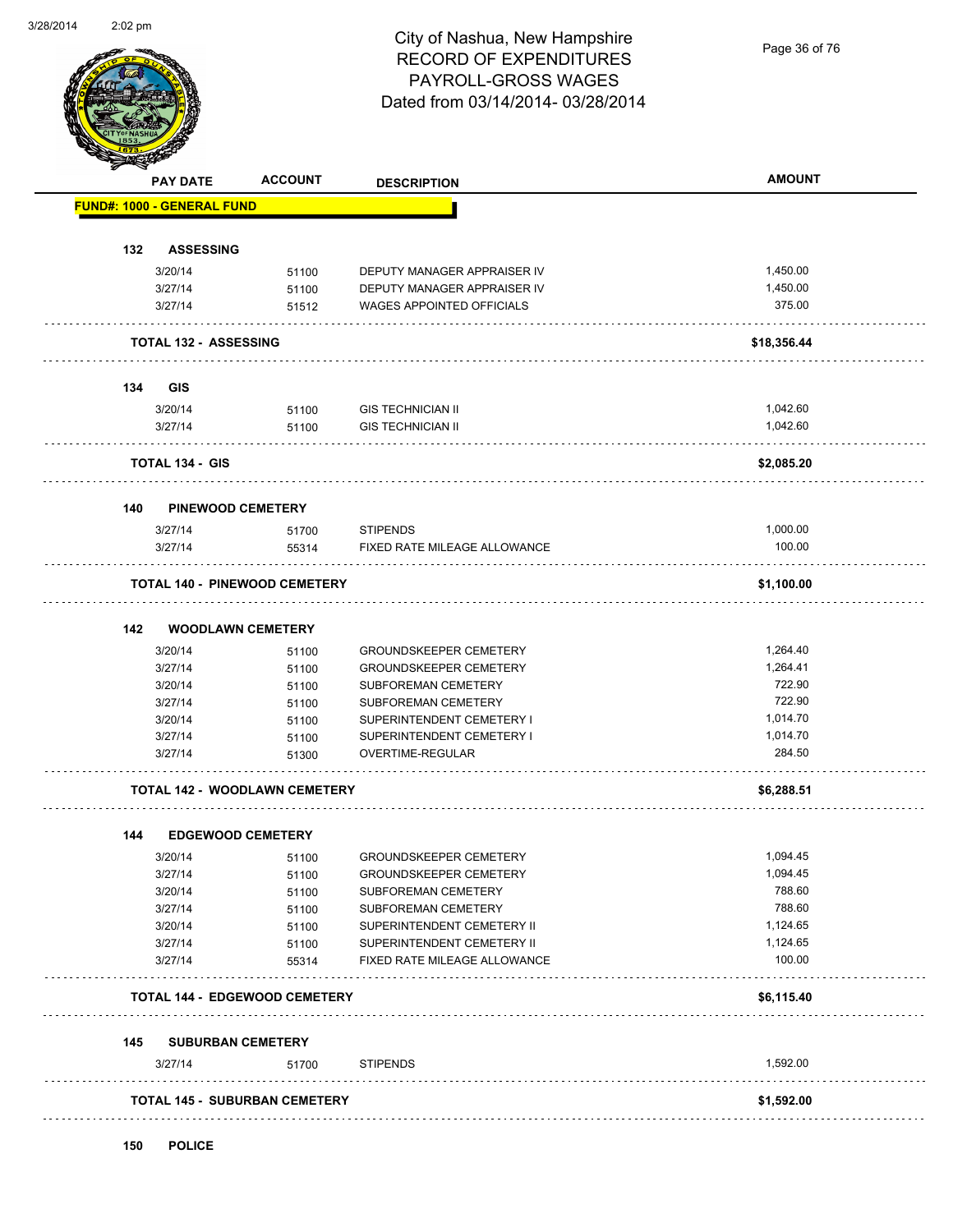

|     | <b>PAY DATE</b>                    | <b>ACCOUNT</b> | <b>DESCRIPTION</b>                                | <b>AMOUNT</b>      |
|-----|------------------------------------|----------------|---------------------------------------------------|--------------------|
|     | <u> FUND#: 1000 - GENERAL FUND</u> |                |                                                   |                    |
|     |                                    |                |                                                   |                    |
|     |                                    |                |                                                   |                    |
| 150 | <b>POLICE</b>                      |                |                                                   |                    |
|     | 3/20/14                            | 51100          | <b>1ST YEAR OFFICERS</b>                          | 5,634.60           |
|     | 3/27/14                            | 51100          | <b>1ST YEAR OFFICERS</b>                          | 5,634.60           |
|     | 3/20/14                            | 51100          | 1ST YR OFFICERS CERTIFIED SPEC                    | 981.45             |
|     | 3/27/14                            | 51100          | 1ST YR OFFICERS CERTIFIED SPEC                    | 981.45             |
|     | 3/20/14                            | 51100          | <b>ACCOUNT CLERK III</b>                          | 2,090.85           |
|     | 3/27/14                            | 51100          | <b>ACCOUNT CLERK III</b>                          | 2,090.86           |
|     | 3/20/14                            | 51100          | ADMINISTRATIVE PROJECT SPEC                       | 1,212.05           |
|     | 3/27/14                            | 51100          | ADMINISTRATIVE PROJECT SPEC                       | 1,212.05           |
|     | 3/20/14                            | 51100          | ANIMAL CONTROL OFFICER                            | 904.75             |
|     | 3/27/14                            | 51100          | ANIMAL CONTROL OFFICER                            | 904.75             |
|     | 3/20/14                            | 51100          | AUTO MECHANIC 1ST CLASS                           | 781.35             |
|     | 3/27/14                            | 51100          | AUTO MECHANIC 1ST CLASS                           | 781.35             |
|     | 3/20/14                            | 51100          | <b>BUILDING MAINTENANCE SUPV</b>                  | 938.80             |
|     | 3/27/14                            | 51100          | <b>BUILDING MAINTENANCE SUPV</b>                  | 938.80             |
|     | 3/20/14                            | 51100          | <b>CAPTAIN</b>                                    | 13,991.25          |
|     | 3/27/14                            | 51100          | <b>CAPTAIN</b>                                    | 13,991.25          |
|     | 3/20/14                            | 51100          | CHIEF OF POLICE                                   | 2,462.75           |
|     | 3/27/14                            | 51100          | CHIEF OF POLICE                                   | 2,462.75           |
|     | 3/20/14                            | 51100          | COMM TECH ALL DESIGNATIONS                        | 8,506.15           |
|     | 3/27/14                            | 51100          | <b>COMM TECH ALL DESIGNATIONS</b>                 | 8,506.15           |
|     | 3/20/14                            | 51100          | COMMUNITY POLICE COORD CEMD                       | 1,236.00           |
|     | 3/27/14                            | 51100          | COMMUNITY POLICE COORD CEMD                       | 1,236.00           |
|     | 3/20/14                            | 51100          | <b>CRIME ANALYST</b>                              | 1,199.75           |
|     | 3/27/14                            | 51100          | <b>CRIME ANALYST</b>                              | 1,199.75           |
|     | 3/20/14                            | 51100          | <b>CUSTODIAN II</b>                               | 723.40             |
|     | 3/27/14                            | 51100          | <b>CUSTODIAN II</b>                               | 723.40             |
|     | 3/20/14                            | 51100          | <b>CUSTODIAN III</b>                              | 1,414.00           |
|     | 3/27/14                            | 51100          | <b>CUSTODIAN III</b>                              | 1,414.00           |
|     | 3/20/14                            | 51100          | DEPUTY CHIEF OF POLICE                            | 4,463.40           |
|     | 3/27/14                            | 51100          | DEPUTY CHIEF OF POLICE                            | 4,463.40           |
|     | 3/20/14                            | 51100          | DETENTION SPEC                                    | 817.20             |
|     | 3/27/14                            | 51100          | <b>DETENTION SPEC</b>                             | 817.20             |
|     | 3/20/14                            | 51100          | DISPATCHERS ALL DESIGNATIONS                      | 7,546.62           |
|     | 3/27/14                            | 51100          | DISPATCHERS ALL DESIGNATIONS                      | 7,546.61           |
|     | 3/20/14                            | 51100          | FLEET MAINTENANCE ASST SUPV                       | 878.80             |
|     | 3/27/14                            | 51100          | FLEET MAINTENANCE ASST SUPV                       | 878.80             |
|     | 3/20/14                            | 51100          | IT MANAGER/SOFTWARE SPECIALIST                    | 1,576.80           |
|     | 3/27/14                            | 51100          | IT MANAGER/SOFTWARE SPECIALIST                    | 1,576.80<br>661.85 |
|     | 3/20/14                            | 51100          | <b>LEGAL SECRETARY</b>                            | 661.85             |
|     | 3/27/14                            | 51100          | <b>LEGAL SECRETARY</b><br>LIEUTENANT              | 14,485.50          |
|     | 3/20/14                            | 51100          |                                                   | 14,485.50          |
|     | 3/27/14                            | 51100          | LIEUTENANT<br>NPD BUSINESS COORDINATOR            | 938.80             |
|     | 3/20/14                            | 51100          |                                                   | 938.80             |
|     | 3/27/14<br>3/20/14                 | 51100          | NPD BUSINESS COORDINATOR<br>NPD BUSINESS MANAGER  | 1,674.50           |
|     |                                    | 51100          |                                                   | 1,674.50           |
|     | 3/27/14<br>3/20/14                 | 51100          | NPD BUSINESS MANAGER<br>NPD NETWORK ADMINISTRATOR | 1,288.45           |
|     |                                    | 51100          | NPD NETWORK ADMINISTRATOR                         | 1,288.45           |
|     | 3/27/14<br>3/20/14                 | 51100          | PARALEGAL                                         | 925.55             |
|     |                                    | 51100          |                                                   | 925.55             |
|     | 3/27/14<br>3/20/14                 | 51100          | PARALEGAL<br>PATROLMAN ALL RANKS                  | 149,653.61         |
|     | 3/27/14                            | 51100          | PATROLMAN ALL RANKS                               | 149,746.79         |
|     |                                    | 51100          |                                                   |                    |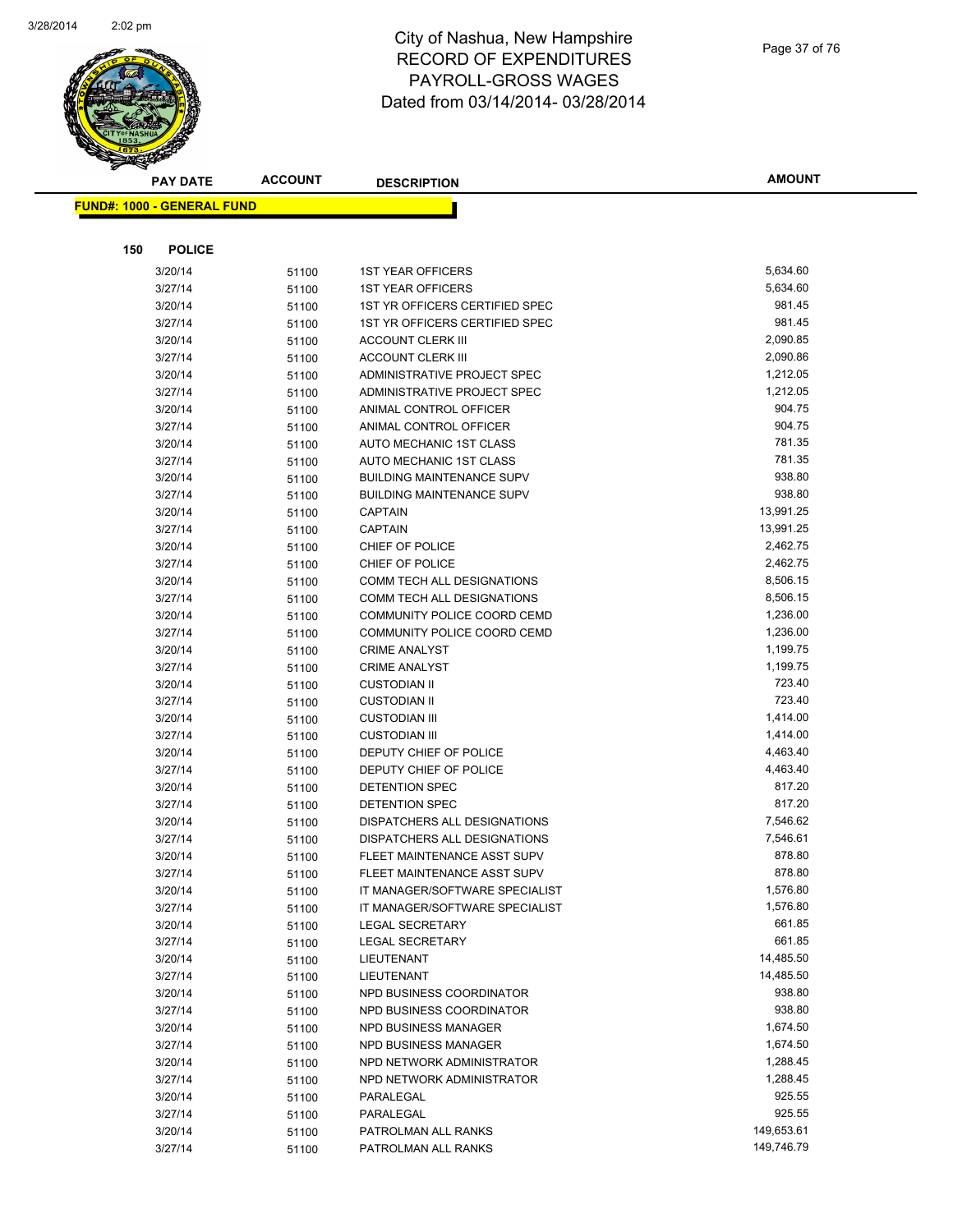

| Page 38 of 76 |  |  |
|---------------|--|--|

| <b>PAY DATE</b>                   | <b>ACCOUNT</b> | <b>DESCRIPTION</b>             | <b>AMOUNT</b> |
|-----------------------------------|----------------|--------------------------------|---------------|
| <b>FUND#: 1000 - GENERAL FUND</b> |                |                                |               |
|                                   |                |                                |               |
| 150<br><b>POLICE</b>              |                |                                |               |
| 3/20/14                           | 51100          | POLICE ATTORNEY                | 1,523.60      |
| 3/27/14                           | 51100          | POLICE ATTORNEY                | 1,523.60      |
| 3/20/14                           | 51100          | <b>RECORDS MANAGER</b>         | 1,200.00      |
| 3/27/14                           | 51100          | <b>RECORDS MANAGER</b>         | 1,200.00      |
| 3/20/14                           | 51100          | <b>RECORDS TECHNICIAN I</b>    | 1,871.95      |
| 3/27/14                           | 51100          | <b>RECORDS TECHNICIAN I</b>    | 1,871.95      |
| 3/20/14                           | 51100          | RECORDS TECHNICIAN II          | 1,608.00      |
| 3/27/14                           | 51100          | RECORDS TECHNICIAN II          | 1,608.00      |
| 3/20/14                           | 51100          | SEC DOMESTIC VIOLENCE UNIT     | 683.95        |
| 3/27/14                           | 51100          | SEC DOMESTIC VIOLENCE UNIT     | 683.95        |
| 3/20/14                           | 51100          | SECRETARIAL SUPV DET BUREAU    | 861.20        |
| 3/27/14                           | 51100          | SECRETARIAL SUPV DET BUREAU    | 861.20        |
| 3/20/14                           | 51100          | <b>SECRETARY III</b>           | 2,662.40      |
| 3/27/14                           | 51100          | <b>SECRETARY III</b>           | 2,662.40      |
| 3/20/14                           | 51100          | <b>SECRETARY V</b>             | 3,159.19      |
| 3/27/14                           | 51100          | <b>SECRETARY V</b>             | 3,159.20      |
| 3/20/14                           | 51100          | <b>SERGEANT</b>                | 34,187.20     |
| 3/27/14                           | 51100          | <b>SERGEANT</b>                | 34,187.20     |
| 3/20/14                           | 51100          | SUPV POLICE FLEET              | 1,192.40      |
| 3/27/14                           | 51100          | SUPV POLICE FLEET              | 1,192.40      |
| 3/20/14                           | 51200          | <b>ACCREDITATION MANAGER</b>   | 1,017.76      |
| 3/27/14                           | 51200          | <b>ACCREDITATION MANAGER</b>   | 1,017.76      |
| 3/20/14                           | 51200          | DETENTION SPEC                 | 699.16        |
| 3/27/14                           | 51200          | DETENTION SPEC                 | 699.16        |
| 3/20/14                           | 51200          | POLICE ATTORNEY PT             | 1,179.52      |
| 3/27/14                           | 51200          | POLICE ATTORNEY PT             | 1,179.52      |
| 3/20/14                           | 51200          | PRISONER TRANSPORT OFFICER     | 726.00        |
| 3/27/14                           | 51200          | PRISONER TRANSPORT OFFICER     | 726.00        |
| 3/13/14                           | 51300          | OVERTIME-REGULAR               | (227.72)      |
| 3/20/14                           | 51300          | OVERTIME-REGULAR               | 2,539.53      |
| 3/27/14                           | 51300          | OVERTIME-REGULAR               | 2,221.55      |
| 3/27/14                           | 51309          | OVERTIME-TRAINING              | 1,188.73      |
| 3/20/14                           | 51315          | <b>OVERTIME-WITNESS</b>        | 4,777.87      |
| 3/27/14                           | 51315          | <b>OVERTIME-WITNESS</b>        | 3,341.39      |
| 3/20/14                           | 51322          | OVERTIME-INVESTIGATIVE         | 7,526.18      |
| 3/27/14                           | 51322          | OVERTIME-INVESTIGATIVE         | 9,947.00      |
| 3/20/14                           | 51330          | OVERTIME-COVERAGE              | 3,984.71      |
| 3/27/14                           | 51330          | OVERTIME-COVERAGE              | 2,567.05      |
| 3/20/14                           | 51412          | <b>WAGES PER DIEM</b>          | 1,490.76      |
| 3/27/14                           | 51412          | WAGES PER DIEM                 | 2,021.53      |
| 3/20/14                           | 51600          | LONGEVITY                      | 1,200.00      |
| 3/27/14                           | 51600          | LONGEVITY                      | 6,150.00      |
| 3/27/14                           | 51628          | <b>EXTRA HOLIDAY</b>           | 40,991.51     |
| 3/20/14                           | 51750          | RETIREMENT & SEPARATION PAY    | 4,954.93      |
| 3/27/14                           | 55118          | TELEPHONE-CELLULAR             | 117.00        |
| 3/20/14                           | 61107          | <b>CLOTHING &amp; UNIFORMS</b> | 680.10        |
| 3/27/14                           | 61107          | <b>CLOTHING &amp; UNIFORMS</b> | 668.95        |
|                                   |                |                                |               |

 $\cdots$ 

 $\ddot{\phantom{0}}$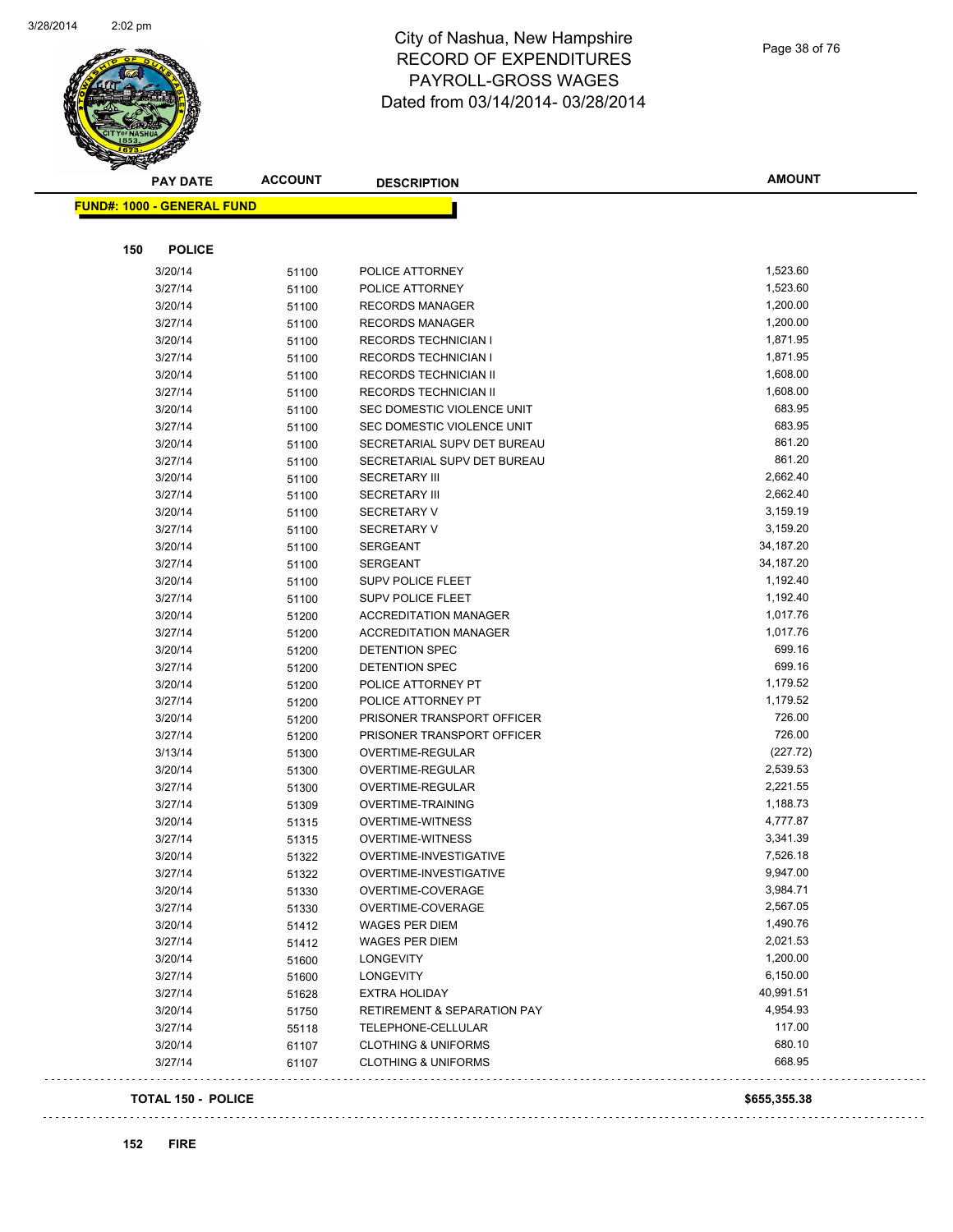

|     | <b>PAY DATE</b>                   | <b>ACCOUNT</b> | <b>DESCRIPTION</b>              | <b>AMOUNT</b> |
|-----|-----------------------------------|----------------|---------------------------------|---------------|
|     | <b>FUND#: 1000 - GENERAL FUND</b> |                |                                 |               |
|     |                                   |                |                                 |               |
| 152 | <b>FIRE</b>                       |                |                                 |               |
|     | 3/20/14                           |                | ADMINISTRATIVE ASSISTANT II     | 2,206.25      |
|     | 3/27/14                           | 51100          | ADMINISTRATIVE ASSISTANT II     | 2,206.25      |
|     | 3/20/14                           | 51100          | <b>ASST FIRE CHIEF</b>          | 2,032.40      |
|     | 3/27/14                           | 51100          | <b>ASST FIRE CHIEF</b>          | 2,032.40      |
|     | 3/20/14                           | 51100          | ASST SUPERINTENDENT FIRE ALARM  | 1,566.20      |
|     | 3/27/14                           | 51100          | ASST SUPERINTENDENT FIRE ALARM  | 1,566.20      |
|     | 3/20/14                           | 51100          | ASST SUPERINTENDENT FIRE FLEET  | 1,461.24      |
|     | 3/27/14                           | 51100          | ASST SUPERINTENDENT FIRE FLEET  | 1,461.24      |
|     | 3/20/14                           | 51100<br>51100 | ASST SUPERINTENDENT PREVENTION  | 2,922.48      |
|     | 3/27/14                           | 51100          | ASST SUPERINTENDENT PREVENTION  | 2,922.48      |
|     | 3/20/14                           | 51100          | <b>CAPTAIN</b>                  | 11,852.64     |
|     | 3/27/14                           | 51100          | <b>CAPTAIN</b>                  | 11,852.65     |
|     | 3/20/14                           | 51100          | CAPTAIN FIRE TRAINING SAFETY    | 1,646.08      |
|     | 3/27/14                           | 51100          | CAPTAIN FIRE TRAINING SAFETY    | 1,646.08      |
|     | 3/20/14                           | 51100          | DEPUTY FIRE CHIEF               | 7,002.22      |
|     | 3/27/14                           | 51100          | DEPUTY FIRE CHIEF               | 7,002.22      |
|     | 3/20/14                           | 51100          | <b>EXEC ASST BUSINESS COORD</b> | 1,041.35      |
|     | 3/27/14                           | 51100          | <b>EXEC ASST BUSINESS COORD</b> | 1,041.35      |
|     | 3/20/14                           | 51100          | <b>FIRE CHIEF</b>               | 2,331.28      |
|     | 3/27/14                           | 51100          | <b>FIRE CHIEF</b>               | 2,331.28      |
|     | 3/20/14                           | 51100          | FIRE DISPATCH ALL RANKS         | 7,064.17      |
|     | 3/27/14                           | 51100          | FIRE DISPATCH ALL RANKS         | 6,978.62      |
|     | 3/20/14                           | 51100          | FIRE DISPATCHER CLERK TRAINER   | 1,058.01      |
|     | 3/27/14                           | 51100          | FIRE DISPATCHER CLERK TRAINER   | 1,182.48      |
|     | 3/20/14                           | 51100          | FIRE LIEUTENANT                 | 37,226.98     |
|     | 3/27/14                           | 51100          | FIRE LIEUTENANT                 | 37,226.98     |
|     | 3/20/14                           | 51100          | <b>FIRE MECHANIC</b>            | 1,308.48      |
|     | 3/27/14                           | 51100          | <b>FIRE MECHANIC</b>            | 1,308.48      |
|     | 3/20/14                           | 51100          | FIRE TRAINING OFFICER           | 1,446.76      |
|     | 3/27/14                           | 51100          | FIRE TRAINING OFFICER           | 1,446.76      |
|     | 3/20/14                           | 51100          | FIREFIGHTERS ALL RANKS          | 115,409.90    |
|     | 3/27/14                           | 51100          | FIREFIGHTERS ALL RANKS          | 114,714.34    |
|     | 3/20/14                           | 51100          | SUPERINTENDENT FIRE ALARM       | 1,629.80      |
|     | 3/27/14                           | 51100          | SUPERINTENDENT FIRE ALARM       | 1,344.58      |
|     | 3/20/14                           | 51100          | SUPERINTENDENT FIRE FLEET       | 1,629.80      |
|     | 3/27/14                           | 51100          | SUPERINTENDENT FIRE FLEET       | 1,629.80      |
|     | 3/20/14                           | 51100          | SUPERINTENDENT FIRE PREVENTION  | 1,574.32      |
|     | 3/27/14                           | 51100          | SUPERINTENDENT FIRE PREVENTION  | 1,574.32      |
|     | 3/20/14                           | 51300          | OVERTIME-REGULAR                | 1,061.04      |
|     | 3/27/14                           | 51300          | OVERTIME-REGULAR                | 640.93        |
|     | 3/20/14                           | 51330          | OVERTIME-COVERAGE               | 8,891.94      |
|     | 3/27/14                           | 51330          | OVERTIME-COVERAGE               | 7,757.06      |
|     | 3/27/14                           | 51412          | WAGES PER DIEM                  | 100.00        |
|     | 3/27/14                           | 51500          | <b>COMMISSIONERS</b>            | 1,500.00      |
|     | 3/27/14                           | 51500          | SUB TEACHER                     | 375.00        |
|     | 3/20/14                           | 51650          | ADDITIONAL HOURS                | 21,500.06     |
|     | 3/27/14                           | 51650          | <b>ADDITIONAL HOURS</b>         | 20,106.34     |
|     | 3/20/14                           | 51700          | <b>STIPENDS</b>                 | 4,379.30      |
|     | 3/27/14                           | 51700          | <b>STIPENDS</b>                 | 4,406.02      |
|     | 3/27/14                           | 55118          | TELEPHONE-CELLULAR              | 352.00        |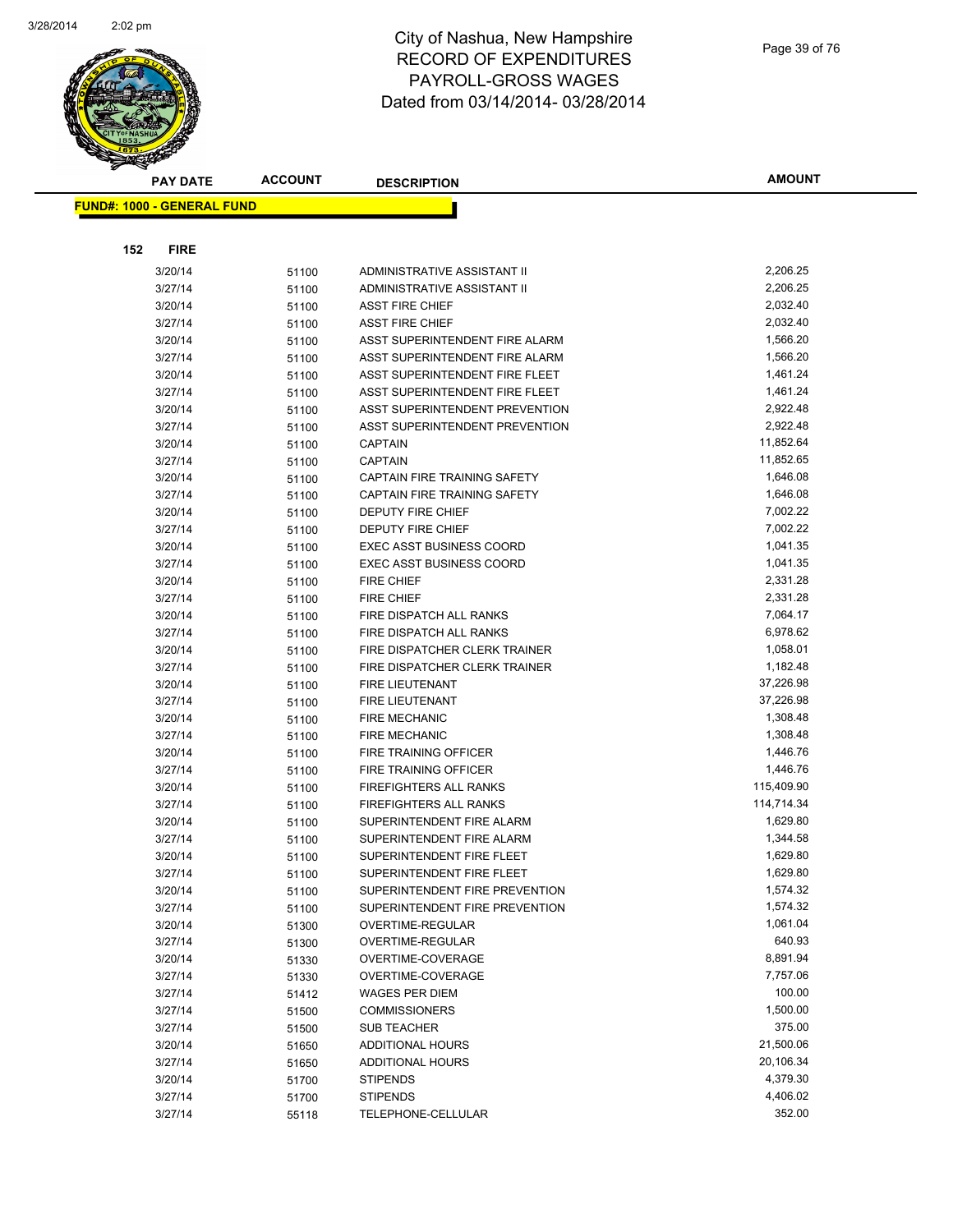Page 40 of 76

|     | <b>PAY DATE</b>                   | <b>ACCOUNT</b>                             | <b>DESCRIPTION</b>                    | <b>AMOUNT</b> |
|-----|-----------------------------------|--------------------------------------------|---------------------------------------|---------------|
|     | <b>FUND#: 1000 - GENERAL FUND</b> |                                            |                                       |               |
|     | <b>TOTAL 152 - FIRE</b>           |                                            |                                       | \$474,948.56  |
|     |                                   |                                            |                                       |               |
| 153 |                                   | <b>BUILDING INSPECTION</b>                 |                                       |               |
|     | 3/20/14                           | 51100                                      | <b>BUILDING AND UTILITIES INSPCTR</b> | 3,224.38      |
|     | 3/27/14                           | 51100                                      | <b>BUILDING AND UTILITIES INSPCTR</b> | 3,224.43      |
|     | 3/20/14                           | 51100                                      | <b>BUILDING DEPARTMENT MANAGER</b>    | 1,367.60      |
|     | 3/27/14                           | 51100                                      | <b>BUILDING DEPARTMENT MANAGER</b>    | 1,367.60      |
|     | 3/20/14                           | 51100                                      | PERMIT TECHNICIAN I                   | 601.55        |
|     | 3/27/14                           | 51100                                      | PERMIT TECHNICIAN I                   | 601.55        |
|     | 3/20/14                           | 51100                                      | PERMIT TECHNICIAN III                 | 734.81        |
|     | 3/27/14                           | 51100                                      | PERMIT TECHNICIAN III                 | 734.80        |
|     | 3/20/14                           | 51100                                      | <b>PLANS EXAMINER</b>                 | 1,131.50      |
|     | 3/27/14                           | 51100                                      | <b>PLANS EXAMINER</b>                 | 1,131.50      |
|     | 3/20/14                           | 51200                                      | <b>BUILDING AND UTILITIES INSPCTR</b> | 768.61        |
|     | 3/27/14                           | 51200                                      | <b>BUILDING AND UTILITIES INSPCTR</b> | 768.61        |
|     |                                   | <b>TOTAL 153 - BUILDING INSPECTION</b>     |                                       | \$15,656.94   |
| 155 | <b>CODE ENFORCEMENT</b>           |                                            |                                       |               |
|     | 3/20/14                           | 51100                                      | <b>CODE ENFORCEMENT OFFICER II</b>    | 2,026.65      |
|     | 3/27/14                           | 51100                                      | <b>CODE ENFORCEMENT OFFICER II</b>    | 2,026.65      |
|     | 3/20/14                           | 51100                                      | MGR CODE ENFORCEMENT DEPT             | 1,289.90      |
|     | 3/27/14                           | 51100                                      | MGR CODE ENFORCEMENT DEPT             | 1,289.90      |
|     |                                   | <b>TOTAL 155 - CODE ENFORCEMENT</b>        |                                       | \$6,633.10    |
| 156 |                                   | <b>EMERGENCY MANAGEMENT</b>                |                                       |               |
|     | 3/20/14                           | 51100                                      | <b>EMERGENCY MANAGEMENT DIRECTOR</b>  | 1,442.85      |
|     | 3/27/14                           | 51100                                      | <b>EMERGENCY MANAGEMENT DIRECTOR</b>  | 1,442.85      |
|     | 3/27/14                           | 55118                                      | TELEPHONE-CELLULAR                    | 50.00         |
|     |                                   | <b>TOTAL 156 - EMERGENCY MANAGEMENT</b>    |                                       | \$2,935.70    |
| 157 |                                   | <b>CITYWIDE COMMUNICATIONS</b>             |                                       |               |
|     | 3/20/14                           | 51100                                      | COMM SYS ENGR TECH                    | 1,475.60      |
|     | 3/27/14                           | 51100                                      | COMM SYS ENGR TECH                    | 1,475.60      |
|     | 3/20/14                           | 51200                                      | RADIO SYSTEMS MANAGER                 | 1,252.16      |
|     | 3/27/14                           | 51200                                      | RADIO SYSTEMS MANAGER                 | 1,252.16      |
|     | 3/27/14                           | 55118                                      | TELEPHONE-CELLULAR                    | 50.00         |
|     |                                   | <b>TOTAL 157 - CITYWIDE COMMUNICATIONS</b> |                                       | \$5,505.52    |
| 160 |                                   | <b>PUBLIC WORKS-ADMIN/ENGINEERING</b>      |                                       |               |
|     | 3/20/14                           | 51100                                      | ADMINISTRATIVE ASSISTANT II           | 665.60        |
|     | 3/27/14                           | 51100                                      | ADMINISTRATIVE ASSISTANT II           | 665.60        |
|     | 3/20/14                           | 51100                                      | <b>CITY ENGINEER</b>                  | 993.35        |
|     |                                   |                                            |                                       |               |
|     | 3/27/14                           | 51100                                      | <b>CITY ENGINEER</b>                  | 993.35        |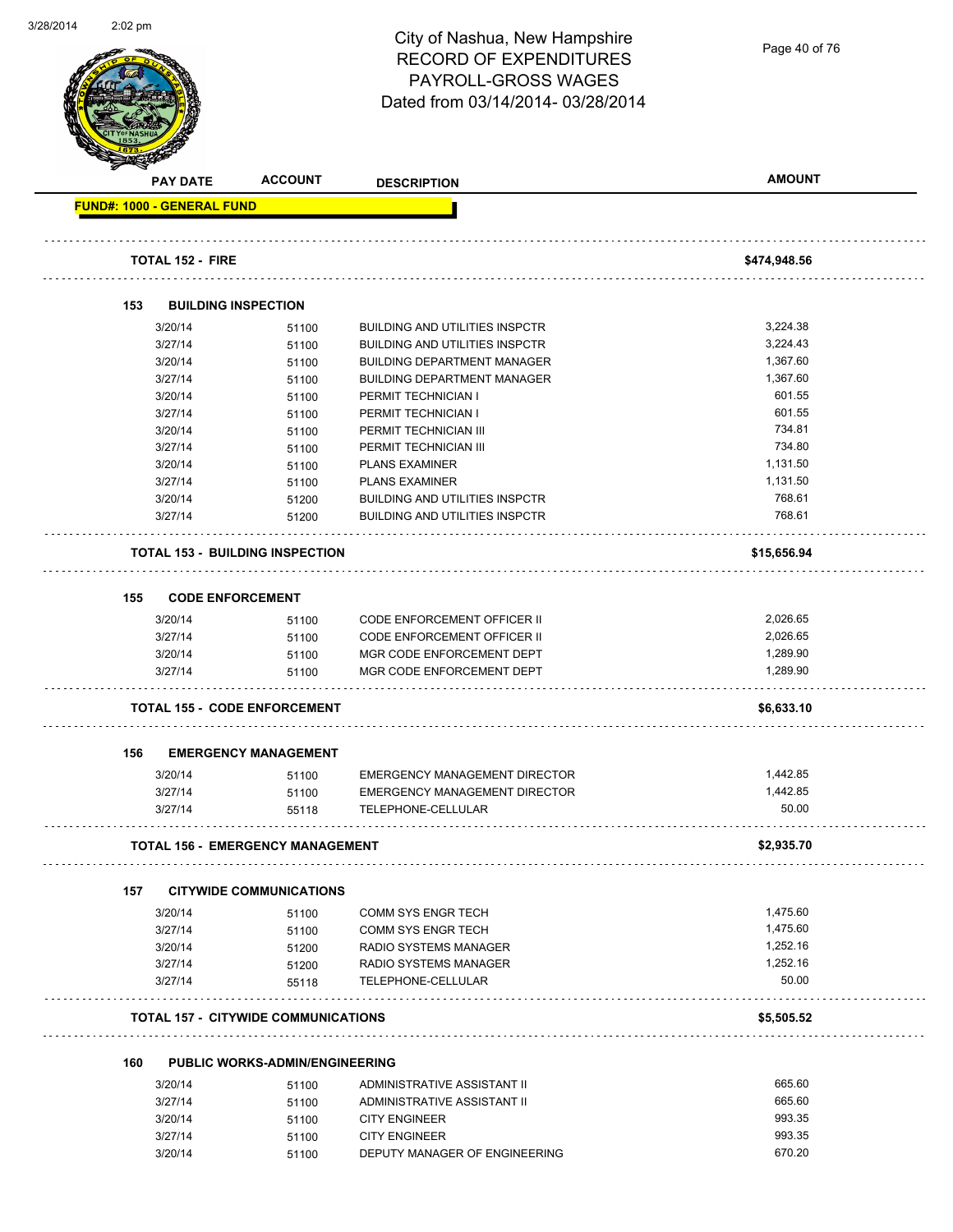| <b>PAY DATE</b>                   | <b>ACCOUNT</b>                             | <b>DESCRIPTION</b>                             | <b>AMOUNT</b> |
|-----------------------------------|--------------------------------------------|------------------------------------------------|---------------|
| <b>FUND#: 1000 - GENERAL FUND</b> |                                            |                                                |               |
| 160                               | <b>PUBLIC WORKS-ADMIN/ENGINEERING</b>      |                                                |               |
| 3/27/14                           | 51100                                      | DEPUTY MANAGER OF ENGINEERING                  | 670.20        |
| 3/20/14                           | 51100                                      | DIRECTOR PUBLIC WORKS                          | 1,441.50      |
| 3/27/14                           | 51100                                      | DIRECTOR PUBLIC WORKS                          | 1,441.50      |
| 3/20/14                           | 51100                                      | DIVISION OPERATIONS MANAGER                    | 1,372.55      |
| 3/27/14                           | 51100                                      | DIVISION OPERATIONS MANAGER                    | 1,372.55      |
| 3/20/14                           | 51100                                      | DPW CONTRACT ADMINISTRATOR                     | 324.85        |
| 3/27/14                           | 51100                                      | DPW CONTRACT ADMINISTRATOR                     | 324.85        |
| 3/20/14                           |                                            | <b>ENGINEERING DESIGNER INSP</b>               | 912.76        |
| 3/27/14                           | 51100<br>51100                             | <b>ENGINEERING DESIGNER INSP</b>               | 912.76        |
| 3/20/14                           |                                            | <b>ENGINEERING INSPECTORS</b>                  | 1,805.20      |
| 3/27/14                           | 51100                                      | <b>ENGINEERING INSPECTORS</b>                  | 1,805.20      |
| 3/20/14                           | 51100                                      | <b>EXECUTIVE ADMINISTRATOR</b>                 | 673.10        |
| 3/27/14                           | 51100                                      | <b>EXECUTIVE ADMINISTRATOR</b>                 | 673.10        |
|                                   | 51100                                      |                                                | 1,248.00      |
| 3/20/14                           | 51100                                      | <b>SENIOR FOREMAN</b><br><b>SENIOR FOREMAN</b> | 1,248.00      |
| 3/27/14                           | 51100                                      |                                                |               |
| 3/20/14                           | 51100                                      | <b>SENIOR STAFF ENGINEER</b>                   | 1,219.70      |
| 3/27/14                           | 51100                                      | <b>SENIOR STAFF ENGINEER</b>                   | 1,219.70      |
| 3/20/14                           | 51100                                      | <b>SENIOR TRAFFIC ENGINEER</b>                 | 1,533.60      |
| 3/27/14                           | 51100                                      | <b>SENIOR TRAFFIC ENGINEER</b>                 | 1,533.60      |
| 3/20/14                           | 51100                                      | STREET CONSTRUCTION ENGINEER                   | 1,285.00      |
| 3/27/14                           | 51100                                      | STREET CONSTRUCTION ENGINEER                   | 1,285.00      |
| 3/20/14                           | 51100                                      | <b>SURVEY TECHNICIAN</b>                       | 1,096.65      |
| 3/27/14                           | 51100                                      | <b>SURVEY TECHNICIAN</b>                       | 1,096.65      |
| 3/20/14                           | 51300                                      | OVERTIME-REGULAR                               | 245.92        |
| 3/27/14                           | 51300                                      | OVERTIME-REGULAR                               | 385.06        |
| 3/27/14                           | 51500                                      | ELECTED BOARD MEMBER                           | 2,000.00      |
| 3/27/14                           | 55118                                      | TELEPHONE-CELLULAR                             | 234.00        |
| 3/27/14                           | 55314                                      | FIXED RATE MILEAGE ALLOWANCE                   | 600.00        |
|                                   | TOTAL 160 - PUBLIC WORKS-ADMIN/ENGINEERING |                                                | \$33,949.10   |
|                                   |                                            |                                                |               |
| 161<br><b>STREETS</b>             |                                            |                                                |               |
| 3/20/14                           | 51100                                      | ADMINISTRATIVE ASSISTANT III                   | 953.25        |
| 3/27/14                           | 51100                                      | ADMINISTRATIVE ASSISTANT III                   | 953.25        |
| 3/20/14                           | 51100                                      | AUTO MECH 1ST CLASS NIGHTS                     | 3,033.60      |
| 3/27/14                           | 51100                                      | AUTO MECH 1ST CLASS NIGHTS                     | 3,033.60      |
| 3/20/14                           | 51100                                      | AUTO MECH 2ND CLASS                            | 1,818.40      |
| 3/27/14                           | 51100                                      | AUTO MECH 2ND CLASS                            | 1,818.40      |
| 3/20/14                           | 51100                                      | AUTO MECH 2ND CLASS NIGHTS                     | 921.20        |
| 3/27/14                           | 51100                                      | AUTO MECH 2ND CLASS NIGHTS                     | 921.20        |
| 3/20/14                           | 51100                                      | EQUIP OPR STREET REPAIR                        | 7,273.60      |
| 3/27/14                           | 51100                                      | <b>EQUIP OPR STREET REPAIR</b>                 | 7,273.60      |
| 3/20/14                           | 51100                                      | FLEET MAINTENANCE FOREMAN                      | 1,096.65      |
| 3/27/14                           | 51100                                      | FLEET MAINTENANCE FOREMAN                      | 1,096.65      |
| 3/20/14                           | 51100                                      | FLEET MANAGER STREET DEPT                      | 1,056.15      |
| 3/27/14                           | 51100                                      | FLEET MANAGER STREET DEPT                      | 1,056.15      |
|                                   |                                            |                                                |               |

3/20/14 51100 MASON PIPELAYER 1,739.20 3/27/14 51100 MASON PIPELAYER 1,739.20 3/20/14 51100 MECHANIC AUTO 1ST CLASS 2,993.60 3/27/14 51100 MECHANIC AUTO 1ST CLASS<br>3/20/14 51100 OPERATIONS COORDINATOR 500AD 630.42

3/20/14 51100 OPERATIONS COORDINATOR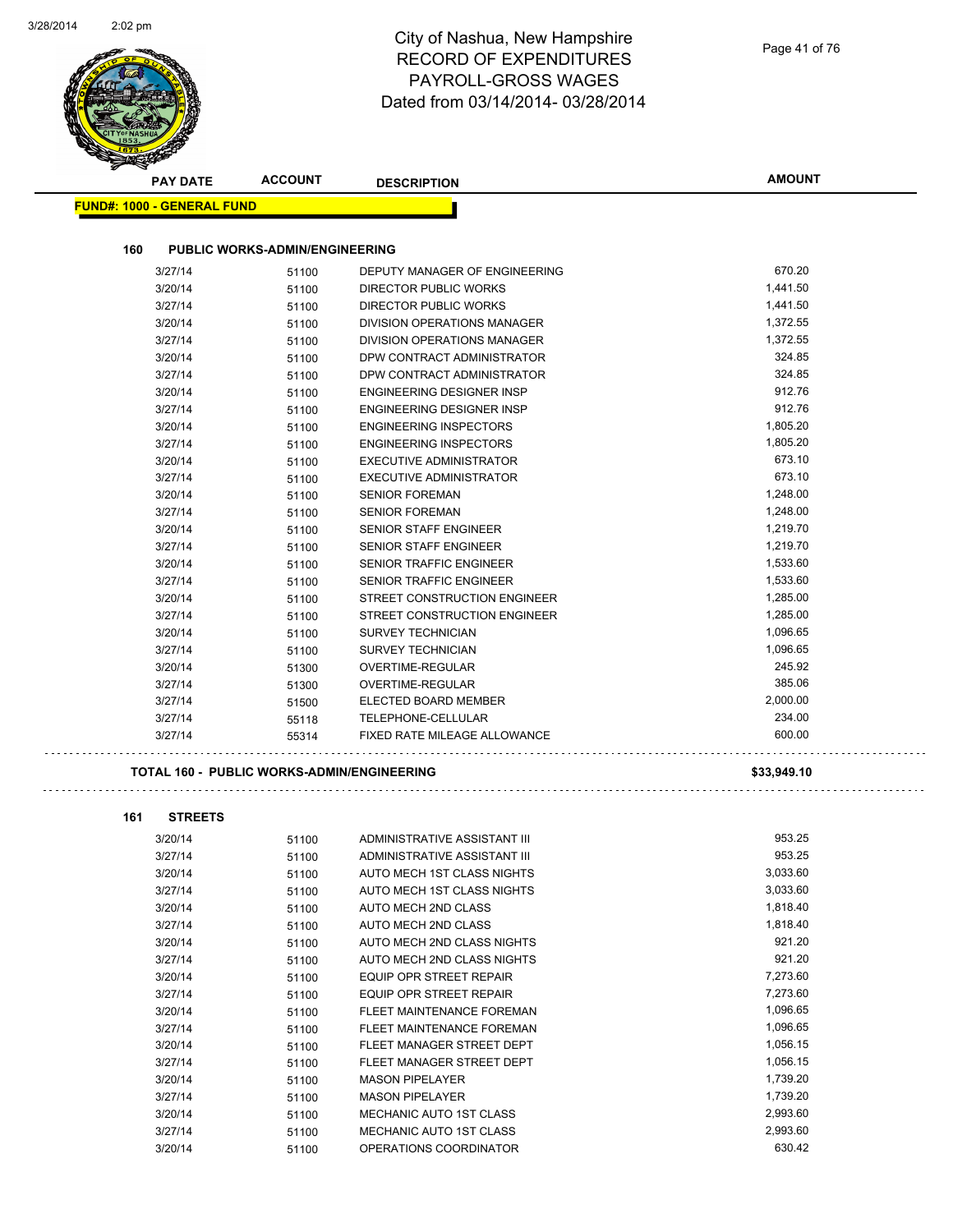$\ddot{\phantom{0}}$ 

L,

 $\sim$  .

 $\sim$   $\sim$ 



**FUND#: 1000 - GENERAL FUND**

## City of Nashua, New Hampshire RECORD OF EXPENDITURES PAYROLL-GROSS WAGES Dated from 03/14/2014- 03/28/2014

| <b>AMOUNT</b> |  |
|---------------|--|
|               |  |
|               |  |
| 788.05        |  |
| 865.60        |  |
| 865.60        |  |
| 807.20        |  |
| 807.20        |  |
| 895.65        |  |
| 895.65        |  |
| 1,075.16      |  |
| 1,075.15      |  |
| 4,616.59      |  |
| 4,616.58      |  |
| 1,720.00      |  |
| 1,720.00      |  |
| 860.80        |  |
| 860.80        |  |
| 1,331.45      |  |
| 1,331.45      |  |
| 2,071.20      |  |
| 2,071.20      |  |

| 161 | <b>STREETS</b>                  |                |                                          |                  |  |
|-----|---------------------------------|----------------|------------------------------------------|------------------|--|
|     | 3/27/14                         | 51100          | OPERATIONS COORDINATOR                   | 788.05           |  |
|     | 3/20/14                         | 51100          | <b>SIGN MAINTENANCE</b>                  | 865.60           |  |
|     | 3/27/14                         | 51100          | <b>SIGN MAINTENANCE</b>                  | 865.60           |  |
|     | 3/20/14                         | 51100          | SIGN MAINTENANCE ASSISTANT               | 807.20           |  |
|     | 3/27/14                         | 51100          | SIGN MAINTENANCE ASSISTANT               | 807.20           |  |
|     | 3/20/14                         | 51100          | STOREKEEPER PWD                          | 895.65           |  |
|     | 3/27/14                         | 51100          | STOREKEEPER PWD                          | 895.65           |  |
|     | 3/20/14                         | 51100          | STR CONSTR RPR AND PERMT COORD           | 1,075.16         |  |
|     | 3/27/14                         | 51100          | STR CONSTR RPR AND PERMT COORD           | 1,075.15         |  |
|     | 3/20/14                         | 51100          | <b>STREET FOREMAN</b>                    | 4,616.59         |  |
|     | 3/27/14                         | 51100          | <b>STREET FOREMAN</b>                    | 4,616.58         |  |
|     | 3/20/14                         | 51100          | SUPERINTENDENT OF STREETS                | 1,720.00         |  |
|     | 3/27/14                         | 51100          | SUPERINTENDENT OF STREETS                | 1,720.00         |  |
|     | 3/20/14                         | 51100          | TRAFFIC MAINTENANCE ASSISTANT            | 860.80           |  |
|     | 3/27/14                         | 51100          | TRAFFIC MAINTENANCE ASSISTANT            | 860.80           |  |
|     | 3/20/14                         | 51100          | <b>TRAFFIC MANAGER</b>                   | 1,331.45         |  |
|     | 3/27/14                         | 51100          | <b>TRAFFIC MANAGER</b>                   | 1,331.45         |  |
|     | 3/20/14                         | 51100          | <b>TRAFFIC TECHNICIAN I</b>              | 2,071.20         |  |
|     | 3/27/14                         | 51100          | <b>TRAFFIC TECHNICIAN I</b>              | 2,071.20         |  |
|     | 3/20/14                         | 51100          | <b>TRUCK DRIVER STREET REPAIR</b>        | 16,719.73        |  |
|     | 3/27/14                         | 51100          | TRUCK DRIVER STREET REPAIR               | 16,692.62        |  |
|     | 3/20/14                         | 51100          | <b>WELDER FIRST CLASS</b>                | 1,968.81         |  |
|     | 3/27/14                         | 51100          | <b>WELDER FIRST CLASS</b>                | 1,968.80         |  |
|     | 3/20/14                         | 51300          | OVERTIME-REGULAR                         | 15,627.88        |  |
|     | 3/27/14                         | 51300          | OVERTIME-REGULAR                         | 10,486.28        |  |
|     | 3/27/14                         | 55118          | TELEPHONE-CELLULAR                       | 67.00            |  |
|     | TOTAL 161 - STREETS             |                |                                          | \$135,208.17     |  |
| 166 |                                 |                |                                          |                  |  |
|     | <b>PARKING LOTS</b>             |                |                                          |                  |  |
|     | 3/20/14                         | 51100          | ADMINISTRATIVE ASSISTANT II              | 665.60           |  |
|     | 3/27/14                         | 51100          | ADMINISTRATIVE ASSISTANT II              | 665.60           |  |
|     | 3/20/14                         | 51100          | PARKING MAINTENANCE                      | 1,315.20         |  |
|     | 3/27/14                         | 51100          | PARKING MAINTENANCE                      | 1,315.20         |  |
|     | 3/20/14                         | 51100          | <b>TRANSPORTATION DEPT MANAGER</b>       | 76.85            |  |
|     | 3/27/14                         | 51100          | <b>TRANSPORTATION DEPT MANAGER</b>       | 76.85            |  |
|     | 3/20/14                         | 51300          | <b>OVERTIME-REGULAR</b>                  | 98.64            |  |
|     | 3/27/14                         | 55118          | TELEPHONE-CELLULAR                       | 51.00            |  |
|     | <b>TOTAL 166 - PARKING LOTS</b> |                |                                          | \$4,264.94       |  |
| 171 | <b>COMMUNITY SERVICES</b>       |                |                                          |                  |  |
|     |                                 |                |                                          |                  |  |
|     | 3/20/14                         | 51100          | ADMINISTRATIVE ASSISTANT II              | 696.75           |  |
|     | 3/27/14                         | 51100          | ADMINISTRATIVE ASSISTANT II              | 696.75           |  |
|     | 3/20/14                         | 51100          | DIRECTOR HEALTH AND COMM SVS             | 1,677.05         |  |
|     | 3/27/14                         | 51100          | DIRECTOR HEALTH AND COMM SVS             | 1,677.05         |  |
|     | 3/20/14                         | 51100          | PROGRAM ASSISTANT                        | 419.80           |  |
|     | 3/27/14<br>3/20/14              | 51100<br>51100 | PROGRAM ASSISTANT<br>PROGRAM COORDINATOR | 419.80<br>903.15 |  |

3/27/14 51100 PROGRAM COORDINATOR 903.15

3/20/14 51100 PROGRAM COORDINATOR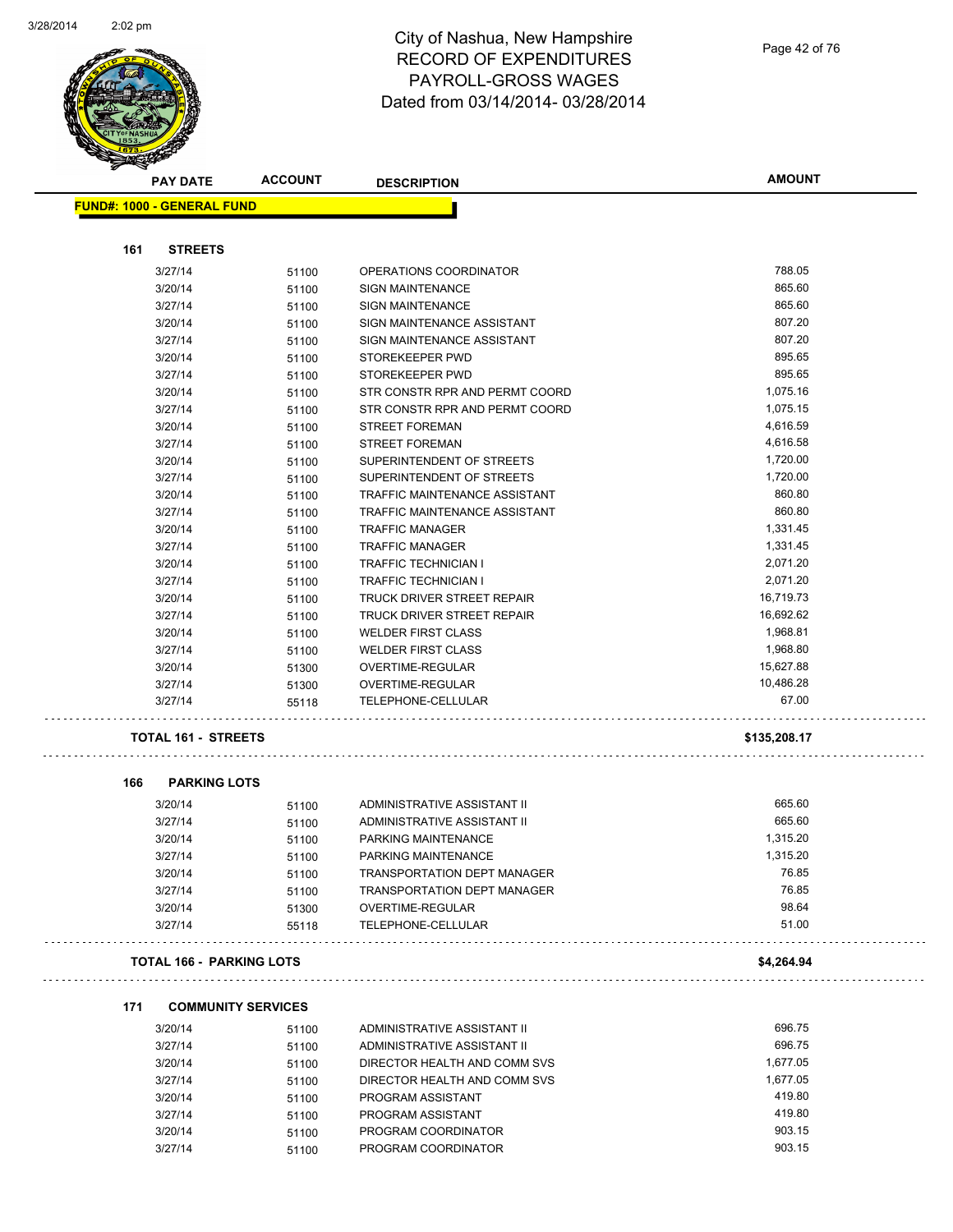| City of Nashua, New Hampshire<br><b>RECORD OF EXPENDITURES</b><br>PAYROLL-GROSS WAGES<br>Dated from 03/14/2014-03/28/2014<br><b>ACCOUNT</b><br><b>PAY DATE</b><br><b>DESCRIPTION</b><br><b>FUND#: 1000 - GENERAL FUND</b><br>171<br><b>COMMUNITY SERVICES</b><br>3/27/14<br>55118<br>TELEPHONE-CELLULAR<br><b>TOTAL 171 - COMMUNITY SERVICES</b><br>172<br><b>COMMUNITY HEALTH</b><br>3/20/14<br>ADMINISTRATIVE ASSISTANT II<br>51100<br>3/27/14<br>51100<br>ADMINISTRATIVE ASSISTANT II<br>3/20/14<br><b>BILINGUAL OUTREACH WORKER</b><br>51100<br>3/27/14<br>BILINGUAL OUTREACH WORKER<br>51100 | Page 43 of 76<br><b>AMOUNT</b><br>50.00<br>\$7,443.50<br>696.75<br>696.76<br>708.00<br>708.00<br>1,364.20<br>1,364.20 |
|---------------------------------------------------------------------------------------------------------------------------------------------------------------------------------------------------------------------------------------------------------------------------------------------------------------------------------------------------------------------------------------------------------------------------------------------------------------------------------------------------------------------------------------------------------------------------------------------------|-----------------------------------------------------------------------------------------------------------------------|
|                                                                                                                                                                                                                                                                                                                                                                                                                                                                                                                                                                                                   |                                                                                                                       |
|                                                                                                                                                                                                                                                                                                                                                                                                                                                                                                                                                                                                   |                                                                                                                       |
|                                                                                                                                                                                                                                                                                                                                                                                                                                                                                                                                                                                                   |                                                                                                                       |
|                                                                                                                                                                                                                                                                                                                                                                                                                                                                                                                                                                                                   |                                                                                                                       |
|                                                                                                                                                                                                                                                                                                                                                                                                                                                                                                                                                                                                   |                                                                                                                       |
|                                                                                                                                                                                                                                                                                                                                                                                                                                                                                                                                                                                                   |                                                                                                                       |
|                                                                                                                                                                                                                                                                                                                                                                                                                                                                                                                                                                                                   |                                                                                                                       |
|                                                                                                                                                                                                                                                                                                                                                                                                                                                                                                                                                                                                   |                                                                                                                       |
|                                                                                                                                                                                                                                                                                                                                                                                                                                                                                                                                                                                                   |                                                                                                                       |
|                                                                                                                                                                                                                                                                                                                                                                                                                                                                                                                                                                                                   |                                                                                                                       |
|                                                                                                                                                                                                                                                                                                                                                                                                                                                                                                                                                                                                   |                                                                                                                       |
|                                                                                                                                                                                                                                                                                                                                                                                                                                                                                                                                                                                                   |                                                                                                                       |
|                                                                                                                                                                                                                                                                                                                                                                                                                                                                                                                                                                                                   |                                                                                                                       |
|                                                                                                                                                                                                                                                                                                                                                                                                                                                                                                                                                                                                   |                                                                                                                       |
|                                                                                                                                                                                                                                                                                                                                                                                                                                                                                                                                                                                                   |                                                                                                                       |
|                                                                                                                                                                                                                                                                                                                                                                                                                                                                                                                                                                                                   |                                                                                                                       |
|                                                                                                                                                                                                                                                                                                                                                                                                                                                                                                                                                                                                   |                                                                                                                       |
|                                                                                                                                                                                                                                                                                                                                                                                                                                                                                                                                                                                                   |                                                                                                                       |
|                                                                                                                                                                                                                                                                                                                                                                                                                                                                                                                                                                                                   |                                                                                                                       |
|                                                                                                                                                                                                                                                                                                                                                                                                                                                                                                                                                                                                   |                                                                                                                       |
| 3/20/14<br>MANAGER COMMUNITY HEALTH                                                                                                                                                                                                                                                                                                                                                                                                                                                                                                                                                               |                                                                                                                       |
| 51100                                                                                                                                                                                                                                                                                                                                                                                                                                                                                                                                                                                             |                                                                                                                       |
| 3/27/14<br>MANAGER COMMUNITY HEALTH<br>51100                                                                                                                                                                                                                                                                                                                                                                                                                                                                                                                                                      |                                                                                                                       |
| 3/20/14<br>PUB HEALTH NURSE<br>51100                                                                                                                                                                                                                                                                                                                                                                                                                                                                                                                                                              | 3,342.60                                                                                                              |
| 3/27/14<br>PUB HEALTH NURSE<br>51100                                                                                                                                                                                                                                                                                                                                                                                                                                                                                                                                                              | 3,342.60                                                                                                              |
| <b>TOTAL 172 - COMMUNITY HEALTH</b>                                                                                                                                                                                                                                                                                                                                                                                                                                                                                                                                                               | \$12,223.11                                                                                                           |
|                                                                                                                                                                                                                                                                                                                                                                                                                                                                                                                                                                                                   |                                                                                                                       |
| 173<br><b>ENVIRONMENTAL HEALTH</b>                                                                                                                                                                                                                                                                                                                                                                                                                                                                                                                                                                |                                                                                                                       |
|                                                                                                                                                                                                                                                                                                                                                                                                                                                                                                                                                                                                   |                                                                                                                       |
| 3/20/14<br>ENVIRONMENTAL HEALTH SPEC I<br>51100                                                                                                                                                                                                                                                                                                                                                                                                                                                                                                                                                   | 1,598.15                                                                                                              |
| 3/27/14<br>ENVIRONMENTAL HEALTH SPEC I<br>51100                                                                                                                                                                                                                                                                                                                                                                                                                                                                                                                                                   | 1,598.15                                                                                                              |
| 3/20/14<br>ENVIRONMENTAL HEALTH SPEC II<br>51100                                                                                                                                                                                                                                                                                                                                                                                                                                                                                                                                                  | 1,044.25                                                                                                              |
| 3/27/14<br>ENVIRONMENTAL HEALTH SPEC II<br>51100                                                                                                                                                                                                                                                                                                                                                                                                                                                                                                                                                  | 1,044.25                                                                                                              |
| 3/20/14<br>ENVIRONMENTAL TECH OFFICE MGR<br>51100                                                                                                                                                                                                                                                                                                                                                                                                                                                                                                                                                 | 964.35                                                                                                                |
| 3/27/14<br>ENVIRONMENTAL TECH OFFICE MGR<br>51100                                                                                                                                                                                                                                                                                                                                                                                                                                                                                                                                                 | 964.35                                                                                                                |
| 3/20/14<br>MANAGER ENVIRONMENTAL HEALTH<br>51100                                                                                                                                                                                                                                                                                                                                                                                                                                                                                                                                                  | 1,404.70                                                                                                              |
| 3/27/14<br>51100<br>MANAGER ENVIRONMENTAL HEALTH                                                                                                                                                                                                                                                                                                                                                                                                                                                                                                                                                  | 1,404.70                                                                                                              |
| 3/27/14<br>TELEPHONE-CELLULAR<br>55118                                                                                                                                                                                                                                                                                                                                                                                                                                                                                                                                                            | 84.00                                                                                                                 |
| <b>TOTAL 173 - ENVIRONMENTAL HEALTH</b>                                                                                                                                                                                                                                                                                                                                                                                                                                                                                                                                                           | \$10,106.90                                                                                                           |
|                                                                                                                                                                                                                                                                                                                                                                                                                                                                                                                                                                                                   |                                                                                                                       |
| <b>WELFARE ADMINISTRATION</b><br>174                                                                                                                                                                                                                                                                                                                                                                                                                                                                                                                                                              |                                                                                                                       |
| 3/20/14<br>ADMINISTRATIVE ASSISTANT I<br>51100                                                                                                                                                                                                                                                                                                                                                                                                                                                                                                                                                    | 812.26                                                                                                                |
| 3/27/14<br>ADMINISTRATIVE ASSISTANT I<br>51100                                                                                                                                                                                                                                                                                                                                                                                                                                                                                                                                                    | 812.25                                                                                                                |
| 3/20/14<br><b>CASE TECHNICIAN WELFARE</b><br>51100                                                                                                                                                                                                                                                                                                                                                                                                                                                                                                                                                | 2,311.50                                                                                                              |
| 3/27/14<br>CASE TECHNICIAN WELFARE<br>51100                                                                                                                                                                                                                                                                                                                                                                                                                                                                                                                                                       | 2,311.49                                                                                                              |
| 3/20/14<br>INTAKE WORKER ACCOUNTANT<br>51100                                                                                                                                                                                                                                                                                                                                                                                                                                                                                                                                                      | 909.85                                                                                                                |
| 3/27/14<br>INTAKE WORKER ACCOUNTANT<br>51100                                                                                                                                                                                                                                                                                                                                                                                                                                                                                                                                                      | 909.85                                                                                                                |
| 3/20/14<br>SENIOR CASE TECHNICIAN                                                                                                                                                                                                                                                                                                                                                                                                                                                                                                                                                                 | 929.80                                                                                                                |
| 51100<br>3/27/14                                                                                                                                                                                                                                                                                                                                                                                                                                                                                                                                                                                  | 929.80                                                                                                                |
| SENIOR CASE TECHNICIAN<br>51100                                                                                                                                                                                                                                                                                                                                                                                                                                                                                                                                                                   |                                                                                                                       |
| 3/20/14<br><b>WELFARE OFFICER</b><br>51100                                                                                                                                                                                                                                                                                                                                                                                                                                                                                                                                                        | 1,408.20                                                                                                              |
| 3/27/14<br><b>WELFARE OFFICER</b><br>51100                                                                                                                                                                                                                                                                                                                                                                                                                                                                                                                                                        | 1,408.19                                                                                                              |
| 3/27/14<br>TELEPHONE-CELLULAR<br>55118                                                                                                                                                                                                                                                                                                                                                                                                                                                                                                                                                            | 50.00                                                                                                                 |
| <b>TOTAL 174 - WELFARE ADMINISTRATION</b>                                                                                                                                                                                                                                                                                                                                                                                                                                                                                                                                                         | \$12,793.19                                                                                                           |
| <b>PARKS &amp; RECREATION</b><br>177                                                                                                                                                                                                                                                                                                                                                                                                                                                                                                                                                              |                                                                                                                       |
|                                                                                                                                                                                                                                                                                                                                                                                                                                                                                                                                                                                                   | 734.80                                                                                                                |
| 3/20/14<br>ADMINISTRATIVE ASSISTANT II<br>51100                                                                                                                                                                                                                                                                                                                                                                                                                                                                                                                                                   |                                                                                                                       |
| 3/27/14<br>ADMINISTRATIVE ASSISTANT II<br>51100                                                                                                                                                                                                                                                                                                                                                                                                                                                                                                                                                   | 734.80                                                                                                                |
| 3/20/14<br>EQUIPMENT OPERATOR, PARKS<br>51100                                                                                                                                                                                                                                                                                                                                                                                                                                                                                                                                                     | 909.20                                                                                                                |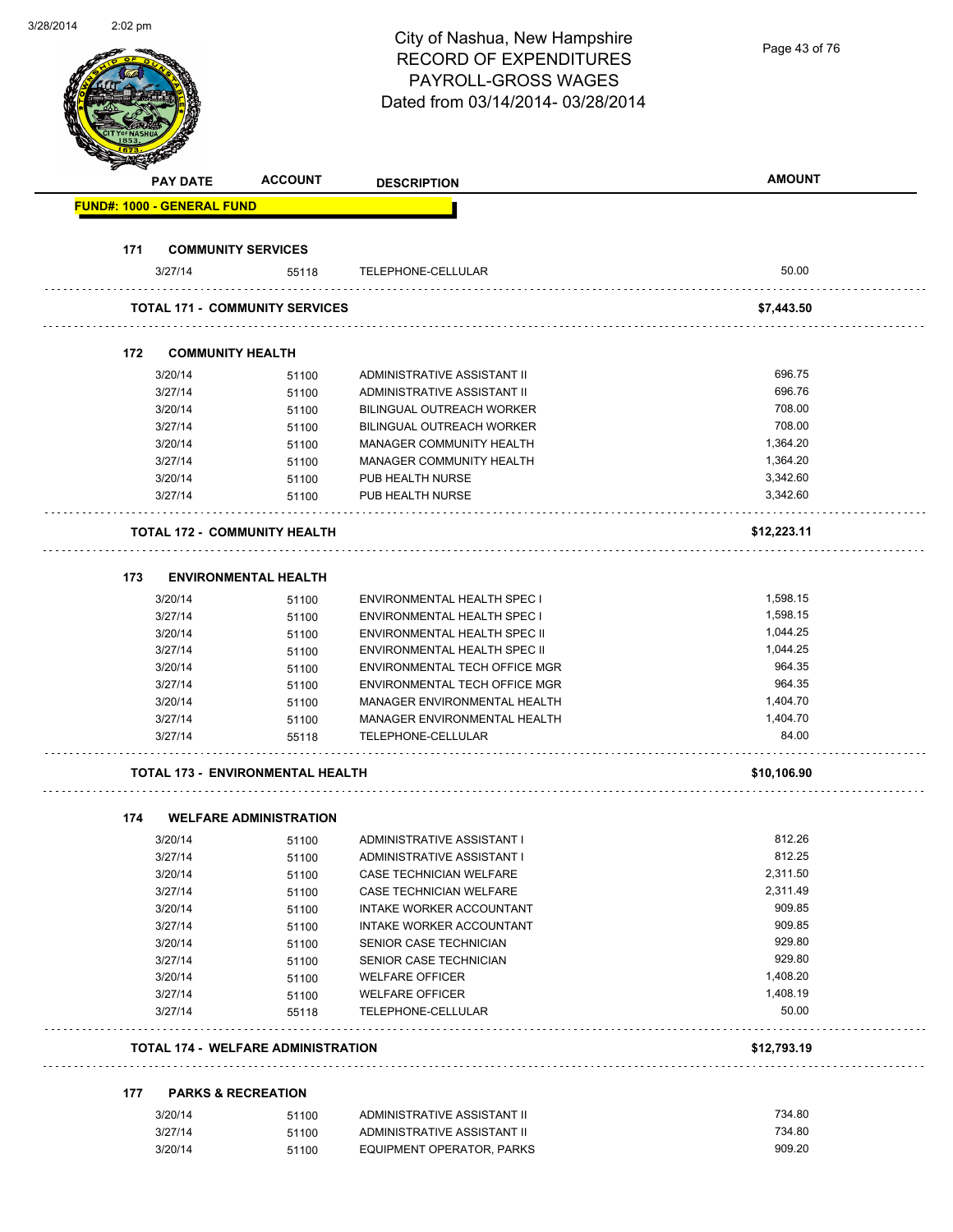

| Ð<br><b>PAY DATE</b>                      | <b>ACCOUNT</b>                | <b>DESCRIPTION</b>                | <b>AMOUNT</b> |
|-------------------------------------------|-------------------------------|-----------------------------------|---------------|
| <b>FUND#: 1000 - GENERAL FUND</b>         |                               |                                   |               |
|                                           |                               |                                   |               |
| 177                                       | <b>PARKS &amp; RECREATION</b> |                                   |               |
| 3/27/14                                   | 51100                         | <b>EQUIPMENT OPERATOR, PARKS</b>  | 909.20        |
| 3/20/14                                   | 51100                         | FOREMAN LABOR PARK                | 3,289.93      |
| 3/27/14                                   | 51100                         | <b>FOREMAN LABOR PARK</b>         | 3,289.95      |
| 3/20/14                                   | 51100                         | <b>GROUNDS KEEPER PARK MAINT</b>  | 6,634.23      |
| 3/27/14                                   | 51100                         | <b>GROUNDS KEEPER PARK MAINT</b>  | 6,416.49      |
| 3/20/14                                   | 51100                         | <b>GROUNDSMAN I PARKS</b>         | 2,338.82      |
| 3/27/14                                   | 51100                         | <b>GROUNDSMAN I PARKS</b>         | 2,338.80      |
| 3/20/14                                   | 51100                         | <b>GROUNDSMAN II PARKS</b>        | 818.80        |
| 3/27/14                                   | 51100                         | <b>GROUNDSMAN II PARKS</b>        | 818.80        |
| 3/20/14                                   | 51100                         | <b>LEAD GROUNDSMAN</b>            | 2,390.97      |
| 3/27/14                                   | 51100                         | <b>LEAD GROUNDSMAN</b>            | 2,758.80      |
| 3/20/14                                   | 51100                         | PROGRAM COORDINATOR               | 347.85        |
| 3/27/14                                   | 51100                         | PROGRAM COORDINATOR               | 347.85        |
| 3/20/14                                   | 51100                         | <b>RECREATION PROGRAM MANAGER</b> | 1,075.60      |
| 3/27/14                                   | 51100                         | <b>RECREATION PROGRAM MANAGER</b> | 1,075.60      |
| 3/20/14                                   | 51100                         | STELLOS STADIUM ATTENDANT         | 909.20        |
| 3/27/14                                   | 51100                         | STELLOS STADIUM ATTENDANT         | 909.20        |
| 3/20/14                                   | 51100                         | SUPERINTENDENT OF PARKS RECR      | 1,670.35      |
| 3/27/14                                   | 51100                         | SUPERINTENDENT OF PARKS RECR      | 1,670.35      |
| 3/20/14                                   | 51100                         | <b>TRUCK DRIVER PARKS RECR</b>    | 832.00        |
| 3/27/14                                   | 51100                         | <b>TRUCK DRIVER PARKS RECR</b>    | 832.00        |
| 3/20/14                                   | 51300                         | OVERTIME-REGULAR                  | 329.04        |
| 3/27/14                                   | 51300                         | OVERTIME-REGULAR                  | 480.80        |
| 3/27/14                                   | 55118                         | TELEPHONE-CELLULAR                | 67.00         |
| 3/20/14                                   | 55642                         | <b>GAME OFFICIALS</b>             | 44.00         |
| 3/27/14                                   | 55642                         | <b>GAME OFFICIALS</b>             | 2,443.00      |
| 3/27/14                                   | 61107                         | <b>CLOTHING &amp; UNIFORMS</b>    | 33.98         |
| <b>TOTAL 177 - PARKS &amp; RECREATION</b> |                               |                                   | \$47,451.41   |

| 179 | <b>LIBRARY</b> |
|-----|----------------|
|     |                |

 $\hat{\mathcal{L}}$  .

| 3/20/14 | 51100 | ADMIN ASST COST ACCOUNTANT     | 782.40   |
|---------|-------|--------------------------------|----------|
| 3/27/14 | 51100 | ADMIN ASST COST ACCOUNTANT     | 782.40   |
| 3/20/14 | 51100 | ASSISTANT DIRECTOR LIBRARY     | 1,255.85 |
| 3/27/14 | 51100 | ASSISTANT DIRECTOR LIBRARY     | 1,255.85 |
| 3/20/14 | 51100 | ASSISTANT LIBRARIAN CIRCULATIO | 945.05   |
| 3/27/14 | 51100 | ASSISTANT LIBRARIAN CIRCULATIO | 945.05   |
| 3/20/14 | 51100 | ASSISTANT LIBRARIAN MEDIA SERV | 733.79   |
| 3/27/14 | 51100 | ASSISTANT LIBRARIAN MEDIA SERV | 741.19   |
| 3/20/14 | 51100 | ASSISTANT LIBRARIAN TECH SVS   | 975.45   |
| 3/27/14 | 51100 | ASSISTANT LIBRARIAN TECH SVS   | 975.45   |
| 3/20/14 | 51100 | ASSISTANT LIBRARIAN YOUTH SERV | 757.39   |
| 3/27/14 | 51100 | ASSISTANT LIBRARIAN YOUTH SERV | 757.40   |
| 3/20/14 | 51100 | DIRECTOR LIBRARY               | 1,831.20 |
| 3/27/14 | 51100 | <b>DIRECTOR LIBRARY</b>        | 1,831.20 |
| 3/20/14 | 51100 | EXECUTIVE ASST OFFICE MANAGER  | 833.85   |
| 3/27/14 | 51100 | EXECUTIVE ASST OFFICE MANAGER  | 833.85   |
| 3/20/14 | 51100 | <b>JANITOR</b>                 | 476.20   |
| 3/27/14 | 51100 | <b>JANITOR</b>                 | 476.21   |
| 3/20/14 | 51100 | LIBRARIAN ADULT SERVICES       | 934.57   |
| 3/27/14 | 51100 | LIBRARIAN ADULT SERVICES       | 934.56   |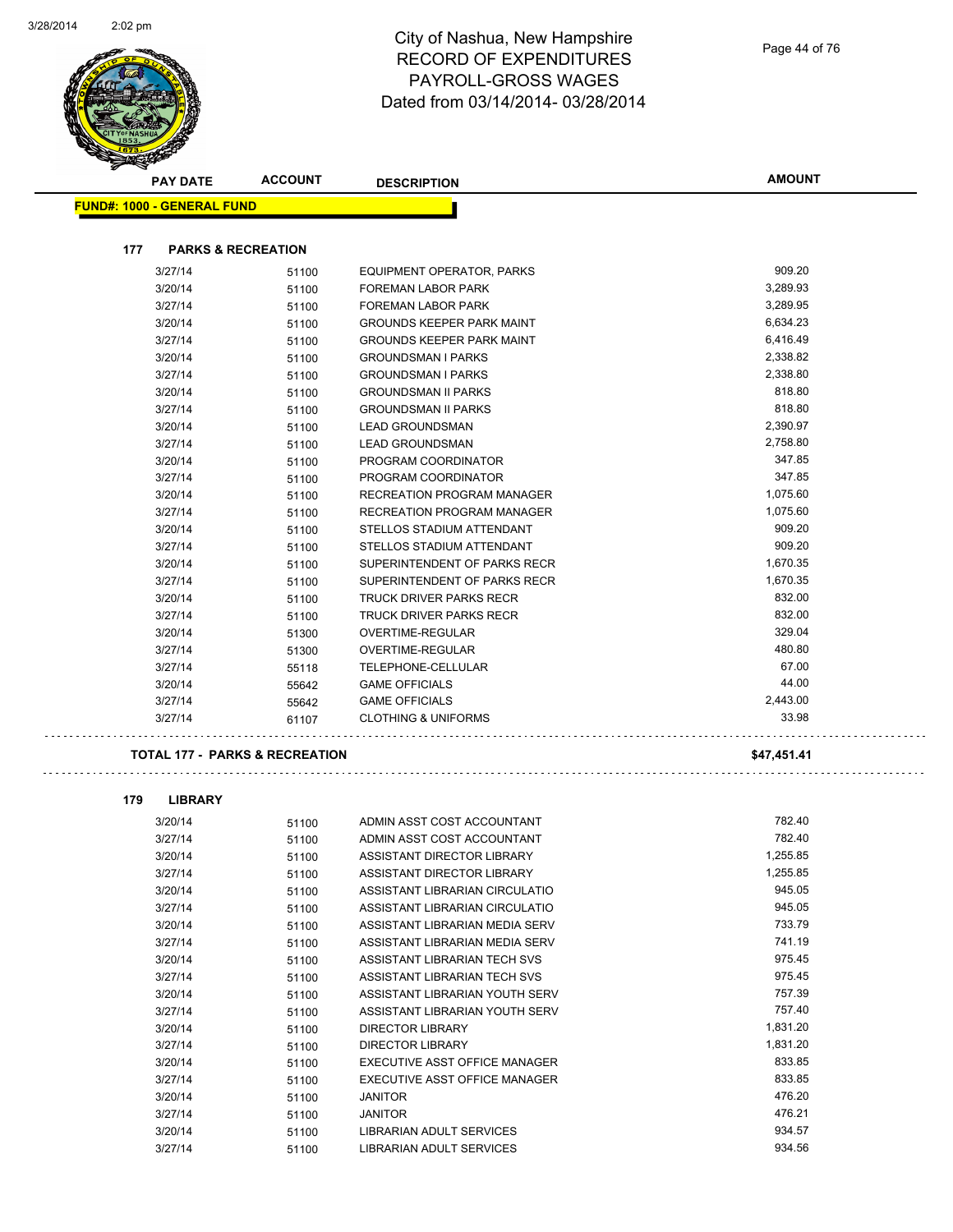

Page 45 of 76

| <b>FUND#: 1000 - GENERAL FUND</b><br>179<br><b>LIBRARY</b> |       |                                   |             |
|------------------------------------------------------------|-------|-----------------------------------|-------------|
|                                                            |       |                                   |             |
|                                                            |       |                                   |             |
|                                                            |       |                                   |             |
| 3/20/14                                                    | 51100 | <b>LIBRARIAN CIRCULATION</b>      | 974.00      |
| 3/27/14                                                    | 51100 | <b>LIBRARIAN CIRCULATION</b>      | 973.99      |
| 3/20/14                                                    | 51100 | LIBRARIAN MEDIA SERVICES          | 870.39      |
| 3/27/14                                                    | 51100 | LIBRARIAN MEDIA SERVICES          | 864.85      |
| 3/20/14                                                    | 51100 | <b>LIBRARIAN OUTREACH SVS</b>     | 970.09      |
| 3/27/14                                                    | 51100 | LIBRARIAN OUTREACH SVS            | 970.10      |
| 3/20/14                                                    | 51100 | <b>LIBRARIAN TECH SERVICES</b>    | 1,840.35    |
| 3/27/14                                                    | 51100 | <b>LIBRARIAN TECH SERVICES</b>    | 1,852.94    |
| 3/20/14                                                    | 51100 | <b>LIBRARIAN YOUTH SERVICES</b>   | 2,216.72    |
| 3/27/14                                                    | 51100 | LIBRARIAN YOUTH SERVICES          | 2,216.72    |
| 3/20/14                                                    | 51100 | LIBRARY ASSISTANT ADULT SERVIC    | 645.45      |
| 3/27/14                                                    | 51100 | LIBRARY ASSISTANT ADULT SERVIC    | 645.45      |
| 3/20/14                                                    | 51100 | LIBRARY ASSISTANT CIRCULATION     | 3,297.55    |
| 3/27/14                                                    | 51100 | LIBRARY ASSISTANT CIRCULATION     | 3,297.54    |
| 3/20/14                                                    | 51100 | LIBRARY ASSISTANT MEDIA SERVIC    | 1,986.27    |
| 3/27/14                                                    | 51100 | LIBRARY ASSISTANT MEDIA SERVIC    | 1,990.54    |
| 3/20/14                                                    | 51100 | <b>LIBRARY ASSISTANT TECH SVS</b> | 686.30      |
| 3/27/14                                                    | 51100 | LIBRARY ASSISTANT TECH SVS        | 686.30      |
| 3/20/14                                                    | 51100 | LIBRARY ASSISTANT YOUTH SERVIC    | 1,604.56    |
| 3/27/14                                                    | 51100 | LIBRARY ASSISTANT YOUTH SERVIC    | 1,608.49    |
| 3/20/14                                                    | 51100 | <b>MAINTENANCE SUPV</b>           | 827.70      |
| 3/27/14                                                    | 51100 | <b>MAINTENANCE SUPV</b>           | 827.70      |
| 3/20/14                                                    | 51100 | <b>MEDIA SERVICES COORDINATOR</b> | 1,169.96    |
| 3/27/14                                                    | 51100 | <b>MEDIA SERVICES COORDINATOR</b> | 1,169.95    |
| 3/20/14                                                    | 51100 | REFERENCE LIBRARIAN ADULT SERV    | 2,968.29    |
| 3/27/14                                                    | 51100 | REFERENCE LIBRARIAN ADULT SERV    | 2,968.29    |
| 3/20/14                                                    | 51100 | REFERENCE LIBRARIAN TECH SVS      | 734.40      |
| 3/27/14                                                    | 51100 | REFERENCE LIBRARIAN TECH SVS      | 734.40      |
| 3/20/14                                                    | 51100 | <b>SECURITY LIBRARY</b>           | 666.20      |
| 3/27/14                                                    | 51100 | <b>SECURITY LIBRARY</b>           | 666.20      |
| 3/20/14                                                    | 51200 | LIBRARY ASSISTANT CIRCULATION     | 483.95      |
| 3/27/14                                                    | 51200 | LIBRARY ASSISTANT CIRCULATION     | 483.95      |
| 3/20/14                                                    | 51200 | <b>LIBRARY ASSISTANT TECH SVS</b> | 403.40      |
| 3/27/14                                                    | 51200 | <b>LIBRARY ASSISTANT TECH SVS</b> | 403.40      |
| 3/20/14                                                    | 51200 | LIBRARY PAGE YOUTH SERVICES       | 275.10      |
| 3/27/14                                                    | 51200 | LIBRARY PAGE YOUTH SERVICES       | 275.10      |
| 3/20/14                                                    | 51200 | <b>LIBRARY PAGES CIRCULATION</b>  | 712.56      |
| 3/27/14                                                    | 51200 | <b>LIBRARY PAGES CIRCULATION</b>  | 737.90      |
| 3/20/14                                                    | 51200 | LIBRARY PAGES MEDIA SERVICES      | 422.76      |
| 3/27/14                                                    | 51200 | LIBRARY PAGES MEDIA SERVICES      | 500.63      |
| 3/20/14                                                    | 51300 | OVERTIME-REGULAR                  | 1,401.58    |
| 3/27/14                                                    | 51300 | OVERTIME-REGULAR                  | 998.59      |
| <b>TOTAL 179 - LIBRARY</b>                                 |       |                                   | \$69,089.52 |

#### **181 COMMUNITY DEVELOPMENT**

| 51100 | ADMINISTRATIVE ASSISTANT II | 665.60 |
|-------|-----------------------------|--------|
| 51100 | ADMINISTRATIVE ASSISTANT II | 665.60 |
| 51200 | CLERK TYPIST II PT          | 319.17 |
| 51200 | CLERK TYPIST II PT          | 315.02 |
| 51400 | WAGES TEMP-SEASONAL         | 100.00 |
|       |                             |        |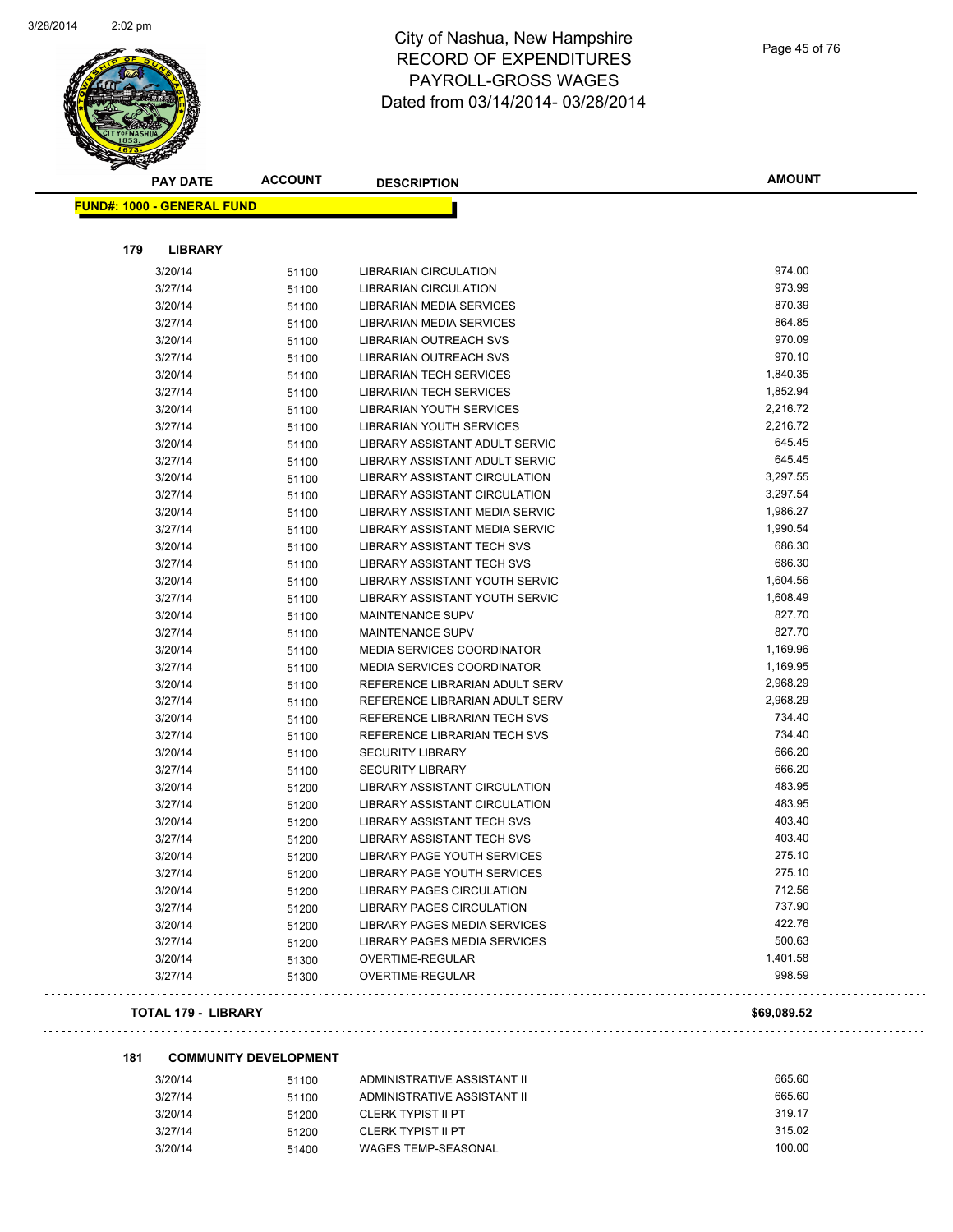| 3/28/2014 | $2:02$ pm |                                   |                                          |                                                       |               |  |
|-----------|-----------|-----------------------------------|------------------------------------------|-------------------------------------------------------|---------------|--|
|           |           |                                   |                                          | City of Nashua, New Hampshire                         | Page 46 of 76 |  |
|           |           |                                   |                                          | <b>RECORD OF EXPENDITURES</b>                         |               |  |
|           |           |                                   |                                          | PAYROLL-GROSS WAGES                                   |               |  |
|           |           |                                   |                                          | Dated from 03/14/2014-03/28/2014                      |               |  |
|           |           |                                   |                                          |                                                       |               |  |
|           |           |                                   |                                          |                                                       |               |  |
|           |           |                                   |                                          |                                                       |               |  |
|           |           |                                   |                                          |                                                       |               |  |
|           |           | <b>PAY DATE</b>                   | <b>ACCOUNT</b>                           | <b>DESCRIPTION</b>                                    | <b>AMOUNT</b> |  |
|           |           | <b>FUND#: 1000 - GENERAL FUND</b> |                                          |                                                       |               |  |
|           |           |                                   |                                          |                                                       |               |  |
|           | 181       |                                   | <b>COMMUNITY DEVELOPMENT</b>             |                                                       |               |  |
|           |           | 3/27/14                           | 51400                                    | <b>WAGES TEMP-SEASONAL</b>                            | 100.00        |  |
|           |           |                                   | <b>TOTAL 181 - COMMUNITY DEVELOPMENT</b> |                                                       | \$2,165.39    |  |
|           | 182       | <b>PLANNING &amp; ZONING</b>      |                                          |                                                       |               |  |
|           |           | 3/20/14                           |                                          | DEPARTMENT COORDINATOR                                | 913.60        |  |
|           |           | 3/27/14                           | 51100<br>51100                           | DEPARTMENT COORDINATOR                                | 913.60        |  |
|           |           | 3/20/14                           | 51100                                    | DEPUTY PLANNING MANAGER                               | 2,589.60      |  |
|           |           | 3/27/14                           |                                          | DEPUTY PLANNING MANAGER                               | 2,589.60      |  |
|           |           | 3/20/14                           | 51100                                    |                                                       | 1,865.85      |  |
|           |           | 3/27/14                           | 51100                                    | MANAGER PLANNING DEPT<br><b>MANAGER PLANNING DEPT</b> | 1,865.85      |  |
|           |           |                                   | 51100                                    |                                                       |               |  |
|           |           | 3/20/14                           | 51100                                    | PLANNER I                                             | 1,675.35      |  |
|           |           | 3/27/14                           | 51100                                    | PLANNER I                                             | 1,675.35      |  |
|           |           | 3/20/14                           | 51100                                    | <b>PLANNER II</b>                                     | 1,095.40      |  |
|           |           | 3/27/14                           | 51100                                    | <b>PLANNER II</b>                                     | 1,095.40      |  |
|           |           | 3/20/14                           | 51100                                    | ZONING COORDINATOR                                    | 682.30        |  |
|           |           | 3/27/14                           | 51100                                    | ZONING COORDINATOR                                    | 682.30        |  |
|           |           | 3/20/14                           | 53428                                    | <b>STENOGRAPHIC SERVICES</b>                          | 250.00        |  |
|           |           | 3/27/14                           | 55118                                    | TELEPHONE-CELLULAR                                    | 17.00         |  |
|           |           |                                   | <b>TOTAL 182 - PLANNING &amp; ZONING</b> |                                                       | \$17,911.20   |  |
|           | 183       |                                   |                                          |                                                       |               |  |
|           |           |                                   | <b>ECONOMIC DEVELOPMENT</b>              |                                                       |               |  |
|           |           | 3/20/14                           | 51100                                    | <b>ECONOMIC DEV DIRECTOR</b>                          | 1,819.35      |  |
|           |           | 3/27/14                           | 51100                                    | ECONOMIC DEV DIRECTOR                                 | 1,819.35      |  |
|           |           | 3/20/14                           | 51100                                    | OED PROGRAM COORDINATOR                               | 385.00        |  |
|           |           | 3/27/14                           | 51100                                    | OED PROGRAM COORDINATOR                               | 385.00        |  |
|           |           | 3/27/14                           | 55118                                    | TELEPHONE-CELLULAR                                    | 50.00         |  |
|           |           |                                   | <b>TOTAL 183 - ECONOMIC DEVELOPMENT</b>  |                                                       | \$4,458.70    |  |
|           |           |                                   |                                          |                                                       |               |  |
|           | 191       | <b>SCHOOL</b>                     |                                          |                                                       |               |  |
|           |           | 3/27/14                           | 51100                                    | 21 CENTURY ELEM MFAM RES COORD                        | 1,181.50      |  |
|           |           | 3/27/14                           | 51100                                    | ASSISTANT PRINCIPAL AMH                               | 1,406.10      |  |
|           |           | 3/27/14                           | 51100                                    | ASSISTANT PRINCIPAL BIC                               | 2,925.70      |  |
|           |           | 3/27/14                           | 51100                                    | ASSISTANT PRINCIPAL BRO                               | 1,403.80      |  |
|           |           | 3/27/14                           | 51100                                    | ASSISTANT PRINCIPAL CHARL                             | 2,967.50      |  |
|           |           | 3/27/14                           | 51100                                    | ASSISTANT PRINCIPAL DR CRSP                           | 2,925.69      |  |
|           |           | 3/27/14                           | 51100                                    | ASSISTANT PRINCIPAL ELM                               | 6,549.40      |  |
|           |           | 3/27/14                           | 51100                                    | ASSISTANT PRINCIPAL FES                               | 2,967.50      |  |
|           |           | 3/27/14                           | 51100                                    | ASSISTANT PRINCIPAL FMS                               | 3,472.50      |  |
|           |           | 3/27/14                           | 51100                                    | ASSISTANT PRINCIPAL LEDGE                             | 2,812.31      |  |
|           |           | 3/27/14                           | 51100                                    | ASSISTANT PRINCIPAL MDE                               | 1,406.11      |  |
|           |           | 3/27/14                           | 51100                                    | ASSISTANT PRINCIPAL MTP                               | 2,892.50      |  |
|           |           | 3/27/14                           | 51100                                    | ASSISTANT PRINCIPAL NHN                               | 13,012.80     |  |
|           |           | 3/27/14                           | 51100                                    | ASSISTANT PRINCIPAL NHS                               | 12,580.80     |  |
|           |           | 3/27/14                           | 51100                                    | ASSISTANT PRINCIPAL PMS                               | 3,272.60      |  |
|           |           | 3/27/14                           | 51100                                    | ASSISTANT PRINCIPAL SHE                               | 2,807.69      |  |
|           |           | 3/27/14                           |                                          | ASSISTANT SUPERINTENDENT                              | 8,261.40      |  |
|           |           |                                   | 51100                                    |                                                       |               |  |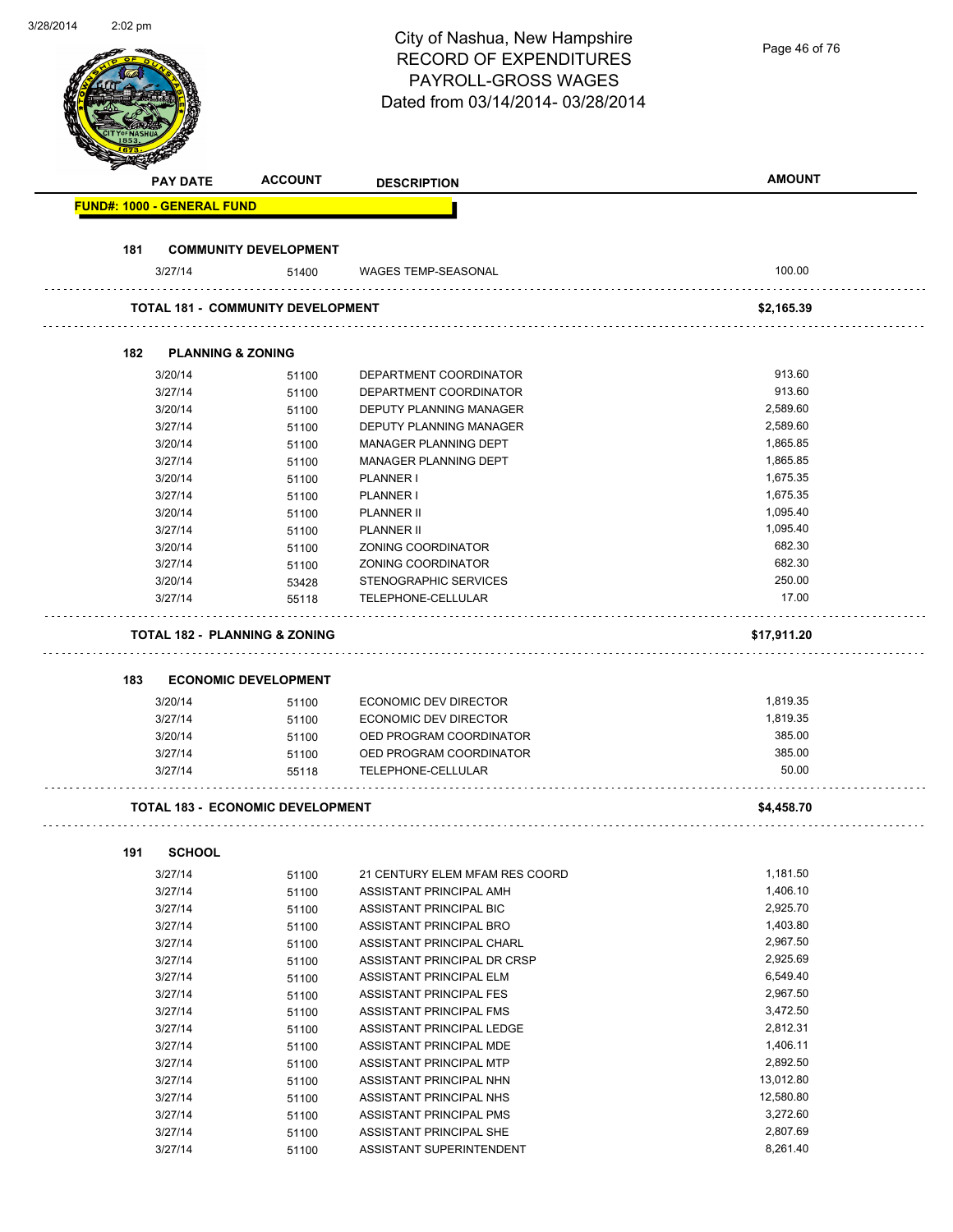

| Page 47 of 76 |  |  |
|---------------|--|--|
|---------------|--|--|

| <b>PAY DATE</b>                   | <b>ACCOUNT</b> | <b>DESCRIPTION</b>                                          | <b>AMOUNT</b>         |
|-----------------------------------|----------------|-------------------------------------------------------------|-----------------------|
| <b>FUND#: 1000 - GENERAL FUND</b> |                |                                                             |                       |
|                                   |                |                                                             |                       |
| 191<br><b>SCHOOL</b>              |                |                                                             |                       |
|                                   |                |                                                             |                       |
| 3/27/14                           | 51100          | ASST DIRECTOR PLANT OPS                                     | 4,353.40              |
| 3/27/14                           | 51100          | <b>ASST DIRECTOR SPED</b>                                   | 6,079.50<br>12,461.49 |
| 3/27/14                           | 51100          | ASST SYSTEMS ADMIN FULL YEAR<br>ASST SYSTEMS ADMIN SCH YEAR | 634.27                |
| 3/20/14                           | 51100          | ASST SYSTEMS ADMIN SCH YEAR                                 | 740.87                |
| 3/27/14<br>3/27/14                | 51100          | <b>ATTENDANCE OFFICER</b>                                   | 2,270.20              |
| 3/27/14                           | 51100          | CAREER CENTER COORD NHN                                     | 1,478.40              |
| 3/27/14                           | 51100          | CAREER CENTER COORD NHS                                     | 1,478.40              |
| 3/27/14                           | 51100<br>51100 | CHIEF OPERATING OFFICER                                     | 3,937.70              |
| 3/20/14                           | 51100          | CLERICAL ACADEMY NHN                                        | 3,431.72              |
| 3/27/14                           | 51100          | CLERICAL ACADEMY NHN                                        | 2,644.20              |
| 3/20/14                           | 51100          | <b>CLERICAL ACADEMY NHS</b>                                 | 2,092.12              |
| 3/27/14                           | 51100          | <b>CLERICAL ACADEMY NHS</b>                                 | 2,599.99              |
| 3/20/14                           | 51100          | <b>CLERICAL ASST SUPER SUP</b>                              | 1,988.80              |
| 3/27/14                           | 51100          | <b>CLERICAL ASST SUPER SUP</b>                              | 2,055.89              |
| 3/20/14                           | 51100          | CLERICAL ATHLETIC NHN                                       | 552.32                |
| 3/27/14                           | 51100          | CLERICAL ATHLETIC NHN                                       | 699.61                |
| 3/20/14                           | 51100          | CLERICAL ATHLETIC NHS                                       | 615.76                |
| 3/27/14                           | 51100          | CLERICAL ATHLETIC NHS                                       | 679.15                |
| 3/20/14                           | 51100          | CLERICAL BOARD OF ED SUP                                    | 774.75                |
| 3/27/14                           | 51100          | CLERICAL BOARD OF ED SUP                                    | 774.75                |
| 3/20/14                           | 51100          | <b>CLERICAL BUSINESS</b>                                    | 3,423.69              |
| 3/27/14                           | 51100          | <b>CLERICAL BUSINESS</b>                                    | 3,478.36              |
| 3/20/14                           | 51100          | CLERICAL CHIEF OP OFFICER SUP                               | 762.84                |
| 3/27/14                           | 51100          | CLERICAL CHIEF OP OFFICER SUP                               | 837.02                |
| 3/20/14                           | 51100          | CLERICAL CTE NHN                                            | 718.90                |
| 3/27/14                           | 51100          | CLERICAL CTE NHN                                            | 718.90                |
| 3/20/14                           | 51100          | CLERICAL CTE NHS                                            | 552.32                |
| 3/27/14                           | 51100          | <b>CLERICAL CTE NHS</b>                                     | 690.40                |
| 3/20/14                           | 51100          | <b>CLERICAL GUIDANCE ELM</b>                                | 656.56                |
| 3/27/14                           | 51100          | CLERICAL GUIDANCE ELM                                       | 724.15                |
| 3/20/14                           | 51100          | <b>CLERICAL GUIDANCE NHN</b>                                | 2,342.15              |
| 3/27/14                           | 51100          | CLERICAL GUIDANCE NHN                                       | 2,643.43              |
| 3/20/14                           | 51100          | <b>CLERICAL GUIDANCE NHS</b>                                | 2,235.43              |
| 3/27/14                           | 51100          | <b>CLERICAL GUIDANCE NHS</b>                                | 2,697.75              |
| 3/20/14                           | 51100          | <b>CLERICAL HUMAN RESOURCES</b>                             | 2,750.35              |
| 3/27/14                           | 51100          | <b>CLERICAL HUMAN RESOURCES</b>                             | 2,737.54              |
| 3/20/14                           | 51100          | <b>CLERICAL PAYROLL SUP</b>                                 | 647.65                |
| 3/27/14                           | 51100          | <b>CLERICAL PAYROLL SUP</b>                                 | 647.65                |
| 3/20/14                           | 51100          | <b>CLERICAL PLANT OPS</b>                                   | 724.15                |
| 3/27/14                           | 51100          | <b>CLERICAL PLANT OPS</b>                                   | 762.77                |
| 3/20/14                           | 51100          | <b>CLERICAL PRINCIPAL AMH</b>                               | 1,104.25              |
| 3/27/14                           | 51100          | <b>CLERICAL PRINCIPAL AMH</b>                               | 1,231.50              |
| 3/20/14                           | 51100          | <b>CLERICAL PRINCIPAL BIC</b>                               | 1,118.56              |
| 3/27/14                           | 51100          | <b>CLERICAL PRINCIPAL BIC</b>                               | 1,306.15              |
| 3/20/14                           | 51100          | <b>CLERICAL PRINCIPAL BIR</b>                               | 1,311.75              |
| 3/27/14                           | 51100          | <b>CLERICAL PRINCIPAL BIR</b>                               | 1,380.80              |
| 3/20/14                           | 51100          | <b>CLERICAL PRINCIPAL BRO</b>                               | 1,282.52              |
| 3/27/14                           | 51100          | <b>CLERICAL PRINCIPAL BRO</b>                               | 1,414.54              |
| 3/20/14                           | 51100          | CLERICAL PRINCIPAL CHA                                      | 1,148.49              |
| 3/27/14                           | 51100          | CLERICAL PRINCIPAL CHA                                      | 1,295.30              |
| 3/20/14                           | 51100          | <b>CLERICAL PRINCIPAL DRC</b>                               | 1,174.40              |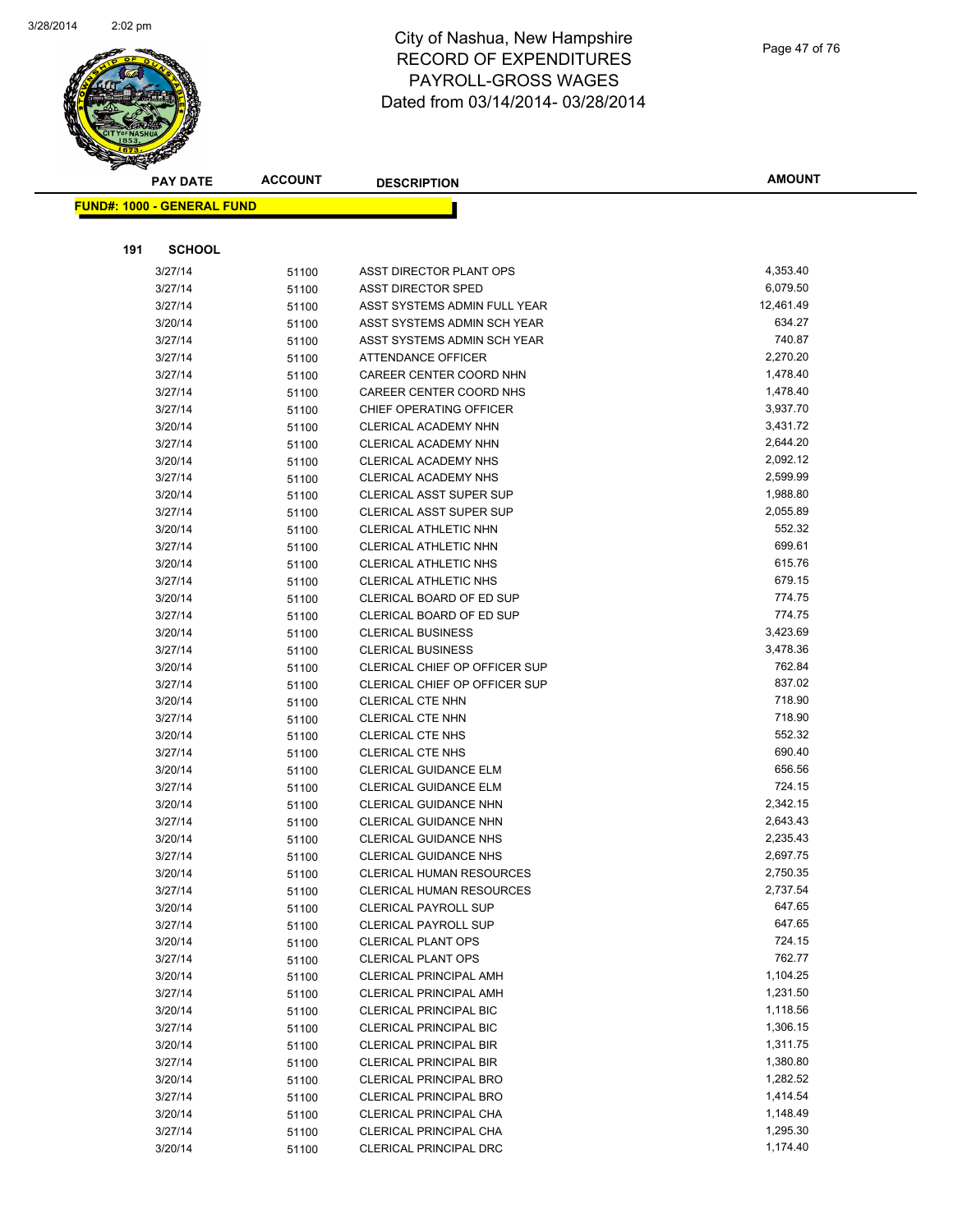

|     | <b>PAY DATE</b>                    | <b>ACCOUNT</b> | <b>DESCRIPTION</b>                                     | <b>AMOUNT</b> |
|-----|------------------------------------|----------------|--------------------------------------------------------|---------------|
|     | <u> FUND#: 1000 - GENERAL FUND</u> |                |                                                        |               |
|     |                                    |                |                                                        |               |
|     |                                    |                |                                                        |               |
| 191 | <b>SCHOOL</b>                      |                |                                                        |               |
|     | 3/27/14                            | 51100          | <b>CLERICAL PRINCIPAL DRC</b>                          | 1,295.30      |
|     | 3/20/14                            | 51100          | <b>CLERICAL PRINCIPAL ELM</b>                          | 2,554.08      |
|     | 3/27/14                            | 51100          | <b>CLERICAL PRINCIPAL ELM</b>                          | 2,714.11      |
|     | 3/20/14                            | 51100          | <b>CLERICAL PRINCIPAL FES</b>                          | 1,184.85      |
|     | 3/27/14                            | 51100          | <b>CLERICAL PRINCIPAL FES</b>                          | 1,236.25      |
|     | 3/20/14                            | 51100          | <b>CLERICAL PRINCIPAL FMS</b>                          | 1,857.48      |
|     | 3/27/14                            | 51100          | <b>CLERICAL PRINCIPAL FMS</b>                          | 2,048.70      |
|     | 3/20/14                            | 51100          | <b>CLERICAL PRINCIPAL LDG</b>                          | 1,145.48      |
|     | 3/27/14                            | 51100          | <b>CLERICAL PRINCIPAL LDG</b>                          | 1,263.40      |
|     | 3/20/14                            | 51100          | CLERICAL PRINCIPAL MDE                                 | 1,272.32      |
|     | 3/27/14                            | 51100          | <b>CLERICAL PRINCIPAL MDE</b>                          | 1,403.30      |
|     | 3/20/14                            | 51100          | <b>CLERICAL PRINCIPAL MTP</b>                          | 1,070.44      |
|     | 3/27/14                            | 51100          | <b>CLERICAL PRINCIPAL MTP</b>                          | 1,302.93      |
|     | 3/20/14                            | 51100          | <b>CLERICAL PRINCIPAL NHN</b>                          | 2,352.81      |
|     | 3/27/14                            | 51100          | CLERICAL PRINCIPAL NHN                                 | 2,533.10      |
|     | 3/20/14                            | 51100          | <b>CLERICAL PRINCIPAL NHS</b>                          | 1,372.50      |
|     | 3/27/14                            | 51100          | <b>CLERICAL PRINCIPAL NHS</b>                          | 1,367.46      |
|     | 3/20/14                            | 51100          | <b>CLERICAL PRINCIPAL NSE</b>                          | 1,241.72      |
|     | 3/27/14                            | 51100          | <b>CLERICAL PRINCIPAL NSE</b>                          | 1,369.55      |
|     | 3/20/14                            | 51100          | <b>CLERICAL PRINCIPAL PMS</b>                          | 1,764.92      |
|     | 3/27/14                            | 51100          | <b>CLERICAL PRINCIPAL PMS</b>                          | 2,023.65      |
|     | 3/20/14                            | 51100          | <b>CLERICAL PRINCIPAL SHE</b>                          | 1,131.64      |
|     | 3/27/14                            | 51100          | CLERICAL PRINCIPAL SHE                                 | 1,414.55      |
|     | 3/20/14                            | 51100          | <b>CLERICAL RECEPTIONIST NHS</b>                       | 480.29        |
|     | 3/27/14                            | 51100          | <b>CLERICAL RECEPTIONIST NHS</b>                       | 632.17        |
|     | 3/20/14                            | 51100          | CLERICAL SPECIAL ED NHS                                | 579.32        |
|     | 3/27/14                            | 51100          | CLERICAL SPECIAL ED NHS                                | 724.15        |
|     | 3/20/14                            | 51100          | CLERICAL SPECIAL ED SUP                                | 1,448.30      |
|     | 3/27/14                            | 51100          | <b>CLERICAL SPECIAL ED SUP</b>                         | 1,448.30      |
|     | 3/20/14                            | 51100          | CLERICAL STUDENT SERV SUP                              | 784.15        |
|     | 3/27/14                            | 51100          | <b>CLERICAL STUDENT SERV SUP</b>                       | 784.15        |
|     | 3/20/14                            | 51100          | <b>CLERICAL SUB SERVICE SUP</b>                        | 675.74        |
|     | 3/27/14                            | 51100          | <b>CLERICAL SUB SERVICE SUP</b>                        | 687.75        |
|     | 3/20/14                            | 51100          | <b>CLERICAL SUPERINTENDANT SUP</b>                     | 925.90        |
|     | 3/27/14                            | 51100          | <b>CLERICAL SUPERINTENDANT SUP</b>                     | 925.90        |
|     | 3/20/14                            | 51100          | CLERICAL VOCATIONAL NHN                                | 709.65        |
|     | 3/27/14                            | 51100          | CLERICAL VOCATIONAL NHN                                | 724.15        |
|     | 3/27/14                            | 51100          | <b>CURRICULUM SUPERVISOR</b>                           | 5,847.00      |
|     | 3/20/14                            | 51100          | <b>CUSTODIAN AMH</b>                                   | 1,941.61      |
|     | 3/27/14                            | 51100          | <b>CUSTODIAN AMH</b>                                   | 1,941.60      |
|     | 3/20/14                            | 51100          | <b>CUSTODIAN ASST HEAD ELM</b>                         | 847.32        |
|     | 3/27/14                            | 51100          | <b>CUSTODIAN ASST HEAD ELM</b>                         | 736.80        |
|     | 3/20/14                            | 51100          | <b>CUSTODIAN ASST HEAD FMS</b>                         | 736.80        |
|     | 3/27/14                            | 51100          | <b>CUSTODIAN ASST HEAD FMS</b>                         | 736.80        |
|     | 3/20/14                            |                | <b>CUSTODIAN ASST HEAD NHN</b>                         | 736.80        |
|     | 3/27/14                            | 51100<br>51100 | <b>CUSTODIAN ASST HEAD NHN</b>                         | 736.80        |
|     | 3/20/14                            |                | <b>CUSTODIAN ASST HEAD NHS</b>                         | 1,595.98      |
|     | 3/27/14                            | 51100          | <b>CUSTODIAN ASST HEAD NHS</b>                         | 1,618.01      |
|     | 3/20/14                            | 51100          | <b>CUSTODIAN ASST HEAD PMS</b>                         | 299.35        |
|     |                                    | 51100          |                                                        | 299.35        |
|     | 3/27/14<br>3/20/14                 | 51100          | <b>CUSTODIAN ASST HEAD PMS</b><br><b>CUSTODIAN BIC</b> | 1,941.60      |
|     |                                    | 51100          |                                                        | 1,941.60      |
|     | 3/27/14                            | 51100          | <b>CUSTODIAN BIC</b>                                   |               |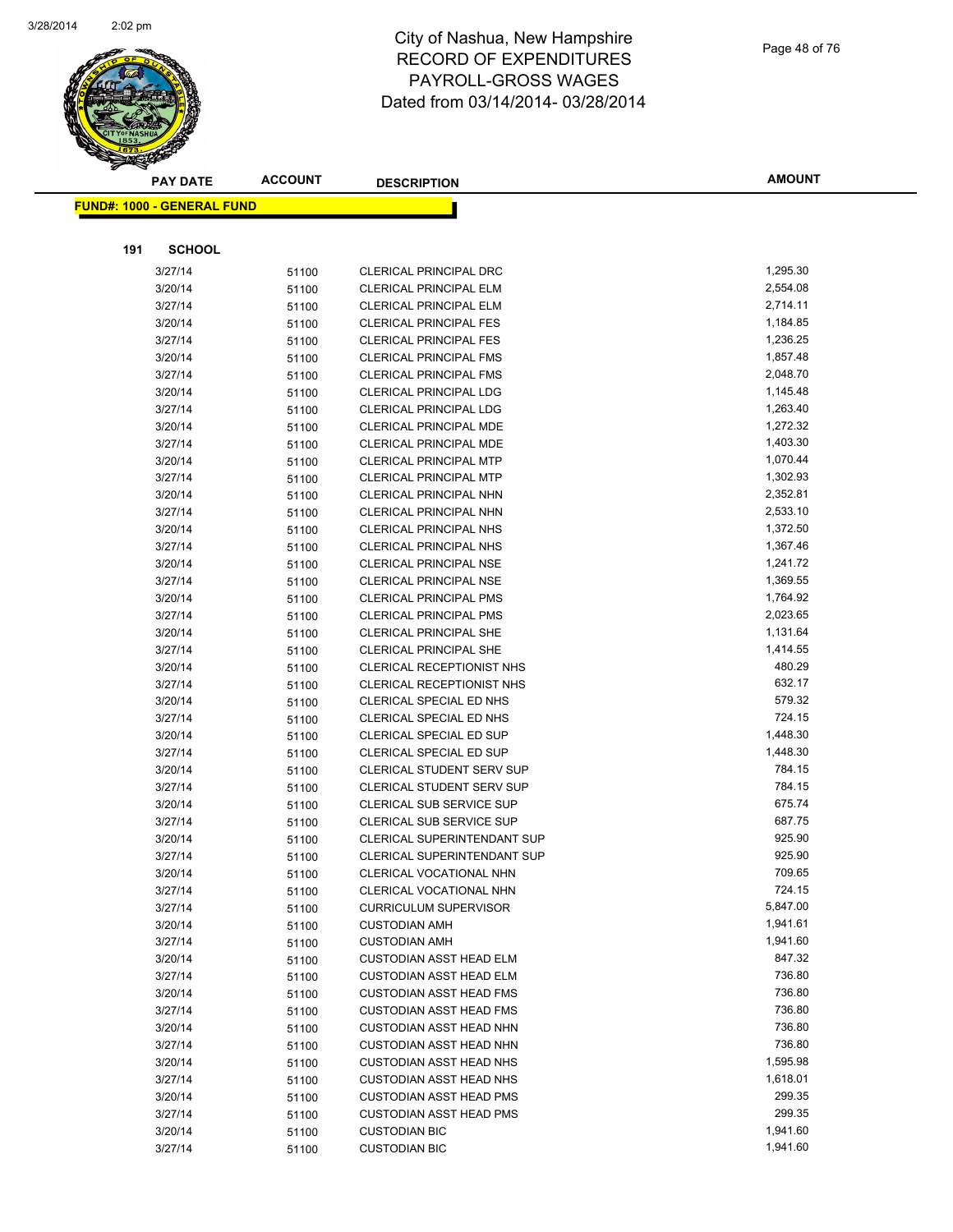

|     | <b>PAY DATE</b>                    | <b>ACCOUNT</b> | <b>DESCRIPTION</b>                                     | <b>AMOUNT</b>    |
|-----|------------------------------------|----------------|--------------------------------------------------------|------------------|
|     | <u> FUND#: 1000 - GENERAL FUND</u> |                |                                                        |                  |
|     |                                    |                |                                                        |                  |
|     |                                    |                |                                                        |                  |
| 191 | <b>SCHOOL</b>                      |                |                                                        |                  |
|     | 3/20/14                            | 51100          | <b>CUSTODIAN BIR</b>                                   | 1,941.60         |
|     | 3/27/14                            | 51100          | <b>CUSTODIAN BIR</b>                                   | 1,941.60         |
|     | 3/20/14                            | 51100          | <b>CUSTODIAN BRO</b>                                   | 1,294.41         |
|     | 3/27/14                            | 51100          | <b>CUSTODIAN BRO</b>                                   | 1,294.40         |
|     | 3/20/14                            | 51100          | <b>CUSTODIAN CHA</b>                                   | 1,294.40         |
|     | 3/27/14                            | 51100          | <b>CUSTODIAN CHA</b>                                   | 1,294.40         |
|     | 3/20/14                            | 51100          | <b>CUSTODIAN DRC</b>                                   | 1,294.40         |
|     | 3/27/14                            | 51100          | <b>CUSTODIAN DRC</b>                                   | 1,294.40         |
|     | 3/20/14                            | 51100          | <b>CUSTODIAN ELM</b>                                   | 9,022.66         |
|     | 3/27/14                            | 51100          | <b>CUSTODIAN ELM</b>                                   | 5,984.88         |
|     | 3/20/14                            | 51100          | <b>CUSTODIAN FES</b>                                   | 1,294.40         |
|     | 3/27/14                            | 51100          | <b>CUSTODIAN FES</b>                                   | 1,294.40         |
|     | 3/20/14                            | 51100          | <b>CUSTODIAN FMS</b>                                   | 2,204.55         |
|     | 3/27/14                            | 51100          | <b>CUSTODIAN FMS</b>                                   | 2,204.56         |
|     | 3/20/14                            | 51100          | <b>CUSTODIAN HEAD AMH</b>                              | 736.80           |
|     | 3/27/14                            | 51100          | <b>CUSTODIAN HEAD AMH</b>                              | 736.80           |
|     | 3/20/14                            | 51100          | <b>CUSTODIAN HEAD BIC</b>                              | 736.80           |
|     | 3/27/14                            | 51100          | <b>CUSTODIAN HEAD BIC</b>                              | 736.80           |
|     | 3/20/14                            | 51100          | <b>CUSTODIAN HEAD BIR</b>                              | 736.80           |
|     | 3/27/14                            | 51100          | <b>CUSTODIAN HEAD BIR</b>                              | 736.80           |
|     | 3/20/14                            | 51100          | <b>CUSTODIAN HEAD BRO</b>                              | 736.80<br>736.80 |
|     | 3/27/14                            | 51100          | <b>CUSTODIAN HEAD BRO</b>                              | 736.81           |
|     | 3/20/14                            | 51100          | <b>CUSTODIAN HEAD CHA</b><br><b>CUSTODIAN HEAD CHA</b> | 736.81           |
|     | 3/27/14                            | 51100          |                                                        | 299.35           |
|     | 3/20/14<br>3/27/14                 | 51100          | <b>CUSTODIAN HEAD DRC</b>                              | 561.82           |
|     | 3/20/14                            | 51100          | <b>CUSTODIAN HEAD DRC</b><br><b>CUSTODIAN HEAD ELM</b> | 873.20           |
|     | 3/27/14                            | 51100          | <b>CUSTODIAN HEAD ELM</b>                              | 965.98           |
|     | 3/20/14                            | 51100          | <b>CUSTODIAN HEAD FES</b>                              | 732.20           |
|     | 3/27/14                            | 51100          | <b>CUSTODIAN HEAD FES</b>                              | 736.80           |
|     | 3/20/14                            | 51100          | <b>CUSTODIAN HEAD FMS</b>                              | 873.20           |
|     | 3/27/14                            | 51100          | <b>CUSTODIAN HEAD FMS</b>                              | 873.20           |
|     | 3/20/14                            | 51100          | <b>CUSTODIAN HEAD LDG</b>                              | 736.80           |
|     | 3/27/14                            | 51100          | <b>CUSTODIAN HEAD LDG</b>                              | 736.80           |
|     | 3/20/14                            | 51100<br>51100 | <b>CUSTODIAN HEAD MDE</b>                              | 649.31           |
|     | 3/20/14                            | 51100          | <b>CUSTODIAN HEAD MTP</b>                              | 736.80           |
|     | 3/27/14                            | 51100          | <b>CUSTODIAN HEAD MTP</b>                              | 736.80           |
|     | 3/20/14                            | 51100          | <b>CUSTODIAN HEAD NHN</b>                              | 878.40           |
|     | 3/27/14                            | 51100          | <b>CUSTODIAN HEAD NHN</b>                              | 878.40           |
|     | 3/20/14                            | 51100          | <b>CUSTODIAN HEAD NHS</b>                              | 878.40           |
|     | 3/27/14                            | 51100          | <b>CUSTODIAN HEAD NHS</b>                              | 878.40           |
|     | 3/20/14                            | 51100          | <b>CUSTODIAN HEAD NSE</b>                              | 736.80           |
|     | 3/27/14                            | 51100          | <b>CUSTODIAN HEAD NSE</b>                              | 736.80           |
|     | 3/20/14                            | 51100          | <b>CUSTODIAN HEAD PMS</b>                              | 873.20           |
|     | 3/27/14                            | 51100          | <b>CUSTODIAN HEAD PMS</b>                              | 873.20           |
|     | 3/20/14                            | 51100          | <b>CUSTODIAN HEAD SHE</b>                              | 736.80           |
|     | 3/27/14                            | 51100          | <b>CUSTODIAN HEAD SHE</b>                              | 736.80           |
|     | 3/20/14                            | 51100          | <b>CUSTODIAN LDG</b>                                   | 1,828.34         |
|     | 3/27/14                            | 51100          | <b>CUSTODIAN LDG</b>                                   | 1,941.60         |
|     | 3/20/14                            | 51100          | <b>CUSTODIAN MDE</b>                                   | 1,294.40         |
|     | 3/27/14                            | 51100          | <b>CUSTODIAN MDE</b>                                   | 1,463.77         |
|     | 3/20/14                            | 51100          | <b>CUSTODIAN MTP</b>                                   | 1,294.40         |
|     |                                    |                |                                                        |                  |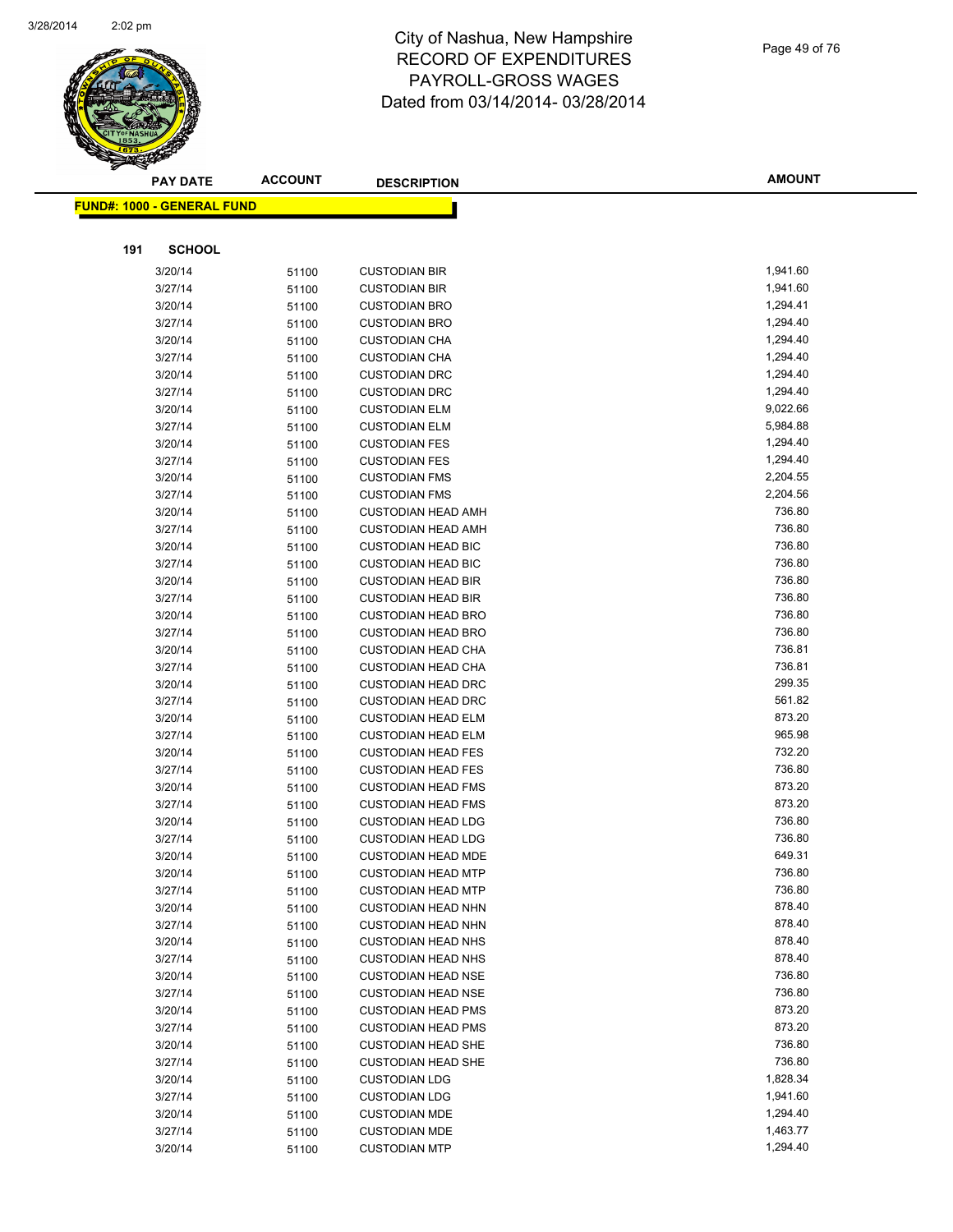

|     | <b>PAY DATE</b>                   | <b>ACCOUNT</b> | <b>DESCRIPTION</b>                | <b>AMOUNT</b>        |
|-----|-----------------------------------|----------------|-----------------------------------|----------------------|
|     | <b>FUND#: 1000 - GENERAL FUND</b> |                |                                   |                      |
|     |                                   |                |                                   |                      |
|     |                                   |                |                                   |                      |
| 191 | SCHOOL                            |                |                                   |                      |
|     | 3/27/14                           | 51100          | <b>CUSTODIAN MTP</b>              | 1,294.40             |
|     | 3/20/14                           | 51100          | <b>CUSTODIAN NHN</b>              | 9,678.06             |
|     | 3/27/14                           | 51100          | <b>CUSTODIAN NHN</b>              | 10,091.85            |
|     | 3/20/14                           | 51100          | <b>CUSTODIAN NHS</b>              | 9,796.58             |
|     | 3/27/14                           | 51100          | <b>CUSTODIAN NHS</b>              | 9,509.93             |
|     | 3/20/14                           | 51100          | <b>CUSTODIAN NSE</b>              | 1,294.40             |
|     | 3/27/14                           | 51100          | <b>CUSTODIAN NSE</b>              | 1,423.84             |
|     | 3/20/14                           | 51100          | <b>CUSTODIAN PMS</b>              | 2,031.20             |
|     | 3/27/14                           | 51100          | <b>CUSTODIAN PMS</b>              | 2,031.20             |
|     | 3/20/14                           | 51100          | <b>CUSTODIAN SHE</b>              | 1,820.28             |
|     | 3/27/14                           | 51100          | <b>CUSTODIAN SHE</b>              | 1,557.35             |
|     | 3/27/14                           | 51100          | CUSTODIAN SUPERVISOR WPO          | 1,985.70             |
|     | 3/20/14                           | 51100          | <b>CUSTODIAN WID</b>              | 1,384.00<br>1,294.40 |
|     | 3/27/14<br>3/27/14                | 51100          | <b>CUSTODIAN WID</b>              |                      |
|     | 3/27/14                           | 51100          | DATA ANALYST<br>DIRECTOR ADULT ED | 1,760.80<br>3,076.90 |
|     | 3/27/14                           | 51100          | <b>DIRECTOR ATHLETICS</b>         | 3,342.30             |
|     | 3/27/14                           | 51100          | DIRECTOR BUSINESS                 | 2,893.00             |
|     | 3/27/14                           | 51100          | DIRECTOR COM GRANTS               | 3,008.90             |
|     | 3/27/14                           | 51100<br>51100 | <b>DIRECTOR GUIDANCE</b>          | 3,272.60             |
|     | 3/27/14                           | 51100          | DIRECTOR HUMAN RESOURCES          | 3,117.00             |
|     | 3/27/14                           | 51100          | DIRECTOR PLANT OPS                | 3,513.30             |
|     | 3/27/14                           | 51100          | DIRECTOR PRE SCHOOL               | 2,593.50             |
|     | 3/27/14                           | 51100          | DIRECTOR SEC CURRICULUM & INST    | 3,369.90             |
|     | 3/27/14                           | 51100          | DIRECTOR SPECIAL ED               | 3,656.40             |
|     | 3/27/14                           | 51100          | DIRECTOR STUDENT SERVICES         | 3,137.30             |
|     | 3/27/14                           | 51100          | DIRECTOR TECHNOLOGY               | 3,951.60             |
|     | 3/27/14                           | 51100          | DIRECTOR TRANSPORTATION           | 2,986.50             |
|     | 3/27/14                           | 51100          | <b>DIRECTOR VOCATIONAL</b>        | 6,898.10             |
|     | 3/27/14                           | 51100          | DW TECHNOLOGY PEER COACH          | 2,501.80             |
|     | 3/27/14                           | 51100          | ELL OUTREACH WORKER               | 1,538.40             |
|     | 3/27/14                           | 51100          | GUIDANCE COUNSELOR AMH            | 1,694.50             |
|     | 3/27/14                           | 51100          | <b>GUIDANCE COUNSELOR BIC</b>     | 1,497.70             |
|     | 3/27/14                           | 51100          | <b>GUIDANCE COUNSELOR BIR</b>     | 2,761.40             |
|     | 3/27/14                           | 51100          | <b>GUIDANCE COUNSELOR BRO</b>     | 1,650.70             |
|     | 3/27/14                           | 51100          | GUIDANCE COUNSELOR CHA            | 2,761.40             |
|     | 3/27/14                           | 51100          | GUIDANCE COUNSELOR DRC            | 2,674.80             |
|     | 3/27/14                           | 51100          | <b>GUIDANCE COUNSELOR ELM</b>     | 10,748.20            |
|     | 3/27/14                           | 51100          | <b>GUIDANCE COUNSELOR FES</b>     | 2,674.80             |
|     | 3/27/14                           | 51100          | <b>GUIDANCE COUNSELOR FMS</b>     | 5,611.01             |
|     | 3/27/14                           | 51100          | <b>GUIDANCE COUNSELOR LDG</b>     | 2,540.20             |
|     | 3/27/14                           | 51100          | <b>GUIDANCE COUNSELOR MDE</b>     | 2,119.30             |
|     | 3/27/14                           | 51100          | <b>GUIDANCE COUNSELOR MTP</b>     | 2,674.80             |
|     | 3/27/14                           | 51100          | GUIDANCE COUNSELOR NHN            | 18,911.60            |
|     | 3/27/14                           | 51100          | GUIDANCE COUNSELOR NHS            | 19,968.80            |
|     | 3/27/14                           | 51100          | GUIDANCE COUNSELOR NSE            | 2,674.81             |
|     | 3/27/14                           | 51100          | <b>GUIDANCE COUNSELOR PMS</b>     | 9,255.20             |
|     | 3/27/14                           | 51100          | GUIDANCE COUNSELOR SHE            | 2,458.60             |
|     | 3/27/14                           | 51100          | JOB DEVELOPER SPED NHN            | 2,761.40             |
|     | 3/27/14                           | 51100          | LIBRARIAN AMH                     | 2,458.60             |
|     | 3/27/14                           | 51100          | LIBRARIAN BIR                     | 1,823.10             |
|     | 3/27/14                           | 51100          | <b>LIBRARIAN BRO</b>              | 1,683.50             |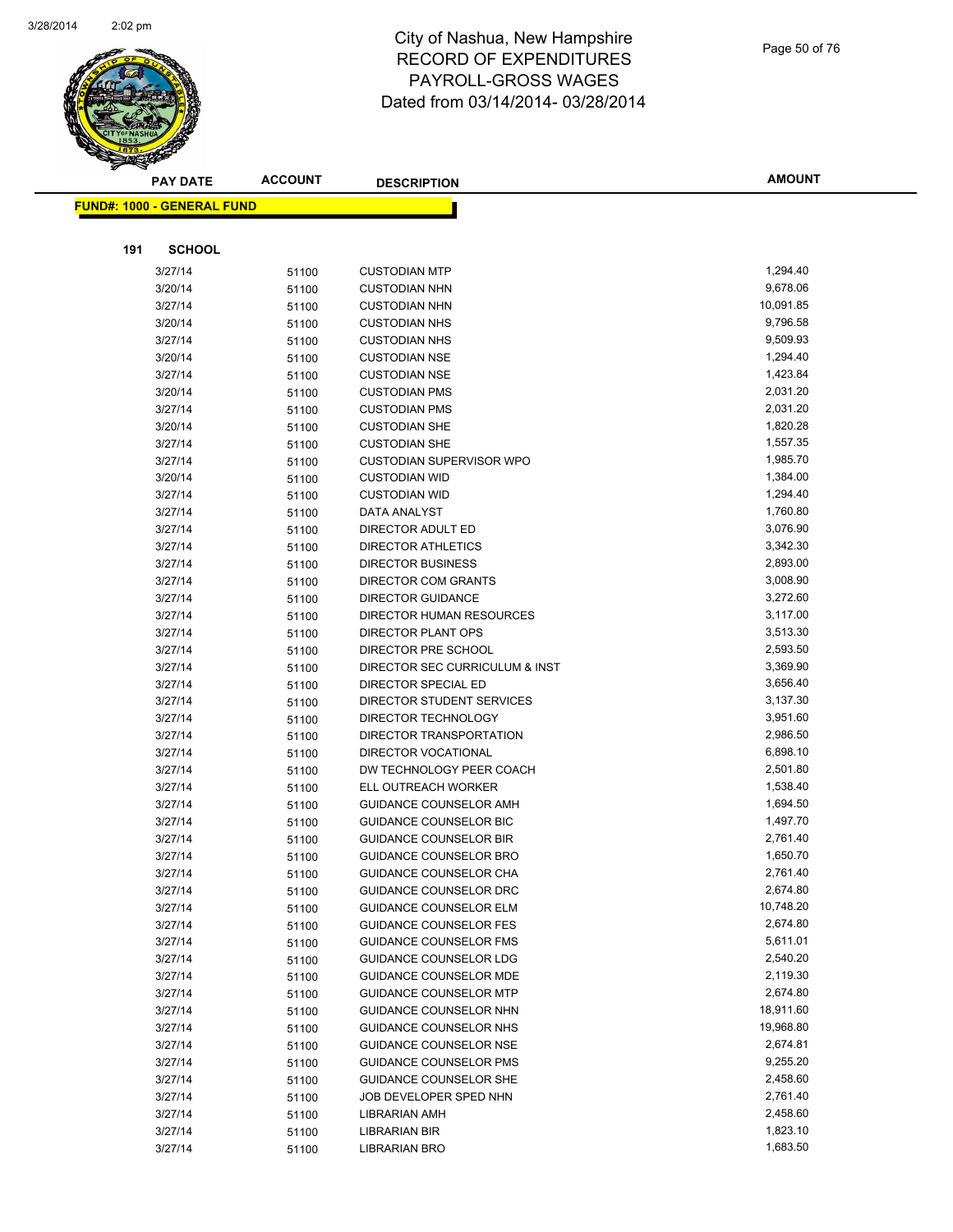

|     | <b>PAY DATE</b>                    | <b>ACCOUNT</b> | <b>DESCRIPTION</b>                                           | <b>AMOUNT</b>        |
|-----|------------------------------------|----------------|--------------------------------------------------------------|----------------------|
|     | <u> FUND#: 1000 - GENERAL FUND</u> |                |                                                              |                      |
|     |                                    |                |                                                              |                      |
|     |                                    |                |                                                              |                      |
| 191 | <b>SCHOOL</b>                      |                |                                                              |                      |
|     | 3/27/14                            | 51100          | LIBRARIAN CHA                                                | 2,761.40             |
|     | 3/27/14                            | 51100          | <b>LIBRARIAN DRC</b>                                         | 1,683.50             |
|     | 3/27/14                            | 51100          | <b>LIBRARIAN ELM</b>                                         | 1,554.80             |
|     | 3/27/14                            | 51100          | <b>LIBRARIAN FES</b>                                         | 2,154.50             |
|     | 3/27/14                            | 51100          | <b>LIBRARIAN FMS</b>                                         | 3,161.20             |
|     | 3/27/14                            | 51100          | <b>LIBRARIAN LDG</b>                                         | 1,823.10             |
|     | 3/27/14                            | 51100          | <b>LIBRARIAN MDE</b>                                         | 2,119.30             |
|     | 3/27/14                            | 51100          | <b>LIBRARIAN MTP</b>                                         | 2,295.90             |
|     | 3/27/14                            | 51100          | LIBRARIAN NHN                                                | 4,324.90             |
|     | 3/27/14                            | 51100          | <b>LIBRARIAN NHS</b>                                         | 4,590.10             |
|     | 3/27/14                            | 51100          | LIBRARIAN NSE                                                | 2,119.31             |
|     | 3/27/14                            | 51100          | LIBRARIAN PMS                                                | 2,761.40             |
|     | 3/27/14                            | 51100          | <b>LIBRARIAN SHE</b>                                         | 2,674.80             |
|     | 3/27/14                            | 51100          | LICENSED PRACTICAL NURSE AMH                                 | 1,126.30<br>1,437.20 |
|     | 3/27/14                            | 51100          | LICENSED PRACTICAL NURSE ELM<br><b>MAINTENANCE ALARM WPO</b> | 930.40               |
|     | 3/20/14<br>3/27/14                 | 51100          | MAINTENANCE ALARM WPO                                        | 930.40               |
|     |                                    | 51100          |                                                              | 886.40               |
|     | 3/20/14<br>3/27/14                 | 51100          | MAINTENANCE ASST GRDS WPO<br>MAINTENANCE ASST GRDS WPO       | 886.40               |
|     | 3/20/14                            | 51100          | MAINTENANCE CARPENTER WPO                                    | 909.20               |
|     | 3/27/14                            | 51100          | MAINTENANCE CARPENTER WPO                                    | 909.20               |
|     | 3/20/14                            | 51100<br>51100 | <b>MAINTENANCE ELECTRICIAN WPO</b>                           | 1,860.80             |
|     | 3/27/14                            | 51100          | MAINTENANCE ELECTRICIAN WPO                                  | 1,860.80             |
|     | 3/20/14                            | 51100          | MAINTENANCE GRDS FORMEN WPO                                  | 909.20               |
|     | 3/27/14                            | 51100          | MAINTENANCE GRDS FORMEN WPO                                  | 909.20               |
|     | 3/20/14                            | 51100          | MAINTENANCE GROUNDS WPO                                      | 3,120.80             |
|     | 3/27/14                            | 51100          | MAINTENANCE GROUNDS WPO                                      | 3,120.80             |
|     | 3/20/14                            | 51100          | <b>MAINTENANCE HVAC WPO</b>                                  | 3,454.96             |
|     | 3/27/14                            | 51100          | <b>MAINTENANCE HVAC WPO</b>                                  | 3,500.42             |
|     | 3/20/14                            | 51100          | MAINTENANCE MESSENGER WPO                                    | 873.20               |
|     | 3/27/14                            | 51100          | MAINTENANCE MESSENGER WPO                                    | 873.20               |
|     | 3/20/14                            | 51100          | MAINTENANCE PLUMBER WPO                                      | 1,860.80             |
|     | 3/27/14                            | 51100          | MAINTENANCE PLUMBER WPO                                      | 1,860.81             |
|     | 3/20/14                            | 51100          | MAINTENANCE TRADES WPO                                       | 2,711.60             |
|     | 3/27/14                            | 51100          | <b>MAINTENANCE TRADES WPO</b>                                | 2,711.60             |
|     | 3/27/14                            | 51100          | MARKETING TEACHER NHS                                        | 2,119.30             |
|     | 3/27/14                            | 51100          | <b>NURSE AMH</b>                                             | 2,376.80             |
|     | 3/27/14                            | 51100          | <b>NURSE BIC</b>                                             | 1,985.27             |
|     | 3/27/14                            | 51100          | <b>NURSE BIR</b>                                             | 1,565.00             |
|     | 3/27/14                            | 51100          | <b>NURSE BRO</b>                                             | 2,027.30             |
|     | 3/27/14                            | 51100          | <b>NURSE CHA</b>                                             | 2,376.80             |
|     | 3/27/14                            | 51100          | <b>NURSE DRC</b>                                             | 2,501.60             |
|     | 3/27/14                            | 51100          | <b>NURSE ELM</b>                                             | 2,808.90             |
|     | 3/27/14                            | 51100          | <b>NURSE FES</b>                                             | 1,477.00             |
|     | 3/27/14                            | 51100          | <b>NURSE FMS</b>                                             | 2,376.80             |
|     | 3/27/14                            | 51100          | <b>NURSE LDG</b>                                             | 1,873.50             |
|     | 3/27/14                            | 51100          | NURSE MDE                                                    | 2,376.80             |
|     | 3/27/14                            | 51100          | <b>NURSE MTP</b>                                             | 1,477.00             |
|     | 3/27/14                            | 51100          | <b>NURSE NHN</b>                                             | 4,557.90             |
|     | 3/27/14                            | 51100          | <b>NURSE NHS</b>                                             | 4,753.60             |
|     | 3/27/14                            | 51100          | <b>NURSE NSE</b>                                             | 2,181.10             |
|     | 3/27/14                            | 51100          | <b>NURSE PMS</b>                                             | 4,753.60             |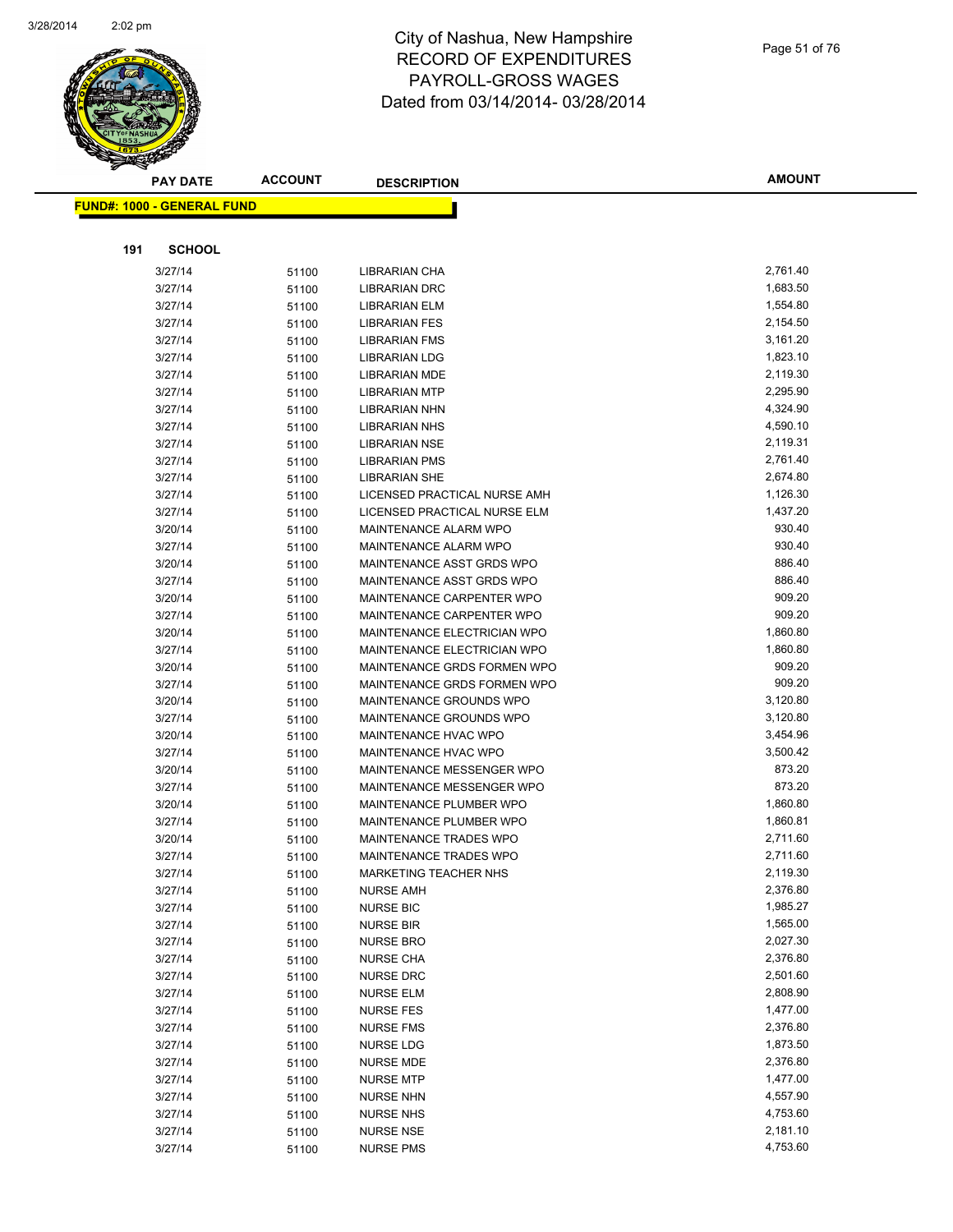

| <b>FUND#: 1000 - GENERAL FUND</b><br>191<br><b>SCHOOL</b><br>2,808.90<br>3/27/14<br><b>NURSE SHE</b><br>51100<br>2,389.10<br>3/27/14<br>OFFICE MANAGER BUSINESS<br>51100<br>1,865.90<br>3/27/14<br>OFFICE MANAGER PLANT OPS<br>51100<br>3/27/14<br>1,831.40<br>OFFICE MANAGER SPED<br>51100<br>2,977.70<br>3/27/14<br>OUT DISTRICT COORDINATOR<br>51100<br>439.65<br>3/20/14<br>PARA ALT AMH<br>51100<br>539.37<br>3/27/14<br>PARA ALT AMH<br>51100<br>342.90<br>3/20/14<br>PARA ALT DRC<br>51100<br>414.20<br>3/27/14<br>PARA ALT DRC<br>51100<br>466.86<br>3/20/14<br>PARA ALT FMS<br>51100<br>584.71<br>3/27/14<br>PARA ALT FMS<br>51100<br>342.90<br>3/20/14<br>PARA ALT MTP<br>51100<br>424.38<br>3/27/14<br>PARA ALT MTP<br>51100<br>447.78<br>3/20/14<br>PARA ALT PMS<br>51100<br>557.53<br>3/27/14<br>PARA ALT PMS<br>51100<br>7,211.31<br>3/20/14<br>PARA DW SPEC ED AMH<br>51100<br>3/27/14<br>PARA DW SPEC ED AMH<br>8,980.46<br>51100<br>782.05<br>3/20/14<br>PARA DW SPEC ED BIC<br>51100<br>981.33<br>3/27/14<br>PARA DW SPEC ED BIC<br>51100<br>1,179.66<br>3/20/14<br>PARA DW SPEC ED BIR<br>51100<br>1,367.42<br>3/27/14<br>PARA DW SPEC ED BIR<br>51100<br>3,151.87<br>3/20/14<br>PARA DW SPEC ED BRO<br>51100<br>3,797.70<br>3/27/14<br>PARA DW SPEC ED BRO<br>51100<br>4,873.36<br>3/20/14<br>PARA DW SPEC ED CHA<br>51100<br>5,907.75<br>PARA DW SPEC ED CHA<br>3/27/14<br>51100<br>378.52<br>3/20/14<br>PARA DW SPEC ED DRC<br>51100<br>490.54<br>3/27/14<br>PARA DW SPEC ED DRC<br>51100<br>3/20/14<br>1,256.31<br>PARA DW SPEC ED FMS<br>51100<br>1,615.06<br>3/27/14<br>PARA DW SPEC ED FMS<br>51100<br>PARA DW SPEC ED MDE<br>6,632.29<br>3/20/14<br>51100<br>7,927.42<br>3/27/14<br>PARA DW SPEC ED MDE<br>51100<br>3,254.74<br>3/20/14<br>PARA DW SPEC ED NHN<br>51100<br>3,463.89<br>3/27/14<br>PARA DW SPEC ED NHN<br>51100<br>5,996.41<br>3/20/14<br>PARA DW SPEC ED NHS<br>51100<br>7,625.99<br>3/27/14<br>PARA DW SPEC ED NHS<br>51100<br>3/20/14<br>PARA DW SPEC ED NSE<br>4,367.69<br>51100<br>5,445.97<br>3/27/14<br>51100<br>PARA DW SPEC ED NSE<br>4,595.96<br>3/20/14<br>PARA DW SPEC ED PMS<br>51100<br>5,812.12<br>3/27/14<br>PARA DW SPEC ED PMS<br>51100<br>6,863.23<br>3/20/14<br>PARA DW SPEC ED SHE<br>51100<br>8,428.34<br>3/27/14<br>PARA DW SPEC ED SHE<br>51100<br>1,651.58<br>PARA DW SPEC ED WID<br>3/20/14<br>51100<br>1,969.69<br>3/27/14<br>PARA DW SPEC ED WID<br>51100<br>4,227.97<br>3/20/14<br>PARA DW SPEC ELM<br>51100<br>5,276.03<br>3/27/14<br>PARA DW SPEC ELM<br>51100<br>412.32<br>3/20/14<br>PARA ELL BIR<br>51100<br>493.93<br>3/27/14<br>PARA ELL BIR<br>51100<br>425.21<br>3/20/14<br>PARA ELL DRC<br>51100<br>489.63<br>3/27/14<br>PARA ELL DRC<br>51100<br>429.52<br>3/20/14<br>PARA ELL ELM<br>51100<br>511.13<br>3/27/14<br>PARA ELL ELM<br>51100<br>356.72<br>3/20/14<br>PARA ELL FES | <b>PAY DATE</b> | <b>ACCOUNT</b> | <b>DESCRIPTION</b> | <b>AMOUNT</b> |
|------------------------------------------------------------------------------------------------------------------------------------------------------------------------------------------------------------------------------------------------------------------------------------------------------------------------------------------------------------------------------------------------------------------------------------------------------------------------------------------------------------------------------------------------------------------------------------------------------------------------------------------------------------------------------------------------------------------------------------------------------------------------------------------------------------------------------------------------------------------------------------------------------------------------------------------------------------------------------------------------------------------------------------------------------------------------------------------------------------------------------------------------------------------------------------------------------------------------------------------------------------------------------------------------------------------------------------------------------------------------------------------------------------------------------------------------------------------------------------------------------------------------------------------------------------------------------------------------------------------------------------------------------------------------------------------------------------------------------------------------------------------------------------------------------------------------------------------------------------------------------------------------------------------------------------------------------------------------------------------------------------------------------------------------------------------------------------------------------------------------------------------------------------------------------------------------------------------------------------------------------------------------------------------------------------------------------------------------------------------------------------------------------------------------------------------------------------------------------------------------------------------------------------------------------------------------------------------------------------------------------------------------------------------------------------------------------------------------------------------------------------------------------------------------------------------------------------------------------------------|-----------------|----------------|--------------------|---------------|
|                                                                                                                                                                                                                                                                                                                                                                                                                                                                                                                                                                                                                                                                                                                                                                                                                                                                                                                                                                                                                                                                                                                                                                                                                                                                                                                                                                                                                                                                                                                                                                                                                                                                                                                                                                                                                                                                                                                                                                                                                                                                                                                                                                                                                                                                                                                                                                                                                                                                                                                                                                                                                                                                                                                                                                                                                                                                  |                 |                |                    |               |
|                                                                                                                                                                                                                                                                                                                                                                                                                                                                                                                                                                                                                                                                                                                                                                                                                                                                                                                                                                                                                                                                                                                                                                                                                                                                                                                                                                                                                                                                                                                                                                                                                                                                                                                                                                                                                                                                                                                                                                                                                                                                                                                                                                                                                                                                                                                                                                                                                                                                                                                                                                                                                                                                                                                                                                                                                                                                  |                 |                |                    |               |
|                                                                                                                                                                                                                                                                                                                                                                                                                                                                                                                                                                                                                                                                                                                                                                                                                                                                                                                                                                                                                                                                                                                                                                                                                                                                                                                                                                                                                                                                                                                                                                                                                                                                                                                                                                                                                                                                                                                                                                                                                                                                                                                                                                                                                                                                                                                                                                                                                                                                                                                                                                                                                                                                                                                                                                                                                                                                  |                 |                |                    |               |
|                                                                                                                                                                                                                                                                                                                                                                                                                                                                                                                                                                                                                                                                                                                                                                                                                                                                                                                                                                                                                                                                                                                                                                                                                                                                                                                                                                                                                                                                                                                                                                                                                                                                                                                                                                                                                                                                                                                                                                                                                                                                                                                                                                                                                                                                                                                                                                                                                                                                                                                                                                                                                                                                                                                                                                                                                                                                  |                 |                |                    |               |
|                                                                                                                                                                                                                                                                                                                                                                                                                                                                                                                                                                                                                                                                                                                                                                                                                                                                                                                                                                                                                                                                                                                                                                                                                                                                                                                                                                                                                                                                                                                                                                                                                                                                                                                                                                                                                                                                                                                                                                                                                                                                                                                                                                                                                                                                                                                                                                                                                                                                                                                                                                                                                                                                                                                                                                                                                                                                  |                 |                |                    |               |
|                                                                                                                                                                                                                                                                                                                                                                                                                                                                                                                                                                                                                                                                                                                                                                                                                                                                                                                                                                                                                                                                                                                                                                                                                                                                                                                                                                                                                                                                                                                                                                                                                                                                                                                                                                                                                                                                                                                                                                                                                                                                                                                                                                                                                                                                                                                                                                                                                                                                                                                                                                                                                                                                                                                                                                                                                                                                  |                 |                |                    |               |
|                                                                                                                                                                                                                                                                                                                                                                                                                                                                                                                                                                                                                                                                                                                                                                                                                                                                                                                                                                                                                                                                                                                                                                                                                                                                                                                                                                                                                                                                                                                                                                                                                                                                                                                                                                                                                                                                                                                                                                                                                                                                                                                                                                                                                                                                                                                                                                                                                                                                                                                                                                                                                                                                                                                                                                                                                                                                  |                 |                |                    |               |
|                                                                                                                                                                                                                                                                                                                                                                                                                                                                                                                                                                                                                                                                                                                                                                                                                                                                                                                                                                                                                                                                                                                                                                                                                                                                                                                                                                                                                                                                                                                                                                                                                                                                                                                                                                                                                                                                                                                                                                                                                                                                                                                                                                                                                                                                                                                                                                                                                                                                                                                                                                                                                                                                                                                                                                                                                                                                  |                 |                |                    |               |
|                                                                                                                                                                                                                                                                                                                                                                                                                                                                                                                                                                                                                                                                                                                                                                                                                                                                                                                                                                                                                                                                                                                                                                                                                                                                                                                                                                                                                                                                                                                                                                                                                                                                                                                                                                                                                                                                                                                                                                                                                                                                                                                                                                                                                                                                                                                                                                                                                                                                                                                                                                                                                                                                                                                                                                                                                                                                  |                 |                |                    |               |
|                                                                                                                                                                                                                                                                                                                                                                                                                                                                                                                                                                                                                                                                                                                                                                                                                                                                                                                                                                                                                                                                                                                                                                                                                                                                                                                                                                                                                                                                                                                                                                                                                                                                                                                                                                                                                                                                                                                                                                                                                                                                                                                                                                                                                                                                                                                                                                                                                                                                                                                                                                                                                                                                                                                                                                                                                                                                  |                 |                |                    |               |
|                                                                                                                                                                                                                                                                                                                                                                                                                                                                                                                                                                                                                                                                                                                                                                                                                                                                                                                                                                                                                                                                                                                                                                                                                                                                                                                                                                                                                                                                                                                                                                                                                                                                                                                                                                                                                                                                                                                                                                                                                                                                                                                                                                                                                                                                                                                                                                                                                                                                                                                                                                                                                                                                                                                                                                                                                                                                  |                 |                |                    |               |
|                                                                                                                                                                                                                                                                                                                                                                                                                                                                                                                                                                                                                                                                                                                                                                                                                                                                                                                                                                                                                                                                                                                                                                                                                                                                                                                                                                                                                                                                                                                                                                                                                                                                                                                                                                                                                                                                                                                                                                                                                                                                                                                                                                                                                                                                                                                                                                                                                                                                                                                                                                                                                                                                                                                                                                                                                                                                  |                 |                |                    |               |
|                                                                                                                                                                                                                                                                                                                                                                                                                                                                                                                                                                                                                                                                                                                                                                                                                                                                                                                                                                                                                                                                                                                                                                                                                                                                                                                                                                                                                                                                                                                                                                                                                                                                                                                                                                                                                                                                                                                                                                                                                                                                                                                                                                                                                                                                                                                                                                                                                                                                                                                                                                                                                                                                                                                                                                                                                                                                  |                 |                |                    |               |
|                                                                                                                                                                                                                                                                                                                                                                                                                                                                                                                                                                                                                                                                                                                                                                                                                                                                                                                                                                                                                                                                                                                                                                                                                                                                                                                                                                                                                                                                                                                                                                                                                                                                                                                                                                                                                                                                                                                                                                                                                                                                                                                                                                                                                                                                                                                                                                                                                                                                                                                                                                                                                                                                                                                                                                                                                                                                  |                 |                |                    |               |
|                                                                                                                                                                                                                                                                                                                                                                                                                                                                                                                                                                                                                                                                                                                                                                                                                                                                                                                                                                                                                                                                                                                                                                                                                                                                                                                                                                                                                                                                                                                                                                                                                                                                                                                                                                                                                                                                                                                                                                                                                                                                                                                                                                                                                                                                                                                                                                                                                                                                                                                                                                                                                                                                                                                                                                                                                                                                  |                 |                |                    |               |
|                                                                                                                                                                                                                                                                                                                                                                                                                                                                                                                                                                                                                                                                                                                                                                                                                                                                                                                                                                                                                                                                                                                                                                                                                                                                                                                                                                                                                                                                                                                                                                                                                                                                                                                                                                                                                                                                                                                                                                                                                                                                                                                                                                                                                                                                                                                                                                                                                                                                                                                                                                                                                                                                                                                                                                                                                                                                  |                 |                |                    |               |
|                                                                                                                                                                                                                                                                                                                                                                                                                                                                                                                                                                                                                                                                                                                                                                                                                                                                                                                                                                                                                                                                                                                                                                                                                                                                                                                                                                                                                                                                                                                                                                                                                                                                                                                                                                                                                                                                                                                                                                                                                                                                                                                                                                                                                                                                                                                                                                                                                                                                                                                                                                                                                                                                                                                                                                                                                                                                  |                 |                |                    |               |
|                                                                                                                                                                                                                                                                                                                                                                                                                                                                                                                                                                                                                                                                                                                                                                                                                                                                                                                                                                                                                                                                                                                                                                                                                                                                                                                                                                                                                                                                                                                                                                                                                                                                                                                                                                                                                                                                                                                                                                                                                                                                                                                                                                                                                                                                                                                                                                                                                                                                                                                                                                                                                                                                                                                                                                                                                                                                  |                 |                |                    |               |
|                                                                                                                                                                                                                                                                                                                                                                                                                                                                                                                                                                                                                                                                                                                                                                                                                                                                                                                                                                                                                                                                                                                                                                                                                                                                                                                                                                                                                                                                                                                                                                                                                                                                                                                                                                                                                                                                                                                                                                                                                                                                                                                                                                                                                                                                                                                                                                                                                                                                                                                                                                                                                                                                                                                                                                                                                                                                  |                 |                |                    |               |
|                                                                                                                                                                                                                                                                                                                                                                                                                                                                                                                                                                                                                                                                                                                                                                                                                                                                                                                                                                                                                                                                                                                                                                                                                                                                                                                                                                                                                                                                                                                                                                                                                                                                                                                                                                                                                                                                                                                                                                                                                                                                                                                                                                                                                                                                                                                                                                                                                                                                                                                                                                                                                                                                                                                                                                                                                                                                  |                 |                |                    |               |
|                                                                                                                                                                                                                                                                                                                                                                                                                                                                                                                                                                                                                                                                                                                                                                                                                                                                                                                                                                                                                                                                                                                                                                                                                                                                                                                                                                                                                                                                                                                                                                                                                                                                                                                                                                                                                                                                                                                                                                                                                                                                                                                                                                                                                                                                                                                                                                                                                                                                                                                                                                                                                                                                                                                                                                                                                                                                  |                 |                |                    |               |
|                                                                                                                                                                                                                                                                                                                                                                                                                                                                                                                                                                                                                                                                                                                                                                                                                                                                                                                                                                                                                                                                                                                                                                                                                                                                                                                                                                                                                                                                                                                                                                                                                                                                                                                                                                                                                                                                                                                                                                                                                                                                                                                                                                                                                                                                                                                                                                                                                                                                                                                                                                                                                                                                                                                                                                                                                                                                  |                 |                |                    |               |
|                                                                                                                                                                                                                                                                                                                                                                                                                                                                                                                                                                                                                                                                                                                                                                                                                                                                                                                                                                                                                                                                                                                                                                                                                                                                                                                                                                                                                                                                                                                                                                                                                                                                                                                                                                                                                                                                                                                                                                                                                                                                                                                                                                                                                                                                                                                                                                                                                                                                                                                                                                                                                                                                                                                                                                                                                                                                  |                 |                |                    |               |
|                                                                                                                                                                                                                                                                                                                                                                                                                                                                                                                                                                                                                                                                                                                                                                                                                                                                                                                                                                                                                                                                                                                                                                                                                                                                                                                                                                                                                                                                                                                                                                                                                                                                                                                                                                                                                                                                                                                                                                                                                                                                                                                                                                                                                                                                                                                                                                                                                                                                                                                                                                                                                                                                                                                                                                                                                                                                  |                 |                |                    |               |
|                                                                                                                                                                                                                                                                                                                                                                                                                                                                                                                                                                                                                                                                                                                                                                                                                                                                                                                                                                                                                                                                                                                                                                                                                                                                                                                                                                                                                                                                                                                                                                                                                                                                                                                                                                                                                                                                                                                                                                                                                                                                                                                                                                                                                                                                                                                                                                                                                                                                                                                                                                                                                                                                                                                                                                                                                                                                  |                 |                |                    |               |
|                                                                                                                                                                                                                                                                                                                                                                                                                                                                                                                                                                                                                                                                                                                                                                                                                                                                                                                                                                                                                                                                                                                                                                                                                                                                                                                                                                                                                                                                                                                                                                                                                                                                                                                                                                                                                                                                                                                                                                                                                                                                                                                                                                                                                                                                                                                                                                                                                                                                                                                                                                                                                                                                                                                                                                                                                                                                  |                 |                |                    |               |
|                                                                                                                                                                                                                                                                                                                                                                                                                                                                                                                                                                                                                                                                                                                                                                                                                                                                                                                                                                                                                                                                                                                                                                                                                                                                                                                                                                                                                                                                                                                                                                                                                                                                                                                                                                                                                                                                                                                                                                                                                                                                                                                                                                                                                                                                                                                                                                                                                                                                                                                                                                                                                                                                                                                                                                                                                                                                  |                 |                |                    |               |
|                                                                                                                                                                                                                                                                                                                                                                                                                                                                                                                                                                                                                                                                                                                                                                                                                                                                                                                                                                                                                                                                                                                                                                                                                                                                                                                                                                                                                                                                                                                                                                                                                                                                                                                                                                                                                                                                                                                                                                                                                                                                                                                                                                                                                                                                                                                                                                                                                                                                                                                                                                                                                                                                                                                                                                                                                                                                  |                 |                |                    |               |
|                                                                                                                                                                                                                                                                                                                                                                                                                                                                                                                                                                                                                                                                                                                                                                                                                                                                                                                                                                                                                                                                                                                                                                                                                                                                                                                                                                                                                                                                                                                                                                                                                                                                                                                                                                                                                                                                                                                                                                                                                                                                                                                                                                                                                                                                                                                                                                                                                                                                                                                                                                                                                                                                                                                                                                                                                                                                  |                 |                |                    |               |
|                                                                                                                                                                                                                                                                                                                                                                                                                                                                                                                                                                                                                                                                                                                                                                                                                                                                                                                                                                                                                                                                                                                                                                                                                                                                                                                                                                                                                                                                                                                                                                                                                                                                                                                                                                                                                                                                                                                                                                                                                                                                                                                                                                                                                                                                                                                                                                                                                                                                                                                                                                                                                                                                                                                                                                                                                                                                  |                 |                |                    |               |
|                                                                                                                                                                                                                                                                                                                                                                                                                                                                                                                                                                                                                                                                                                                                                                                                                                                                                                                                                                                                                                                                                                                                                                                                                                                                                                                                                                                                                                                                                                                                                                                                                                                                                                                                                                                                                                                                                                                                                                                                                                                                                                                                                                                                                                                                                                                                                                                                                                                                                                                                                                                                                                                                                                                                                                                                                                                                  |                 |                |                    |               |
|                                                                                                                                                                                                                                                                                                                                                                                                                                                                                                                                                                                                                                                                                                                                                                                                                                                                                                                                                                                                                                                                                                                                                                                                                                                                                                                                                                                                                                                                                                                                                                                                                                                                                                                                                                                                                                                                                                                                                                                                                                                                                                                                                                                                                                                                                                                                                                                                                                                                                                                                                                                                                                                                                                                                                                                                                                                                  |                 |                |                    |               |
|                                                                                                                                                                                                                                                                                                                                                                                                                                                                                                                                                                                                                                                                                                                                                                                                                                                                                                                                                                                                                                                                                                                                                                                                                                                                                                                                                                                                                                                                                                                                                                                                                                                                                                                                                                                                                                                                                                                                                                                                                                                                                                                                                                                                                                                                                                                                                                                                                                                                                                                                                                                                                                                                                                                                                                                                                                                                  |                 |                |                    |               |
|                                                                                                                                                                                                                                                                                                                                                                                                                                                                                                                                                                                                                                                                                                                                                                                                                                                                                                                                                                                                                                                                                                                                                                                                                                                                                                                                                                                                                                                                                                                                                                                                                                                                                                                                                                                                                                                                                                                                                                                                                                                                                                                                                                                                                                                                                                                                                                                                                                                                                                                                                                                                                                                                                                                                                                                                                                                                  |                 |                |                    |               |
|                                                                                                                                                                                                                                                                                                                                                                                                                                                                                                                                                                                                                                                                                                                                                                                                                                                                                                                                                                                                                                                                                                                                                                                                                                                                                                                                                                                                                                                                                                                                                                                                                                                                                                                                                                                                                                                                                                                                                                                                                                                                                                                                                                                                                                                                                                                                                                                                                                                                                                                                                                                                                                                                                                                                                                                                                                                                  |                 |                |                    |               |
|                                                                                                                                                                                                                                                                                                                                                                                                                                                                                                                                                                                                                                                                                                                                                                                                                                                                                                                                                                                                                                                                                                                                                                                                                                                                                                                                                                                                                                                                                                                                                                                                                                                                                                                                                                                                                                                                                                                                                                                                                                                                                                                                                                                                                                                                                                                                                                                                                                                                                                                                                                                                                                                                                                                                                                                                                                                                  |                 |                |                    |               |
|                                                                                                                                                                                                                                                                                                                                                                                                                                                                                                                                                                                                                                                                                                                                                                                                                                                                                                                                                                                                                                                                                                                                                                                                                                                                                                                                                                                                                                                                                                                                                                                                                                                                                                                                                                                                                                                                                                                                                                                                                                                                                                                                                                                                                                                                                                                                                                                                                                                                                                                                                                                                                                                                                                                                                                                                                                                                  |                 |                |                    |               |
|                                                                                                                                                                                                                                                                                                                                                                                                                                                                                                                                                                                                                                                                                                                                                                                                                                                                                                                                                                                                                                                                                                                                                                                                                                                                                                                                                                                                                                                                                                                                                                                                                                                                                                                                                                                                                                                                                                                                                                                                                                                                                                                                                                                                                                                                                                                                                                                                                                                                                                                                                                                                                                                                                                                                                                                                                                                                  |                 |                |                    |               |
|                                                                                                                                                                                                                                                                                                                                                                                                                                                                                                                                                                                                                                                                                                                                                                                                                                                                                                                                                                                                                                                                                                                                                                                                                                                                                                                                                                                                                                                                                                                                                                                                                                                                                                                                                                                                                                                                                                                                                                                                                                                                                                                                                                                                                                                                                                                                                                                                                                                                                                                                                                                                                                                                                                                                                                                                                                                                  |                 |                |                    |               |
|                                                                                                                                                                                                                                                                                                                                                                                                                                                                                                                                                                                                                                                                                                                                                                                                                                                                                                                                                                                                                                                                                                                                                                                                                                                                                                                                                                                                                                                                                                                                                                                                                                                                                                                                                                                                                                                                                                                                                                                                                                                                                                                                                                                                                                                                                                                                                                                                                                                                                                                                                                                                                                                                                                                                                                                                                                                                  |                 |                |                    |               |
|                                                                                                                                                                                                                                                                                                                                                                                                                                                                                                                                                                                                                                                                                                                                                                                                                                                                                                                                                                                                                                                                                                                                                                                                                                                                                                                                                                                                                                                                                                                                                                                                                                                                                                                                                                                                                                                                                                                                                                                                                                                                                                                                                                                                                                                                                                                                                                                                                                                                                                                                                                                                                                                                                                                                                                                                                                                                  |                 |                |                    |               |
|                                                                                                                                                                                                                                                                                                                                                                                                                                                                                                                                                                                                                                                                                                                                                                                                                                                                                                                                                                                                                                                                                                                                                                                                                                                                                                                                                                                                                                                                                                                                                                                                                                                                                                                                                                                                                                                                                                                                                                                                                                                                                                                                                                                                                                                                                                                                                                                                                                                                                                                                                                                                                                                                                                                                                                                                                                                                  |                 |                |                    |               |
|                                                                                                                                                                                                                                                                                                                                                                                                                                                                                                                                                                                                                                                                                                                                                                                                                                                                                                                                                                                                                                                                                                                                                                                                                                                                                                                                                                                                                                                                                                                                                                                                                                                                                                                                                                                                                                                                                                                                                                                                                                                                                                                                                                                                                                                                                                                                                                                                                                                                                                                                                                                                                                                                                                                                                                                                                                                                  |                 |                |                    |               |
|                                                                                                                                                                                                                                                                                                                                                                                                                                                                                                                                                                                                                                                                                                                                                                                                                                                                                                                                                                                                                                                                                                                                                                                                                                                                                                                                                                                                                                                                                                                                                                                                                                                                                                                                                                                                                                                                                                                                                                                                                                                                                                                                                                                                                                                                                                                                                                                                                                                                                                                                                                                                                                                                                                                                                                                                                                                                  |                 |                |                    |               |
|                                                                                                                                                                                                                                                                                                                                                                                                                                                                                                                                                                                                                                                                                                                                                                                                                                                                                                                                                                                                                                                                                                                                                                                                                                                                                                                                                                                                                                                                                                                                                                                                                                                                                                                                                                                                                                                                                                                                                                                                                                                                                                                                                                                                                                                                                                                                                                                                                                                                                                                                                                                                                                                                                                                                                                                                                                                                  |                 |                |                    |               |
|                                                                                                                                                                                                                                                                                                                                                                                                                                                                                                                                                                                                                                                                                                                                                                                                                                                                                                                                                                                                                                                                                                                                                                                                                                                                                                                                                                                                                                                                                                                                                                                                                                                                                                                                                                                                                                                                                                                                                                                                                                                                                                                                                                                                                                                                                                                                                                                                                                                                                                                                                                                                                                                                                                                                                                                                                                                                  |                 |                |                    |               |
|                                                                                                                                                                                                                                                                                                                                                                                                                                                                                                                                                                                                                                                                                                                                                                                                                                                                                                                                                                                                                                                                                                                                                                                                                                                                                                                                                                                                                                                                                                                                                                                                                                                                                                                                                                                                                                                                                                                                                                                                                                                                                                                                                                                                                                                                                                                                                                                                                                                                                                                                                                                                                                                                                                                                                                                                                                                                  |                 |                |                    |               |
|                                                                                                                                                                                                                                                                                                                                                                                                                                                                                                                                                                                                                                                                                                                                                                                                                                                                                                                                                                                                                                                                                                                                                                                                                                                                                                                                                                                                                                                                                                                                                                                                                                                                                                                                                                                                                                                                                                                                                                                                                                                                                                                                                                                                                                                                                                                                                                                                                                                                                                                                                                                                                                                                                                                                                                                                                                                                  |                 |                |                    |               |
|                                                                                                                                                                                                                                                                                                                                                                                                                                                                                                                                                                                                                                                                                                                                                                                                                                                                                                                                                                                                                                                                                                                                                                                                                                                                                                                                                                                                                                                                                                                                                                                                                                                                                                                                                                                                                                                                                                                                                                                                                                                                                                                                                                                                                                                                                                                                                                                                                                                                                                                                                                                                                                                                                                                                                                                                                                                                  |                 |                |                    |               |
|                                                                                                                                                                                                                                                                                                                                                                                                                                                                                                                                                                                                                                                                                                                                                                                                                                                                                                                                                                                                                                                                                                                                                                                                                                                                                                                                                                                                                                                                                                                                                                                                                                                                                                                                                                                                                                                                                                                                                                                                                                                                                                                                                                                                                                                                                                                                                                                                                                                                                                                                                                                                                                                                                                                                                                                                                                                                  |                 |                |                    |               |
|                                                                                                                                                                                                                                                                                                                                                                                                                                                                                                                                                                                                                                                                                                                                                                                                                                                                                                                                                                                                                                                                                                                                                                                                                                                                                                                                                                                                                                                                                                                                                                                                                                                                                                                                                                                                                                                                                                                                                                                                                                                                                                                                                                                                                                                                                                                                                                                                                                                                                                                                                                                                                                                                                                                                                                                                                                                                  |                 |                |                    |               |
|                                                                                                                                                                                                                                                                                                                                                                                                                                                                                                                                                                                                                                                                                                                                                                                                                                                                                                                                                                                                                                                                                                                                                                                                                                                                                                                                                                                                                                                                                                                                                                                                                                                                                                                                                                                                                                                                                                                                                                                                                                                                                                                                                                                                                                                                                                                                                                                                                                                                                                                                                                                                                                                                                                                                                                                                                                                                  |                 |                |                    |               |
|                                                                                                                                                                                                                                                                                                                                                                                                                                                                                                                                                                                                                                                                                                                                                                                                                                                                                                                                                                                                                                                                                                                                                                                                                                                                                                                                                                                                                                                                                                                                                                                                                                                                                                                                                                                                                                                                                                                                                                                                                                                                                                                                                                                                                                                                                                                                                                                                                                                                                                                                                                                                                                                                                                                                                                                                                                                                  |                 |                |                    |               |
|                                                                                                                                                                                                                                                                                                                                                                                                                                                                                                                                                                                                                                                                                                                                                                                                                                                                                                                                                                                                                                                                                                                                                                                                                                                                                                                                                                                                                                                                                                                                                                                                                                                                                                                                                                                                                                                                                                                                                                                                                                                                                                                                                                                                                                                                                                                                                                                                                                                                                                                                                                                                                                                                                                                                                                                                                                                                  |                 |                |                    |               |
|                                                                                                                                                                                                                                                                                                                                                                                                                                                                                                                                                                                                                                                                                                                                                                                                                                                                                                                                                                                                                                                                                                                                                                                                                                                                                                                                                                                                                                                                                                                                                                                                                                                                                                                                                                                                                                                                                                                                                                                                                                                                                                                                                                                                                                                                                                                                                                                                                                                                                                                                                                                                                                                                                                                                                                                                                                                                  |                 |                |                    |               |
|                                                                                                                                                                                                                                                                                                                                                                                                                                                                                                                                                                                                                                                                                                                                                                                                                                                                                                                                                                                                                                                                                                                                                                                                                                                                                                                                                                                                                                                                                                                                                                                                                                                                                                                                                                                                                                                                                                                                                                                                                                                                                                                                                                                                                                                                                                                                                                                                                                                                                                                                                                                                                                                                                                                                                                                                                                                                  |                 | 51100          |                    |               |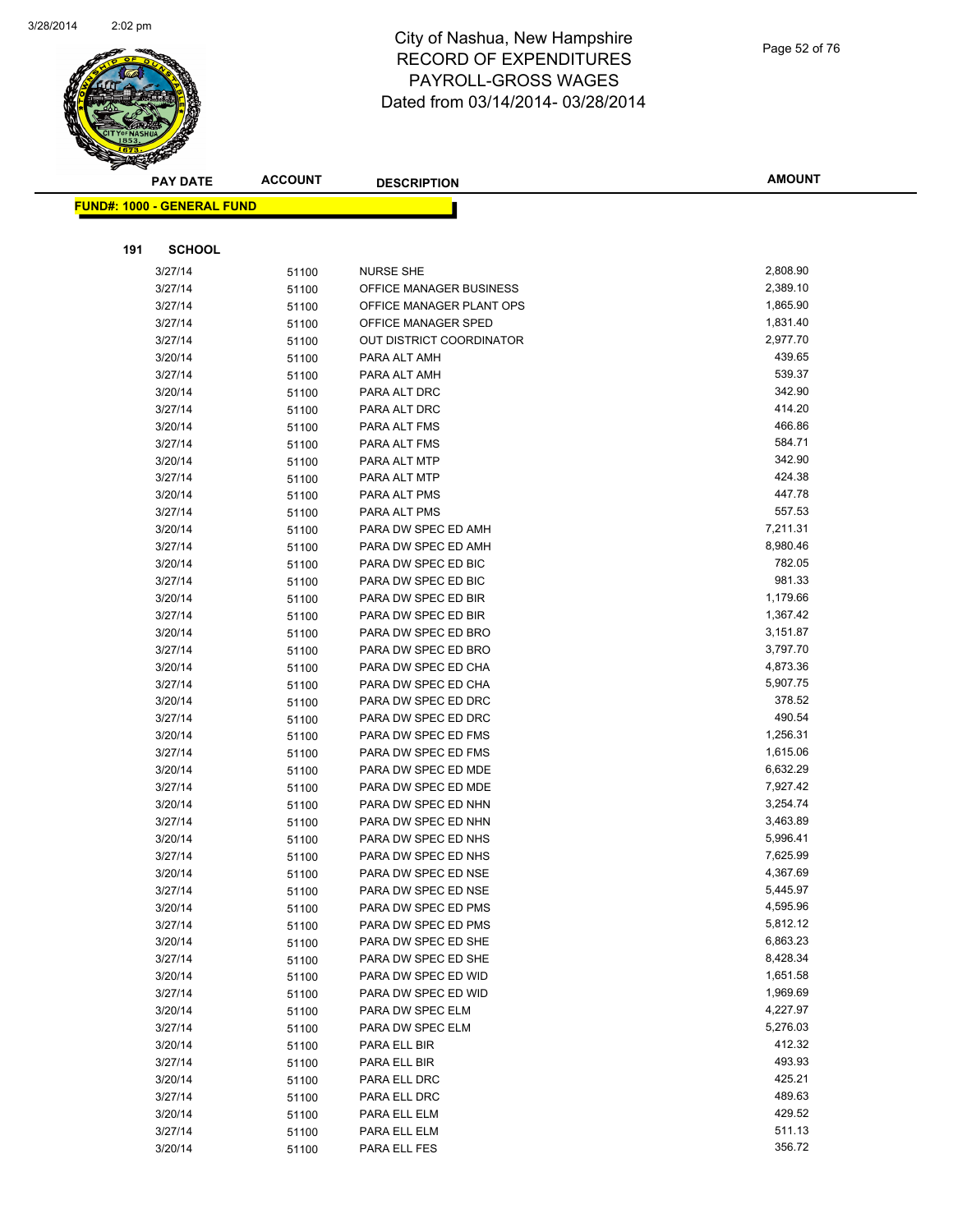

|     | <b>PAY DATE</b>                    | <b>ACCOUNT</b> | <b>DESCRIPTION</b> | <b>AMOUNT</b> |
|-----|------------------------------------|----------------|--------------------|---------------|
|     | <u> FUND#: 1000 - GENERAL FUND</u> |                |                    |               |
|     |                                    |                |                    |               |
| 191 | <b>SCHOOL</b>                      |                |                    |               |
|     | 3/27/14                            | 51100          | PARA ELL FES       | 441.30        |
|     | 3/20/14                            | 51100          | PARA ELL FMS       | 330.24        |
|     | 3/27/14                            | 51100          | PARA ELL FMS       | 429.35        |
|     | 3/20/14                            | 51100          | PARA ELL LDG       | 709.92        |
|     | 3/27/14                            | 51100          | PARA ELL LDG       | 875.00        |
|     | 3/20/14                            | 51100          | PARA ELL MTP       | 303.80        |
|     | 3/27/14                            | 51100          | PARA ELL MTP       | 372.00        |
|     | 3/20/14                            | 51100          | PARA ELL NHS       | 438.10        |
|     | 3/27/14                            | 51100          | PARA ELL NHS       | 562.65        |
|     | 3/20/14                            | 51100          | PARA ELL PMS       | 456.81        |
|     | 3/27/14                            | 51100          | PARA ELL PMS       | 554.40        |
|     | 3/20/14                            | 51100          | PARA ELL SHE       | 425.22        |
|     | 3/27/14                            | 51100          | PARA ELL SHE       | 519.70        |
|     | 3/20/14                            | 51100          | PARA GRAPH NHN     | 462.31        |
|     | 3/27/14                            | 51100          | PARA GRAPH NHN     | 575.62        |
|     | 3/20/14                            | 51100          | PARA INST AMH      | 1,840.88      |
|     | 3/27/14                            | 51100          | PARA INST AMH      | 2,438.19      |
|     | 3/20/14                            | 51100          | PARA INST BIC      | 4,555.10      |
|     | 3/27/14                            | 51100          | PARA INST BIC      | 5,686.78      |
|     | 3/20/14                            | 51100          | PARA INST BIR      | 3,237.83      |
|     | 3/27/14                            | 51100          | PARA INST BIR      | 4,057.88      |
|     | 3/20/14                            | 51100          | PARA INST BRO      | 2,665.06      |
|     | 3/27/14                            | 51100          | PARA INST BRO      | 2,894.19      |
|     | 3/20/14                            | 51100          | PARA INST CHA      | 4,679.93      |
|     | 3/27/14                            | 51100          | PARA INST CHA      | 5,728.32      |
|     | 3/20/14                            | 51100          | PARA INST DRC      | 3,156.23      |
|     | 3/27/14                            | 51100          | PARA INST DRC      | 3,910.54      |
|     | 3/20/14                            | 51100          | PARA INST ELM      | 5,003.06      |
|     | 3/27/14                            | 51100          | PARA INST ELM      | 5,967.84      |
|     | 3/20/14                            | 51100          | PARA INST FES      | 4,464.01      |
|     | 3/27/14                            | 51100          | PARA INST FES      | 5,485.60      |
|     | 3/20/14                            | 51100          | PARA INST FMS      | 4,138.92      |
|     | 3/27/14                            | 51100          | PARA INST FMS      | 5,207.78      |
|     | 3/20/14                            | 51100          | PARA INST LDG      | 6,151.20      |
|     | 3/27/14                            | 51100          | PARA INST LDG      | 7,694.68      |
|     | 3/20/14                            | 51100          | PARA INST MDE      | 3,336.45      |
|     | 3/27/14                            | 51100          | PARA INST MDE      | 4,202.48      |
|     | 3/20/14                            | 51100          | PARA INST MTP      | 1,991.79      |
|     | 3/27/14                            | 51100          | PARA INST MTP      | 2,623.37      |
|     | 3/20/14                            | 51100          | PARA INST NHN      | 2,065.10      |
|     | 3/27/14                            | 51100          | PARA INST NHN      | 2,499.97      |
|     | 3/20/14                            | 51100          | PARA INST NHS      | 1,849.69      |
|     | 3/27/14                            | 51100          | PARA INST NHS      | 2,263.14      |
|     | 3/20/14                            | 51100          | PARA INST NSE      | 762.61        |
|     | 3/27/14                            | 51100          | PARA INST NSE      | 952.47        |
|     | 3/20/14                            | 51100          | PARA INST PMS      | 3,463.82      |
|     | 3/27/14                            | 51100          | PARA INST PMS      | 4,321.80      |
|     | 3/20/14                            | 51100          | PARA INST SHE      | 2,967.65      |
|     | 3/27/14                            | 51100          | PARA INST SHE      | 3,705.81      |
|     | 3/20/14                            | 51100          | PARA JOB COACH     | 388.31        |
|     | 3/27/14                            | 51100          | PARA JOB COACH     | 478.79        |
|     | 3/20/14                            | 51100          | PARA KIND AMH      | 818.21        |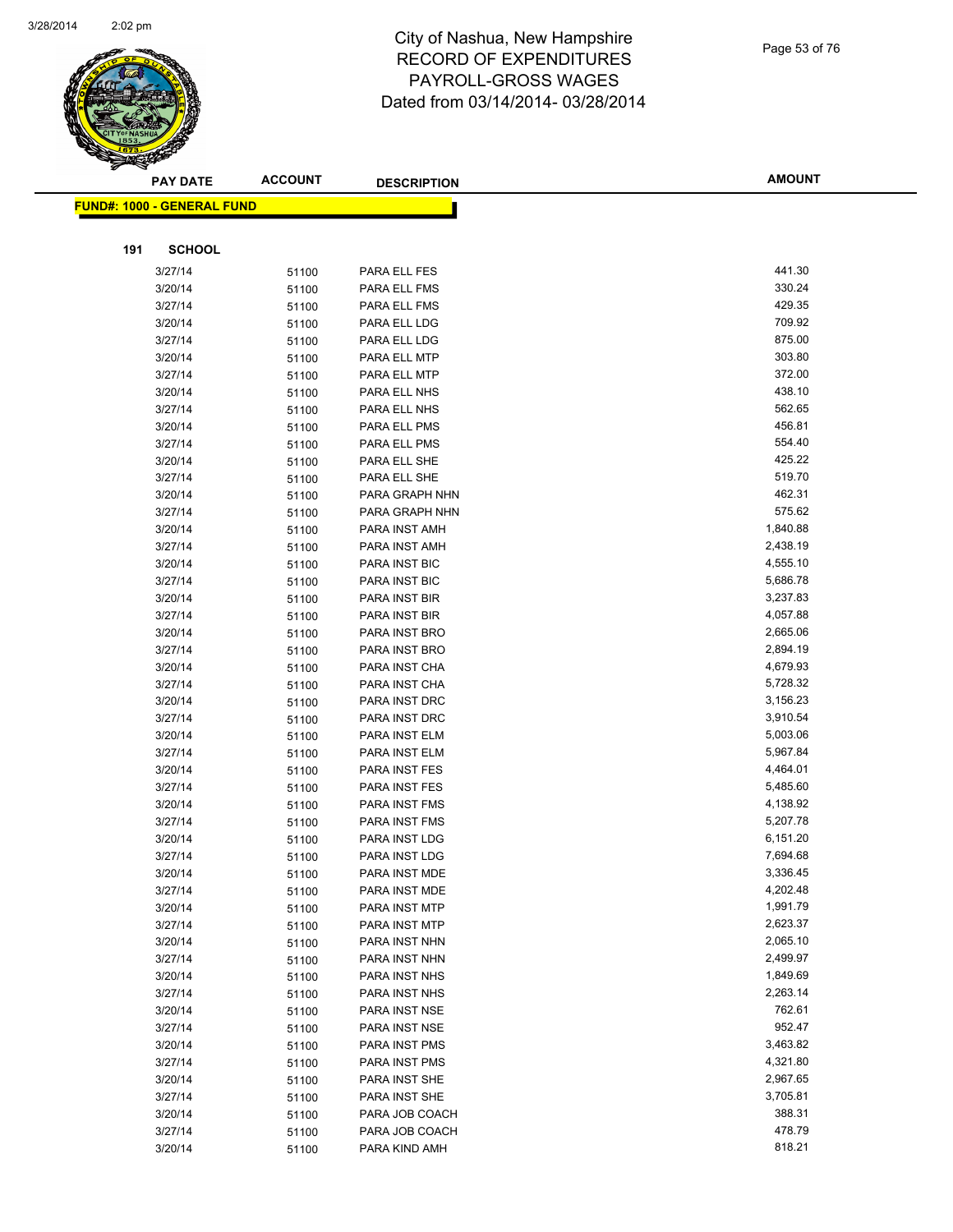

|     | <b>PAY DATE</b>                    | <b>ACCOUNT</b> | <b>DESCRIPTION</b>             | <b>AMOUNT</b>    |
|-----|------------------------------------|----------------|--------------------------------|------------------|
|     | <u> FUND#: 1000 - GENERAL FUND</u> |                |                                |                  |
|     |                                    |                |                                |                  |
|     |                                    |                |                                |                  |
| 191 | <b>SCHOOL</b>                      |                |                                |                  |
|     | 3/27/14                            | 51100          | PARA KIND AMH                  | 1,020.50         |
|     | 3/20/14                            | 51100          | PARA KIND BIC                  | 434.63           |
|     | 3/27/14                            | 51100          | PARA KIND BIC                  | 549.94           |
|     | 3/20/14                            | 51100          | PARA KIND BIR                  | 408.03           |
|     | 3/27/14                            | 51100          | PARA KIND BIR                  | 528.29           |
|     | 3/20/14                            | 51100          | PARA KIND BRO                  | 434.64           |
|     | 3/27/14                            | 51100          | PARA KIND BRO                  | 541.08           |
|     | 3/20/14                            | 51100          | PARA KIND CHA                  | 356.72           |
|     | 3/27/14                            | 51100          | PARA KIND CHA                  | 456.01           |
|     | 3/20/14                            | 51100          | PARA KIND DRC                  | 412.32           |
|     | 3/27/14                            | 51100          | PARA KIND DRC                  | 519.70<br>653.90 |
|     | 3/20/14                            | 51100          | PARA KIND FES                  | 812.42           |
|     | 3/27/14                            | 51100          | PARA KIND FES                  | 742.80           |
|     | 3/20/14                            | 51100          | PARA KIND LDG                  | 932.94           |
|     | 3/27/14                            | 51100          | PARA KIND LDG                  | 425.76           |
|     | 3/20/14                            | 51100          | PARA KIND MDE<br>PARA KIND MDE | 536.64           |
|     | 3/27/14<br>3/20/14                 | 51100          |                                | 909.19           |
|     |                                    | 51100          | PARA KIND MTP                  | 1,077.71         |
|     | 3/27/14                            | 51100          | PARA KIND MTP                  | 452.38           |
|     | 3/20/14<br>3/27/14                 | 51100          | PARA KIND NSE<br>PARA KIND NSE | 549.95           |
|     | 3/20/14                            | 51100          | PARA KIND SHE                  | 479.00           |
|     | 3/20/14                            | 51100          | PARA MEDIA NHN                 | 494.05           |
|     | 3/27/14                            | 51100          | PARA MEDIA NHN                 | 611.90           |
|     | 3/20/14                            | 51100<br>51100 | PARA MEDIA NHS                 | 905.74           |
|     | 3/27/14                            | 51100          | PARA MEDIA NHS                 | 1,132.92         |
|     | 3/20/14                            | 51100          | PARA PRE SCH BIC               | 716.91           |
|     | 3/27/14                            | 51100          | PARA PRE SCH BIC               | 916.75           |
|     | 3/20/14                            | 51100          | PARA PRE SCH BRO               | 3,263.88         |
|     | 3/27/14                            | 51100          | PARA PRE SCH BRO               | 3,922.18         |
|     | 3/20/14                            | 51100          | PARA READ ELM                  | 443.52           |
|     | 3/27/14                            | 51100          | PARA READ ELM                  | 563.27           |
|     | 3/20/14                            | 51100          | PARA SCI NHN                   | 457.78           |
|     | 3/27/14                            | 51100          | PARA SCI NHN                   | 566.56           |
|     | 3/20/14                            | 51100          | PARA SCI NHS                   | 439.00           |
|     | 3/27/14                            | 51100          | PARA SCI NHS                   | 531.19           |
|     | 3/20/14                            | 51100          | PARA TECH LDG                  | 435.12           |
|     | 3/27/14                            | 51100          | PARA TECH LDG                  | 543.90           |
|     | 3/20/14                            | 51100          | PARA TTI LDG                   | 313.10           |
|     | 3/27/14                            | 51100          | PARA TTI LDG                   | 359.60           |
|     | 3/20/14                            | 51100          | PARA VOC NHS                   | 447.78           |
|     | 3/27/14                            | 51100          | PARA VOC NHS                   | 553.14           |
|     | 3/27/14                            | 51100          | PEER COACH SCIENCE             | 5,436.20         |
|     | 3/27/14                            | 51100          | PRINCIPAL AMH                  | 3,426.00         |
|     | 3/27/14                            | 51100          | PRINCIPAL BIC                  | 3,791.50         |
|     | 3/27/14                            | 51100          | PRINCIPAL BIR                  | 3,531.70         |
|     | 3/27/14                            | 51100          | PRINCIPAL BRO                  | 3,572.60         |
|     | 3/27/14                            | 51100          | PRINCIPAL CHA                  | 3,474.90         |
|     | 3/27/14                            | 51100          | PRINCIPAL DRC                  | 3,636.40         |
|     | 3/27/14                            | 51100          | PRINCIPAL ELM                  | 3,630.60         |
|     | 3/27/14                            | 51100          | <b>PRINCIPAL FES</b>           | 3,426.00         |
|     | 3/27/14                            | 51100          | <b>PRINCIPAL FMS</b>           | 3,980.20         |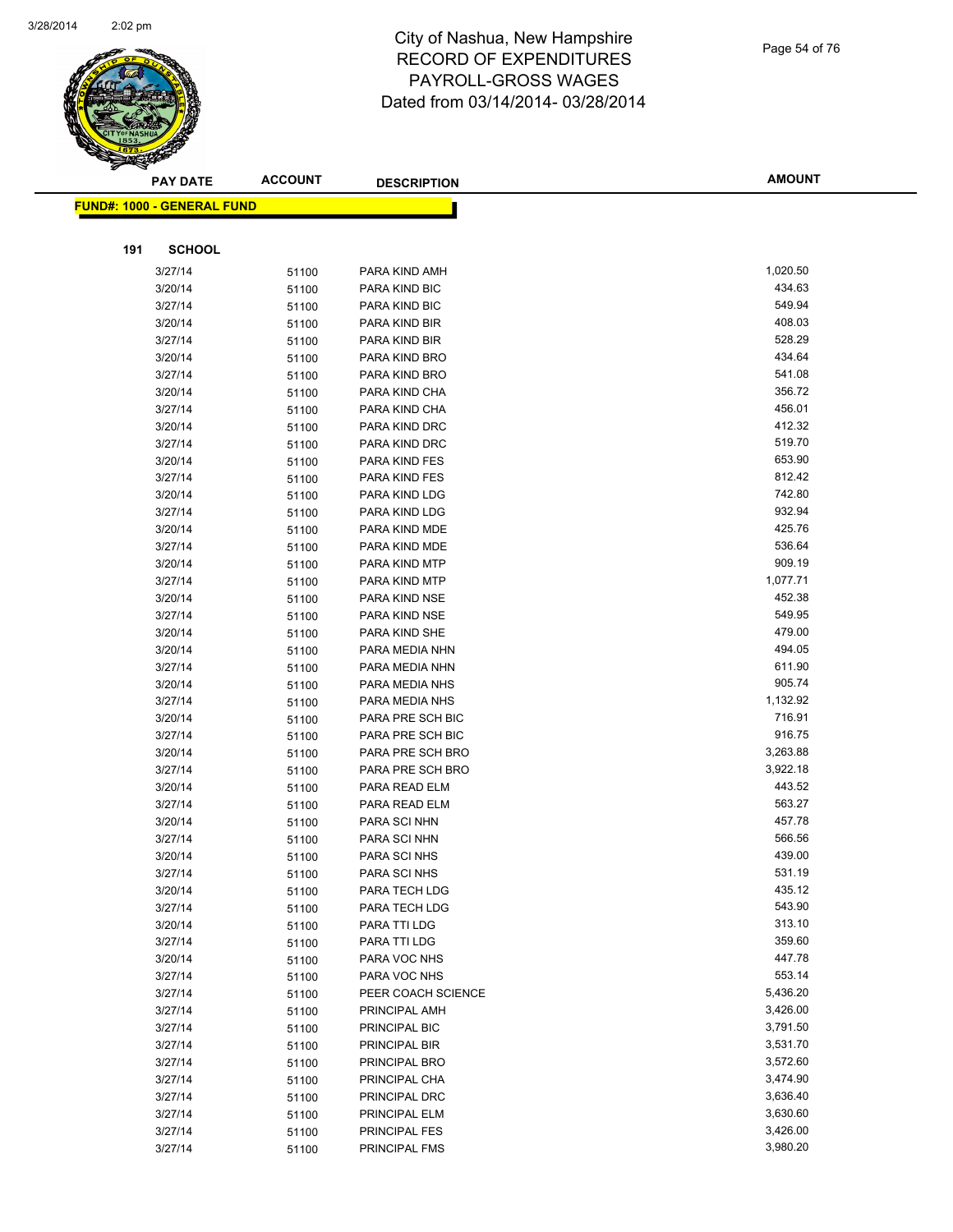

| Page 55 of 76 |  |  |  |  |
|---------------|--|--|--|--|
|---------------|--|--|--|--|

| <b>PAY DATE</b>                   | <b>ACCOUNT</b> | <b>DESCRIPTION</b>                                    | <b>AMOUNT</b>         |
|-----------------------------------|----------------|-------------------------------------------------------|-----------------------|
| <b>FUND#: 1000 - GENERAL FUND</b> |                |                                                       |                       |
|                                   |                |                                                       |                       |
|                                   |                |                                                       |                       |
| 191<br><b>SCHOOL</b>              |                |                                                       |                       |
| 3/27/14                           | 51100          | PRINCIPAL LDG                                         | 3,795.10              |
| 3/27/14                           | 51100          | PRINCIPAL MDE                                         | 3,474.90              |
| 3/27/14                           | 51100          | PRINCIPAL MTP                                         | 3,572.60              |
| 3/27/14                           | 51100          | PRINCIPAL NHN                                         | 4,021.50              |
| 3/27/14                           | 51100          | PRINCIPAL NHS                                         | 4,032.80              |
| 3/27/14                           | 51100          | PRINCIPAL NSE                                         | 3,531.70              |
| 3/27/14                           | 51100          | <b>PRINCIPAL PMS</b>                                  | 3,680.50              |
| 3/27/14                           | 51100          | PRINCIPAL SHE                                         | 3,841.80<br>36,785.61 |
| 3/27/14                           | 51100          | SCHOOL PSYCHOLOGIST WID                               | 318.10                |
| 3/27/14<br>3/20/14                | 51100          | SCHOOL PSYCHOLOGY INTERN<br><b>SECURITY GUARD NHS</b> | 589.44                |
| 3/27/14                           | 51100          | <b>SECURITY GUARD NHS</b>                             | 736.80                |
| 3/20/14                           | 51100<br>51100 | SECURITY MONITOR NHN                                  | 1,553.28              |
| 3/27/14                           | 51100          | SECURITY MONITOR NHN                                  | 1,941.60              |
| 3/20/14                           | 51100          | <b>SECURITY MONITOR NHS</b>                           | 1,553.28              |
| 3/27/14                           | 51100          | <b>SECURITY MONITOR NHS</b>                           | 1,941.60              |
| 3/20/14                           | 51100          | SIGN LANGUAGE INTERPRETER                             | 3,449.67              |
| 3/27/14                           | 51100          | SIGN LANGUAGE INTERPRETER                             | 3,022.99              |
| 3/27/14                           | 51100          | SOCIAL WORKER ELM                                     | 2,289.00              |
| 3/27/14                           | 51100          | SOCIAL WORKER FMS                                     | 2,540.20              |
| 3/27/14                           | 51100          | SPEECH LANG PATHOLOGIST WID                           | 50,404.00             |
| 3/20/14                           | 51100          | SPEECH LANGUAGE ASST                                  | 531.80                |
| 3/27/14                           | 51100          | SPEECH LANGUAGE ASST                                  | 401.36                |
| 3/27/14                           | 51100          | STUDENT ACTIVITY COORD NHN                            | 1,165.89              |
| 3/27/14                           | 51100          | STUDENT ACTIVITY COORD NHS                            | 1,095.89              |
| 3/27/14                           | 51100          | STUDENT INFO COORDINATOR                              | 1,817.31              |
| 3/20/14                           | 51100          | SUB TEACHER LONG TERM                                 | 370.64                |
| 3/27/14                           | 51100          | <b>SUPERINTENDENT</b>                                 | 5,407.80              |
| 3/27/14                           | 51100          | SYSTEMS ADMIN FULL YEAR                               | 13,150.51             |
| 3/27/14                           | 51100          | <b>TEACHER ART AMH</b>                                | 2,501.80              |
| 3/27/14                           | 51100          | TEACHER ART BIC                                       | 1,823.09              |
| 3/27/14                           | 51100          | <b>TEACHER ART BIR</b>                                | 2,501.80              |
| 3/27/14                           | 51100          | <b>TEACHER ART BRO</b>                                | 2,705.10              |
| 3/27/14                           | 51100          | <b>TEACHER ART CHA</b>                                | 2,674.80              |
| 3/27/14                           | 51100          | <b>TEACHER ART DRC</b>                                | 1,797.10              |
| 3/27/14                           | 51100          | TEACHER ART ELM                                       | 4,902.60              |
| 3/27/14                           | 51100          | <b>TEACHER ART FES</b>                                | 2,674.80              |
| 3/27/14                           | 51100          | <b>TEACHER ART FMS</b>                                | 4,635.80              |
| 3/27/14                           | 51100          | <b>TEACHER ART LDG</b>                                | 1,972.10              |
| 3/27/14                           | 51100          | <b>TEACHER ART MDE</b>                                | 1,762.10              |
| 3/27/14                           | 51100          | <b>TEACHER ART NHN</b>                                | 9,957.20              |
| 3/27/14                           | 51100          | <b>TEACHER ART NHS</b>                                | 11,458.40             |
| 3/27/14                           | 51100          | <b>TEACHER ART NSE</b>                                | 2,761.40              |
| 3/27/14                           | 51100          | <b>TEACHER ART PMS</b>                                | 3,385.90              |
| 3/27/14                           | 51100          | <b>TEACHER ART SHE</b>                                | 1,377.21              |
| 3/27/14                           | 51100          | TEACHER AUTO NHN                                      | 5,003.60              |
| 3/27/14                           | 51100          | <b>TEACHER BEHAVIOR SPEC WID</b>                      | 5,349.60              |
| 3/27/14                           | 51100          | TEACHER BIO TEC NHN                                   | 2,091.20              |
| 3/27/14                           | 51100          | TEACHER BUILD CONST NHS                               | 2,501.80              |
| 3/27/14                           | 51100          | <b>TEACHER BUSINESS NHN</b>                           | 10,945.90             |
| 3/27/14                           | 51100          | <b>TEACHER BUSINESS NHS</b>                           | 5,050.40              |
| 3/27/14                           | 51100          | TEACHER COMPUTER ELM                                  | 4,220.70              |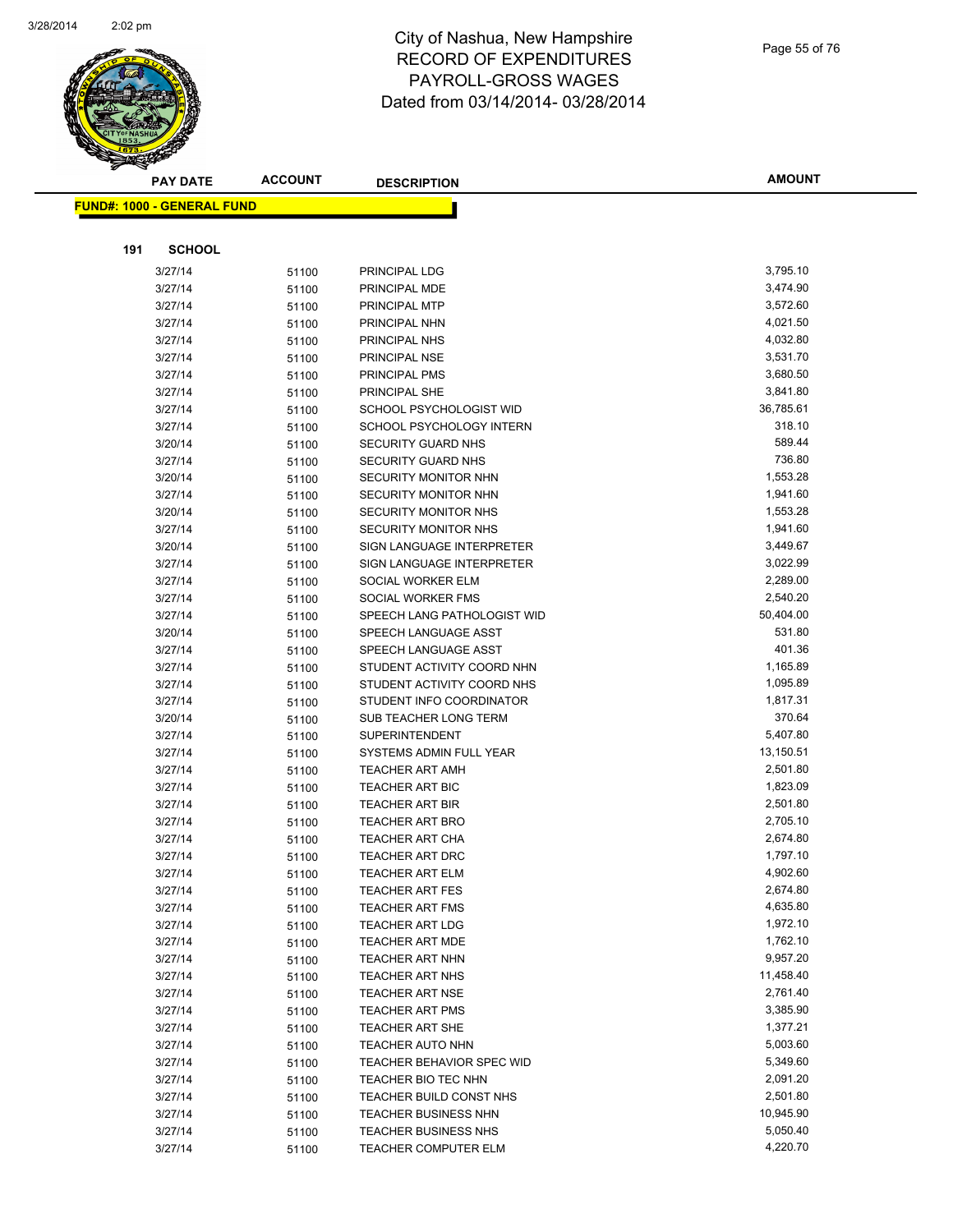

|     | <b>PAY DATE</b>                   | <b>ACCOUNT</b> | <b>DESCRIPTION</b>                               | <b>AMOUNT</b>        |
|-----|-----------------------------------|----------------|--------------------------------------------------|----------------------|
|     | <b>FUND#: 1000 - GENERAL FUND</b> |                |                                                  |                      |
|     |                                   |                |                                                  |                      |
|     |                                   |                |                                                  |                      |
| 191 | <b>SCHOOL</b>                     |                |                                                  |                      |
|     | 3/27/14                           | 51100          | <b>TEACHER COMPUTER FMS</b>                      | 4,427.10             |
|     | 3/27/14                           | 51100          | <b>TEACHER COMPUTER NHN</b>                      | 2,154.50             |
|     | 3/27/14                           | 51100          | <b>TEACHER COMPUTER NHS</b>                      | 4,780.43             |
|     | 3/27/14                           | 51100          | TEACHER COMPUTER PMS                             | 8,671.50             |
|     | 3/27/14                           | 51100          | TEACHER COSMETOLOGY NHN                          | 5,407.40             |
|     | 3/27/14                           | 51100          | TEACHER CULINARY NHN                             | 5,003.60             |
|     | 3/27/14                           | 51100          | TEACHER DEAF NSE                                 | 4,229.60             |
|     | 3/27/14                           | 51100          | <b>TEACHER DEAF WID</b>                          | 1,765.30             |
|     | 3/27/14                           | 51100          | <b>TEACHER DWSE AMH</b>                          | 6,827.90             |
|     | 3/27/14                           | 51100          | <b>TEACHER DWSE BIR</b>                          | 2,295.90             |
|     | 3/27/14                           | 51100          | <b>TEACHER DWSE BRO</b>                          | 5,350.01             |
|     | 3/27/14                           | 51100          | <b>TEACHER DWSE CHA</b>                          | 2,289.00             |
|     | 3/27/14                           | 51100          | <b>TEACHER DWSE ELM</b>                          | 10,060.70            |
|     | 3/27/14                           | 51100          | <b>TEACHER DWSE MDE</b>                          | 1,972.10             |
|     | 3/27/14                           | 51100          | <b>TEACHER DWSE NSE</b>                          | 1,823.10             |
|     | 3/27/14                           | 51100          | <b>TEACHER DWSE PMS</b>                          | 6,975.49             |
|     | 3/27/14                           | 51100          | <b>TEACHER DWSE SHE</b>                          | 4,109.30             |
|     | 3/27/14                           | 51100          | <b>TEACHER ECE NHS</b>                           | 5,349.60             |
|     | 3/27/14                           | 51100          | TEACHER ELECTRICAL NHS                           | 2,501.80             |
|     | 3/27/14                           | 51100          | <b>TEACHER ELL AMH</b>                           | 1,683.50             |
|     | 3/27/14                           | 51100          | <b>TEACHER ELL BIR</b>                           | 2,674.80             |
|     | 3/27/14                           | 51100          | <b>TEACHER ELL DRC</b>                           | 5,538.20             |
|     | 3/27/14                           | 51100          | TEACHER ELL ELM                                  | 4,297.20             |
|     | 3/27/14                           | 51100          | <b>TEACHER ELL FES</b>                           | 7,194.30             |
|     | 3/27/14<br>3/27/14                | 51100          | <b>TEACHER ELL FMS</b>                           | 1,949.70<br>5,787.30 |
|     |                                   | 51100          | <b>TEACHER ELL LDG</b>                           | 2,674.80             |
|     | 3/27/14<br>3/27/14                | 51100          | <b>TEACHER ELL MTP</b>                           | 4,016.80             |
|     | 3/27/14                           | 51100          | <b>TEACHER ELL NHN</b><br><b>TEACHER ELL NHS</b> | 6,702.60             |
|     | 3/27/14                           | 51100          | <b>TEACHER ELL PMS</b>                           | 1,823.10             |
|     | 3/27/14                           | 51100<br>51100 | TEACHER ELL SHE                                  | 1,955.80             |
|     | 3/27/14                           | 51100          | <b>TEACHER ENGINEER NHS</b>                      | 2,193.70             |
|     | 3/27/14                           | 51100          | <b>TEACHER ENGLISH ELM</b>                       | 22,514.11            |
|     | 3/27/14                           | 51100          | <b>TEACHER ENGLISH FMS</b>                       | 17,106.80            |
|     | 3/27/14                           | 51100          | TEACHER ENGLISH NHN                              | 34,663.70            |
|     | 3/27/14                           | 51100          | TEACHER ENGLISH NHS                              | 37,965.73            |
|     | 3/27/14                           | 51100          | <b>TEACHER ENGLISH PMS</b>                       | 15,455.90            |
|     | 3/27/14                           | 51100          | <b>TEACHER FACS ELM</b>                          | 1,745.50             |
|     | 3/27/14                           | 51100          | <b>TEACHER FACS FMS</b>                          | 3,838.81             |
|     | 3/27/14                           | 51100          | <b>TEACHER FACS NHN</b>                          | 5,643.90             |
|     | 3/27/14                           | 51100          | <b>TEACHER FACS NHS</b>                          | 1,972.10             |
|     | 3/27/14                           | 51100          | <b>TEACHER FACS PMS</b>                          | 5,176.60             |
|     | 3/27/14                           | 51100          | TEACHER FOREIGN LANG ELM                         | 5,436.20             |
|     | 3/27/14                           | 51100          | TEACHER FOREIGN LANG FMS                         | 2,674.80             |
|     | 3/27/14                           | 51100          | TEACHER FOREIGN LANG NHN                         | 15,332.40            |
|     | 3/27/14                           | 51100          | TEACHER FOREIGN LANG NHS                         | 17,931.38            |
|     | 3/27/14                           | 51100          | TEACHER FOREIGN LANG PMS                         | 5,263.20             |
|     | 3/27/14                           | 51100          | <b>TEACHER GR1 AMH</b>                           | 7,377.70             |
|     | 3/27/14                           | 51100          | <b>TEACHER GR1 BIC</b>                           | 9,362.39             |
|     | 3/27/14                           | 51100          | <b>TEACHER GR1 BIR</b>                           | 9,764.00             |
|     | 3/27/14                           | 51100          | <b>TEACHER GR1 BRO</b>                           | 6,379.71             |
|     | 3/27/14                           | 51100          | <b>TEACHER GR1 CHA</b>                           | 6,558.40             |
|     |                                   |                |                                                  |                      |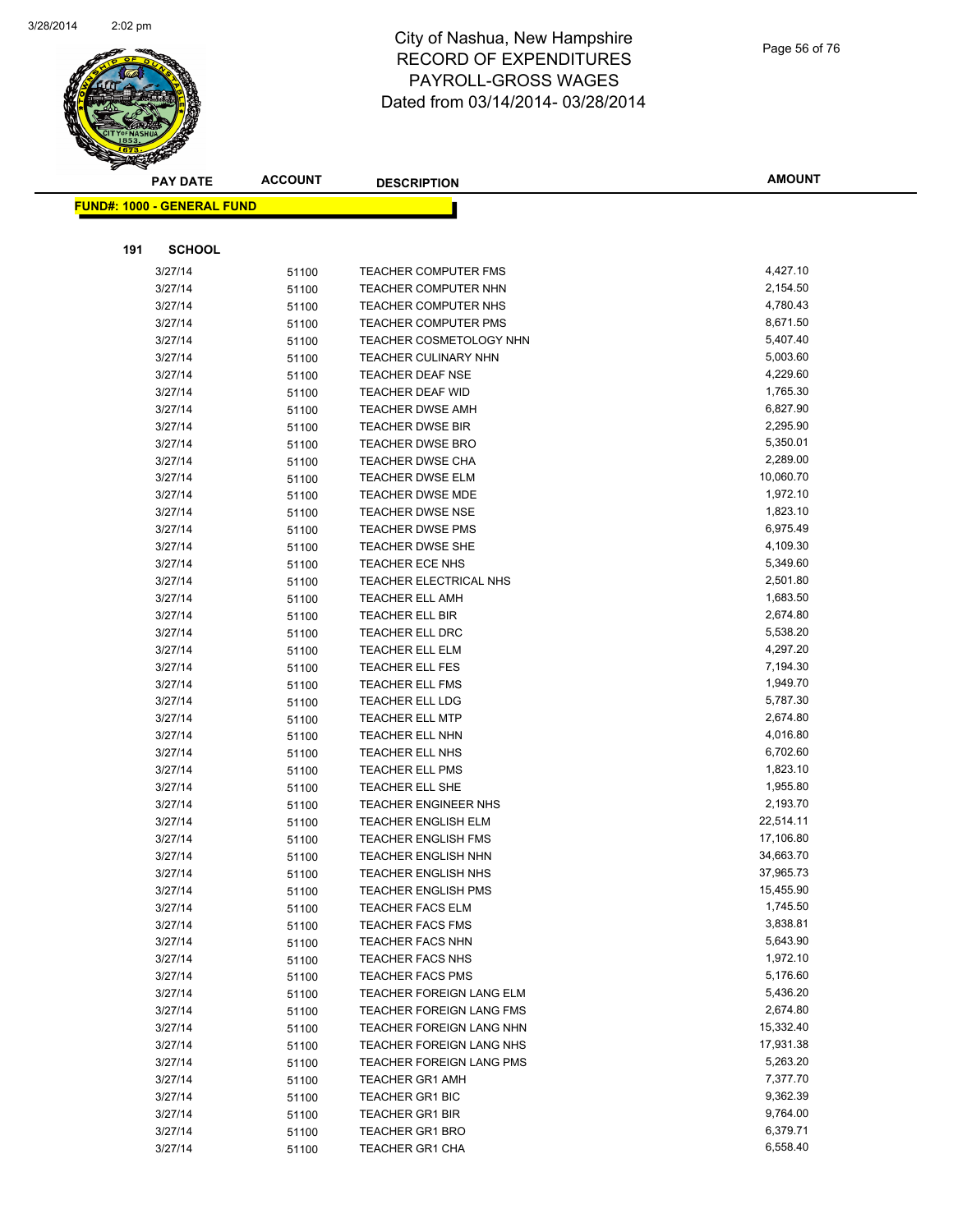

|     | <b>PAY DATE</b>                    | <b>ACCOUNT</b> | <b>DESCRIPTION</b>                               | <b>AMOUNT</b>        |
|-----|------------------------------------|----------------|--------------------------------------------------|----------------------|
|     | <u> FUND#: 1000 - GENERAL FUND</u> |                |                                                  |                      |
|     |                                    |                |                                                  |                      |
|     |                                    |                |                                                  |                      |
| 191 | <b>SCHOOL</b>                      |                |                                                  |                      |
|     | 3/27/14                            | 51100          | <b>TEACHER GR1 DRC</b>                           | 8,169.22             |
|     | 3/27/14                            | 51100          | <b>TEACHER GR1 FES</b>                           | 9,905.62             |
|     | 3/27/14                            | 51100          | <b>TEACHER GR1 LDG</b>                           | 8,770.81             |
|     | 3/27/14                            | 51100          | <b>TEACHER GR1 MDE</b>                           | 9,575.59             |
|     | 3/27/14                            | 51100          | <b>TEACHER GR1 MTP</b>                           | 5,176.60             |
|     | 3/27/14                            | 51100          | <b>TEACHER GR1 NSE</b>                           | 5,349.60             |
|     | 3/27/14                            | 51100          | <b>TEACHER GR1 SHE</b>                           | 9,584.89             |
|     | 3/27/14                            | 51100          | <b>TEACHER GR2 AMH</b>                           | 5,740.10             |
|     | 3/27/14                            | 51100          | <b>TEACHER GR2 BIC</b>                           | 11,602.61            |
|     | 3/27/14                            | 51100          | <b>TEACHER GR2 BIR</b>                           | 9,502.72             |
|     | 3/27/14                            | 51100          | <b>TEACHER GR2 BRO</b>                           | 6,804.10             |
|     | 3/27/14                            | 51100          | TEACHER GR2 CHA<br><b>TEACHER GR2 DRC</b>        | 8,022.12             |
|     | 3/27/14                            | 51100          |                                                  | 5,963.10<br>7,285.90 |
|     | 3/27/14                            | 51100          | <b>TEACHER GR2 FES</b>                           | 9,502.70             |
|     | 3/27/14<br>3/27/14                 | 51100          | <b>TEACHER GR2 LDG</b><br><b>TEACHER GR2 MDE</b> | 6,300.60             |
|     | 3/27/14                            | 51100          | <b>TEACHER GR2 MTP</b>                           | 8,934.80             |
|     | 3/27/14                            | 51100          | <b>TEACHER GR2 NSE</b>                           | 6,458.90             |
|     |                                    | 51100          | <b>TEACHER GR2 SHE</b>                           | 5,775.50             |
|     | 3/27/14<br>3/27/14                 | 51100          | <b>TEACHER GR3 AMH</b>                           | 4,455.90             |
|     | 3/27/14                            | 51100          | <b>TEACHER GR3 BIC</b>                           | 6,662.70             |
|     | 3/27/14                            | 51100          | <b>TEACHER GR3 BIR</b>                           | 9,937.50             |
|     | 3/27/14                            | 51100          | <b>TEACHER GR3 BRO</b>                           | 7,635.10             |
|     | 3/27/14                            | 51100<br>51100 | <b>TEACHER GR3 CHA</b>                           | 5,329.70             |
|     | 3/27/14                            | 51100          | <b>TEACHER GR3 DRC</b>                           | 5,340.69             |
|     | 3/27/14                            | 51100          | <b>TEACHER GR3 FES</b>                           | 8,455.31             |
|     | 3/27/14                            | 51100          | <b>TEACHER GR3 LDG</b>                           | 6,482.80             |
|     | 3/27/14                            | 51100          | <b>TEACHER GR3 MDE</b>                           | 13,596.00            |
|     | 3/27/14                            | 51100          | <b>TEACHER GR3 MTP</b>                           | 5,009.30             |
|     | 3/27/14                            | 51100          | <b>TEACHER GR3 NSE</b>                           | 3,868.00             |
|     | 3/27/14                            | 51100          | <b>TEACHER GR3 SHE</b>                           | 13,398.70            |
|     | 3/27/14                            | 51100          | <b>TEACHER GR4 AMH</b>                           | 3,825.70             |
|     | 3/27/14                            | 51100          | <b>TEACHER GR4 BIC</b>                           | 7,105.50             |
|     | 3/27/14                            | 51100          | <b>TEACHER GR4 BIR</b>                           | 6,179.50             |
|     | 3/27/14                            | 51100          | <b>TEACHER GR4 BRO</b>                           | 6,855.70             |
|     | 3/27/14                            | 51100          | <b>TEACHER GR4 CHA</b>                           | 11,997.00            |
|     | 3/27/14                            | 51100          | <b>TEACHER GR4 DRC</b>                           | 4,896.79             |
|     | 3/27/14                            | 51100          | <b>TEACHER GR4 FES</b>                           | 11,526.61            |
|     | 3/27/14                            | 51100          | <b>TEACHER GR4 LDG</b>                           | 10,268.08            |
|     | 3/27/14                            | 51100          | <b>TEACHER GR4 MDE</b>                           | 7,608.00             |
|     | 3/27/14                            | 51100          | <b>TEACHER GR4 MTP</b>                           | 7,265.80             |
|     | 3/27/14                            | 51100          | <b>TEACHER GR4 NSE</b>                           | 8,720.20             |
|     | 3/27/14                            | 51100          | <b>TEACHER GR4 SHE</b>                           | 5,735.89             |
|     | 3/27/14                            | 51100          | <b>TEACHER GR5 AMH</b>                           | 5,176.60             |
|     | 3/27/14                            | 51100          | <b>TEACHER GR5 BIC</b>                           | 11,107.80            |
|     | 3/27/14                            | 51100          | <b>TEACHER GR5 BIR</b>                           | 9,863.30             |
|     | 3/27/14                            | 51100          | <b>TEACHER GR5 BRO</b>                           | 9,714.23             |
|     | 3/27/14                            | 51100          | <b>TEACHER GR5 CHA</b>                           | 6,420.11             |
|     | 3/27/14                            | 51100          | <b>TEACHER GR5 DRC</b>                           | 4,510.26             |
|     | 3/27/14                            | 51100          | <b>TEACHER GR5 FES</b>                           | 7,743.20             |
|     | 3/27/14                            | 51100          | <b>TEACHER GR5 LDG</b>                           | 9,757.90             |
|     | 3/27/14                            | 51100          | <b>TEACHER GR5 MDE</b>                           | 9,272.40             |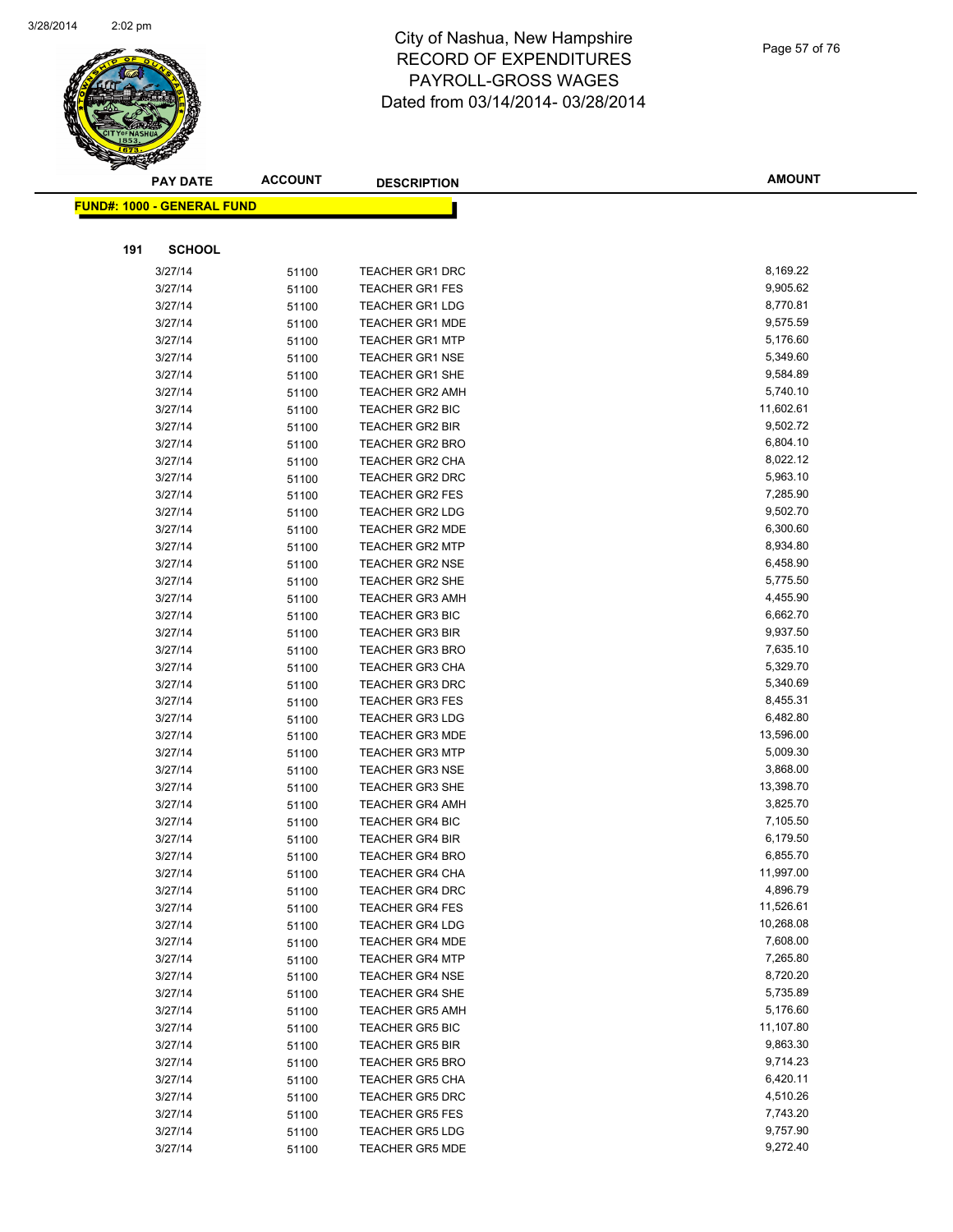

|     | <b>PAY DATE</b>                    | <b>ACCOUNT</b> | <b>DESCRIPTION</b>                                            | <b>AMOUNT</b>        |
|-----|------------------------------------|----------------|---------------------------------------------------------------|----------------------|
|     | <u> FUND#: 1000 - GENERAL FUND</u> |                |                                                               |                      |
|     |                                    |                |                                                               |                      |
|     |                                    |                |                                                               |                      |
| 191 | <b>SCHOOL</b>                      |                |                                                               |                      |
|     | 3/27/14                            | 51100          | <b>TEACHER GR5 MTP</b>                                        | 5,564.90             |
|     | 3/27/14                            | 51100          | <b>TEACHER GR5 NSE</b>                                        | 7,721.70             |
|     | 3/27/14                            | 51100          | <b>TEACHER GR5 SHE</b>                                        | 5,176.60             |
|     | 3/27/14                            | 51100          | <b>TEACHER GR6 ELM</b>                                        | 29,158.00            |
|     | 3/27/14                            | 51100          | <b>TEACHER GR6 FMS</b>                                        | 26,096.79            |
|     | 3/27/14                            | 51100          | <b>TEACHER GR6 PMS</b>                                        | 22,805.32            |
|     | 3/27/14                            | 51100          | <b>TEACHER GRAPH NHS</b>                                      | 9,129.60             |
|     | 3/27/14                            | 51100          | <b>TEACHER GRAPHICS NHN</b>                                   | 2,501.80             |
|     | 3/27/14                            | 51100          | <b>TEACHER HEALTH ELM</b>                                     | 2,377.00             |
|     | 3/27/14                            | 51100          | <b>TEACHER HEALTH NHN</b>                                     | 3,002.10             |
|     | 3/27/14                            | 51100          | <b>TEACHER HEALTH NHS</b>                                     | 2,501.80             |
|     | 3/27/14                            | 51100          | TEACHER HEALTHOC NHS<br><b>TEACHER IN SCH SUSPENSION ELM</b>  | 7,851.40             |
|     | 3/27/14                            | 51100          |                                                               | 1,510.90<br>2,458.60 |
|     | 3/27/14<br>3/27/14                 | 51100          | TEACHER IN SCH SUSPENSION NHS<br><b>TEACHER INST SPED WID</b> | 5,537.27             |
|     | 3/27/14                            | 51100          | <b>TEACHER KIND AMH</b>                                       | 4,747.60             |
|     | 3/27/14                            | 51100          | <b>TEACHER KIND BIC</b>                                       | 5,263.10             |
|     | 3/27/14                            | 51100<br>51100 | <b>TEACHER KIND BIR</b>                                       | 2,289.00             |
|     | 3/27/14                            |                | <b>TEACHER KIND BRO</b>                                       | 2,501.80             |
|     | 3/27/14                            | 51100<br>51100 | <b>TEACHER KIND CHA</b>                                       | 6,827.30             |
|     | 3/27/14                            | 51100          | <b>TEACHER KIND DRC</b>                                       | 7,843.10             |
|     | 3/27/14                            | 51100          | <b>TEACHER KIND FES</b>                                       | 7,393.69             |
|     | 3/27/14                            | 51100          | <b>TEACHER KIND LDG</b>                                       | 11,003.19            |
|     | 3/27/14                            | 51100          | <b>TEACHER KIND MDE</b>                                       | 4,486.30             |
|     | 3/27/14                            | 51100          | <b>TEACHER KIND MTP</b>                                       | 5,158.00             |
|     | 3/27/14                            | 51100          | <b>TEACHER KIND NSE</b>                                       | 3,674.10             |
|     | 3/27/14                            | 51100          | <b>TEACHER KIND SHE</b>                                       | 2,061.79             |
|     | 3/27/14                            | 51100          | <b>TEACHER MATH ELM</b>                                       | 19,513.10            |
|     | 3/27/14                            | 51100          | <b>TEACHER MATH FMS</b>                                       | 13,967.00            |
|     | 3/27/14                            | 51100          | <b>TEACHER MATH NHN</b>                                       | 37,296.00            |
|     | 3/27/14                            | 51100          | <b>TEACHER MATH NHS</b>                                       | 37,031.59            |
|     | 3/27/14                            | 51100          | <b>TEACHER MATH PMS</b>                                       | 10,234.60            |
|     | 3/27/14                            | 51100          | <b>TEACHER MUSIC AMH</b>                                      | 1,554.80             |
|     | 3/27/14                            | 51100          | <b>TEACHER MUSIC BIC</b>                                      | 2,501.80             |
|     | 3/27/14                            | 51100          | <b>TEACHER MUSIC BIR</b>                                      | 2,501.80             |
|     | 3/27/14                            | 51100          | TEACHER MUSIC BRO                                             | 2,674.80             |
|     | 3/27/14                            | 51100          | <b>TEACHER MUSIC CHA</b>                                      | 2,674.81             |
|     | 3/27/14                            | 51100          | <b>TEACHER MUSIC DRC</b>                                      | 2,501.80             |
|     | 3/27/14                            | 51100          | <b>TEACHER MUSIC ELM</b>                                      | 3,568.50             |
|     | 3/27/14                            | 51100          | <b>TEACHER MUSIC FMS</b>                                      | 4,747.60             |
|     | 3/27/14                            | 51100          | <b>TEACHER MUSIC LDG</b>                                      | 2,540.20             |
|     | 3/20/14                            | 51100          | <b>TEACHER MUSIC MDE</b>                                      | 386.40               |
|     | 3/27/14                            | 51100          | <b>TEACHER MUSIC MDE</b>                                      | 1,823.10             |
|     | 3/27/14                            | 51100          | <b>TEACHER MUSIC NHN</b>                                      | 5,349.60             |
|     | 3/27/14                            | 51100          | <b>TEACHER MUSIC NHS</b>                                      | 4,797.70             |
|     | 3/27/14                            | 51100          | <b>TEACHER MUSIC NSE</b>                                      | 1,878.91             |
|     | 3/27/14                            | 51100          | <b>TEACHER MUSIC PMS</b>                                      | 4,125.60             |
|     | 3/27/14                            | 51100          | <b>TEACHER MUSIC SHE</b>                                      | 2,295.90             |
|     | 3/27/14                            | 51100          | TEACHER PE BIC                                                | 1,885.00             |
|     | 3/27/14                            | 51100          | TEACHER PE BIR                                                | 2,540.20             |
|     | 3/27/14                            | 51100          | TEACHER PE BRO                                                | 2,588.30             |
|     | 3/27/14                            | 51100          | TEACHER PE CHA                                                | 2,501.80             |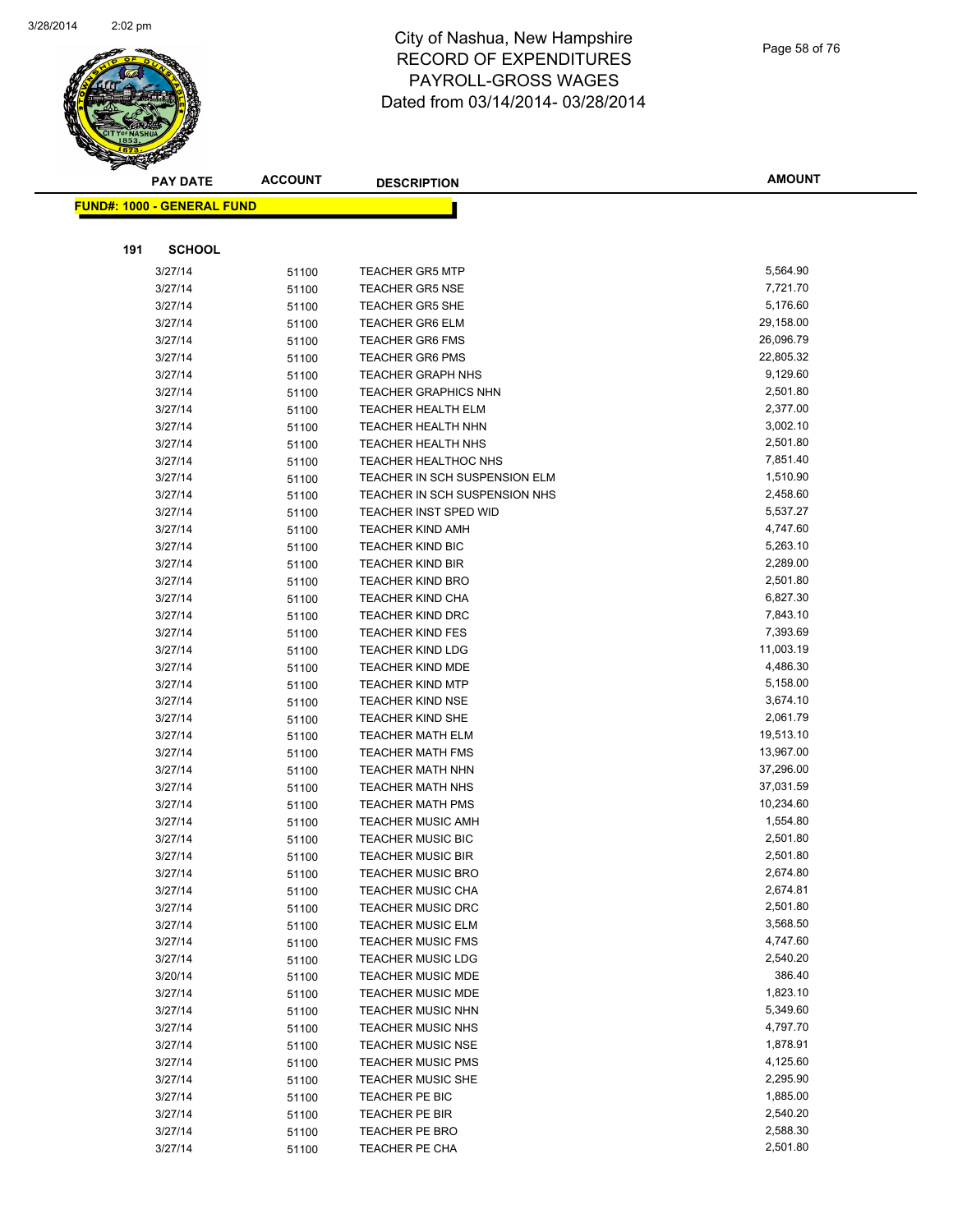

|     | <b>PAY DATE</b>                    | <b>ACCOUNT</b> | <b>DESCRIPTION</b>                                 | <b>AMOUNT</b>        |
|-----|------------------------------------|----------------|----------------------------------------------------|----------------------|
|     | <u> FUND#: 1000 - GENERAL FUND</u> |                |                                                    |                      |
|     |                                    |                |                                                    |                      |
|     |                                    |                |                                                    |                      |
| 191 | <b>SCHOOL</b>                      |                |                                                    |                      |
|     | 3/27/14                            | 51100          | TEACHER PE DRC                                     | 2,674.80             |
|     | 3/27/14                            | 51100          | <b>TEACHER PE ELM</b>                              | 7,417.30             |
|     | 3/27/14                            | 51100          | TEACHER PE FMS                                     | 5,003.60             |
|     | 3/27/14                            | 51100          | TEACHER PE LDG                                     | 1,683.50             |
|     | 3/27/14                            | 51100          | <b>TEACHER PE MDE</b>                              | 2,458.60             |
|     | 3/27/14                            | 51100          | <b>TEACHER PE MTP</b>                              | 1,801.35             |
|     | 3/20/14                            | 51100          | TEACHER PE NHN                                     | 2,674.84             |
|     | 3/27/14                            | 51100          | TEACHER PE NHN                                     | 7,472.50             |
|     | 3/27/14                            | 51100          | TEACHER PE NHS                                     | 7,033.10             |
|     | 3/27/14                            | 51100          | <b>TEACHER PE NSE</b>                              | 2,304.11             |
|     | 3/27/14                            | 51100          | <b>TEACHER PE PMS</b>                              | 5,176.60             |
|     | 3/27/14                            | 51100          | TEACHER PE SHE                                     | 1,972.10             |
|     | 3/27/14                            | 51100          | <b>TEACHER PRESCHOOL BIC</b>                       | 7,387.00             |
|     | 3/27/14                            | 51100          | <b>TEACHER PRESCHOOL BRO</b>                       | 7,050.41             |
|     | 3/27/14                            | 51100          | <b>TEACHER PRESCHOOL DRC</b>                       | 2,501.80             |
|     | 3/20/14                            | 51100          | <b>TEACHER PRESCHOOL MTP</b>                       | (377.95)             |
|     | 3/27/14                            | 51100          | <b>TEACHER PRESCHOOL MTP</b>                       | 4,358.30             |
|     | 3/27/14                            | 51100          | TEACHER PRESCHOOL NHS                              | 883.60<br>7,172.70   |
|     | 3/27/14                            | 51100          | <b>TEACHER PRESCHOOL NSE</b>                       |                      |
|     | 3/27/14                            | 51100          | <b>TEACHER READ AMH</b>                            | 2,761.40             |
|     | 3/27/14                            | 51100          | <b>TEACHER READ BIC</b>                            | 5,050.40<br>2,674.80 |
|     | 3/27/14                            | 51100          | <b>TEACHER READ BIR</b>                            | 2,884.63             |
|     | 3/27/14<br>3/27/14                 | 51100          | <b>TEACHER READ BRO</b><br><b>TEACHER READ DRC</b> | 2,761.40             |
|     | 3/27/14                            | 51100          | TEACHER READ ELM                                   | 5,922.60             |
|     | 3/27/14                            | 51100          | <b>TEACHER READ FMS</b>                            | 6,714.00             |
|     | 3/27/14                            | 51100          | <b>TEACHER READ LDG</b>                            | 2,289.00             |
|     | 3/27/14                            | 51100          | <b>TEACHER READ MDE</b>                            | 2,674.80             |
|     | 3/27/14                            | 51100<br>51100 | TEACHER READ NHN                                   | 1,618.80             |
|     | 3/27/14                            |                | <b>TEACHER READ NSE</b>                            | 3,161.20             |
|     | 3/27/14                            | 51100<br>51100 | <b>TEACHER READ PMS</b>                            | 4,220.70             |
|     | 3/27/14                            | 51100          | <b>TEACHER READ SHE</b>                            | 2,458.60             |
|     | 3/27/14                            | 51100          | <b>TEACHER READ WID</b>                            | 7,729.80             |
|     | 3/27/14                            | 51100          | <b>TEACHER SCIENCE ELM</b>                         | 22,210.00            |
|     | 3/27/14                            | 51100          | <b>TEACHER SCIENCE FMS</b>                         | 10,253.71            |
|     | 3/27/14                            | 51100          | TEACHER SCIENCE NHN                                | 30,608.20            |
|     | 3/27/14                            | 51100          | <b>TEACHER SCIENCE NHS</b>                         | 39,193.60            |
|     | 3/27/14                            | 51100          | <b>TEACHER SCIENCE PMS</b>                         | 10,569.60            |
|     | 3/27/14                            | 51100          | TEACHER SOCIAL STUDIES ELM                         | 14,592.21            |
|     | 3/27/14                            | 51100          | TEACHER SOCIAL STUDIES FMS                         | 12,971.80            |
|     | 3/27/14                            | 51100          | TEACHER SOCIAL STUDIES NHN                         | 34,943.30            |
|     | 3/27/14                            | 51100          | TEACHER SOCIAL STUDIES NHS                         | 37,558.91            |
|     | 3/27/14                            | 51100          | TEACHER SOCIAL STUDIES PMS                         | 11,052.50            |
|     | 3/27/14                            | 51100          | <b>TEACHER SPED BIC</b>                            | 5,851.40             |
|     | 3/27/14                            | 51100          | <b>TEACHER SPED BIR</b>                            | 4,119.00             |
|     | 3/27/14                            | 51100          | <b>TEACHER SPED BRO</b>                            | 5,436.21             |
|     | 3/27/14                            | 51100          | <b>TEACHER SPED CHA</b>                            | 7,765.00             |
|     | 3/27/14                            | 51100          | <b>TEACHER SPED DRC</b>                            | 2,458.60             |
|     | 3/27/14                            | 51100          | <b>TEACHER SPED ELM</b>                            | 18,913.20            |
|     | 3/27/14                            | 51100          | <b>TEACHER SPED FES</b>                            | 5,947.80             |
|     | 3/27/14                            | 51100          | <b>TEACHER SPED FMS</b>                            | 5,892.65             |
|     | 3/27/14                            | 51100          | <b>TEACHER SPED LDG</b>                            | 3,528.40             |
|     |                                    |                |                                                    |                      |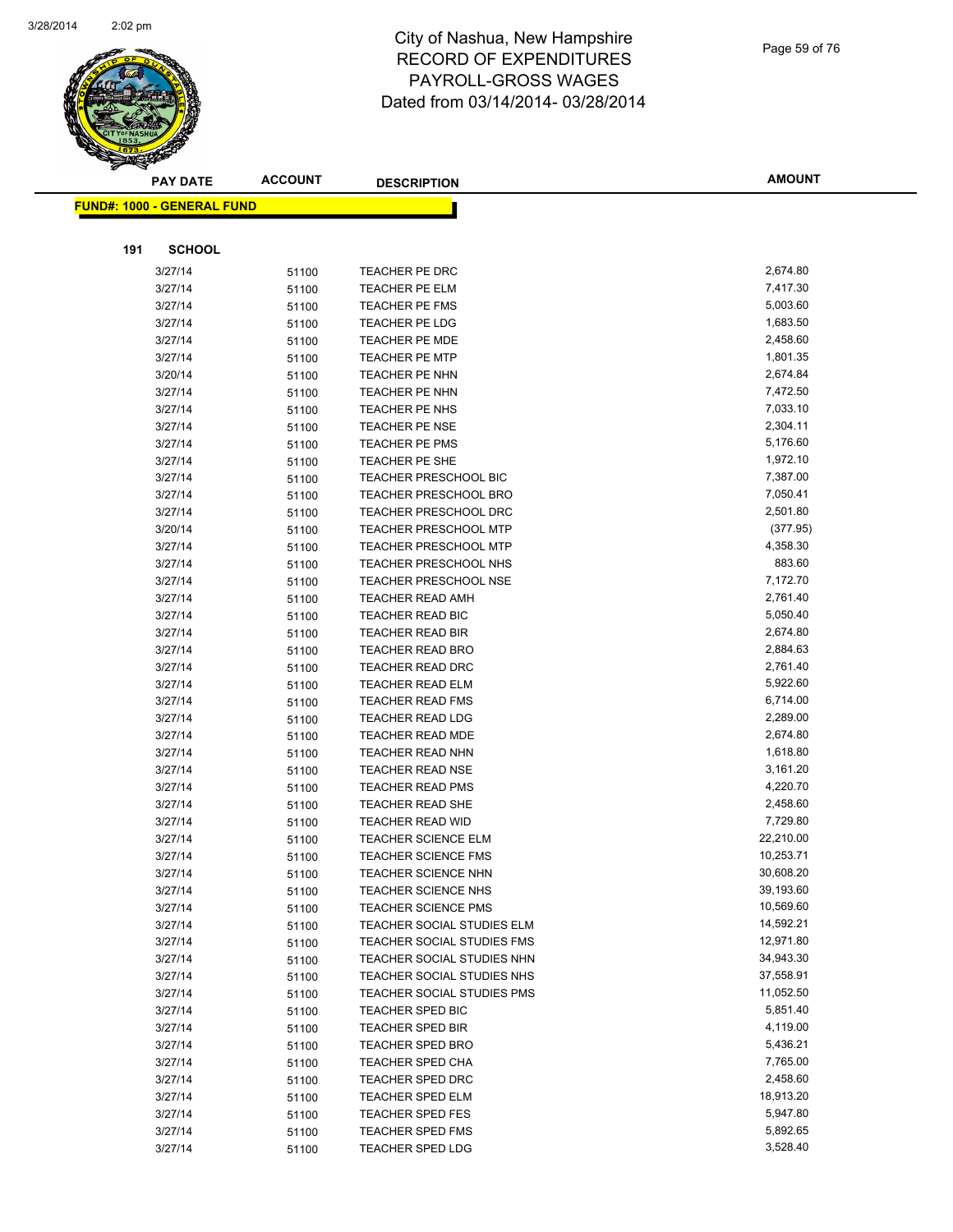

| Page 60 of 76 |  |  |  |
|---------------|--|--|--|
|---------------|--|--|--|

| <b>PAY DATE</b>                   | <b>ACCOUNT</b> | <b>DESCRIPTION</b>                                     | <b>AMOUNT</b>        |
|-----------------------------------|----------------|--------------------------------------------------------|----------------------|
| <b>FUND#: 1000 - GENERAL FUND</b> |                |                                                        |                      |
|                                   |                |                                                        |                      |
| <b>SCHOOL</b>                     |                |                                                        |                      |
| 191                               |                |                                                        |                      |
| 3/27/14                           | 51100          | <b>TEACHER SPED MDE</b>                                | 6,036.30             |
| 3/27/14                           | 51100          | <b>TEACHER SPED MTP</b>                                | 5,176.60             |
| 3/27/14                           | 51100          | <b>TEACHER SPED NHN</b>                                | 19,127.90            |
| 3/27/14                           | 51100          | TEACHER SPED NHS                                       | 30,848.32            |
| 3/27/14                           | 51100          | TEACHER SPED NSE                                       | 1,878.90             |
| 3/27/14                           | 51100          | <b>TEACHER SPED PMS</b>                                | 9,660.10             |
| 3/27/14                           | 51100          | <b>TEACHER SPED SHE</b>                                | 5,176.60<br>8,152.70 |
| 3/27/14                           | 51100          | <b>TEACHER TECHED ELM</b><br><b>TEACHER TECHED FMS</b> | 5,220.00             |
| 3/27/14<br>3/27/14                | 51100          | TEACHER TECHED NHN                                     | 8,023.63             |
| 3/27/14                           | 51100<br>51100 | TEACHER TECHED NHS                                     | 7,678.41             |
| 3/27/14                           |                | <b>TEACHER TECHED PMS</b>                              | 2,674.80             |
| 3/27/14                           | 51100<br>51100 | TEACHER TV PROD NHS                                    | 2,458.60             |
| 3/27/14                           | 51100          | <b>TEACHER VISION WID</b>                              | 3,263.50             |
| 3/20/14                           | 51100          | TECH INTERGRATION ASST BIC                             | 474.32               |
| 3/27/14                           | 51100          | TECH INTERGRATION ASST BIC                             | 592.90               |
| 3/20/14                           | 51100          | TECH INTERGRATION ASST CHA                             | 454.69               |
| 3/27/14                           | 51100          | TECH INTERGRATION ASST CHA                             | 675.00               |
| 3/20/14                           | 51100          | TECH INTERGRATION ASST FES                             | 483.80               |
| 3/27/14                           | 51100          | TECH INTERGRATION ASST FES                             | 604.75               |
| 3/20/14                           | 51100          | TECH INTERGRATION ASST LDG                             | 438.24               |
| 3/27/14                           | 51100          | TECH INTERGRATION ASST LDG                             | 547.80               |
| 3/20/14                           | 51100          | TECH INTERGRATION ASST MDE                             | 488.84               |
| 3/27/14                           | 51100          | TECH INTERGRATION ASST MDE                             | 604.75               |
| 3/20/14                           | 51100          | TECH INTERGRATION ASST NSE                             | 456.16               |
| 3/27/14                           | 51100          | TECH INTERGRATION ASST NSE                             | 570.20               |
| 3/20/14                           | 51100          | TECH INTERGRATION ASST SHE                             | 442.81               |
| 3/27/14                           | 51100          | TECH INTERGRATION ASST SHE                             | 547.80               |
| 3/27/14                           | 51200          | ASSISTANT PRINCIPAL BIR                                | 1,543.71             |
| 3/20/14                           | 51200          | CLERICAL VOLUNTEER SUP                                 | 319.51               |
| 3/27/14                           | 51200          | CLERICAL VOLUNTEER SUP                                 | 336.78               |
| 3/20/14                           | 51200          | <b>CROSSING GUARD WPO</b>                              | 1,464.69             |
| 3/27/14                           | 51200          | <b>CROSSING GUARD WPO</b>                              | 1,731.75             |
| 3/20/14                           | 51200          | <b>CUSTODIAN CHA</b>                                   | 323.60               |
| 3/27/14                           | 51200          | <b>CUSTODIAN CHA</b>                                   | 323.60               |
| 3/20/14                           | 51200          | <b>CUSTODIAN MTP</b>                                   | 15.00                |
| 3/20/14                           | 51200          | FOOD SERVICE COOK LDG                                  | 60.00                |
| 3/27/14                           | 51200          | FOOD SERVICE COOK LDG                                  | 75.00                |
| 3/27/14                           | 51200          | FOOTBALL ASST VARSITY NHS                              | 36.00                |
| 3/20/14                           | 51200          | <b>INSTRUMENTAL MUSIC</b>                              | 1,312.50             |
| 3/27/14                           | 51200          | <b>INSTRUMENTAL MUSIC</b>                              | 1,537.50             |
| 3/27/14                           | 51200          | LACROSSE VARSITY BOYS NHS                              | 36.00                |
| 3/20/14                           | 51200          | LUNCH MONITOR AMH                                      | 412.83               |
| 3/27/14                           | 51200          | LUNCH MONITOR AMH                                      | 415.58               |
| 3/20/14                           | 51200          | LUNCH MONITOR BIC                                      | 453.75               |
| 3/27/14                           | 51200          | LUNCH MONITOR BIC                                      | 492.25               |
| 3/20/14                           | 51200          | LUNCH MONITOR BIR                                      | 592.27               |
| 3/27/14                           | 51200          | LUNCH MONITOR BIR                                      | 689.60               |
| 3/20/14                           | 51200          | LUNCH MONITOR BRO                                      | 308.00               |
| 3/27/14                           | 51200          | LUNCH MONITOR BRO                                      | 330.00               |
| 3/20/14                           | 51200          | LUNCH MONITOR CHA                                      | 495.00               |
| 3/27/14                           | 51200          | LUNCH MONITOR CHA                                      | 594.00               |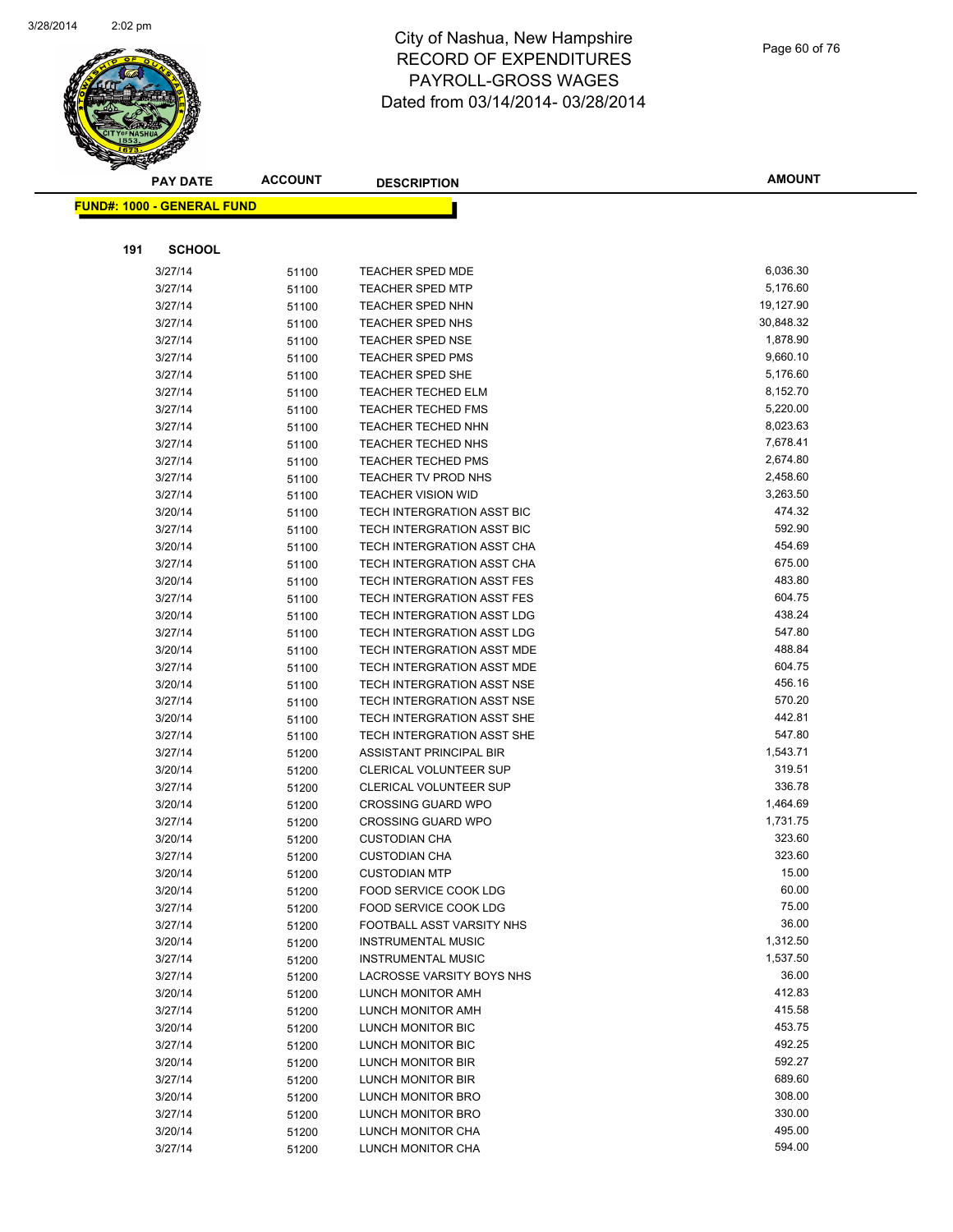

|     | <b>PAY DATE</b>                    | <b>ACCOUNT</b> | <b>DESCRIPTION</b>                         | <b>AMOUNT</b>    |
|-----|------------------------------------|----------------|--------------------------------------------|------------------|
|     | <u> FUND#: 1000 - GENERAL FUND</u> |                |                                            |                  |
|     |                                    |                |                                            |                  |
|     |                                    |                |                                            |                  |
| 191 | <b>SCHOOL</b>                      |                |                                            |                  |
|     | 3/20/14                            | 51200          | LUNCH MONITOR DRC                          | 414.82           |
|     | 3/27/14                            | 51200          | LUNCH MONITOR DRC                          | 459.27           |
|     | 3/20/14                            | 51200          | LUNCH MONITOR ELM                          | 211.75           |
|     | 3/27/14                            | 51200          | LUNCH MONITOR ELM                          | 250.25           |
|     | 3/20/14                            | 51200          | LUNCH MONITOR FES                          | 652.50           |
|     | 3/27/14                            | 51200          | LUNCH MONITOR FES                          | 770.25           |
|     | 3/20/14                            | 51200          | LUNCH MONITOR FMS                          | 212.96           |
|     | 3/27/14                            | 51200          | LUNCH MONITOR FMS                          | 210.21           |
|     | 3/20/14                            | 51200          | LUNCH MONITOR LDG                          | 558.25           |
|     | 3/27/14                            | 51200          | LUNCH MONITOR LDG                          | 786.50           |
|     | 3/20/14                            | 51200          | LUNCH MONITOR MDE                          | 397.32           |
|     | 3/27/14                            | 51200          | LUNCH MONITOR MDE                          | 312.18           |
|     | 3/20/14                            | 51200          | LUNCH MONITOR MTP                          | 456.05           |
|     | 3/27/14                            | 51200          | <b>LUNCH MONITOR MTP</b>                   | 568.25           |
|     | 3/20/14                            | 51200          | LUNCH MONITOR NHN                          | 269.50           |
|     | 3/27/14                            | 51200          | LUNCH MONITOR NHN                          | 266.75           |
|     | 3/20/14                            | 51200          | LUNCH MONITOR NHS                          | 313.50           |
|     | 3/27/14                            | 51200          | LUNCH MONITOR NHS                          | 316.25           |
|     | 3/20/14                            | 51200          | LUNCH MONITOR NSE                          | 352.00<br>302.50 |
|     | 3/27/14                            | 51200          | LUNCH MONITOR NSE                          |                  |
|     | 3/20/14                            | 51200          | LUNCH MONITOR PMS                          | 220.00<br>266.75 |
|     | 3/27/14                            | 51200          | LUNCH MONITOR PMS                          | 498.11           |
|     | 3/20/14                            | 51200          | LUNCH MONITOR SHE                          | 578.32           |
|     | 3/27/14                            | 51200          | LUNCH MONITOR SHE                          | 265.68           |
|     | 3/20/14<br>3/27/14                 | 51200          | PARA DW SPEC ED BIR<br>PARA DW SPEC ED BIR | 400.16           |
|     | 3/20/14                            | 51200          | PARA DW SPEC ED NHN                        | 150.00           |
|     | 3/27/14                            | 51200          | PARA DW SPEC ED NHN                        | 350.00           |
|     | 3/20/14                            | 51200<br>51200 | PARA DW SPEC ED NHS                        | 250.00           |
|     | 3/20/14                            | 51200          | PARA DW SPEC ED PMS                        | 64.68            |
|     | 3/27/14                            | 51200          | PARA DW SPEC ED PMS                        | 64.68            |
|     | 3/20/14                            | 51200          | PARA INST AMH                              | 514.47           |
|     | 3/27/14                            | 51200          | PARA INST AMH                              | 687.43           |
|     | 3/20/14                            | 51200          | <b>PARA INST BIC</b>                       | 432.21           |
|     | 3/27/14                            | 51200          | <b>PARA INST BIC</b>                       | 594.48           |
|     | 3/27/14                            | 51200          | PARA INST CHA                              | 231.25           |
|     | 3/20/14                            | 51200          | PARA INST MTP                              | 269.31           |
|     | 3/27/14                            | 51200          | PARA INST MTP                              | 334.42           |
|     | 3/20/14                            | 51200          | PARA INST NHN                              | 227.64           |
|     | 3/27/14                            | 51200          | PARA INST NHN                              | 283.47           |
|     | 3/20/14                            | 51200          | PARA INST SHE                              | 91.94            |
|     | 3/27/14                            | 51200          | PARA INST SHE                              | 176.52           |
|     | 3/20/14                            | 51200          | PARA LIB NHN                               | 177.40           |
|     | 3/27/14                            | 51200          | PARA LIB NHN                               | 266.10           |
|     | 3/20/14                            | 51200          | PARA LIB PMS                               | 155.21           |
|     | 3/27/14                            | 51200          | PARA LIB PMS                               | 204.76           |
|     | 3/20/14                            | 51200          | PARA MEDIA NHS                             | 146.74           |
|     | 3/27/14                            | 51200          | PARA MEDIA NHS                             | 191.40           |
|     | 3/20/14                            | 51200          | <b>PARA MUSIC FMS</b>                      | 148.80           |
|     | 3/27/14                            | 51200          | <b>PARA MUSIC FMS</b>                      | 195.30           |
|     | 3/20/14                            | 51200          | PARA PRE SCH BIC                           | 1,773.96         |
|     | 3/27/14                            | 51200          | PARA PRE SCH BIC                           | 2,501.05         |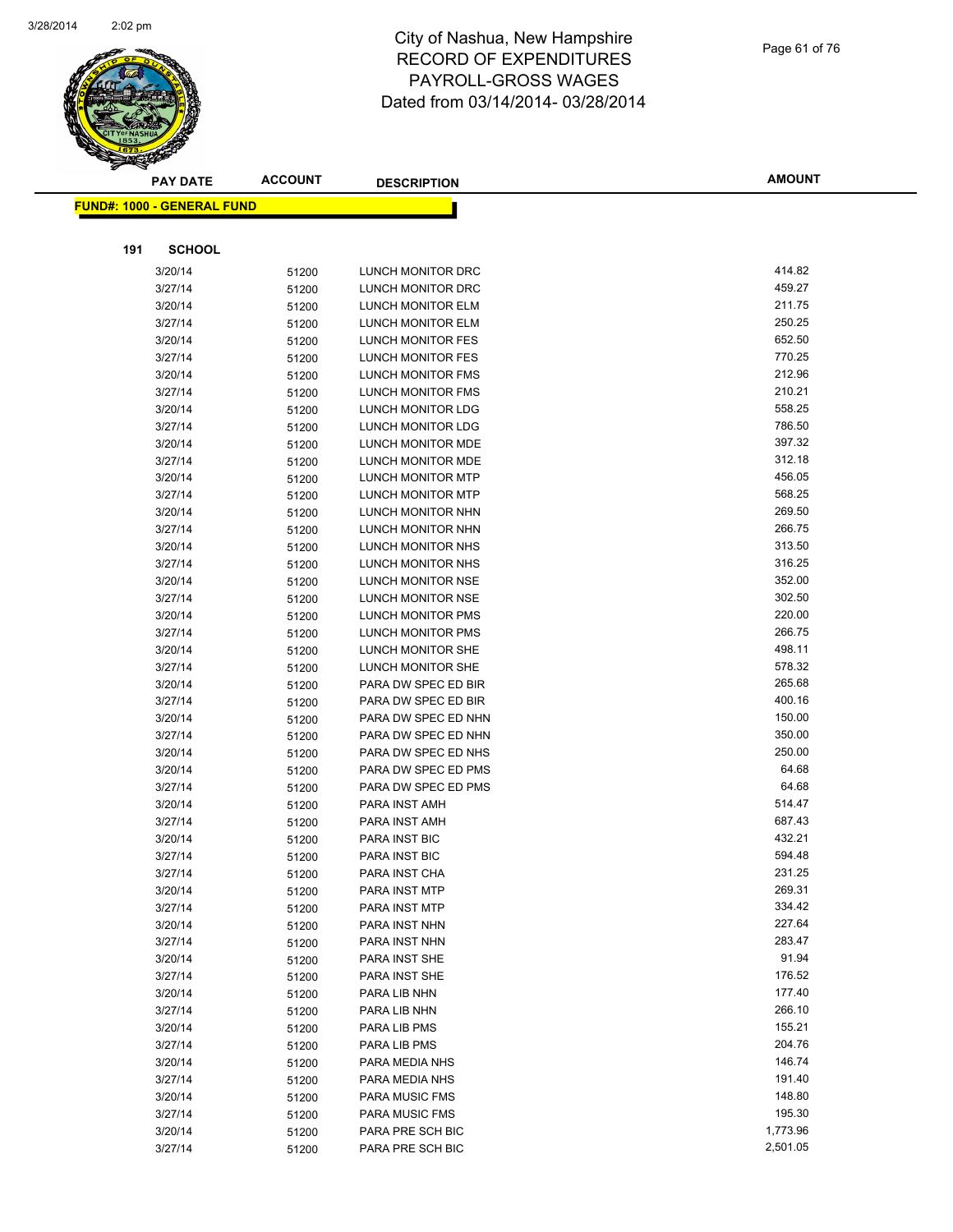

|     | <b>PAY DATE</b>                    | <b>ACCOUNT</b> | <b>DESCRIPTION</b>              | <b>AMOUNT</b>    |
|-----|------------------------------------|----------------|---------------------------------|------------------|
|     | <u> FUND#: 1000 - GENERAL FUND</u> |                |                                 |                  |
|     |                                    |                |                                 |                  |
|     |                                    |                |                                 |                  |
| 191 | <b>SCHOOL</b>                      |                |                                 |                  |
|     | 3/20/14                            | 51200          | PARA PRE SCH BRO                | 1,174.40         |
|     | 3/27/14                            | 51200          | PARA PRE SCH BRO                | 1,682.80         |
|     | 3/20/14                            | 51200          | PARA PRE SCH DRC                | 809.64           |
|     | 3/27/14                            | 51200          | PARA PRE SCH DRC                | 927.80           |
|     | 3/20/14                            | 51200          | PARA PRE SCH MTP                | 1,638.39         |
|     | 3/27/14                            | 51200          | PARA PRE SCH MTP                | 2,119.41         |
|     | 3/20/14                            | 51200          | PARA PRE SCH NSE                | 2,495.08         |
|     | 3/27/14                            | 51200          | PARA PRE SCH NSE                | 3,249.26         |
|     | 3/20/14                            | 51200          | PARA TECH ELM                   | 264.77           |
|     | 3/27/14                            | 51200          | PARA TECH ELM                   | 165.88           |
|     | 3/20/14                            | 51200          | PARA TTI DRC                    | 313.73<br>237.78 |
|     | 3/27/14                            | 51200          | PARA TTI DRC                    | 60.00            |
|     | 3/20/14<br>3/27/14                 | 51200          | PARA TTI LDG<br>PARA TTI LDG    | 75.00            |
|     | 3/20/14                            | 51200          | <b>RETIREE DPW</b>              | 37.50            |
|     | 3/27/14                            | 51200          | <b>SCHOOL PSYCHOLOGIST WID</b>  | 4,510.96         |
|     | 3/20/14                            | 51200          | SPECIAL EDUCATION TUTOR         | 500.00           |
|     | 3/27/14                            | 51200<br>51200 | SPECIAL EDUCATION TUTOR         | 500.00           |
|     | 3/27/14                            |                | SPEECH LANG PATHOLOGIST WID     | 8,930.59         |
|     | 3/27/14                            | 51200<br>51200 | <b>SUB CLERICAL</b>             | 383.36           |
|     | 3/20/14                            | 51200          | <b>SUB CROSSING GUARD</b>       | 60.00            |
|     | 3/27/14                            | 51200          | <b>SUB CROSSING GUARD</b>       | 75.00            |
|     | 3/20/14                            | 51200          | <b>SUB TEACHER</b>              | 225.00           |
|     | 3/27/14                            | 51200          | <b>SUB TEACHER</b>              | 287.50           |
|     | 3/27/14                            | 51200          | <b>TEACHER ART NHS</b>          | 1,250.90         |
|     | 3/27/14                            | 51200          | <b>TEACHER ENGLISH NHN</b>      | 300.00           |
|     | 3/27/14                            | 51200          | <b>TEACHER ENGLISH NHS</b>      | 292.88           |
|     | 3/27/14                            | 51200          | <b>TEACHER FOREIGN LANG FMS</b> | 918.40           |
|     | 3/27/14                            | 51200          | TEACHER FOREIGN LANG NHN        | 1,185.40         |
|     | 3/27/14                            | 51200          | TEACHER HVAC NHS                | 1,188.50         |
|     | 3/27/14                            | 51200          | <b>TEACHER KIND BIR</b>         | 847.30           |
|     | 3/27/14                            | 51200          | <b>TEACHER MUSIC AMH</b>        | 200.00           |
|     | 3/27/14                            | 51200          | <b>TEACHER MUSIC DRC</b>        | 300.00           |
|     | 3/27/14                            | 51200          | <b>TEACHER MUSIC ELM</b>        | 932.90           |
|     | 3/27/14                            | 51200          | <b>TEACHER MUSIC PMS</b>        | 281.25           |
|     | 3/27/14                            | 51200          | TEACHER PE NHS                  | 792.00           |
|     | 3/20/14                            | 51200          | <b>TEACHER SCIENCE NHS</b>      | 474.25           |
|     | 3/27/14                            | 51200          | <b>TEACHER SCIENCE NHS</b>      | 475.00           |
|     | 3/20/14                            | 51200          | TEACHER SOCIAL STUDIES NHN      | 350.00           |
|     | 3/27/14                            | 51200          | TEACHER SOCIAL STUDIES NHN      | 525.00           |
|     | 3/27/14                            | 51200          | <b>TEACHER SPED NHN</b>         | 2,056.90         |
|     | 3/27/14                            | 51200          | <b>TEACHER TECHED NHS</b>       | 497.20           |
|     | 3/27/14                            | 51200          | <b>TEACHER TTIDRC</b>           | 1,262.79         |
|     | 3/27/14                            | 51200          | <b>TEACHER VISION WIDE</b>      | 1,337.42         |
|     | 3/20/14                            | 51200          | TECH INTERGRATION ASST NHS      | 134.14           |
|     | 3/27/14                            | 51200          | TECH INTERGRATION ASST NHS      | 171.15           |
|     | 3/20/14                            | 51300          | <b>OVERTIME-REGULAR</b>         | 10,682.55        |
|     | 3/27/14                            | 51300          | OVERTIME-REGULAR                | 10,003.92        |
|     | 3/14/14                            | 51412          | <b>WAGES PER DIEM</b>           | (195.00)         |
|     | 3/20/14                            | 51412          | <b>WAGES PER DIEM</b>           | 36,030.30        |
|     | 3/27/14                            | 51412          | <b>WAGES PER DIEM</b>           | 42,354.50        |
|     | 3/27/14                            | 51500          | ELECTED SCHOOL BOARD            | 9,000.00         |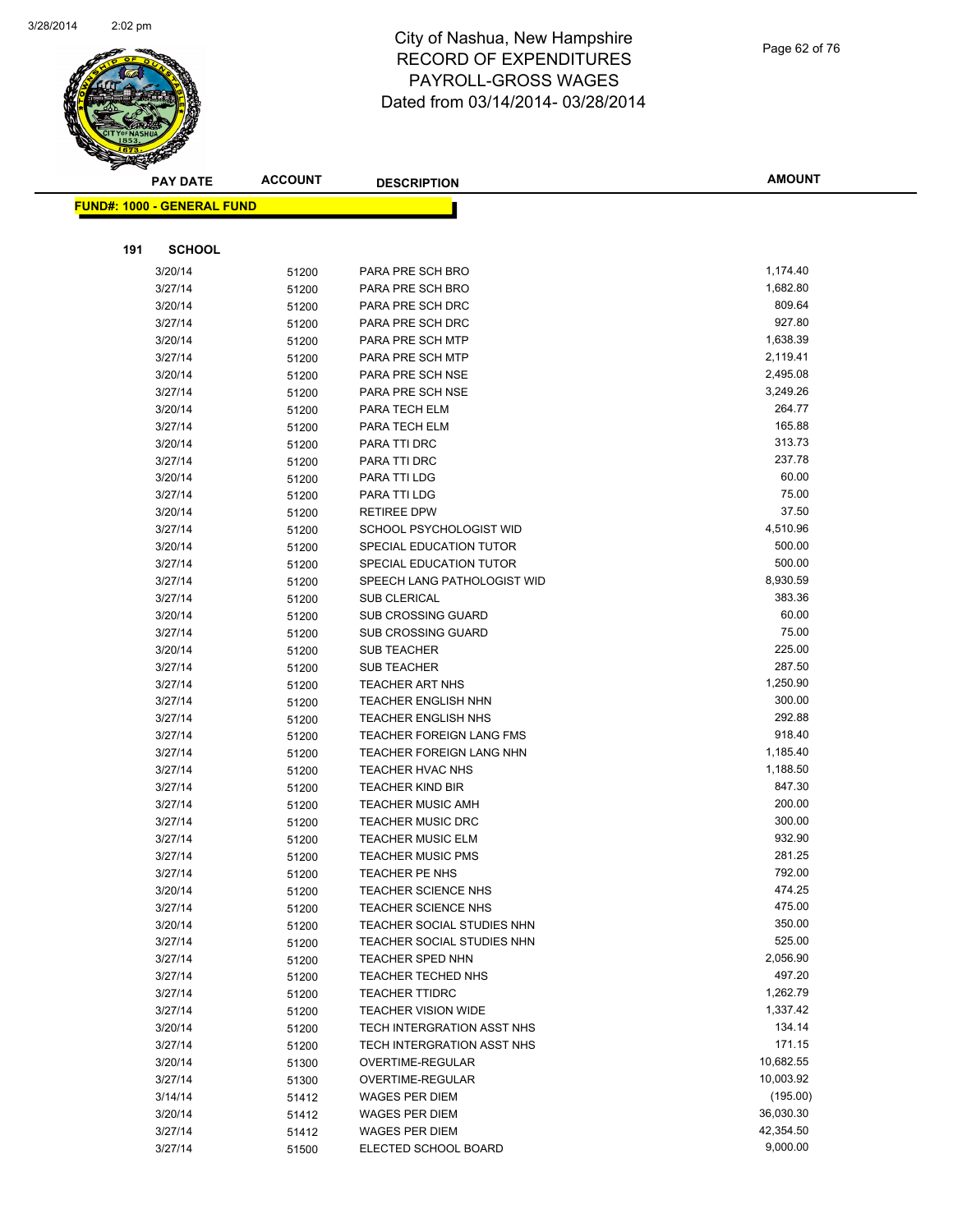Page 63 of 76

| <b>PAY DATE</b>                   | <b>ACCOUNT</b> | <b>DESCRIPTION</b>         | <b>AMOUNT</b>  |
|-----------------------------------|----------------|----------------------------|----------------|
| <b>FUND#: 1000 - GENERAL FUND</b> |                |                            |                |
| <b>SCHOOL</b><br>191              |                |                            |                |
| 3/27/14                           | 51500          | TEACHER SOCIAL STUDIES FMS | 1,500.00       |
| 3/20/14                           | 51600          | <b>LONGEVITY</b>           | 3,006.50       |
| 3/27/14                           | 51600          | <b>LONGEVITY</b>           | 3,006.50       |
| 3/20/14                           | 51650          | ADDITIONAL HOURS           | 386.35         |
| 3/27/14                           | 51650          | ADDITIONAL HOURS           | 447.53         |
| 3/27/14                           | 51700          | <b>STIPENDS</b>            | 4,896.12       |
| 3/27/14                           | 55118          | TELEPHONE-CELLULAR         | 2,640.00       |
| <b>TOTAL 191 - SCHOOL</b>         |                |                            | \$3,119,226.27 |

**TOTAL FUND 1000 - GENERAL FUND \$4,838,370.73** 

#### **FUND#: 2100 - FOOD SERVICES FUND**

| 3/20/14 | 51100 | CLERICAL FOOD SERVICE NHS            | 679.15   |
|---------|-------|--------------------------------------|----------|
| 3/27/14 | 51100 | <b>CLERICAL FOOD SERVICE NHS</b>     | 679.15   |
| 3/20/14 | 51100 | DELIVERY DRIVER FOOD SERVICE         | 713.33   |
| 3/27/14 | 51100 | DELIVERY DRIVER FOOD SERVICE         | 746.85   |
| 3/27/14 | 51100 | DIRECTOR FOOD SERVICE                | 2,972.71 |
| 3/27/14 | 51100 | <b>FOOD SERVICE BUSINESS MANAGER</b> | 2,030.50 |
| 3/20/14 | 51100 | <b>FOOD SERVICE COOK AMH</b>         | 378.84   |
| 3/27/14 | 51100 | <b>FOOD SERVICE COOK AMH</b>         | 473.55   |
| 3/20/14 | 51100 | FOOD SERVICE COOK BIC                | 378.84   |
| 3/27/14 | 51100 | <b>FOOD SERVICE COOK BIC</b>         | 473.55   |
| 3/20/14 | 51100 | FOOD SERVICE COOK BIR                | 378.84   |
| 3/27/14 | 51100 | <b>FOOD SERVICE COOK BIR</b>         | 473.55   |
| 3/20/14 | 51100 | FOOD SERVICE COOK BRO                | 348.60   |
| 3/27/14 | 51100 | FOOD SERVICE COOK BRO                | 423.30   |
| 3/20/14 | 51100 | FOOD SERVICE COOK CHA                | 378.84   |
| 3/27/14 | 51100 | FOOD SERVICE COOK CHA                | 466.79   |
| 3/20/14 | 51100 | FOOD SERVICE COOK DRC                | 364.84   |
| 3/27/14 | 51100 | FOOD SERVICE COOK DRC                | 443.02   |
| 3/20/14 | 51100 | FOOD SERVICE COOK ELM                | 773.92   |
| 3/27/14 | 51100 | <b>FOOD SERVICE COOK ELM</b>         | 946.68   |
| 3/20/14 | 51100 | FOOD SERVICE COOK FES                | 332.64   |
| 3/27/14 | 51100 | <b>FOOD SERVICE COOK FES</b>         | 409.86   |
| 3/20/14 | 51100 | FOOD SERVICE COOK FMS                | 386.96   |
| 3/27/14 | 51100 | <b>FOOD SERVICE COOK FMS</b>         | 469.88   |
| 3/20/14 | 51100 | <b>FOOD SERVICE COOK LDG</b>         | 364.84   |
| 3/27/14 | 51100 | FOOD SERVICE COOK LDG                | 456.05   |
| 3/20/14 | 51100 | <b>FOOD SERVICE COOK MDE</b>         | 189.42   |
| 3/27/14 | 51100 | FOOD SERVICE COOK MDE                | 473.55   |
| 3/20/14 | 51100 | <b>FOOD SERVICE COOK NHN</b>         | 883.81   |
| 3/27/14 | 51100 | FOOD SERVICE COOK NHN                | 969.34   |
| 3/20/14 | 51100 | FOOD SERVICE COOK NHS                | 798.56   |
| 3/27/14 | 51100 | <b>FOOD SERVICE COOK NHS</b>         | 972.99   |
| 3/20/14 | 51100 | FOOD SERVICE COOK NSE                | 362.60   |
| 3/27/14 | 51100 | FOOD SERVICE COOK NSE                | 181.30   |
| 3/20/14 | 51100 | <b>FOOD SERVICE COOK PMS</b>         | 386.96   |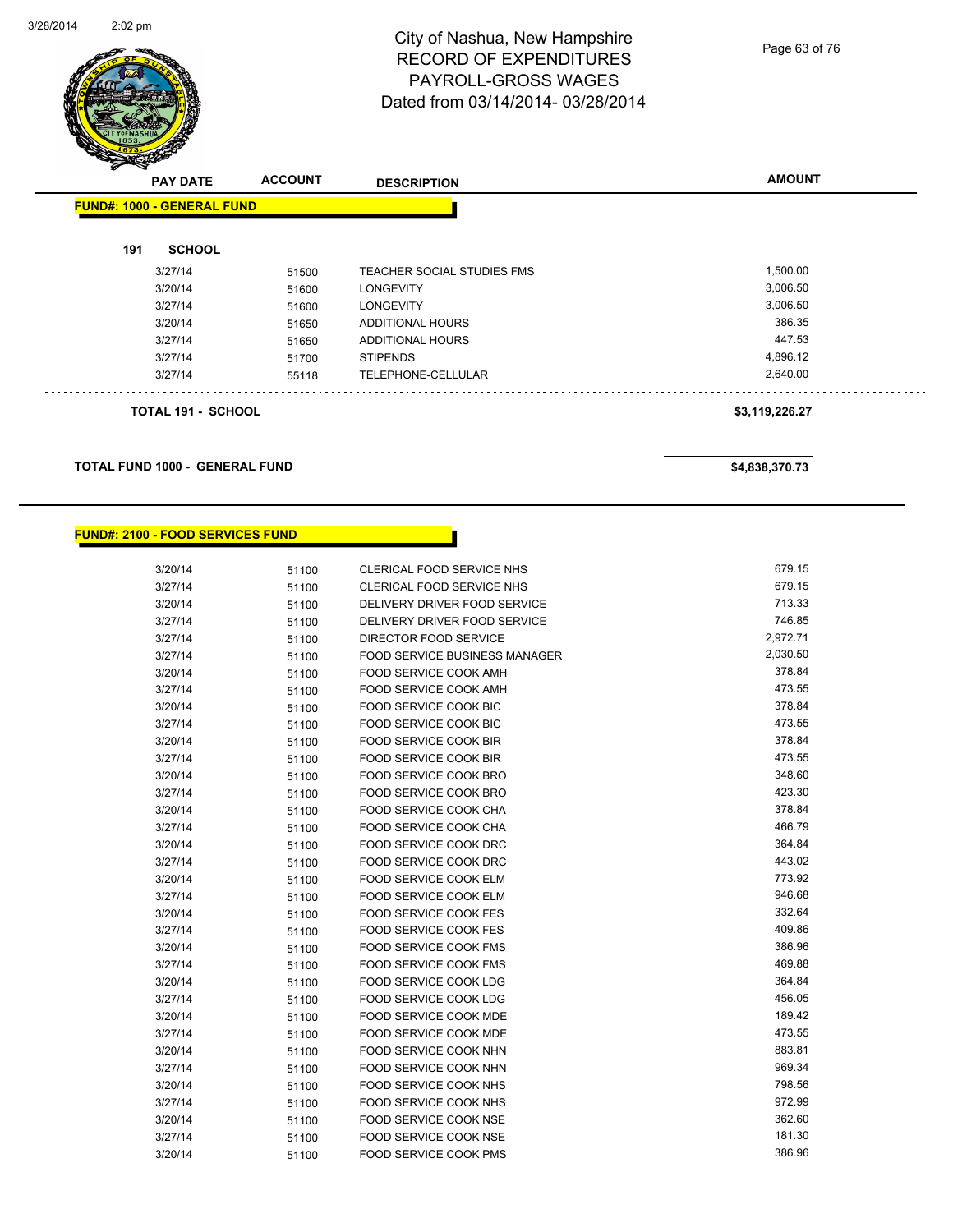

Page 64 of 76

| <b>PAY DATE</b>                         | <b>ACCOUNT</b> | <b>DESCRIPTION</b>              | <b>AMOUNT</b> |
|-----------------------------------------|----------------|---------------------------------|---------------|
| <b>FUND#: 2100 - FOOD SERVICES FUND</b> |                |                                 |               |
|                                         |                |                                 |               |
| 3/27/14                                 | 51100          | FOOD SERVICE COOK PMS           | 483.70        |
| 3/20/14                                 | 51100          | FOOD SERVICE COOK SHE           | 273.63        |
| 3/27/14                                 | 51100          | FOOD SERVICE COOK SHE           | 436.51        |
| 3/27/14                                 | 51100          | <b>FOOD SERVICE SITE CORD</b>   | 11,366.20     |
| 3/20/14                                 | 51100          | <b>FOOD SERVICECOOK MTP</b>     | 332.64        |
| 3/27/14                                 | 51100          | <b>FOOD SERVICECOOK MTP</b>     | 403.92        |
| 3/20/14                                 | 51200          | FOOD SERVICE ASST PT AMH        | 358.96        |
| 3/27/14                                 | 51200          | FOOD SERVICE ASST PT AMH        | 485.06        |
| 3/20/14                                 | 51200          | FOOD SERVICE ASST PT BIC        | 411.72        |
| 3/27/14                                 | 51200          | FOOD SERVICE ASST PT BIC        | 511.74        |
| 3/20/14                                 | 51200          | <b>FOOD SERVICE ASST PT BIR</b> | 464.16        |
| 3/27/14                                 | 51200          | FOOD SERVICE ASST PT BIR        | 580.20        |
| 3/20/14                                 | 51200          | <b>FOOD SERVICE ASST PT BRO</b> | 267.12        |
| 3/27/14                                 | 51200          | FOOD SERVICE ASST PT BRO        | 328.34        |
| 3/20/14                                 | 51200          | FOOD SERVICE ASST PT CHA        | 519.11        |
| 3/27/14                                 | 51200          | FOOD SERVICE ASST PT CHA        | 427.02        |
| 3/20/14                                 | 51200          | FOOD SERVICE ASST PT DRC        | 681.48        |
| 3/27/14                                 | 51200          | FOOD SERVICE ASST PT DRC        | 865.17        |
| 3/20/14                                 | 51200          | FOOD SERVICE ASST PT ELM        | 2,327.48      |
| 3/27/14                                 | 51200          | FOOD SERVICE ASST PT ELM        | 2,909.98      |
| 3/20/14                                 | 51200          | FOOD SERVICE ASST PT FES        | 689.48        |
| 3/27/14                                 | 51200          | FOOD SERVICE ASST PT FES        | 859.00        |
| 3/20/14                                 | 51200          | FOOD SERVICE ASST PT FMS        | 1,911.37      |
| 3/27/14                                 | 51200          | FOOD SERVICE ASST PT FMS        | 2,368.06      |
| 3/20/14                                 | 51200          | FOOD SERVICE ASST PT LDG        | 457.40        |
| 3/27/14                                 | 51200          | FOOD SERVICE ASST PT LDG        | 565.83        |
| 3/20/14                                 | 51200          | FOOD SERVICE ASST PT MDE        | 564.32        |
| 3/27/14                                 | 51200          | FOOD SERVICE ASST PT MDE        | 646.00        |
| 3/20/14                                 | 51200          | FOOD SERVICE ASST PT MTP        | 386.76        |
| 3/27/14                                 | 51200          | FOOD SERVICE ASST PT MTP        | 459.10        |
| 3/20/14                                 | 51200          | FOOD SERVICE ASST PT NHN        | 3,517.11      |
| 3/27/14                                 | 51200          | FOOD SERVICE ASST PT NHN        | 3,949.30      |
| 3/20/14                                 | 51200          | FOOD SERVICE ASST PT NHS        | 3,592.41      |
| 3/27/14                                 | 51200          | <b>FOOD SERVICE ASST PT NHS</b> | 4,216.30      |
| 3/20/14                                 | 51200          | FOOD SERVICE ASST PT PMS        | 1,853.42      |
| 3/27/14                                 | 51200          | FOOD SERVICE ASST PT PMS        | 2,414.76      |
| 3/20/14                                 | 51200          | FOOD SERVICE ASST PT SHE        | 402.32        |
| 3/27/14                                 | 51200          | FOOD SERVICE ASST PT SHE        | 502.90        |
| 3/20/14                                 | 51300          | OVERTIME-REGULAR                | 108.68        |
| 3/27/14                                 | 51300          | OVERTIME-REGULAR                | 166.13        |
| 3/20/14                                 | 51412          | <b>WAGES PER DIEM</b>           | 1,815.45      |
| 3/27/14                                 | 51412          | <b>WAGES PER DIEM</b>           | 1,990.17      |
| 3/27/14                                 | 55118          | TELEPHONE-CELLULAR              | 80.00         |

#### **TOTAL FUND 2100 - FOOD SERVICES FUND \$80,114.02**

#### **FUND#: 2201 - DRIVERS EDUCATION FUND**

| 3/27/14 | 51200 | ADULT ED DIPOLMA INST    | 450.00 |
|---------|-------|--------------------------|--------|
| 3/20/14 | 51200 | ADULT ED DRIVERS ED INST | 250.00 |
| 3/20/14 | 51200 | DRIVER INSTRUCTOR        | 475.00 |
| 3/27/14 | 51200 | DRIVER INSTRUCTOR        | 350.00 |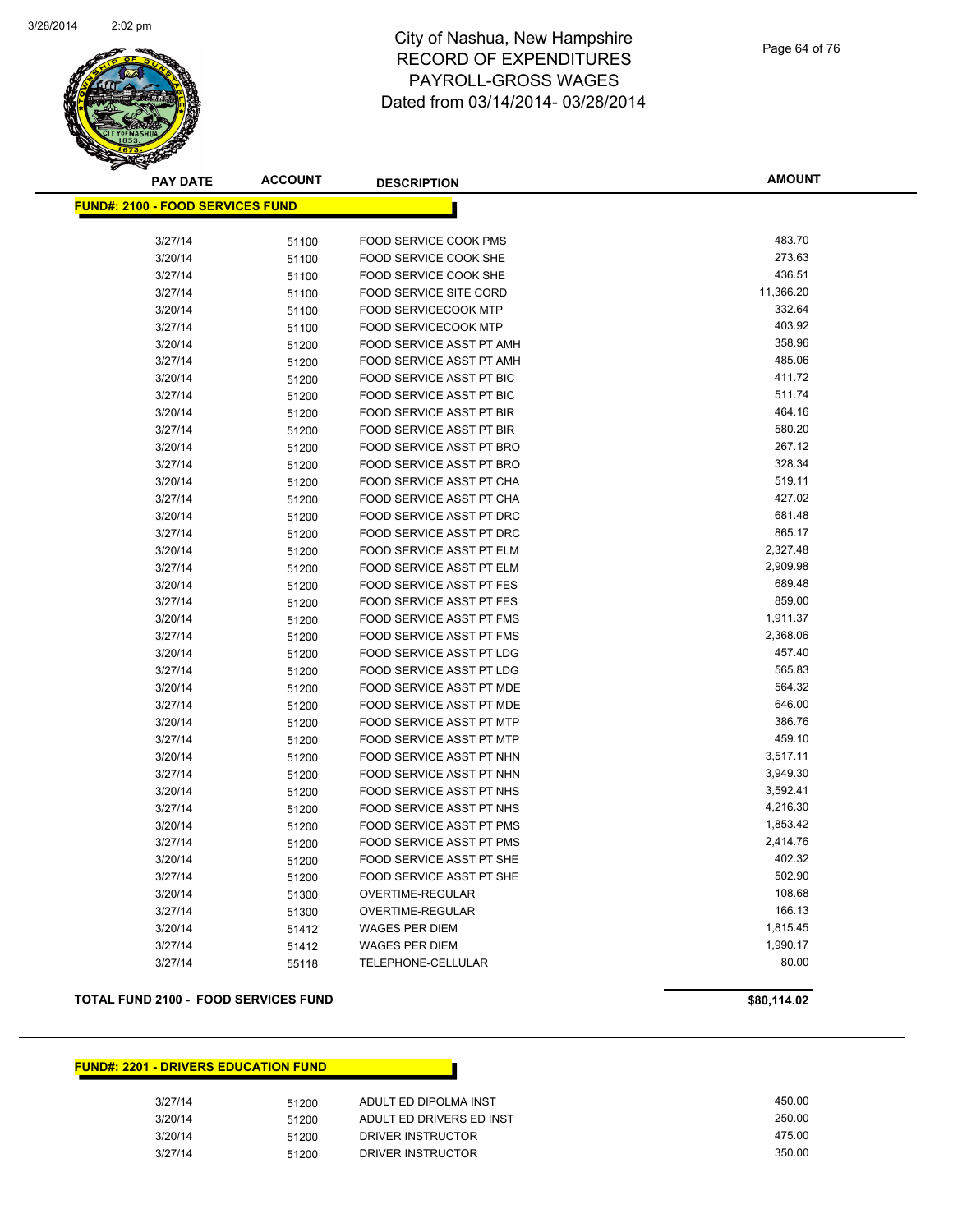

Page 65 of 76

| <b>PAY DATE</b>                             | <b>ACCOUNT</b>                                          | <b>DESCRIPTION</b>                                   | <b>AMOUNT</b>        |
|---------------------------------------------|---------------------------------------------------------|------------------------------------------------------|----------------------|
| <b>FUND#: 2201 - DRIVERS EDUCATION FUND</b> |                                                         |                                                      |                      |
| 3/27/14                                     |                                                         | ELL OUTREACH WORKER HOURLY                           | 50.00                |
|                                             | 51200                                                   |                                                      | 350.00               |
| 3/27/14                                     | 51200                                                   | TEACHER TECHED ELM                                   | 450.00               |
| 3/27/14                                     | 51200                                                   | TEACHER TECHED FMS                                   | 28.52                |
| 3/20/14<br>3/27/14                          | 51300<br>51300                                          | OVERTIME-REGULAR<br>OVERTIME-REGULAR                 | 28.52                |
|                                             |                                                         |                                                      |                      |
|                                             | <b>TOTAL FUND 2201 - DRIVERS EDUCATION FUND</b>         |                                                      | \$2,432.04           |
| <b>FUND#: 2207 - ADULT ED/CONTINUING ED</b> |                                                         |                                                      |                      |
|                                             |                                                         | ADULT ED DIPOLMA INST                                | 75.00                |
| 3/20/14                                     | 51200                                                   |                                                      | 75.00                |
| 3/27/14                                     | 51200                                                   | ADULT ED DIPOLMA INST                                |                      |
| 3/20/14                                     | 51200                                                   | ADULT ED ENRICHMENT INST                             | 75.00                |
| 3/27/14                                     | 51200                                                   | ADULT ED ENRICHMENT INST                             | 150.00               |
| 3/27/14                                     | 51200                                                   | ASST SYSTEMS ADMIN FULL YEAR                         | 137.50               |
| 3/20/14                                     | 51200                                                   | <b>SUB TEACHER</b>                                   | 125.00               |
| 3/27/14                                     | 51200                                                   | <b>SUB TEACHER</b>                                   | 225.00               |
|                                             | TOTAL FUND 2207 - ADULT ED/CONTINUING ED                |                                                      | \$862.50             |
|                                             |                                                         |                                                      |                      |
|                                             |                                                         |                                                      |                      |
| <b>FUND#: 2222 - AFTER SCHOOL PROGRAM</b>   |                                                         |                                                      |                      |
|                                             |                                                         |                                                      |                      |
| 3/27/14                                     | 51100                                                   | DIRECTOR 21 CENTURY                                  | 2,196.70             |
|                                             | <b>TOTAL FUND 2222 - AFTER SCHOOL PROGRAM</b>           |                                                      | \$2,196.70           |
| <b>FUND#: 2252 - DAY CARE</b>               |                                                         |                                                      |                      |
| 3/27/14                                     | 51100                                                   | PANTHER PRESCHOOL DIRECTOR                           | 1,000.00             |
|                                             |                                                         |                                                      |                      |
| TOTAL FUND 2252 - DAY CARE                  |                                                         |                                                      | \$1,000.00           |
|                                             | <b>FUND#: 2503 - PARKS &amp; REC PROGRAMS FUND</b>      |                                                      |                      |
|                                             |                                                         |                                                      |                      |
| 3/20/14                                     | 51100                                                   | PROGRAM COORDINATOR                                  | 347.90               |
| 3/27/14                                     | 51100                                                   | PROGRAM COORDINATOR                                  | 347.90               |
|                                             | <b>TOTAL FUND 2503 - PARKS &amp; REC PROGRAMS FUND</b>  |                                                      | \$695.80             |
|                                             | <b>FUND#: 2505 - GOVT &amp; EDUCATION CHANNELS FUND</b> |                                                      |                      |
|                                             |                                                         |                                                      |                      |
| 3/20/14                                     | 51100                                                   | ECHANNEL ACCESS ADMINISTRATOR                        | 1,014.70             |
| 3/27/14<br>3/20/14                          | 51100<br>51100                                          | ECHANNEL ACCESS ADMINISTRATOR<br>PEG PROGRAM MANAGER | 1,014.70<br>1,139.75 |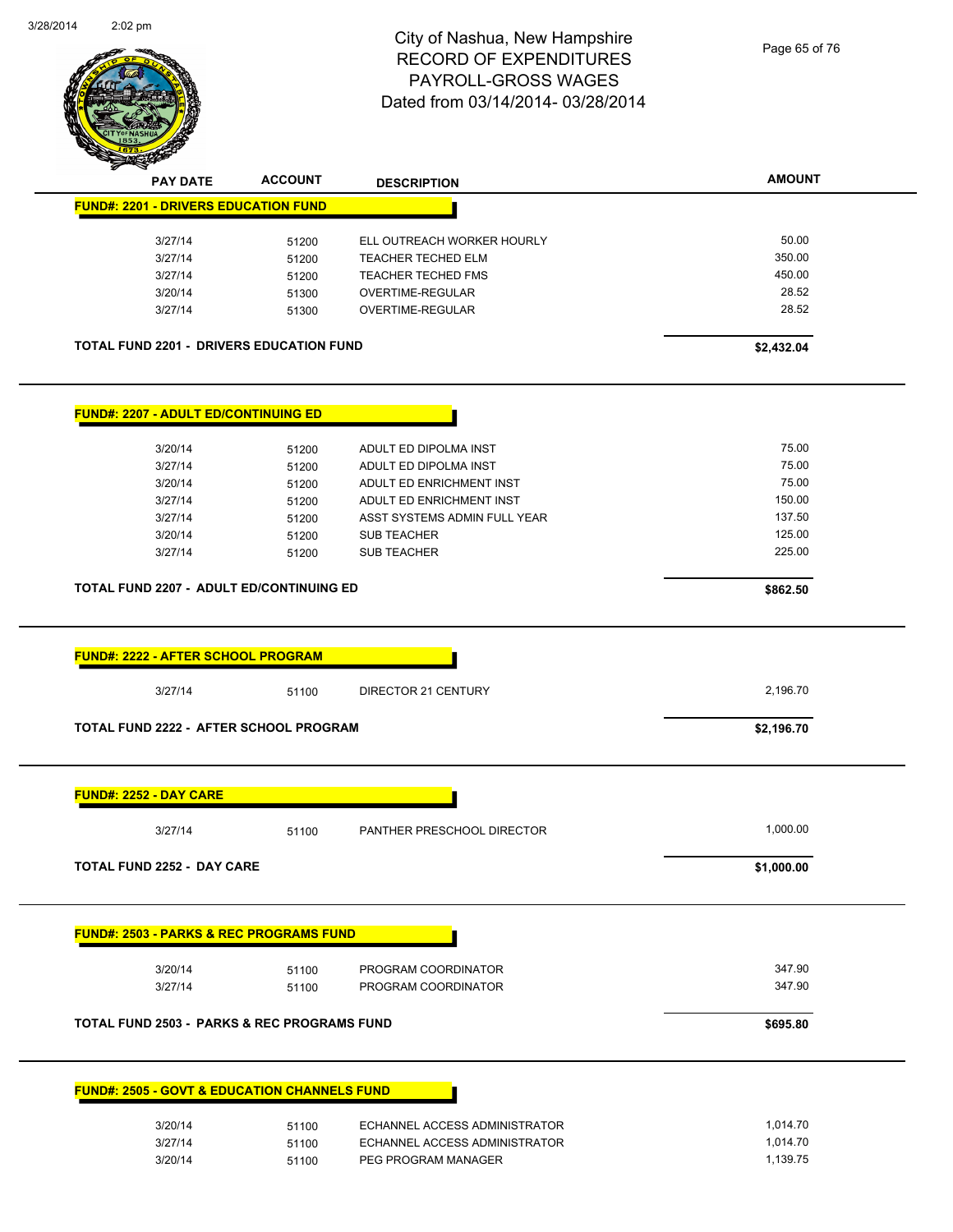

| <b>PAY DATE</b>                                             | <b>ACCOUNT</b> | <b>DESCRIPTION</b>             | <b>AMOUNT</b> |
|-------------------------------------------------------------|----------------|--------------------------------|---------------|
| <b>FUND#: 2505 - GOVT &amp; EDUCATION CHANNELS FUND</b>     |                |                                |               |
|                                                             |                |                                |               |
| 3/27/14                                                     | 51100          | PEG PROGRAM MANAGER            | 1,139.75      |
| 3/27/14                                                     | 55118          | TELEPHONE-CELLULAR             | 100.00        |
| <b>TOTAL FUND 2505 - GOVT &amp; EDUCATION CHANNELS FUND</b> |                |                                | \$4,408.90    |
|                                                             |                |                                |               |
| <b>FUND#: 3050 - POLICE GRANTS FUND</b>                     |                |                                |               |
| 3/20/14                                                     | 51100          | DOMESTIC VIOLENCE ADVOCATE     | 788.05        |
| 3/27/14                                                     | 51100          | DOMESTIC VIOLENCE ADVOCATE     | 788.05        |
| 3/20/14                                                     | 51100          | PATROLMAN ALL RANKS            | 1,173.90      |
| 3/27/14                                                     |                | PATROLMAN ALL RANKS            | 1,173.90      |
|                                                             | 51100          |                                |               |
| 3/20/14                                                     | 51300          | OVERTIME-REGULAR               | 449.94        |
| 3/27/14                                                     | 51300          | OVERTIME-REGULAR               | 493.23        |
| 3/27/14                                                     | 51628          | <b>EXTRA HOLIDAY</b>           | 234.78        |
| <b>TOTAL FUND 3050 - POLICE GRANTS FUND</b>                 |                |                                | \$5,101.85    |
|                                                             |                |                                |               |
| <b>FUND#: 3068 - COMMUNITY SERVICES GRANTS FUND</b>         |                |                                |               |
| 3/20/14                                                     | 51100          | <b>EPIDEMIOLOGIST</b>          | 1,302.65      |
| 3/27/14                                                     | 51100          | <b>EPIDEMIOLOGIST</b>          | 1,302.65      |
| 3/20/14                                                     | 51100          | INTAKE SPECIALIST PROGRAM ASST | 366.50        |
| 3/27/14                                                     | 51100          | INTAKE SPECIALIST PROGRAM ASST | 366.50        |
| 3/20/14                                                     |                | PROGRAM ASSISTANT              | 419.85        |
|                                                             | 51100          |                                | 419.84        |
| 3/27/14                                                     | 51100          | PROGRAM ASSISTANT              |               |
| 3/20/14                                                     | 51100          | PUB HEALTH NURSE               | 132.25        |
| 3/27/14                                                     | 51100          | PUB HEALTH NURSE               | 132.25        |
| 3/20/14                                                     | 51100          | PUB HEALTH PREPAREDNESS COORD  | 1,117.45      |
| 3/27/14                                                     | 51100          | PUB HEALTH PREPAREDNESS COORD  | 1,117.44      |
| 3/27/14                                                     | 55118          | TELEPHONE-CELLULAR             | 100.00        |
| <b>TOTAL FUND 3068 - COMMUNITY SERVICES GRANTS FUND</b>     |                |                                | \$6,777.38    |
|                                                             |                |                                |               |
| <b>FUND#: 3070 - COMMUNITY HEALTH GRANTS FUND</b>           |                |                                |               |
| 3/20/14                                                     | 51100          | PUB HEALTH NURSE               | 885.15        |
| 3/27/14                                                     | 51100          | PUB HEALTH NURSE               | 885.15        |
| <b>TOTAL FUND 3070 - COMMUNITY HEALTH GRANTS FUND</b>       |                |                                | \$1,770.30    |
| <b>FUND#: 3080 - COMMUNITY DEVELOPMENT GRANTS</b>           |                |                                |               |
| 3/20/14                                                     | 51100          | OED PROGRAM COORDINATOR        | 154.00        |
| 3/27/14                                                     | 51100          | OED PROGRAM COORDINATOR        | 154.00        |
|                                                             |                |                                |               |
|                                                             |                |                                |               |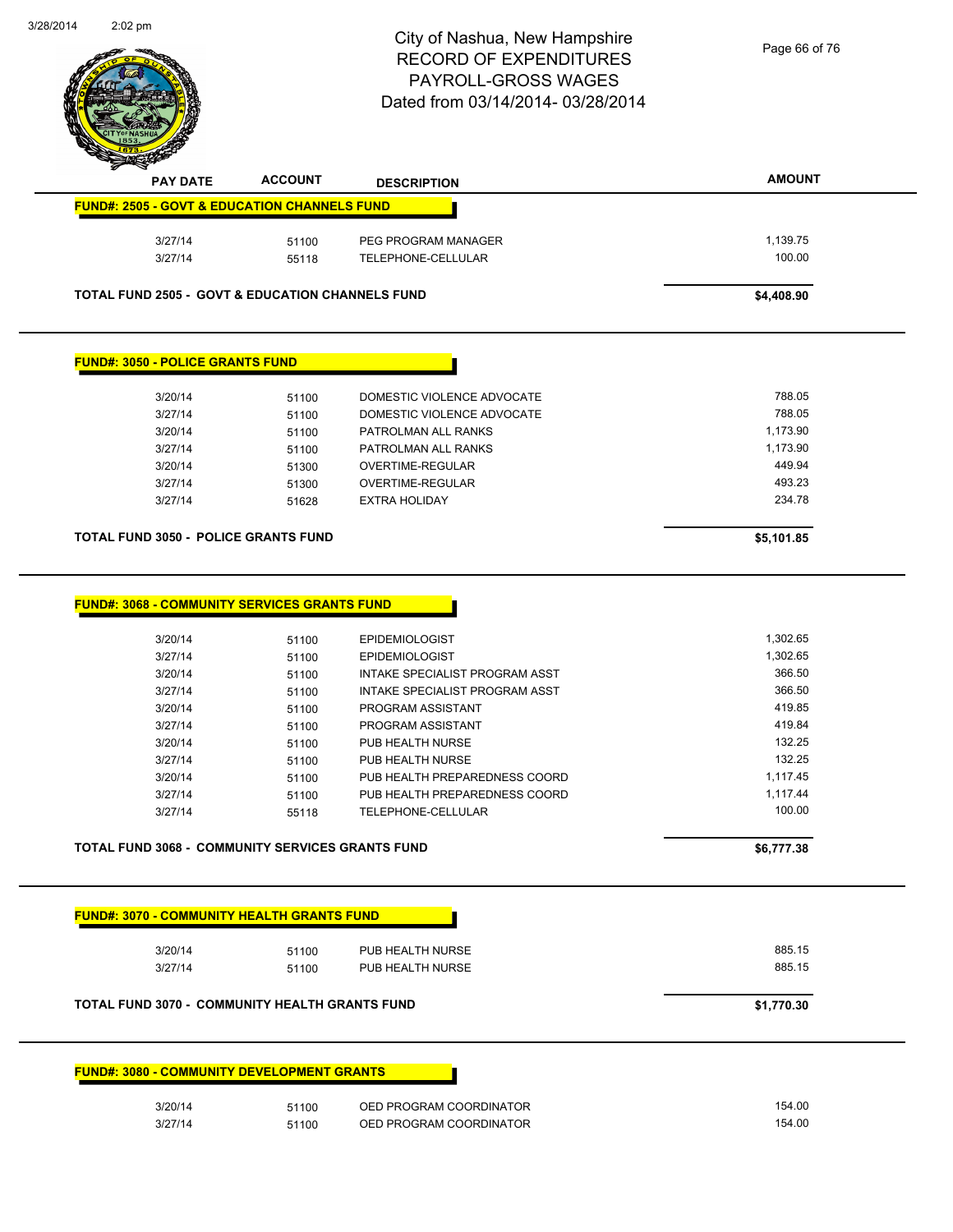

**TOTAL FUND 3080 - COMMUNITY DEVELOPMENT GRANTS \$308.00** 

#### **FUND#: 3090 - URBAN PROGRAM GRANTS FUND**

| 3/20/14 | 51100 | <b>GRANT MGMT SPECIALIST</b>   | 961.60   |
|---------|-------|--------------------------------|----------|
| 3/27/14 | 51100 | <b>GRANT MGMT SPECIALIST</b>   | 961.60   |
| 3/20/14 | 51100 | INTAKE SPECIALIST PROGRAM ASST | 549.70   |
| 3/27/14 | 51100 | INTAKE SPECIALIST PROGRAM ASST | 549.70   |
| 3/20/14 | 51100 | <b>MANAGER URBAN PROGRAMS</b>  | 1.408.20 |
| 3/27/14 | 51100 | MANAGER URBAN PROGRAMS         | 1,408.20 |
| 3/20/14 | 51100 | PROGRAM COORDINATOR LP&HH      | 1,073.90 |
| 3/27/14 | 51100 | PROGRAM COORDINATOR LP&HH      | 1.073.90 |
| 3/20/14 | 51100 | PROJECT ADMINISTRATOR          | 1,162.45 |
| 3/27/14 | 51100 | PROJECT ADMINISTRATOR          | 1,162.45 |
| 3/20/14 | 51100 | PROJECT ADMINISTRATOR LP&HH    | 625.25   |
| 3/27/14 | 51100 | PROJECT ADMINISTRATOR LP&HH    | 625.25   |
| 3/20/14 | 51200 | CODE ENFORCEMENT OFFICER II    | 559.68   |
| 3/27/14 | 51200 | CODE ENFORCEMENT OFFICER II    | 559.68   |
| 3/27/14 | 55118 | <b>TELEPHONE-CELLULAR</b>      | 34.00    |
|         |       |                                |          |

**TOTAL FUND 3090 - URBAN PROGRAM GRANTS FUND \$12,715.56** 

#### **FUND#: 3120 - TRANSIT GRANTS FUND**

| 3/20/14 | 51100 | OED PROGRAM COORDINATOR              | 154.00   |
|---------|-------|--------------------------------------|----------|
| 3/27/14 | 51100 | OED PROGRAM COORDINATOR              | 154.00   |
| 3/20/14 | 51100 | <b>TRANSIT FINANCE COORDINATOR</b>   | 1,139.65 |
| 3/27/14 | 51100 | TRANSIT FINANCE COORDINATOR          | 1,139.66 |
| 3/20/14 | 51100 | <b>TRANSIT FLEET FACILITIES SUPV</b> | 961.60   |
| 3/27/14 | 51100 | TRANSIT FLEET FACILITIES SUPV        | 961.60   |
| 3/20/14 | 51100 | <b>TRANSIT MECHANICS</b>             | 1,744.00 |
| 3/27/14 | 51100 | <b>TRANSIT MECHANICS</b>             | 1,744.00 |
| 3/20/14 | 51100 | TRANSIT OPER MKTG SUPV               | 985.15   |
| 3/27/14 | 51100 | TRANSIT OPER MKTG SUPV               | 985.14   |
| 3/20/14 | 51100 | TRANSIT OPERATIONS COORDINATOR       | 863.35   |
| 3/27/14 | 51100 | TRANSIT OPERATIONS COORDINATOR       | 863.35   |
| 3/20/14 | 51100 | TRANSIT UTILITY SERVICE WORKER       | 794.50   |
| 3/27/14 | 51100 | TRANSIT UTILITY SERVICE WORKER       | 794.50   |
| 3/20/14 | 51100 | TRANSPORTATION DEPT MANAGER          | 1,460.55 |
| 3/27/14 | 51100 | TRANSPORTATION DEPT MANAGER          | 1,460.55 |
| 3/20/14 | 51300 | OVERTIME-REGULAR                     | 49.53    |
| 3/27/14 | 51300 | OVERTIME-REGULAR                     | 6.03     |
|         |       |                                      |          |

#### **TOTAL FUND 3120 - TRANSIT GRANTS FUND \$16,261.16**

| \$16,261.16 |  |  |  |
|-------------|--|--|--|
|             |  |  |  |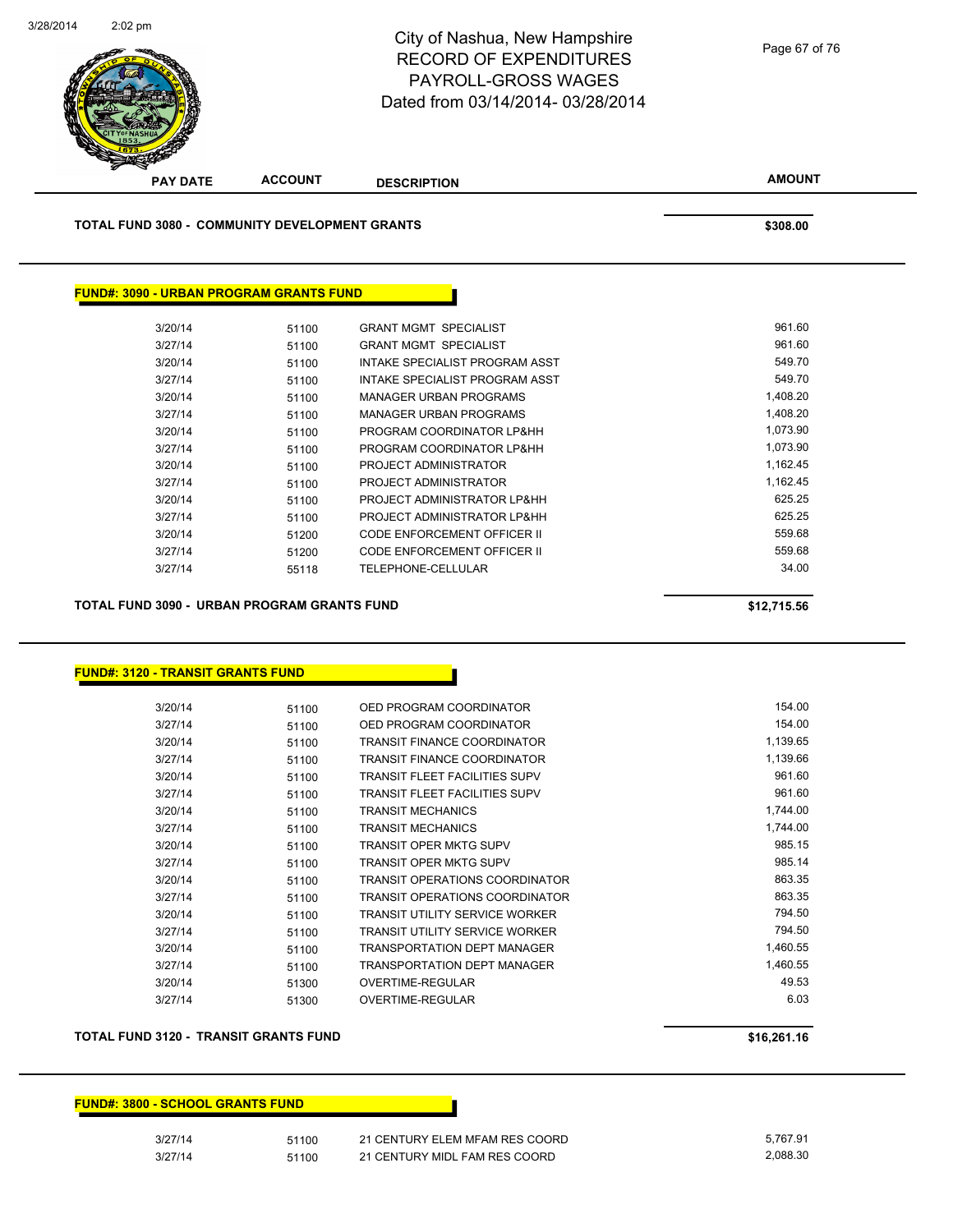

**AMOUNT**

| <b>FUND#: 3800 - SCHOOL GRANTS FUND</b> |       |                                     |          |
|-----------------------------------------|-------|-------------------------------------|----------|
|                                         |       |                                     |          |
| 3/27/14                                 | 51100 | ASSISTANT PRINCIPAL AMH             | 1,406.20 |
| 3/27/14                                 | 51100 | ASSISTANT PRINCIPAL BRO             | 1,403.90 |
| 3/27/14                                 | 51100 | ASSISTANT PRINCIPAL MDE             | 1,406.20 |
| 3/27/14                                 | 51100 | AYP FACILITATOR DRC                 | 2,193.70 |
| 3/27/14                                 | 51100 | AYP FACILITATOR FES                 | 1,955.80 |
| 3/27/14                                 | 51100 | AYP FACILITATOR LDG                 | 3,365.80 |
| 3/20/14                                 | 51100 | <b>CLERICAL 21 CENTURY</b>          | 636.85   |
| 3/27/14                                 | 51100 | <b>CLERICAL 21 CENTURY</b>          | 712.90   |
| 3/27/14                                 | 51100 | <b>DIRECTOR TITLE 1</b>             | 3,153.80 |
| 3/27/14                                 | 51100 | DW TECHNOLOGY PEER COACH            | 505.79   |
| 3/27/14                                 | 51100 | JOB DEVELOPER SPED NHS              | 1,955.80 |
| 3/27/14                                 | 51100 | OFFICE MANAGER TITLE 1              | 1,494.60 |
| 3/20/14                                 | 51100 | PARA DW SPEC ED AMH                 | 420.92   |
| 3/27/14                                 | 51100 | PARA DW SPEC ED AMH                 | 532.59   |
| 3/20/14                                 | 51100 | <b>PARA KIND FES</b>                | 402.91   |
| 3/27/14                                 | 51100 | PARA KIND FES                       | 402.91   |
| 3/20/14                                 | 51100 | PARA TTI AMH                        | 806.63   |
| 3/27/14                                 | 51100 | PARA TTI AMH                        | 925.05   |
| 3/20/14                                 | 51100 | PARA TTI DRC                        | 687.08   |
| 3/27/14                                 | 51100 | PARA TTI DRC                        | 858.85   |
| 3/20/14                                 | 51100 | PARA TTI LDG                        | 1,272.72 |
| 3/27/14                                 | 51100 | PARA TTI LDG                        | 1,566.51 |
| 3/20/14                                 | 51100 | PARA TTI NURSERY                    | 810.13   |
| 3/27/14                                 | 51100 | PARA TTI NURSERY                    | 996.54   |
| 3/20/14                                 | 51100 | PARA VOC NHS                        | 323.08   |
| 3/27/14                                 | 51100 | PARA VOC NHS                        | 421.97   |
| 3/27/14                                 | 51100 | SYSTEMS ADMIN SCH YEAR              | 2,143.50 |
| 3/27/14                                 | 51100 | <b>TEACHER DWSE BIR</b>             | 1,694.50 |
| 3/27/14                                 | 51100 | <b>TEACHER DWSE BRO</b>             | 1,832.90 |
| 3/27/14                                 | 51100 | <b>TEACHER DWSE CHA</b>             | 1,858.10 |
| 3/27/14                                 | 51100 | <b>TEACHER DWSE ELM</b>             | 1,554.80 |
| 3/27/14                                 | 51100 | <b>TEACHER DWSE MDE</b>             | 1,762.11 |
| 3/27/14                                 | 51100 | <b>TEACHER DWSE SHE</b>             | 1,554.80 |
| 3/27/14                                 | 51100 | <b>TEACHER GR3 BIC</b>              | 3,249.30 |
| 3/27/14                                 | 51100 | <b>TEACHER KIND FES</b>             | 1,686.40 |
| 3/27/14                                 | 51100 | <b>TEACHER PRESCHOOL NHS</b>        | 1,877.80 |
| 3/27/14                                 | 51100 | <b>TEACHER SPED AMH</b>             | 3,377.90 |
| 3/27/14                                 | 51100 | <b>TEACHER SPED DRC</b>             | 3,378.00 |
| 3/27/14                                 | 51100 | <b>TEACHER SPED ELM</b>             | 3,377.90 |
| 3/27/14                                 | 51100 | <b>TEACHER SPED FES</b>             | 2,295.90 |
| 3/27/14                                 | 51100 | <b>TEACHER SPED FMS</b>             | 3,575.40 |
| 3/27/14                                 | 51100 | <b>TEACHER SPED LDG</b>             | 3,506.60 |
| 3/27/14                                 | 51100 | <b>TEACHER SPED MDE</b>             | 1,554.80 |
| 3/27/14                                 | 51100 | <b>TEACHER SPED NHN</b>             | 6,694.90 |
| 3/27/14                                 | 51100 | TEACHER SPED NHS                    | 5,072.51 |
| 3/27/14                                 | 51100 | <b>TEACHER SPED NSE</b>             | 1,622.40 |
| 3/27/14                                 | 51100 | <b>TEACHER SPED PMS</b>             | 1,554.80 |
| 3/27/14                                 | 51100 | <b>TEACHER SPED SHE</b>             | 1,823.09 |
| 3/27/14                                 | 51100 | TEACHER TEAM FACILITATOR AMH        | 2,501.80 |
| 3/27/14                                 | 51100 | <b>TEACHER TEAM FACILITATOR MTP</b> | 1,459.90 |
| 3/27/14                                 | 51200 | 21 CENTURY ELEM MFAM RES COORD      | 141.71   |
| 3/20/14                                 | 51200 | 21ST CENTURY INSTRUCTOR             | 1,479.35 |
| 3/27/14                                 | 51200 | 21ST CENTURY INSTRUCTOR             | 1,867.10 |
| 3/20/14                                 | 51200 | ADULT ED DIPOLMA INST               | 18.75    |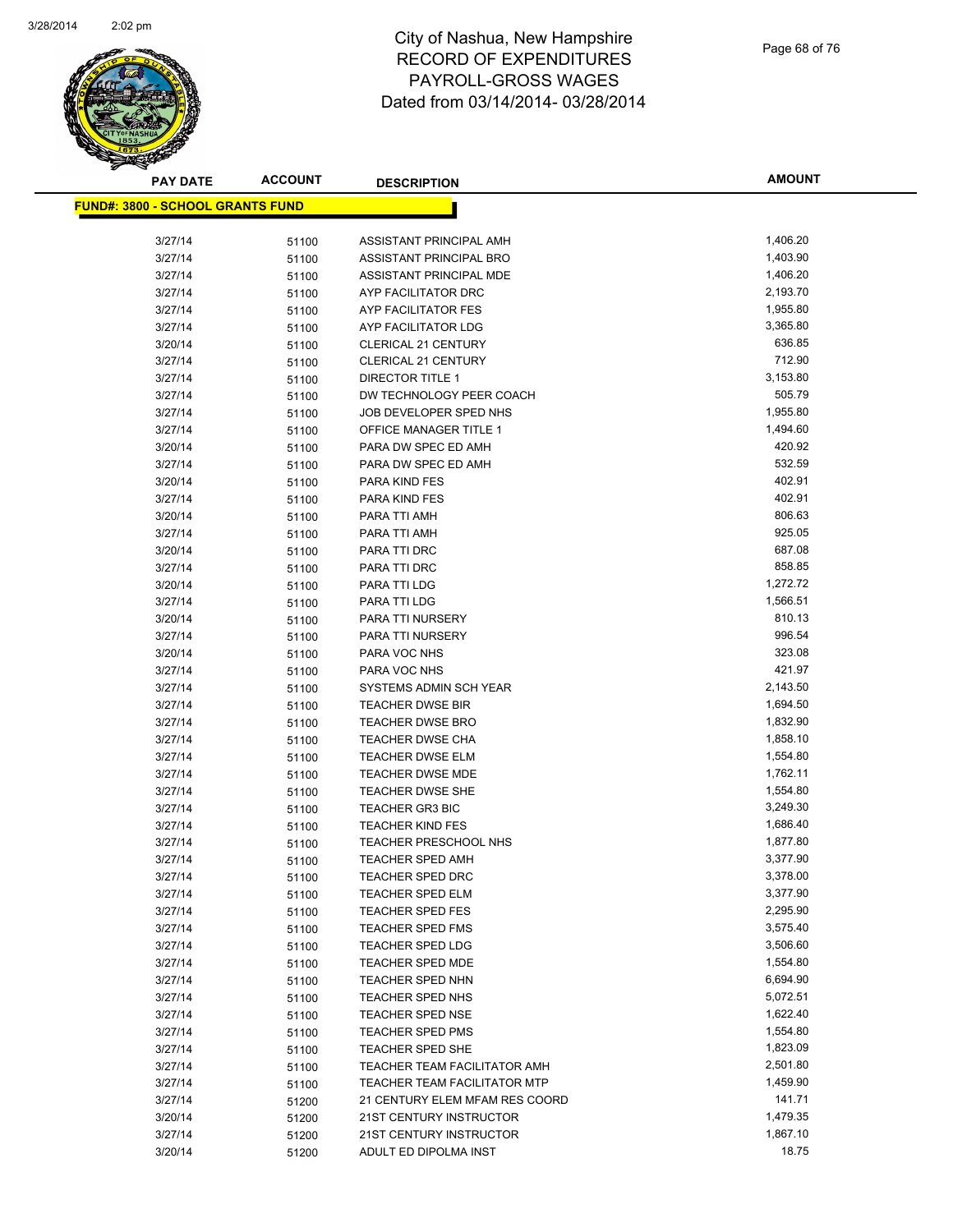

**AMOUNT**

| <u> FUND#: 3800 - SCHOOL GRANTS FUND</u> |                |                                                       |                      |
|------------------------------------------|----------------|-------------------------------------------------------|----------------------|
|                                          |                |                                                       |                      |
| 3/20/14                                  | 51200          | ADULT ED DIPOLMA TEACHER                              | 150.00               |
| 3/27/14                                  | 51200          | ADULT ED DIPOLMA TEACHER                              | 225.00               |
| 3/20/14                                  | 51200          | ADULT ED ENRICHMENT INST                              | 187.50               |
| 3/27/14                                  | 51200          | ADULT ED ENRICHMENT INST                              | 362.50               |
| 3/20/14                                  | 51200          | ADULT ED INSTRUCTOR                                   | 450.00               |
| 3/27/14                                  | 51200          | ADULT ED INSTRUCTOR                                   | 325.00               |
| 3/27/14                                  | 51200          | AYP FACILITATOR DRC                                   | 75.00                |
| 3/27/14                                  | 51200          | <b>CLERICAL GUIDANCE NHN</b>                          | 82.85                |
| 3/20/14                                  | 51200          | <b>CLERICAL PRINCIPAL AMH</b>                         | 25.00                |
| 3/27/14                                  | 51200          | DW TECHNOLOGY PEER COACH                              | 758.68               |
| 3/20/14                                  | 51200          | ELL OUTREACH WORKER HOURLY                            | 575.00               |
| 3/27/14                                  | 51200          | ELL OUTREACH WORKER HOURLY                            | 600.00               |
| 3/20/14                                  | 51200          | ELL TUTOR                                             | 225.00               |
| 3/27/14                                  | 51200          | <b>ELL TUTOR</b>                                      | 225.00<br>150.00     |
| 3/20/14                                  | 51200          | <b>FAMILY LIAISON</b>                                 |                      |
| 3/27/14                                  | 51200          | <b>FAMILY LIAISON</b>                                 | 387.50<br>1,721.30   |
| 3/27/14                                  | 51200          | FOCUS MONITORING DATA ANALYST                         | 70.00                |
| 3/20/14                                  | 51200          | FOOD SERVICE COOK LDG<br><b>FOOD SERVICE COOK LDG</b> | 70.00                |
| 3/27/14<br>3/27/14                       | 51200          | <b>GUIDANCE COUNSELOR FES</b>                         | 193.40               |
|                                          | 51200          |                                                       |                      |
| 3/20/14                                  | 51200          | HOME SCHOOL CORD TTI<br>HOME SCHOOL CORD TTI          | 2,657.10<br>3,979.67 |
| 3/27/14                                  | 51200          |                                                       | 268.75               |
| 3/20/14                                  | 51200          | <b>INTERPRETER</b>                                    | 468.75               |
| 3/27/14<br>3/27/14                       | 51200          | <b>INTERPRETER</b><br><b>LIBRARIAN FMS</b>            | 75.00                |
| 3/27/14                                  | 51200          | <b>LIBRARIAN LDG</b>                                  | 35.00                |
| 3/27/14                                  | 51200          | <b>LIBRARIAN NHN</b>                                  | 100.00               |
| 3/27/14                                  | 51200          | <b>LIBRARIAN NHS</b>                                  | 50.00                |
| 3/20/14                                  | 51200          | LUNCH MONITOR DRC                                     | 175.09               |
| 3/27/14                                  | 51200<br>51200 | LUNCH MONITOR DRC                                     | 175.09               |
| 3/20/14                                  | 51200          | LUNCH MONITOR SHE                                     | 151.28               |
| 3/27/14                                  | 51200          | LUNCH MONITOR SHE                                     | 176.71               |
| 3/20/14                                  | 51200          | PARA DW SPEC ED AMH                                   | 211.80               |
| 3/27/14                                  | 51200          | PARA DW SPEC ED AMH                                   | 228.49               |
| 3/20/14                                  | 51200          | PARA DW SPEC ED BIR                                   | 17.50                |
| 3/20/14                                  | 51200          | PARA DW SPEC ED NHN                                   | 75.00                |
| 3/27/14                                  | 51200          | PARA DW SPEC ED NHN                                   | 150.00               |
| 3/20/14                                  | 51200          | PARA DW SPEC ED PMS                                   | 143.34               |
| 3/27/14                                  | 51200          | PARA DW SPEC ED PMS                                   | 150.01               |
| 3/20/14                                  | 51200          | PARA DW SPEC ELM                                      | 151.06               |
| 3/27/14                                  | 51200          | PARA DW SPEC ELM                                      | 186.19               |
| 3/20/14                                  | 51200          | PARA ELL FES                                          | 52.50                |
| 3/27/14                                  | 51200          | PARA ELL FES                                          | 17.50                |
| 3/27/14                                  | 51200          | PARA ELL LDG                                          | 70.00                |
| 3/20/14                                  | 51200          | PARA ELL MTP                                          | 48.35                |
| 3/27/14                                  | 51200          | PARA ELL MTP                                          | 48.35                |
| 3/20/14                                  | 51200          | PARA INST AMH                                         | 39.41                |
| 3/27/14                                  | 51200          | PARA INST AMH                                         | 39.41                |
| 3/20/14                                  | 51200          | PARA INST BIR                                         | 87.50                |
| 3/27/14                                  | 51200          | PARA INST BIR                                         | 52.50                |
| 3/20/14                                  | 51200          | PARA INST DRC                                         | 165.08               |
| 3/27/14                                  | 51200          | PARA INST DRC                                         | 181.76               |
| 3/20/14                                  | 51200          | PARA INST ELM                                         | 105.00               |
| 3/27/14                                  | 51200          | PARA INST ELM                                         | 51.69                |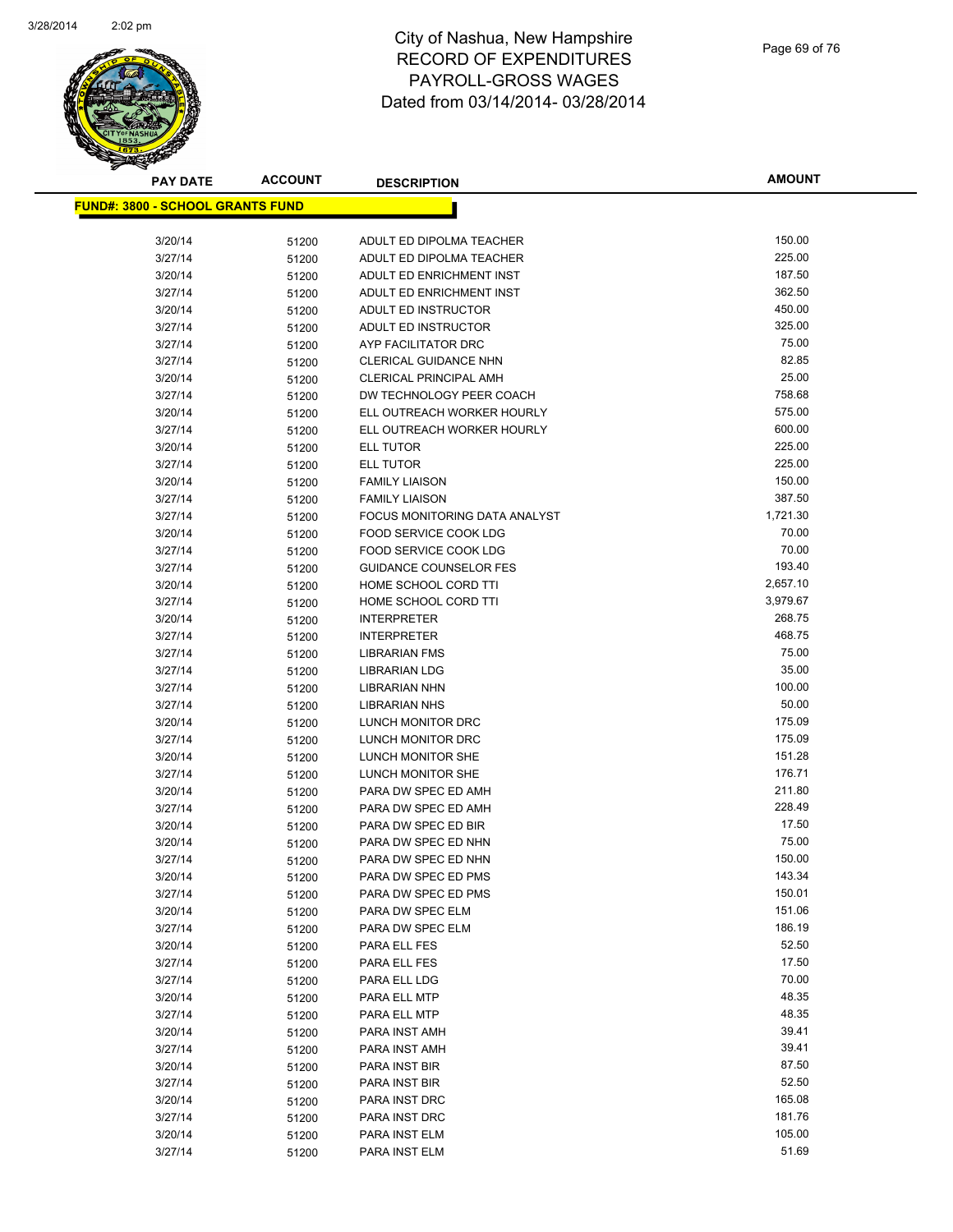

| <b>PAY DATE</b>                          | <b>ACCOUNT</b> | <b>DESCRIPTION</b>          | <b>AMOUNT</b> |
|------------------------------------------|----------------|-----------------------------|---------------|
| <u> FUND#: 3800 - SCHOOL GRANTS FUND</u> |                |                             |               |
|                                          |                |                             |               |
| 3/27/14                                  | 51200          | PARA INST FES               | 677.63        |
| 3/20/14                                  | 51200          | PARA INST FMS               | 105.00        |
| 3/27/14                                  | 51200          | PARA INST FMS               | 70.00         |
| 3/20/14                                  | 51200          | PARA INST LDG               | 383.47        |
| 3/27/14                                  | 51200          | PARA INST LDG               | 439.30        |
| 3/20/14                                  | 51200          | PARA INST NHN               | 45.01         |
| 3/27/14                                  | 51200          | PARA INST NHN               | 90.03         |
| 3/20/14                                  | 51200          | <b>PARA INST PMS</b>        | 164.18        |
| 3/27/14                                  | 51200          | PARA INST PMS               | 231.74        |
| 3/20/14                                  | 51200          | PARA INST SHE               | 52.50         |
| 3/27/14                                  | 51200          | PARA INST SHE               | 109.38        |
| 3/20/14                                  | 51200          | PARA KIND AMH               | 105.00        |
| 3/27/14                                  | 51200          | PARA KIND AMH               | 86.69         |
| 3/20/14                                  | 51200          | PARA KIND LDG               | 58.36         |
| 3/27/14                                  | 51200          | PARA KIND LDG               | 58.36         |
| 3/20/14                                  | 51200          | PARA MEDIA NHN              | 45.01         |
| 3/27/14                                  | 51200          | PARA MEDIA NHN              | 141.71        |
| 3/20/14                                  | 51200          | PARA PRE SCH MTP            | 131.70        |
| 3/27/14                                  | 51200          | PARA PRE SCH MTP            | 148.39        |
| 3/20/14                                  | 51200          | PARA TTI DRC                | 26.25         |
| 3/27/14                                  | 51200          | PARA TTI DRC                | 246.72        |
| 3/20/14                                  | 51200          | PARA TTI LDG                | 100.04        |
| 3/27/14                                  | 51200          | PARA TTI LDG                | 83.35         |
| 3/27/14                                  | 51200          | SOCIAL WORKER FMS           | 157.50        |
| 3/20/14                                  | 51200          | <b>SUB TEACHER</b>          | 233.50        |
| 3/27/14                                  | 51200          | <b>SUB TEACHER</b>          | 495.00        |
| 3/20/14                                  | 51200          | SUB TEACHER LONG TERM       | 25.00         |
| 3/27/14                                  | 51200          | SUB TEACHER LONG TERM       | 60.00         |
| 3/27/14                                  | 51200          | <b>TEACHER ART PMS</b>      | 70.00         |
| 3/27/14                                  | 51200          | <b>TEACHER BUSINESS NHN</b> | 100.00        |
| 3/27/14                                  | 51200          | <b>TEACHER DWSE AMH</b>     | 8.75          |
| 3/27/14                                  | 51200          | <b>TEACHER DWSE ELM</b>     | 35.00         |
| 3/27/14                                  | 51200          | <b>TEACHER ELL AMH</b>      | 25.00         |
| 3/20/14                                  | 51200          | <b>TEACHER ELL ELM</b>      | 75.00         |
| 3/27/14                                  | 51200          | TEACHER ELL ELM             | 175.00        |
| 3/27/14                                  | 51200          | <b>TEACHER ELL FES</b>      | 50.00         |
| 3/27/14                                  | 51200          | <b>TEACHER ELL FMS</b>      | 100.00        |
| 3/27/14                                  | 51200          | <b>TEACHER ELL LDG</b>      | 175.00        |
| 3/27/14                                  | 51200          | <b>TEACHER ENGLISH ELM</b>  | 50.00         |
| 3/27/14                                  | 51200          | <b>TEACHER ENGLISH FMS</b>  | 261.70        |
| 3/27/14                                  | 51200          | <b>TEACHER ENGLISH NHN</b>  | 150.00        |
| 3/27/14                                  | 51200          | <b>TEACHER ENGLISH NHS</b>  | 150.00        |
| 3/27/14                                  | 51200          | <b>TEACHER ENGLISH PMS</b>  | 70.00         |
| 3/27/14                                  | 51200          | <b>TEACHER GR1 FES</b>      | 125.00        |
| 3/27/14                                  | 51200          | <b>TEACHER GR1 LDG</b>      | 75.00         |
| 3/27/14                                  | 51200          | <b>TEACHER GR2 AMH</b>      | 25.00         |
| 3/27/14                                  | 51200          | <b>TEACHER GR2 DRC</b>      | 100.00        |
| 3/27/14                                  | 51200          | <b>TEACHER GR2 SHE</b>      | 112.50        |
| 3/27/14                                  | 51200          | <b>TEACHER GR3 DRC</b>      | 100.00        |
| 3/27/14                                  | 51200          | <b>TEACHER GR3 SHE</b>      | 109.19        |
| 3/27/14                                  | 51200          | <b>TEACHER GR4 BIR</b>      | 75.00         |
| 3/27/14                                  | 51200          | <b>TEACHER GR4 FES</b>      | 110.00        |
| 3/27/14                                  | 51200          | <b>TEACHER GR4 LDG</b>      | 42.50         |
| 3/27/14                                  | 51200          | <b>TEACHER GR5 DRC</b>      | 62.50         |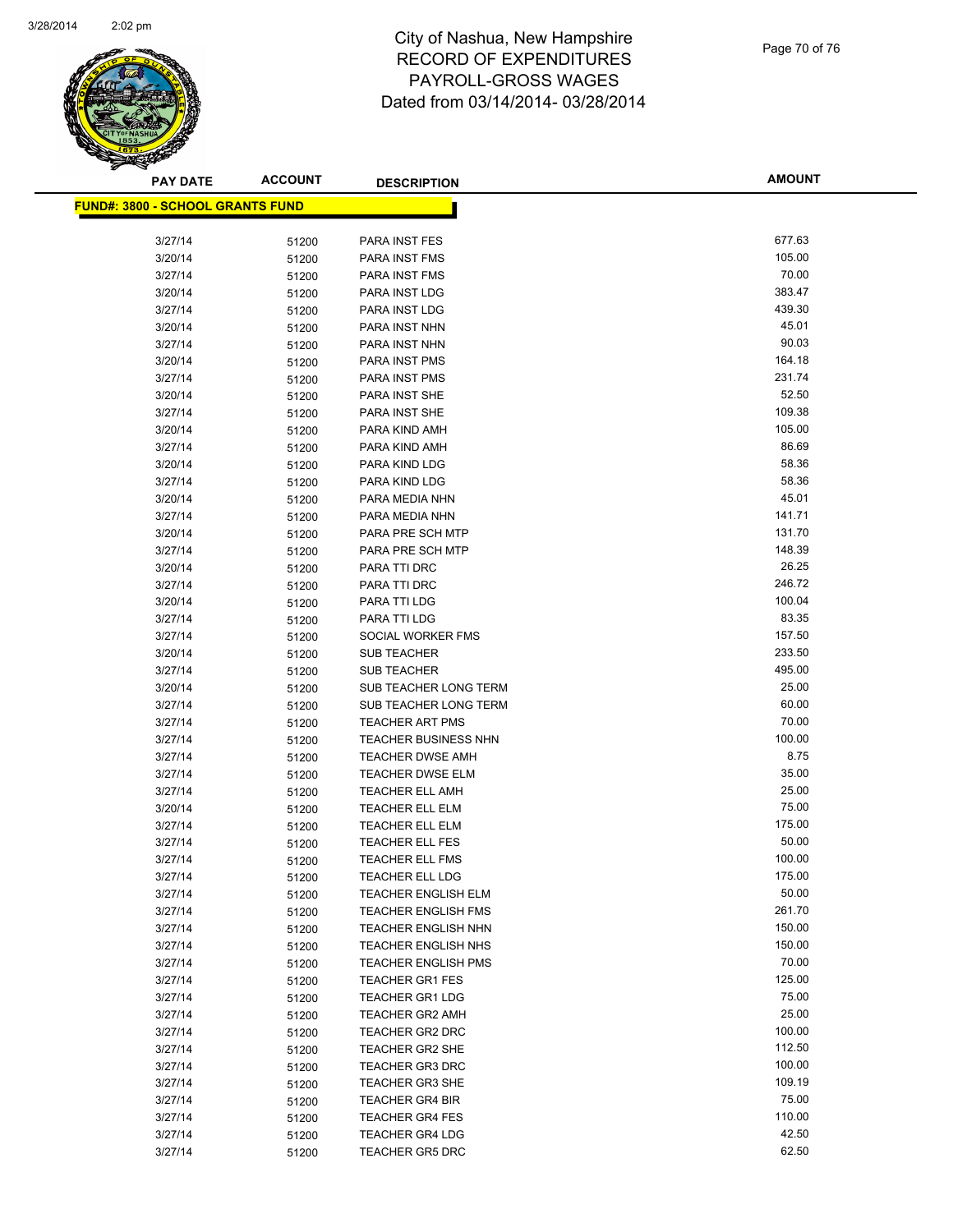

| TURES |
|-------|
|-------|

#### **AMOUNT PAY DATE ACCOUNT DESCRIPTION FUND#: 3800 - SCHOOL GRANTS FUND** 3/27/14 51200 TEACHER GR5 MTP 85.00 3/27/14 51200 TEACHER GR6 ELM 172.50 3/27/14 51200 TEACHER GR6 FMS 532.54 3/27/14 51200 TEACHER GR6 PMS 169.19 3/27/14 51200 TEACHER KIND LDG 100.00 3/27/14 51200 TEACHER MATH ELM 100.00 100.00 3/27/14 51200 TEACHER MATH NHS 325.00 3/27/14 51200 TEACHER MUSIC PMS 140.00 3/27/14 51200 TEACHER READ PMS 17.50 3/27/14 51200 TEACHER SCIENCE ELM 253.75 3/27/14 51200 TEACHER SCIENCE NHN 225.00 3/27/14 51200 TEACHER SCIENCE NHS 150.00 3/27/14 51200 TEACHER SOCIAL STUDIES ELM 35.00 3/27/14 51200 TEACHER SOCIAL STUDIES NHN 550.00 3/27/14 51200 TEACHER SOCIAL STUDIES NHS 325.00 3/27/14 51200 TEACHER SOCIAL STUDIES PMS 150.00 3/27/14 51200 TEACHER SPED FMS 125.00 3/27/14 51200 TEACHER SPED LDG 336.69 3/27/14 51200 TEACHER TEAM FACILITATOR AMH 25.00

3/27/14 51200 TEACHER TECHED ELM 35.00 3/27/14 51200 TEACHER TTI AMH<br>3/27/14 51200 TEACHER TTI FES 30 7.367.00

3/27/14 51200 TEACHER TTI LDG 10,654.58 3/27/14 51200 TEACHER TTI MTP 7,691.50 3/27/14 51200 TEACHER TTI NURSERY 4,498.00 3/27/14 51200 TEACHER TTIDRC 8,229.60 3/27/14 51412 WAGES PER DIEM 41.76 3/27/14 51650 ADDITIONAL HOURS 3,437.50

#### **TOTAL FUND 3800 - SCHOOL GRANTS FUND \$187,739.53**

3/27/14 51200 TEACHER TTI FES

#### **FUND#: 3810 - FOOD SERVICE GRANTS FUND**

| 3/20/14 | 51300 | OVERTIME-REGULAR        | 587.69  |
|---------|-------|-------------------------|---------|
| 3/27/14 | 51300 | <b>OVERTIME-REGULAR</b> | .483.28 |

**TOTAL FUND 3810 - FOOD SERVICE GRANTS FUND \$2,070.97** 

| <b>FUND#: 4005 - TRAFFIC VIOLATIONS FUND</b> |       |                                   |          |  |  |
|----------------------------------------------|-------|-----------------------------------|----------|--|--|
| 3/20/14                                      | 51100 | PARKING ENFORCEMENT SPEC          | 3.055.61 |  |  |
| 3/27/14                                      | 51100 | PARKING ENFORCEMENT SPEC          | 3.055.61 |  |  |
| 3/20/14                                      | 51100 | RESOURCE COORDINATOR              | 113.11   |  |  |
| 3/27/14                                      | 51100 | RESOURCE COORDINATOR              | 113.10   |  |  |
| 3/20/14                                      | 51100 | <b>SUPV VEHICLE REGISTRATION</b>  | 844.05   |  |  |
| 3/20/14                                      | 51100 | <b>VEHICLE REGISTRATION CLERK</b> | 787.40   |  |  |
| 3/27/14                                      | 51100 | <b>VEHICLE REGISTRATION CLERK</b> | 787.40   |  |  |
| 3/20/14                                      | 51300 | OVERTIME-REGULAR                  | 15.31    |  |  |
| 3/27/14                                      | 51300 | OVERTIME-REGULAR                  | 29.56    |  |  |
| 3/13/14                                      | 51390 | <b>OVERTIME-OTHER</b>             | 227.72   |  |  |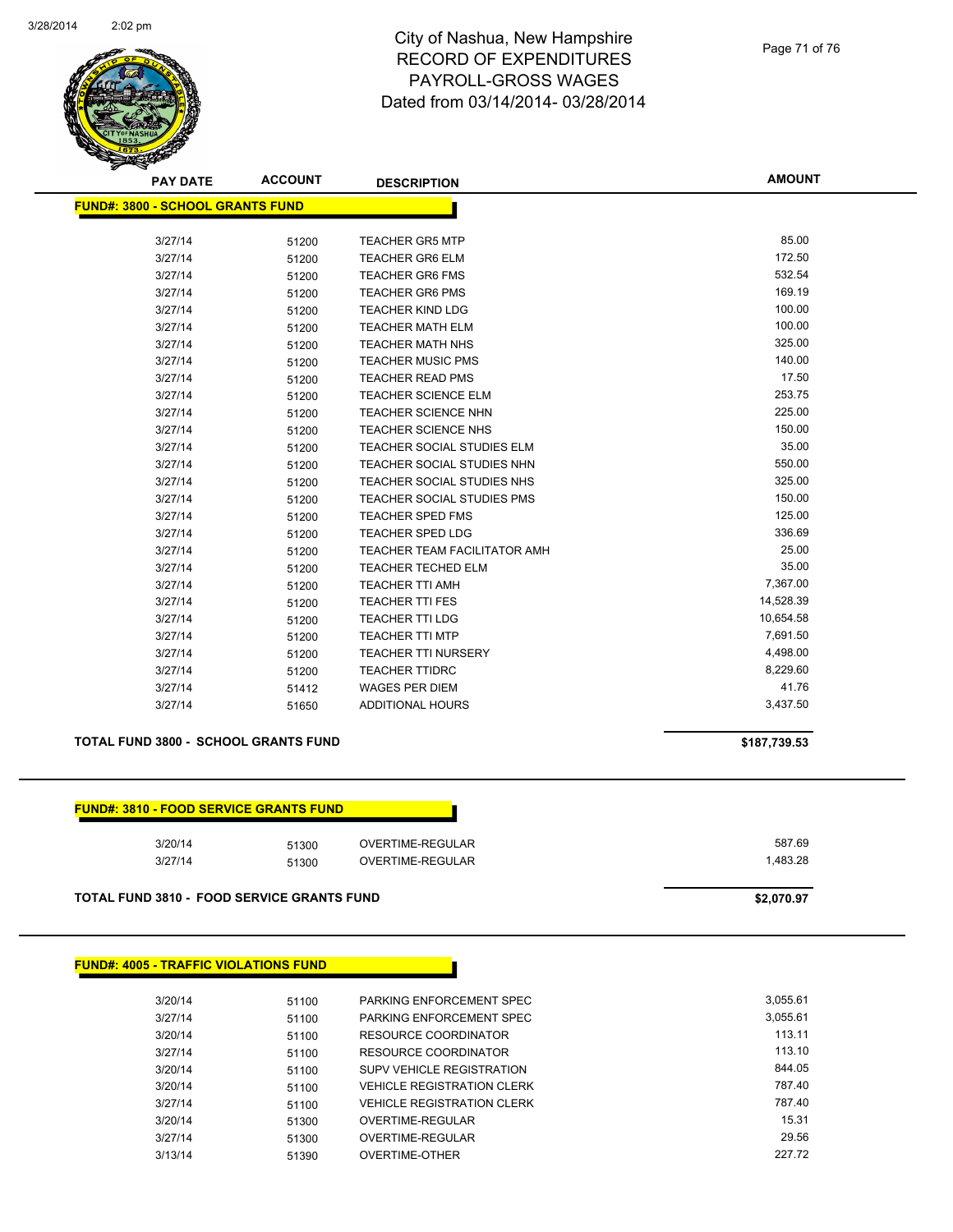$\overline{a}$ 



## City of Nashua, New Hampshire RECORD OF EXPENDITURES PAYROLL-GROSS WAGES Dated from 03/14/2014- 03/28/2014

Page 72 of 76

| <b>PAY DATE</b>                                       | <b>ACCOUNT</b> | <b>DESCRIPTION</b>                | <b>AMOUNT</b>  |
|-------------------------------------------------------|----------------|-----------------------------------|----------------|
| <b>FUND#: 4005 - TRAFFIC VIOLATIONS FUND</b>          |                |                                   |                |
| 3/20/14                                               | 51390          | <b>OVERTIME-OTHER</b>             | 429.25         |
| 3/27/14                                               | 51390          | <b>OVERTIME-OTHER</b>             | 302.99         |
| TOTAL FUND 4005 - TRAFFIC VIOLATIONS FUND             |                |                                   | \$9,761.11     |
| <b>FUND#: 4010 - MOTOR VEHICLE ADMIN FUND</b>         |                |                                   |                |
| 3/20/14                                               | 51100          | <b>VEHICLE REGISTRATION CLERK</b> | 787.40         |
| 3/27/14                                               | 51100          | <b>VEHICLE REGISTRATION CLERK</b> | 787.40         |
| 3/20/14                                               | 51300          | OVERTIME-REGULAR                  | 7.38           |
| 3/27/14                                               | 51300          | OVERTIME-REGULAR                  | 39.30          |
| <b>TOTAL FUND 4010 - MOTOR VEHICLE ADMIN FUND</b>     |                |                                   | \$1,621.48     |
| <b>FUND#: 4030 - POLICE SPECIAL DETAILS FUND</b>      |                |                                   |                |
| 3/20/14                                               | 51200          | <b>OUTSIDE DETAIL SPEC PT</b>     | 588.28         |
| 3/27/14                                               | 51200          | <b>OUTSIDE DETAIL SPEC PT</b>     | 588.28         |
| 3/20/14                                               | 51712          | SPECIAL DETAIL                    | 9,648.78       |
| 3/27/14                                               | 51712          | <b>SPECIAL DETAIL</b>             | 11,957.01      |
| <b>TOTAL FUND 4030 - POLICE SPECIAL DETAILS FUND</b>  |                |                                   | \$22,782.35    |
| <b>FUND#: 4035 - POLICE OVERTIME BILLING FUND</b>     |                |                                   |                |
| 3/20/14                                               | 51300          | OVERTIME-REGULAR                  | 1,843.65       |
| 3/27/14                                               | 51300          | OVERTIME-REGULAR                  | 449.01         |
| <b>TOTAL FUND 4035 - POLICE OVERTIME BILLING FUND</b> |                |                                   | \$2,292.66     |
| <b>FUND#: 4065 - FIRE WATCHGUARDS FUND</b>            |                |                                   |                |
| 3/20/14                                               |                | <b>SPECIAL DETAIL</b>             | 550.87         |
| 3/27/14                                               | 51712<br>51712 | <b>SPECIAL DETAIL</b>             | 787.29         |
| <b>TOTAL FUND 4065 - FIRE WATCHGUARDS FUND</b>        |                |                                   | \$1,338.16     |
| <b>FUND#: 4600 - ECON DEV-GREATER NASHUA RLF</b>      |                |                                   |                |
|                                                       |                |                                   |                |
| 3/20/14                                               | 51100          | OED PROGRAM COORDINATOR           | 76.95<br>76.95 |
| 3/27/14                                               | 51100          | OED PROGRAM COORDINATOR           |                |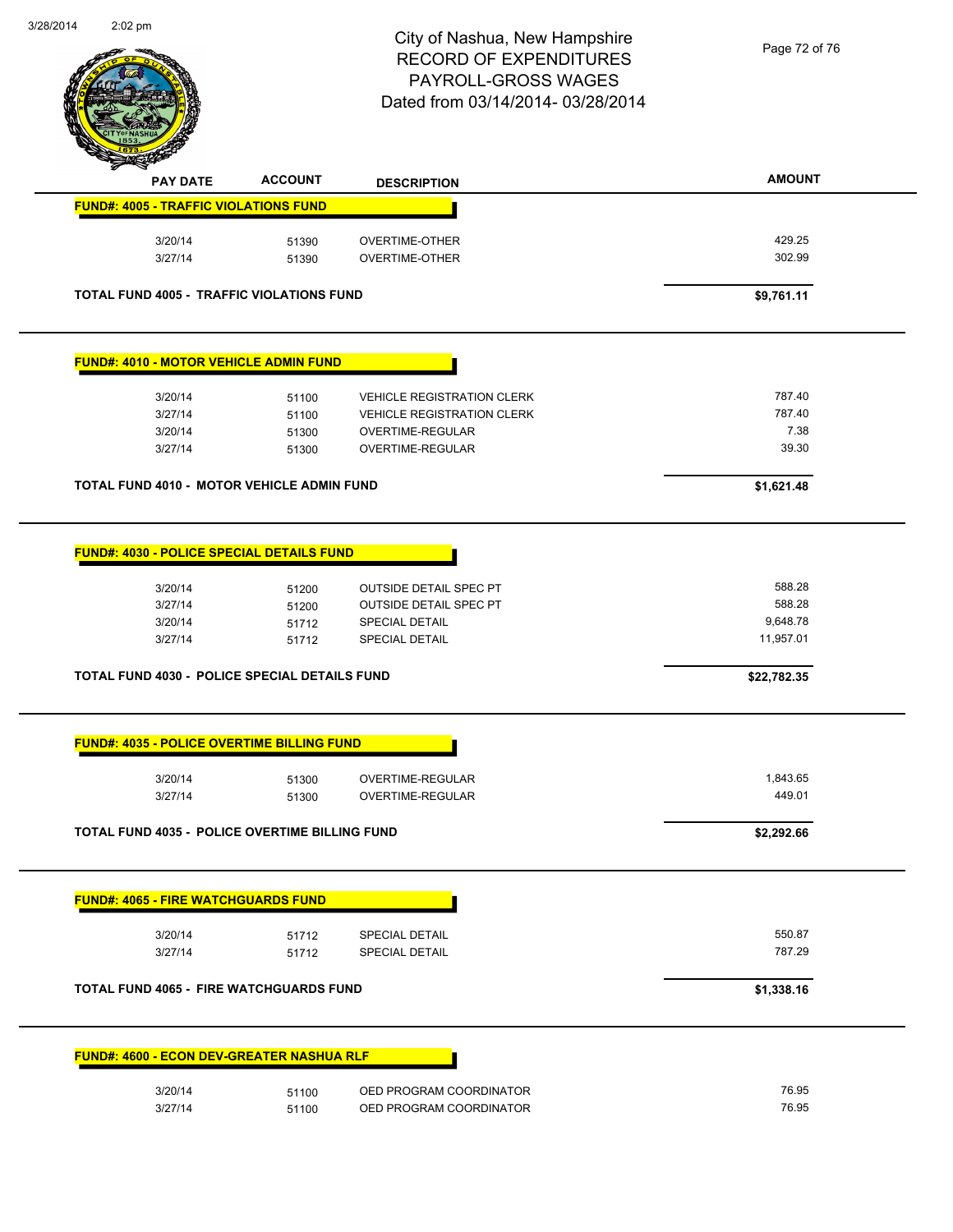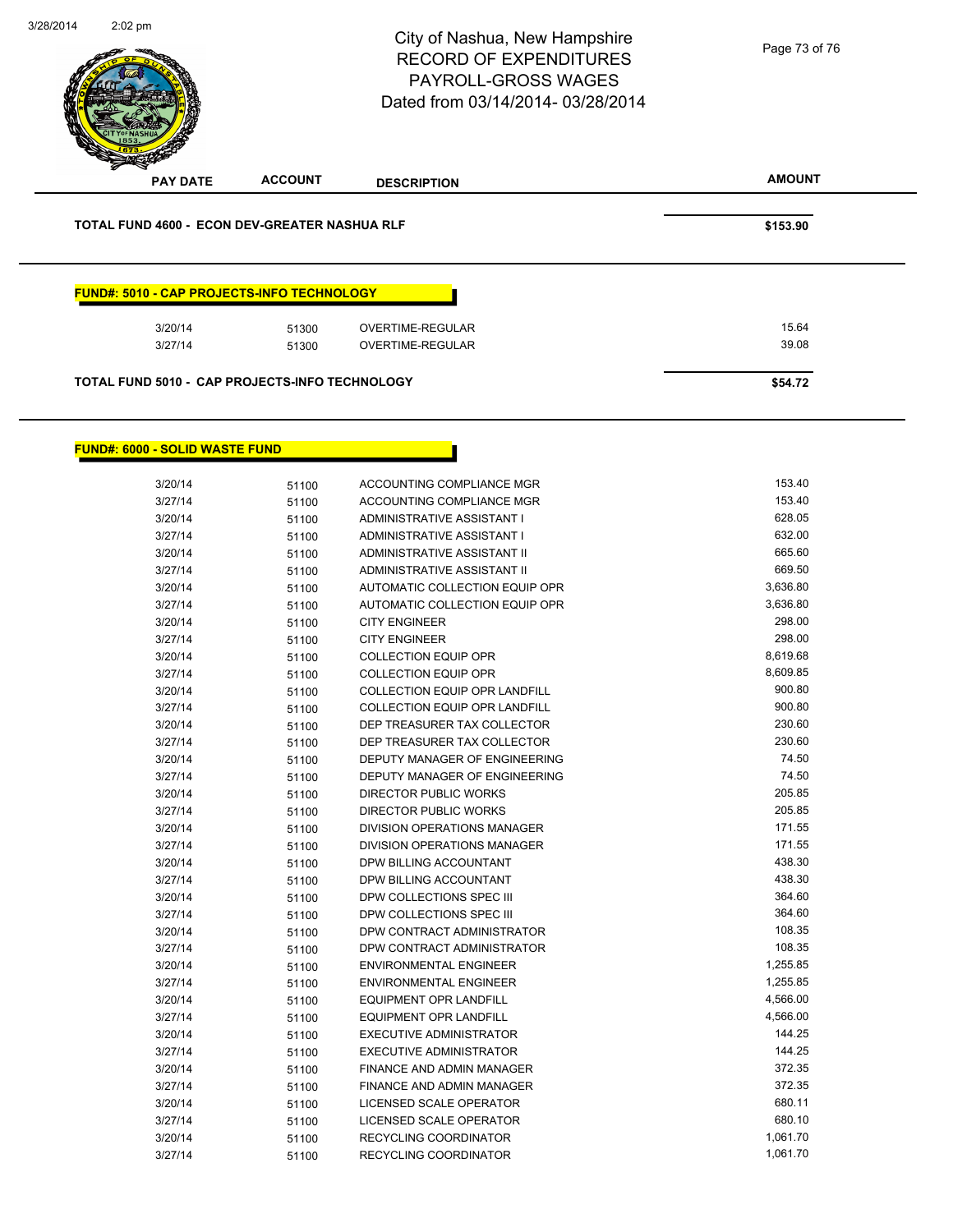

## City of Nashua, New Hampshire RECORD OF EXPENDITURES PAYROLL-GROSS WAGES Dated from 03/14/2014- 03/28/2014

| <b>PAY DATE</b>                       | <b>ACCOUNT</b> | <b>DESCRIPTION</b>            | <b>AMOUNT</b> |
|---------------------------------------|----------------|-------------------------------|---------------|
| <b>FUND#: 6000 - SOLID WASTE FUND</b> |                |                               |               |
| 3/20/14                               | 51100          | SOLID WASTE ATTENDANT         | 832.00        |
| 3/27/14                               | 51100          | SOLID WASTE ATTENDANT         | 832.00        |
| 3/20/14                               | 51100          | SOLID WASTE FOREMAN           | 2,308.30      |
| 3/27/14                               | 51100          | SOLID WASTE FOREMAN           | 2,308.29      |
| 3/20/14                               | 51100          | SUPERINTENDENT OF SOLID WASTE | 1,529.80      |
| 3/27/14                               | 51100          | SUPERINTENDENT OF SOLID WASTE | 1,529.80      |
| 3/20/14                               | 51300          | OVERTIME-REGULAR              | 1,713.82      |
| 3/27/14                               | 51300          | <b>OVERTIME-REGULAR</b>       | 1,643.74      |
| 3/27/14                               | 55118          | TELEPHONE-CELLULAR            | 67.00         |
|                                       |                |                               |               |
|                                       |                |                               |               |

## **TOTAL FUND 6000 - SOLID WASTE FUND \$61,915.44 \$61,915.44**

**FUND#: 6200 - WASTEWATER FUND**

| 3/20/14 | 51100 | <b>ACCOUNTING COMPLIANCE MGR</b>   | 306.70   |
|---------|-------|------------------------------------|----------|
| 3/27/14 | 51100 | <b>ACCOUNTING COMPLIANCE MGR</b>   | 306.70   |
| 3/20/14 | 51100 | ADMINISTRATIVE ASSISTANT II        | 811.25   |
| 3/27/14 | 51100 | ADMINISTRATIVE ASSISTANT II        | 811.25   |
| 3/20/14 | 51100 | <b>ANALYTICAL CHEMIST</b>          | 853.70   |
| 3/27/14 | 51100 | <b>ANALYTICAL CHEMIST</b>          | 853.70   |
| 3/20/14 | 51100 | <b>CITY ENGINEER</b>               | 695.35   |
| 3/27/14 | 51100 | <b>CITY ENGINEER</b>               | 695.35   |
| 3/20/14 | 51100 | <b>COLLECTION SYSTEM FOREMAN</b>   | 1,087.55 |
| 3/27/14 | 51100 | <b>COLLECTION SYSTEM FOREMAN</b>   | 1,099.27 |
| 3/20/14 | 51100 | <b>COLLECTION SYSTEMS OPERATOR</b> | 2,727.60 |
| 3/27/14 | 51100 | <b>COLLECTION SYSTEMS OPERATOR</b> | 2,727.60 |
| 3/20/14 | 51100 | COLLECTION SYSTEMS TECHNICIAN      | 1,952.00 |
| 3/27/14 | 51100 | COLLECTION SYSTEMS TECHNICIAN      | 1,952.00 |
| 3/20/14 | 51100 | <b>COLLECTIONS SPEC II</b>         | 791.45   |
| 3/27/14 | 51100 | <b>COLLECTIONS SPEC II</b>         | 791.45   |
| 3/20/14 | 51100 | CSO STORM WATER ENGINEER           | 1,200.50 |
| 3/27/14 | 51100 | <b>CSO STORM WATER ENGINEER</b>    | 1,200.50 |
| 3/20/14 | 51100 | <b>CSO TECHNICIAN INSPECTOR</b>    | 993.75   |
| 3/27/14 | 51100 | CSO TECHNICIAN INSPECTOR           | 993.75   |
| 3/20/14 | 51100 | DEP TREASURER TAX COLLECTOR        | 230.60   |
| 3/27/14 | 51100 | DEP TREASURER TAX COLLECTOR        | 230.60   |
| 3/20/14 | 51100 | DEPUTY MANAGER OF ENGINEERING      | 744.65   |
| 3/27/14 | 51100 | DEPUTY MANAGER OF ENGINEERING      | 744.65   |
| 3/20/14 | 51100 | <b>DIRECTOR PUBLIC WORKS</b>       | 411.90   |
| 3/27/14 | 51100 | <b>DIRECTOR PUBLIC WORKS</b>       | 411.90   |
| 3/20/14 | 51100 | <b>DIVISION OPERATIONS MANAGER</b> | 171.60   |
| 3/27/14 | 51100 | DIVISION OPERATIONS MANAGER        | 171.60   |
| 3/20/14 | 51100 | DPW BILLING ACCOUNTANT             | 438.25   |
| 3/27/14 | 51100 | DPW BILLING ACCOUNTANT             | 438.25   |
| 3/20/14 | 51100 | DPW COLLECTIONS SPEC III           | 364.60   |
| 3/27/14 | 51100 | DPW COLLECTIONS SPEC III           | 364.60   |
| 3/20/14 | 51100 | DPW CONTRACT ADMINISTRATOR         | 649.70   |
| 3/27/14 | 51100 | DPW CONTRACT ADMINISTRATOR         | 649.70   |
| 3/20/14 | 51100 | ELECTRICAL DIAGNOSTIC TECH I       | 2,079.20 |
| 3/27/14 | 51100 | ELECTRICAL DIAGNOSTIC TECH I       | 2,079.20 |
| 3/20/14 | 51100 | ENGINEERING DESIGNER INSP          | 228.19   |
| 3/27/14 | 51100 | <b>ENGINEERING DESIGNER INSP</b>   | 228.20   |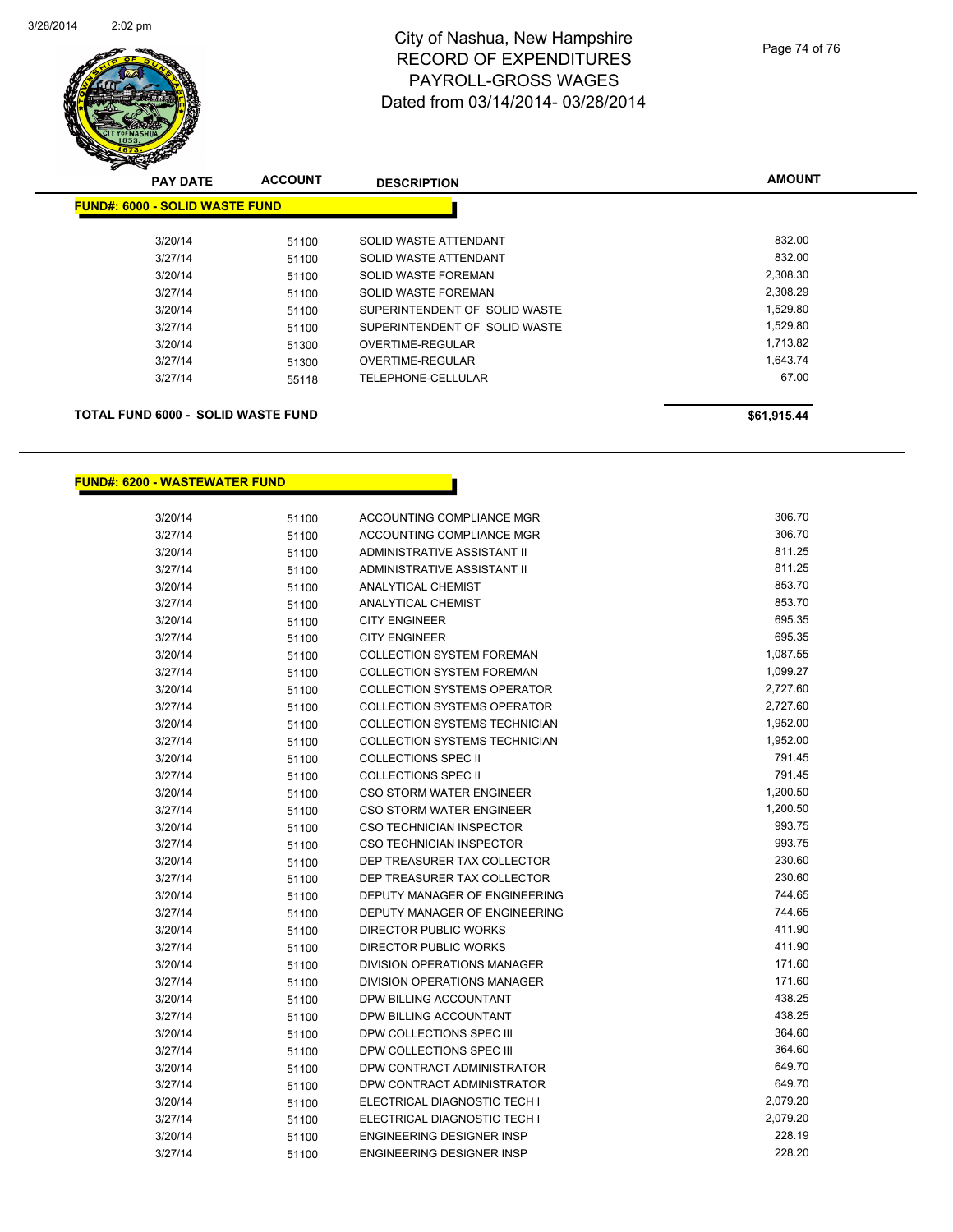

## City of Nashua, New Hampshire RECORD OF EXPENDITURES PAYROLL-GROSS WAGES Dated from 03/14/2014- 03/28/2014

| <b>PAY DATE</b>                      | <b>ACCOUNT</b> | <b>DESCRIPTION</b>                 | <b>AMOUNT</b> |
|--------------------------------------|----------------|------------------------------------|---------------|
| <b>FUND#: 6200 - WASTEWATER FUND</b> |                |                                    |               |
| 3/20/14                              | 51100          | <b>EXECUTIVE ADMINISTRATOR</b>     | 144.25        |
| 3/27/14                              | 51100          | <b>EXECUTIVE ADMINISTRATOR</b>     | 144.25        |
| 3/20/14                              | 51100          | <b>FINANCE AND ADMIN MANAGER</b>   | 372.35        |
| 3/27/14                              | 51100          | FINANCE AND ADMIN MANAGER          | 372.35        |
| 3/20/14                              | 51100          | FLEET MANAGER STREET DEPT          | 352.05        |
| 3/27/14                              | 51100          | FLEET MANAGER STREET DEPT          | 352.05        |
| 3/20/14                              | 51100          | INDUSTRIAL PRETREATMENT COORD      | 1,154.10      |
| 3/27/14                              | 51100          | INDUSTRIAL PRETREATMENT COORD      | 1,154.10      |
| 3/20/14                              | 51100          | <b>MECHANIC WWTP 1ST CLASS</b>     | 4,004.80      |
| 3/27/14                              | 51100          | <b>MECHANIC WWTP 1ST CLASS</b>     | 4,004.80      |
| 3/20/14                              | 51100          | <b>OPERATOR II WWTP</b>            | 3,976.81      |
| 3/27/14                              | 51100          | OPERATOR II WWTP                   | 3,976.80      |
| 3/20/14                              | 51100          | OPERATOR II WWTP 2nd               | 1,009.20      |
| 3/27/14                              | 51100          | OPERATOR II WWTP 2nd               | 1,009.20      |
| 3/20/14                              | 51100          | <b>OPERATOR II WWTP 3rd</b>        | 2,026.40      |
| 3/27/14                              | 51100          | OPERATOR II WWTP 3rd               | 2,026.30      |
| 3/20/14                              | 51100          | <b>OPERATOR III WWTP</b>           | 3,147.22      |
| 3/27/14                              | 51100          | <b>OPERATOR III WWTP</b>           | 3,147.21      |
| 3/20/14                              | 51100          | PLANT OPERATIONS SUPERVISOR        | 1,405.05      |
| 3/27/14                              | 51100          | PLANT OPERATIONS SUPERVISOR        | 1,405.05      |
| 3/20/14                              | 51100          | PROCESS CHEMIST                    | 1,073.90      |
| 3/27/14                              | 51100          | PROCESS CHEMIST                    | 1,288.68      |
| 3/20/14                              | 51100          | SUPERINTENDENT OF WASTEWATER       | 1,720.00      |
| 3/27/14                              | 51100          | SUPERINTENDENT OF WASTEWATER       | 1,720.00      |
| 3/20/14                              | 51100          | <b>SUPV LABORATORY</b>             | 1,154.10      |
| 3/27/14                              | 51100          | <b>SUPV LABORATORY</b>             | 1,154.10      |
| 3/20/14                              | 51100          | TRUCK DRIVER STREET REPAIR         | 832.00        |
| 3/27/14                              | 51100          | <b>TRUCK DRIVER STREET REPAIR</b>  | 832.00        |
| 3/20/14                              | 51100          | <b>WASTEWATER PROJECT ENGINEER</b> | 1,293.10      |
| 3/27/14                              | 51100          | <b>WASTEWATER PROJECT ENGINEER</b> | 1,293.10      |
| 3/20/14                              | 51300          | <b>OVERTIME-REGULAR</b>            | 1,640.46      |
| 3/27/14                              | 51300          | OVERTIME-REGULAR                   | 2,489.33      |
| 3/27/14                              | 51600          | LONGEVITY                          | 600.00        |
| 3/27/14                              | 55118          | <b>TELEPHONE-CELLULAR</b>          | 51.00         |
| 3/20/14                              | 61107          | <b>CLOTHING &amp; UNIFORMS</b>     | 104.99        |

## **TOTAL FUND 6200 - WASTEWATER FUND \$85,919.91**

| <b>FUND#: 6500 - PROPERTY &amp; CASUALTY FUND</b> |       |                                |          |
|---------------------------------------------------|-------|--------------------------------|----------|
| 3/20/14                                           | 51100 | <b>PROGRAM SUPV</b>            | 1,143.30 |
| 3/27/14                                           | 51100 | <b>PROGRAM SUPV</b>            | 1.143.30 |
| 3/20/14                                           | 51100 | PROPERTY AND CASUALTY ADJUSTER | 1,985.70 |
| 3/27/14                                           | 51100 | PROPERTY AND CASUALTY ADJUSTER | 1,985.70 |
| 3/20/14                                           | 51100 | <b>RISK MANAGER</b>            | 1,533.60 |
| 3/27/14                                           | 51100 | <b>RISK MANAGER</b>            | 1,533.60 |
| 3/20/14                                           | 51100 | SAFETY LOSS PREVENTION SPEC    | 1.011.35 |
| 3/27/14                                           | 51100 | SAFETY LOSS PREVENTION SPEC    | 1.011.35 |
| 3/20/14                                           | 59207 | WORKERS COMPENSATION CLAIMS    | 4.815.07 |
| 3/27/14                                           | 59207 | WORKERS COMPENSATION CLAIMS    | 5,838.39 |
| 3/27/14                                           | 59290 | LONG TERM DISABILITY CLAIMS    | 989.01   |